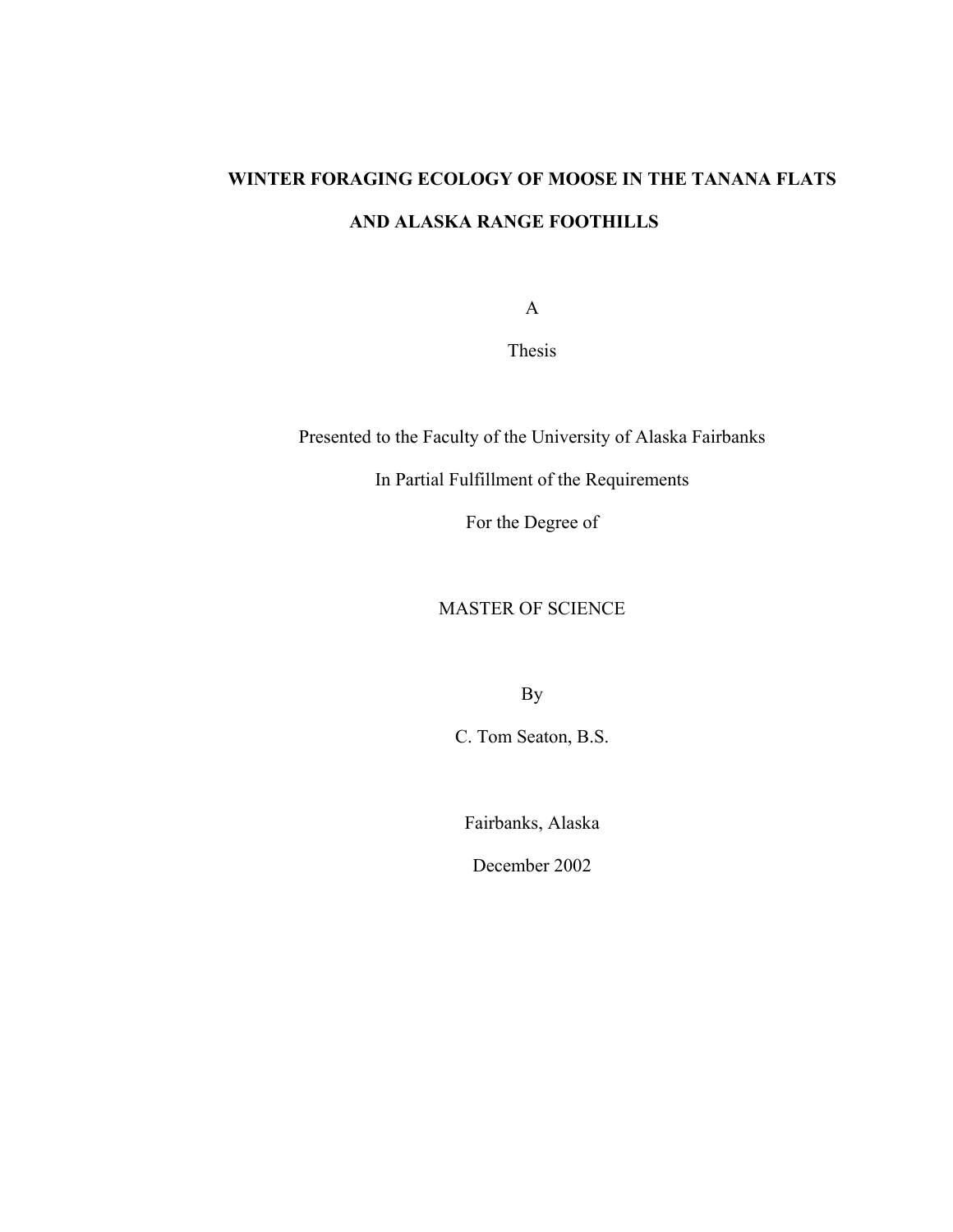## **ABSTRACT**

I studied woody browse distribution, production, removal, species composition, twig size, moose diets, and predicted daily intake of resident and migratory moose in the Tanana Flats and adjacent Alaska Range Foothills, Alaska, 1999–2000. Density of moose in these areas was high  $(1.1 \text{ moose/km}^2)$ . Moose were experiencing densitydependent effects on reproduction and growth, exhibited by low adult twinning rate (6%) and absence of pregnant yearlings, yet 17.5 kg higher 10-month-old calf body weights in the migratory segment. Of all willow, poplar, and paper birch plants sampled, 74% had a broomed architecture, which I attributed to heavy use by moose. Using a model of daily moose intake based on bite mass and bite density, I estimated that 1) migratory moose met expected intake during winter while intake of resident moose was marginal, 2) moose could not meet their expected daily intake with the mean twig dry mass (0.26 g) remaining unbrowsed at end of winter, and 3) higher predicted intake by migratory moose than resident moose was consistent with their higher 10-month-old calf weights.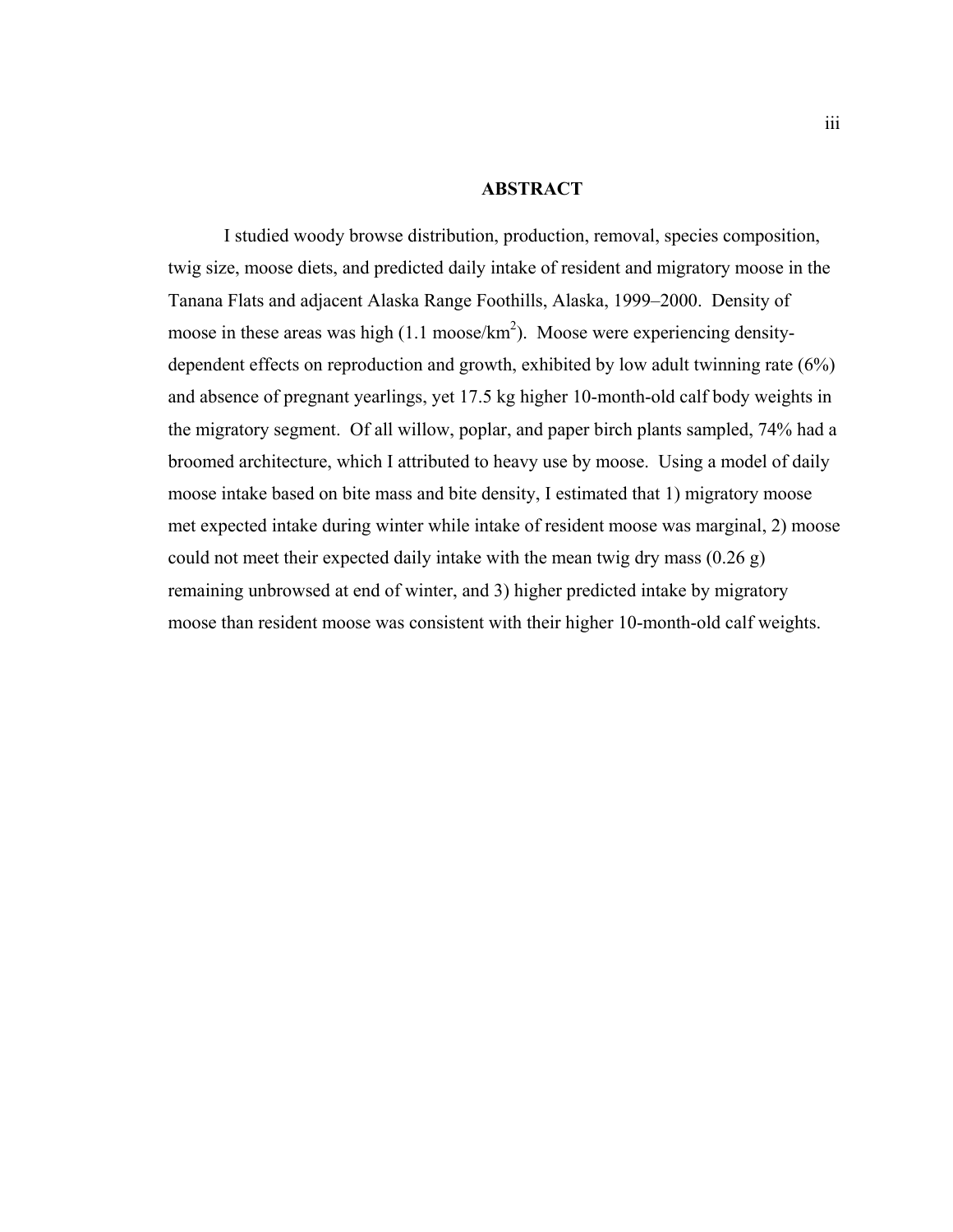# **TABLE OF CONTENTS**

| 23 |
|----|
|    |
|    |
|    |
|    |
| 26 |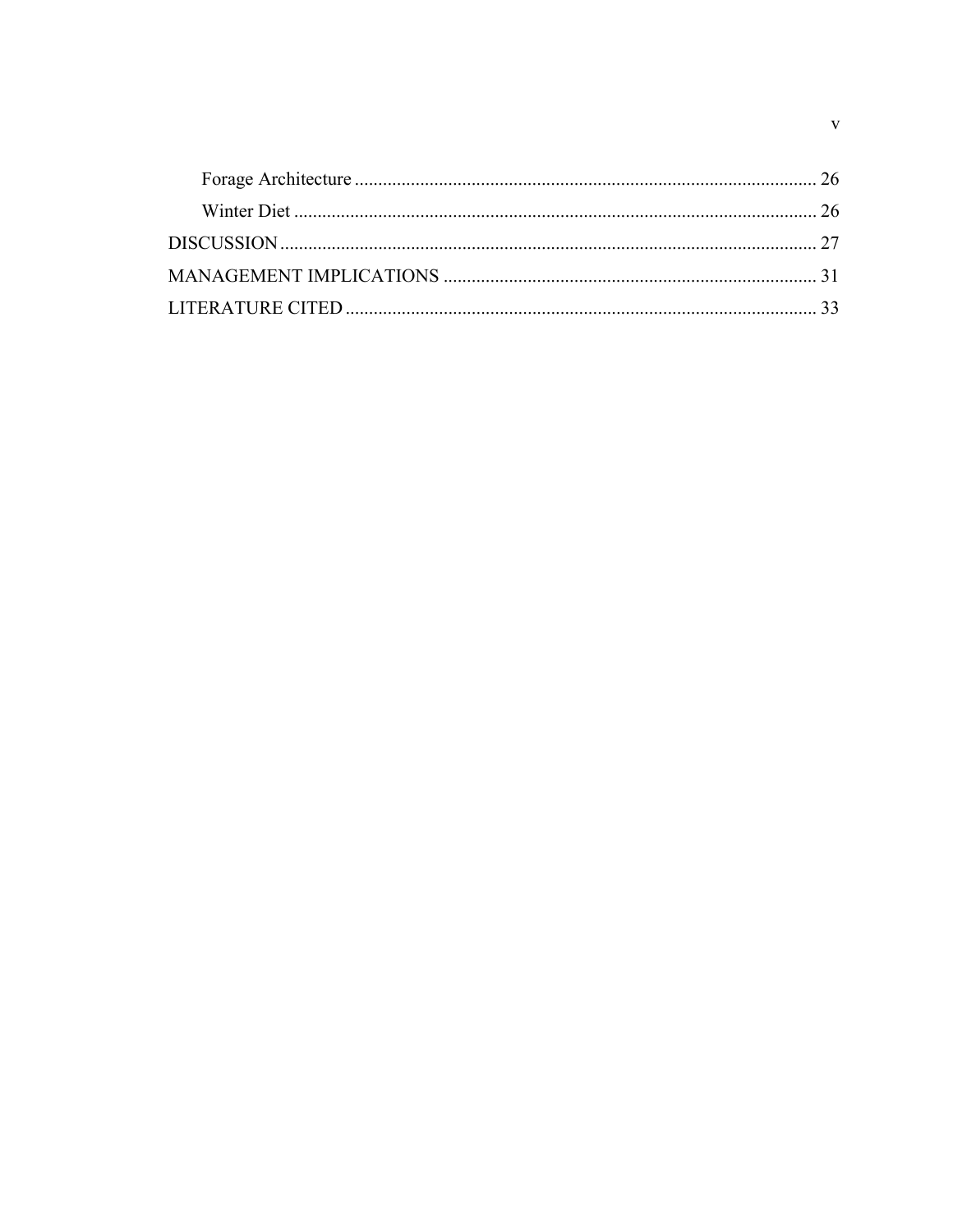# **LIST OF FIGURES**

| Fig. 1. The study area $(6,730 \text{ km}^2)$ contained the central Tanana Flats and adjacent         |
|-------------------------------------------------------------------------------------------------------|
| Foothills of the Alaska Range, within Game Management Unit (GMU) 20A,                                 |
|                                                                                                       |
| Fig. 2. Moose population estimates ( $\pm$ 90% CI) in 13,044 km <sup>2</sup> of moose habitat in Game |
| Management Unit 20A, Tanana Flats and adjacent Alaska Range Foothills,                                |
|                                                                                                       |
| Fig. 3. Historic moose distribution (HD) from aerial survey stratification, collected by              |
| Alaska Department of Fish and Game, 1988, central Tanana Flats and adjacent                           |
| Alaska Range Foothills. Low HD had an average moose density of 0.4 moose per                          |
| $km2$ , and high HD had an average moose density of 2.3 and 1.5 moose per $km2$ in                    |
|                                                                                                       |
| Fig. 4. Current moose distribution (CD) stratification from fixed-kernel analysis of                  |
| monthly radiolocations of 32 moose evenly sampled in the central Tanana Flats                         |
| and adjacent Alaska Range Foothills, winter 1999–2000. The low-density area                           |
| contained $2,171 \text{ km}^2$ of moose habitat and the high-density area contained 170               |
|                                                                                                       |
| Fig. 5. Forage production estimates in the central Tanana Flats and the adjacent Alaska               |
|                                                                                                       |
| Fig. 6. Forage removal estimates in the central Tanana Flats and the adjacent Alaska                  |
|                                                                                                       |
| Fig. 7. Mean bite diameters with 95% CI, by species and winter range for the central                  |
|                                                                                                       |
| Fig. 8. Forage production by species in the winter range of resident and migratory                    |
| moose, central Tanana Flats and adjacent Alaska Range Foothills, Alaska, 2000.                        |
| Preference was derived from the literature (Milke 1969, Oldemeyer et al. 1977,                        |
| Machida 1979, Wolff and Zasada 1979, Bryant and Kuropat 1980)58                                       |
| Fig. 9. Forage removal by species in the winter range of resident and migratory moose,                |
| central Tanana Flats and adjacent Alaska Range Foothills, Alaska, 2000.                               |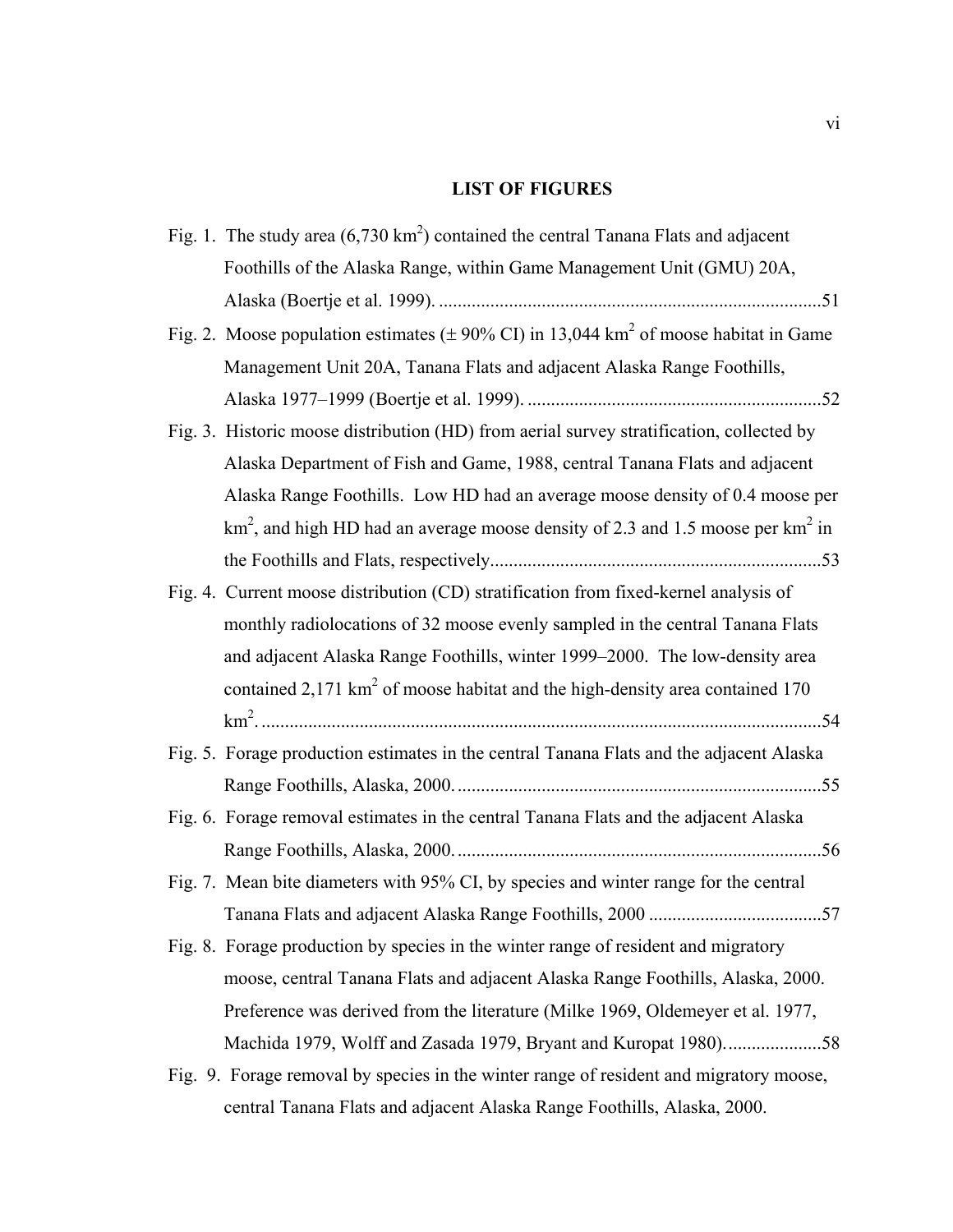| Preference was derived from the literature (Milke 1969, Oldemeyer et al. 1977,            |
|-------------------------------------------------------------------------------------------|
|                                                                                           |
| Fig. 10. Forage plant architecture for the central Tanana Flats and adjacent Alaska Range |
|                                                                                           |
| Fig. 11. Pooled winter diets of moose in the Tanana Flats and adjacent Alaska Range       |
|                                                                                           |
| Fig. 12. Winter diets of moose in the Tanana Flats and adjacent Alaska Range Foothills,   |
|                                                                                           |
| Fig. 13. Mean bite mass by species and range, estimated from mean bite diameter and       |
| diameter to mass regressions, central Tanana Flats and adjacent Alaska Range              |
| .63                                                                                       |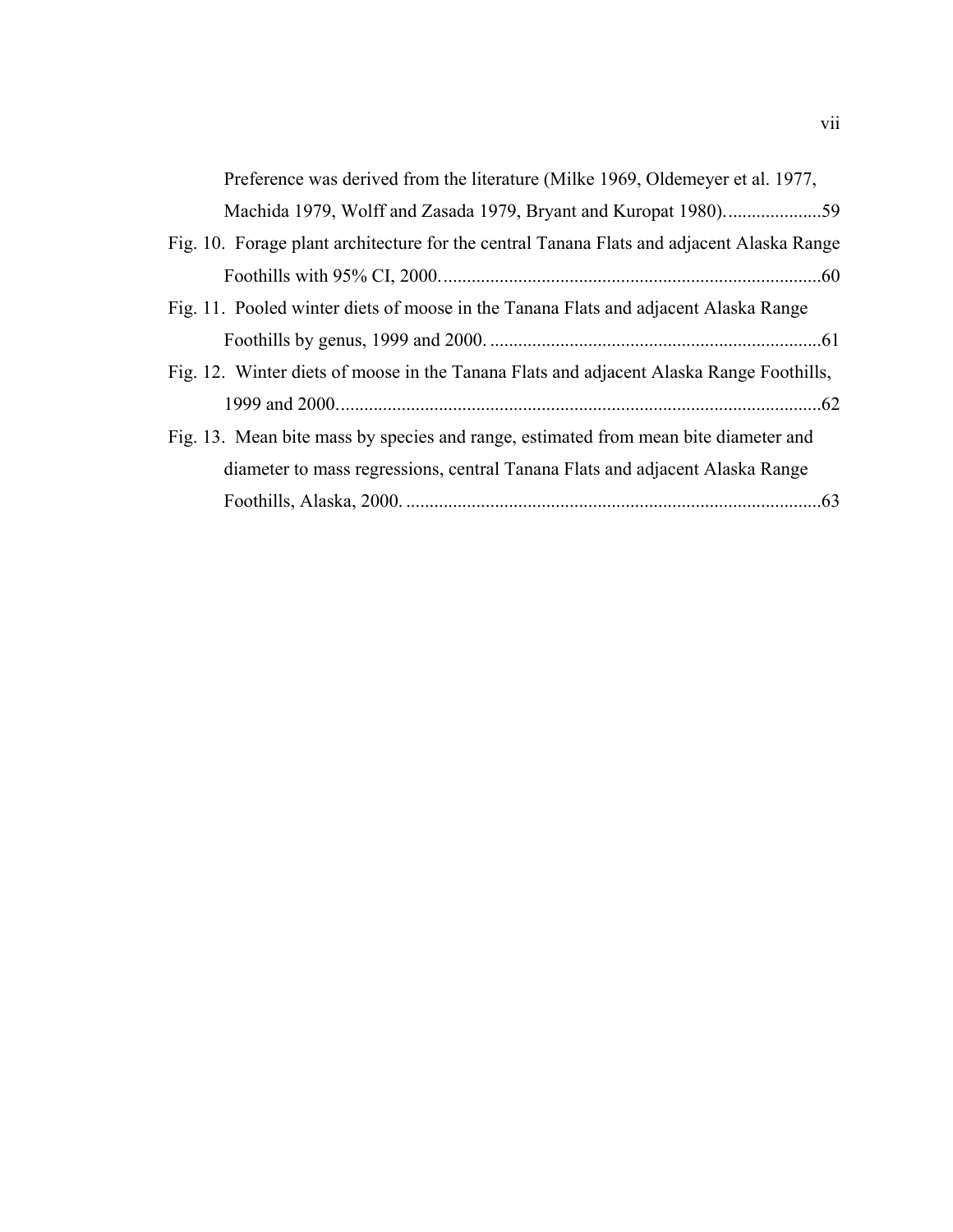# **LIST OF TABLES**

| Table 1. Number of sites where forage biomass production and removal was estimated,       |
|-------------------------------------------------------------------------------------------|
| stratified by winter range (WR), historic relative moose density (HD) and current         |
| relative moose density (CD), central Tanana Flats and adjacent Alaska Range               |
|                                                                                           |
| Table 2. Mean digestibility of forage groups used to correct percent relative density in  |
| fecal pellets to proportional forage intake, central Tanana Flats and adjacent            |
| Alaska Range Foothills, Alaska, 2000. Sample sizes were the number of                     |
|                                                                                           |
| Table 3. Regression coefficients relating twig diameter to dry mass for forage species in |
| resident and migratory winter ranges, central Tanana Flats and adjacent Alaska            |
|                                                                                           |
| Table 4. Number of winter radiolocations of adult female moose used to estimate current   |
| relative density of moose (CD), Tanana Flats and adjacent Alaska Range                    |
|                                                                                           |
| Table 5. Forage plant presence/absence model, central Tanana Flats and adjacent Alaska    |
|                                                                                           |
| Table 6. Mean forage biomass, mean differences, and 95% CI for mean differences for       |
| all strata classes, central Tanana Flats and adjacent Alaska Range Foothills,             |
|                                                                                           |
| Table 7. Summary of comparisons between central Tanana Flats and adjacent Alaska          |
|                                                                                           |
| Table 8. Number of moose fecal pellet groups collected during various time periods        |
| throughout the winter of 1999–2000, central Tanana Flats and adjacent Alaska              |
|                                                                                           |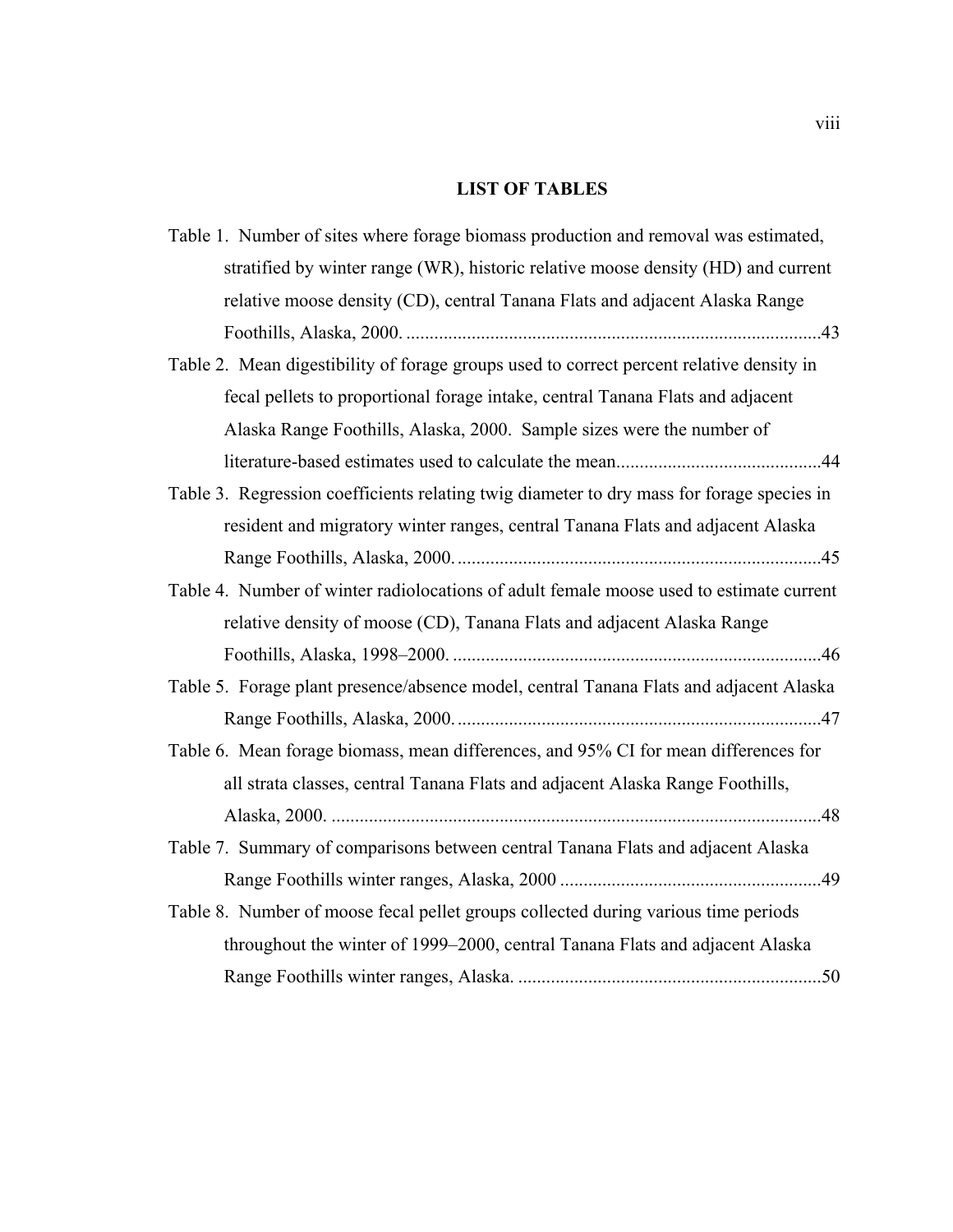# **LIST OF APPENDICIES**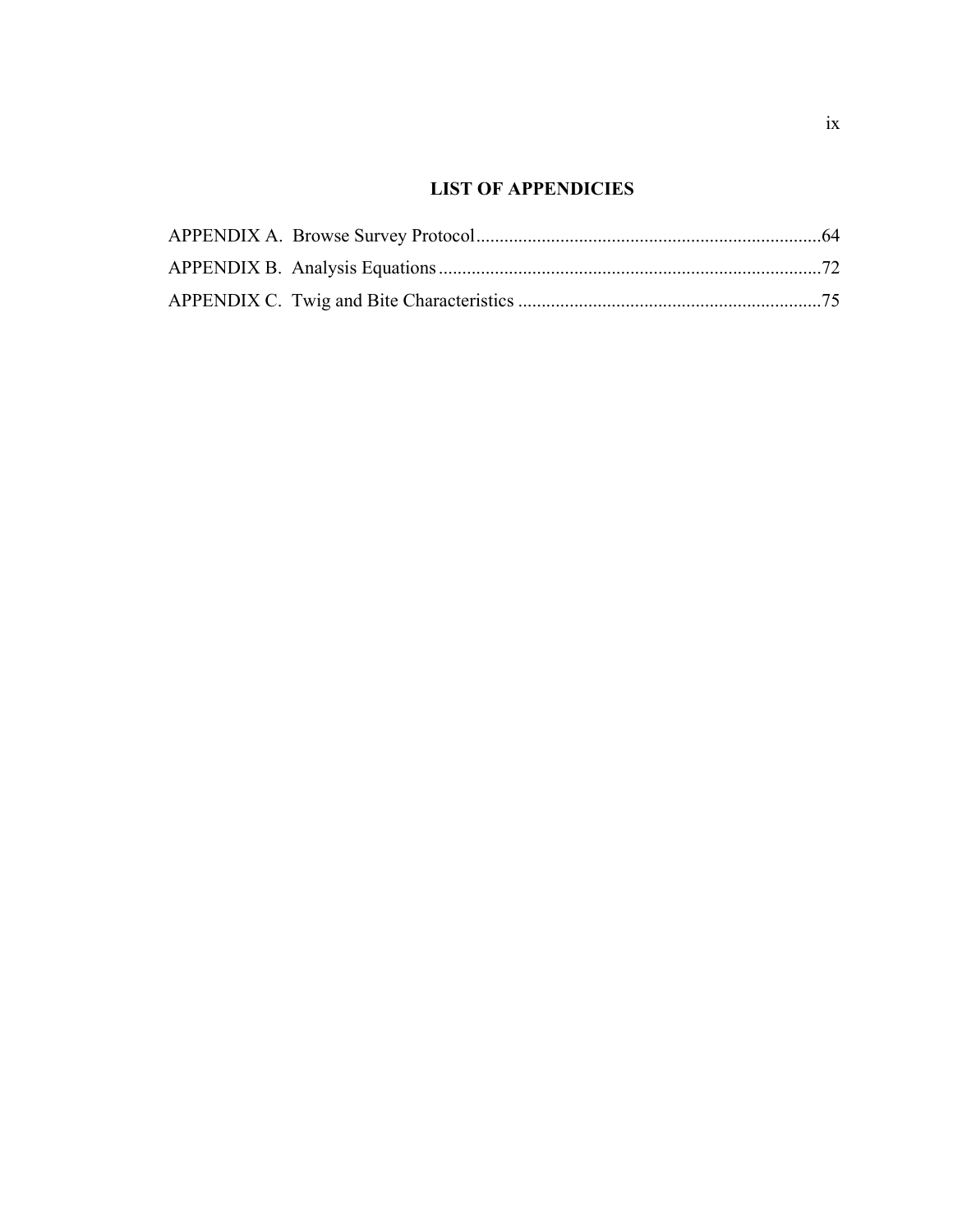#### **ACKNOWLEDGMENTS**

This study was supported by funds from Federal Aid in Wildlife Restoration, Alaska Department of Fish and Game, Alaska Cooperative Fish and Wildlife Research Unit, Institute of Arctic Biology, and Department of Biology and Wildlife, University of Alaska Fairbanks, and the Alaska Trappers Association.

I thank S. Arthur, D. Baxter, V. Baxter, T. Boudreau, R. DeLong, C. Fleener, J. Haddix, D. Haggstrom, T. Hollis, D. James, M. Keech, G. Kuhn, L. McCarthy, M. McDougal, M. McNay, T. Paragi, D. Reed, J. Selinger, D. Shideler, D. Spalinger, B. Stephenson, P. Valkenburg, K. Whitten, D. Young, R. Zarnke of the Alaska Department of Fish and Game, and L. Butler, J. Neville, and P. Joy of the University of Alaska Fairbanks for their help during this study. I also thank aircraft pilots M. Webb, R. Swisher, T. Cambier, and S. Gibbons.

I especially thank my graduate advisor B. Griffith for his considerable effort editing this document, and my graduate committee, J. Ver Hoef, and K. Kielland for help, insight, high standards, and patience throughout this study. I appreciated R. Boertje's generosity, delegation of authority during field operations, and his willingness to discuss moose management and research topics at all times.

Most importantly, I thank my wife K. Kellie for her field assistance, interest, and insights as I worked toward the goal of completing this project.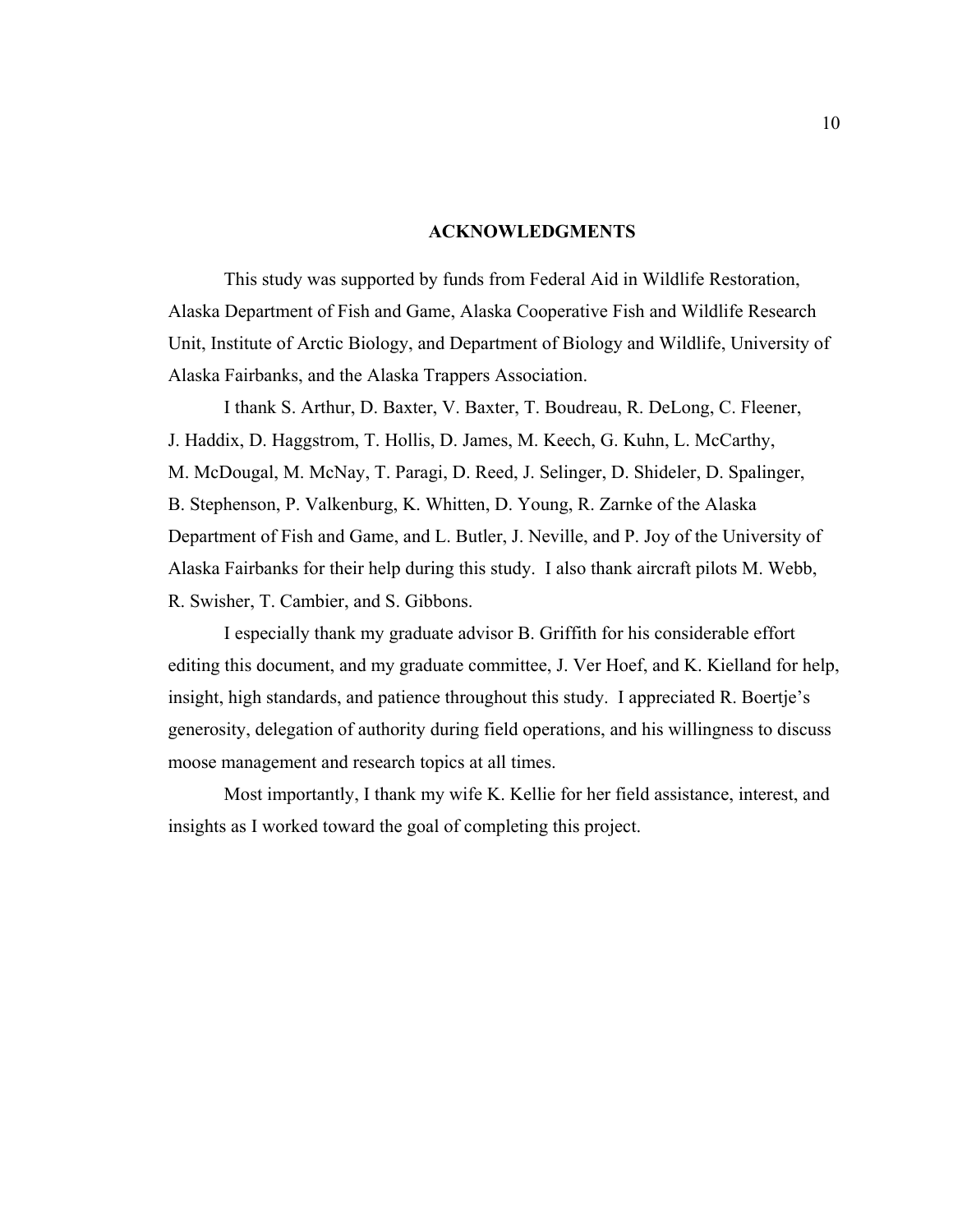# **INTRODUCTION**

Moose density on the central Tanana River flats (Flats) and adjacent foothills (Foothills) of the Alaska Range (Fig. 1), ranks among the highest recorded for similarly large areas in North America (Gasaway et al. 1992). In 1996 the density was 1.1 moose/km<sup>2</sup> ( $\pm$  0.17 moose/km<sup>2</sup>, 90% CI) in 6,730 km<sup>2</sup> (Boertje et al. 2000). In the surrounding area (Game Management Unit [GMU] 20A; 13,044  $\text{km}^2$ ), moose density increased from a low level in the late 1970s, and was relatively stable and high from 1992 to 2001 (Fig. 2). In contrast, landscape scale  $(> 2,000 \text{ km}^2)$  moose densities are commonly low  $(0.04 - 0.4 \text{ moose/km}^2)$  in Interior Alaska (Gasaway et al. 1992).

The goal of this study was to characterize the winter range of a moose population experiencing relatively strong density-dependent effects on reproduction and growth. North American moose populations showing density-dependent effects on reproduction have exhibited adult twinning rates of  $\leq 26\%$ , and yearling pregnancy rates of  $\leq 41\%$ (Franzmann and Schwartz 1985, Boer 1992, Gasaway et al. 1992). Adult twinning rates of the central Tanana Flats and adjacent Alaska Range Foothills moose population from 1997–2000 were 3–12% (*n* = 210), and yearling pregnancy rates (*n* = 36) were zero (Boertje et al. 2000). Short yearling (10-month-old calves in Mar) weights averaged 163 kg ( $n = 151$ ) versus 207 kg ( $n = 8$ ) in a low-density moose population in Denali National Park (100 km southwest; Adams 1999). These data suggest that the moose in the Flats and Foothills were experiencing relatively strong density-dependent effects on reproduction and growth.

Many moose populations exhibit partial migration (LeResche 1974, Van Ballenberghe 1977, Sweanor and Sandegren 1988, Sweanor and Sandegren 1989, Andersen 1991, Histoe and Hjeljord 1993, Ball et al. 2001). Partial migration is defined as one portion of a population migrating on a seasonal basis, while the remaining portion does not (Ball et al. 2001). Moose in the Flats and Foothills were partially migratory; all spent the summer in the Flats and about half migrated to the Foothills for the winter.

Short yearlings of migratory cows were significantly heavier  $(P = 0.0001)$  than resident short yearlings (172 kg, SE = 21, *n* = 76 vs 154 kg, SE = 22, *n* = 75) from 1997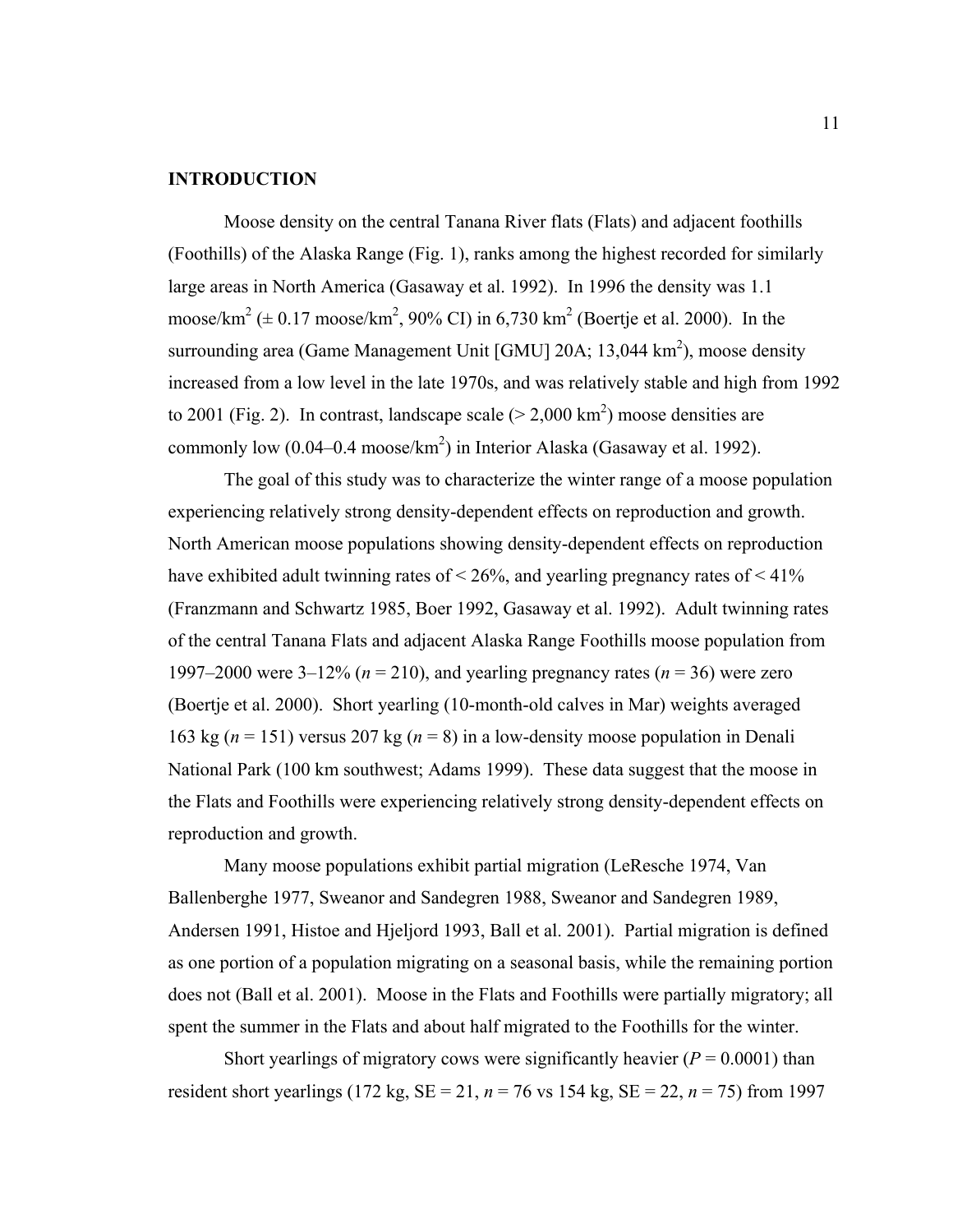through 2000 (Boertje et al. 2000). Since birth weights were not significantly different between Flats and Foothills moose in 1996 and 1997 (Boertje et al. 1999), I assumed that forage may have caused the difference in late-winter short yearling weights between the Flats and Foothills. Since the 2 segments of the moose population shared the same summer range, I assumed that the weight differences arose on the separate autumn or winter ranges from different forage characteristics. I studied characteristics of browse quantity and architecture that might affect moose forage intake rate to elucidate the relationships, if any, between browse characteristics and short yearling weights on the 2 winter ranges.

Moose are selective browsers in winter. Moose preferences for different species of browse can change slightly with changes in habitat (Risenhoover 1985) and distance to cover (Weixelman et al. 1998), but are generally consistent. The broad hierarchy of preference of browse species by moose is willow  $>$  aspen  $>$  birch  $>$  pine  $>$  fir  $>$  alder  $=$ spruce, and is inversely correlated with concentrations of secondary plant defense compounds (Oldemeyer et al. 1977, Bryant and Kuropat 1980). Digestibility and crude protein content of moose winter diets was strongly and positively influenced by the proportion of willow in the diet only 100 km southwest of the central Tanana Flats (Risenhoover 1989). In Interior Alaska, the preference hierarchy among willows (*Salix*) is roughly as follows *S. alaxensis*, *S. planifolia*, *S. interior* > *S. arbusculoides* > *S. scouleriana*, *S. bebbiana* > *S. glauca*, *S. hastata* (Milke 1969, Machida 1979, Wolff and Zasada 1979). Nomenclature follows Hulten (1968).

Daily forage intake rate of moose in winter is a complex process influenced by many factors, including bite rate, bite size, bite spatial density, plant fibrousness, and canopy architecture (Renecker and Hudson 1986, Vivas et al. 1991, Spalinger and Hobbs 1992, Shipley and Spalinger 1995, Moen et al. 1997, Kielland and Osborn 1998, Shipley et al. 1999). Search time between bites can have a large and negative effect on intake rate as forage densities decrease to low levels in a patch (Risenhoover 1987, Moen et al. 1997). A theoretical optimal bite diameter for each species of woody forage in a given area exists for moose (Kielland and Osborn 1998). The smallest twigs provide the most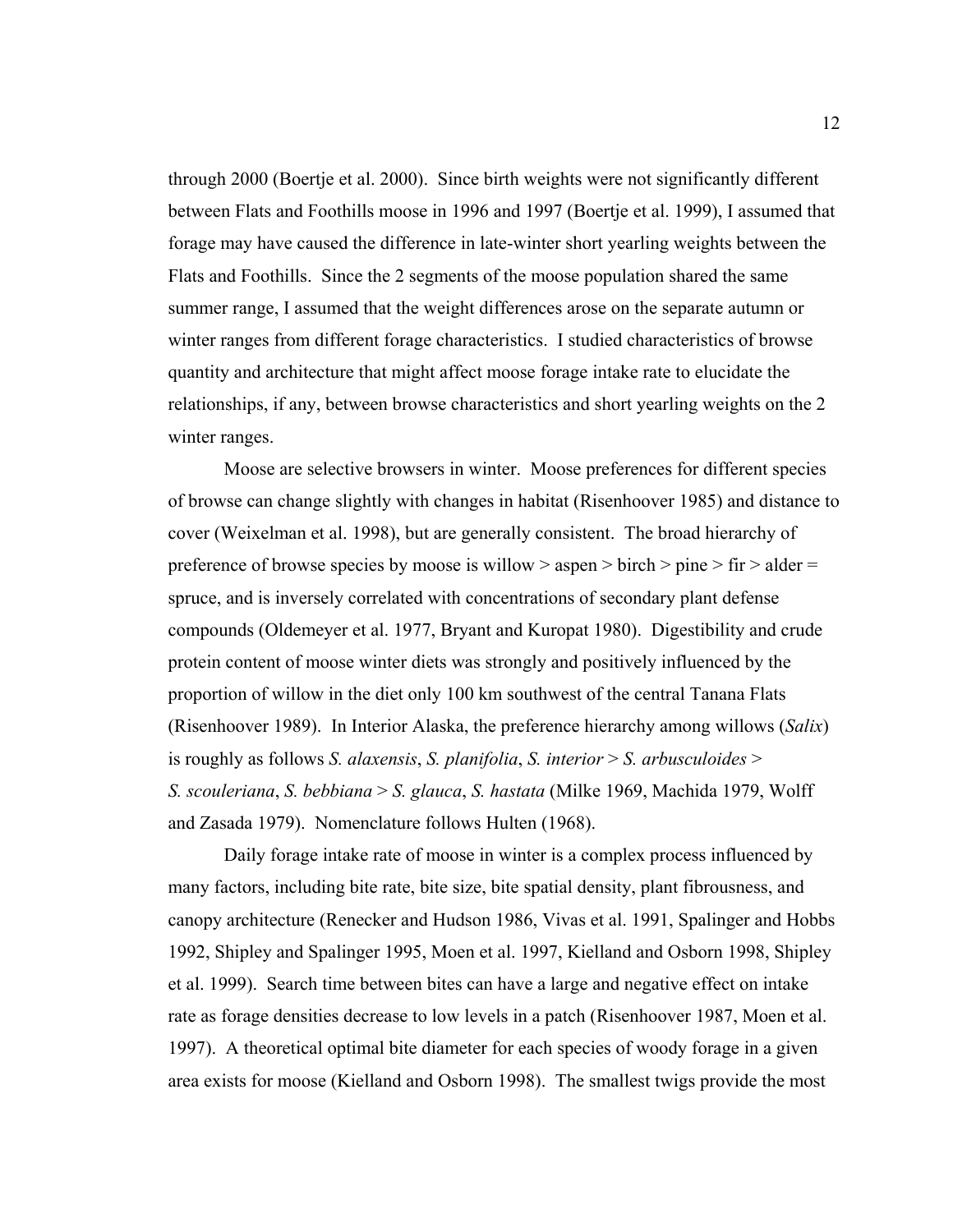nitrogen gain per unit of mass, but extend rumen fill time, while the largest twigs provide less nitrogen gain per unit mass, but shorten rumen fill time (Shipley and Spalinger 1992). The expected daily intake of dry matter for a 400 kg moose in winter was estimated at 4.6 kg/day (Gasaway and Coady 1974) for Interior Alaska under conditions of normal winter weight loss (24% or 115 kg difference between autumn and spring). Moen et al. (1997) predicted that forage densities of less than 10 bites per square meter dramatically reduced bite rate, due to increased search times.

# **HYPOTHESES**

The general hypothesis was that nutrition had limited the reproduction of adult moose and weight retention of calf moose in GMU 20A, especially in the Tanana Flats. Specifically, I expected:

H1) forage plants to be more likely to be present where moose were currently and historically at high density,

H2) forage production and removal to be higher where moose were currently and historically at high density,

H3) forage bite mass and bite density during winter to be insufficient to meet expected daily intake,

H4) the proportion of preferred forage genera in the diet to decline throughout the winter as preferred forage was consumed, suggesting depletion of forage resources before end of winter,

H5) forage bite mass and bite density remaining at end of winter to be insufficient to meet expected daily intake.

Assuming no differences in either genetic makeup, or summer habitat use between migratory moose and resident moose in GMU 20A, the specific hypotheses addressing the difference in short yearling weights between the Flats and Foothills were:

H6) moose that wintered in the Tanana Flats had reduced forage intake compared to those that wintered in the Foothills, and

H7) the forage species composition in the Foothills had a greater proportion of preferred forage species than the Flats.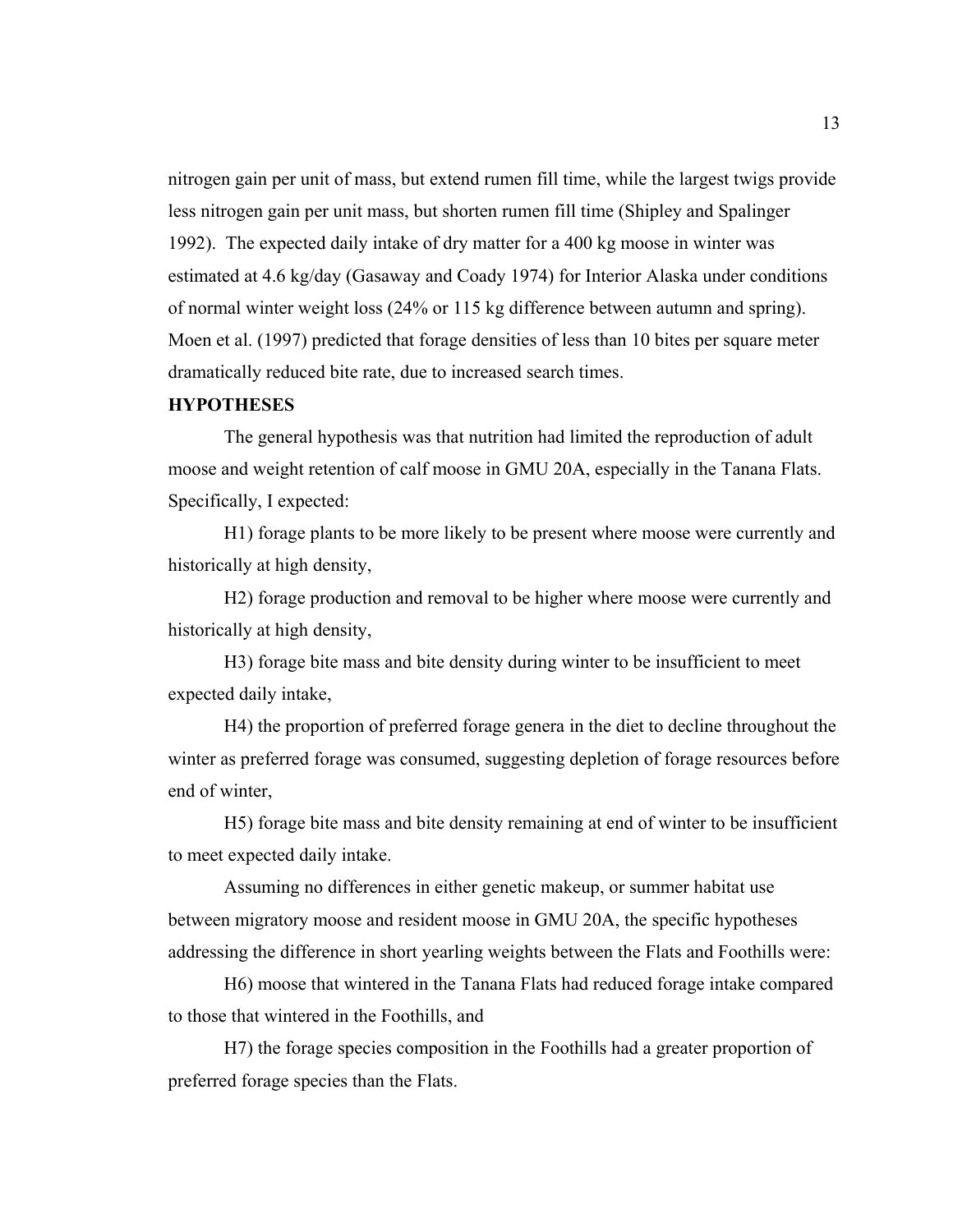# **OBJECTIVES**

To address the hypotheses, my objectives were to:

1) estimate forage production, removal, species composition, plant architecture, twig size, bite mass, and bite density for the shrub and open forest components of the winter ranges of migratory and resident moose, stratified by current and historic relative density of moose, and by winter range

2) estimate diets of moose through winter on both winter ranges, and

3) estimate forage intake during winter and potential forage intake at the end of winter by adapting foraging models developed by Moen et al. (1997) and Spalinger and Hobbs (1992) to estimates of forage bite size and bite density obtained in this study.

# **STUDY AREA**

Moose habitat was studied in the  $6,730 \text{ km}^2$  central portion of GMU 20A, Interior Alaska (64°15'N, 147°40'W). The area included portions of the central Tanana Flats and adjacent Foothills of the Alaska Range, between 6 and 104 km south of Fairbanks (Fig. 1) (Gasaway et al. 1983, Gasaway and DuBois 1985). Moose habitat in this area ranged from 130 to 1200 m above sea level (Keech et al. 2000).

The area sampled  $(2,341 \text{ km}^2)$  was the 99% fixed-kernel utilization distribution (Seaman et al. 1998) based on winter locations of radiocollared females from both resident and migratory groups of moose.

Mean minimum daily temperature varied from 5ºC to -20ºC in winter, but was usually 5–15° warmer in the Foothills than in the Flats during 1976–2000 (National Oceanic and Atmospheric Administration 2001). Mean monthly snow depth ranged from 25 to 50 cm, and was usually 5–8 cm deeper in the Flats than in the Foothills during 1994–2001 (National Resource Conservation Service 2001).

The study area was generally characterized by 2 major landscape types, the Tanana Flats and the Alaska Range Foothills. The Tanana Flats (130–450 m elevation) was poorly drained boreal forest dominated by bogs, shrubs, and spruce (*Picea* sp.), larch (*Larix laricina*), birch (*Betula papyrifera*), and poplar (*Populus tremuloides* and *balsamifera*) forests (Gasaway and DuBois 1985, Keech et al. 2000). The Alaska Range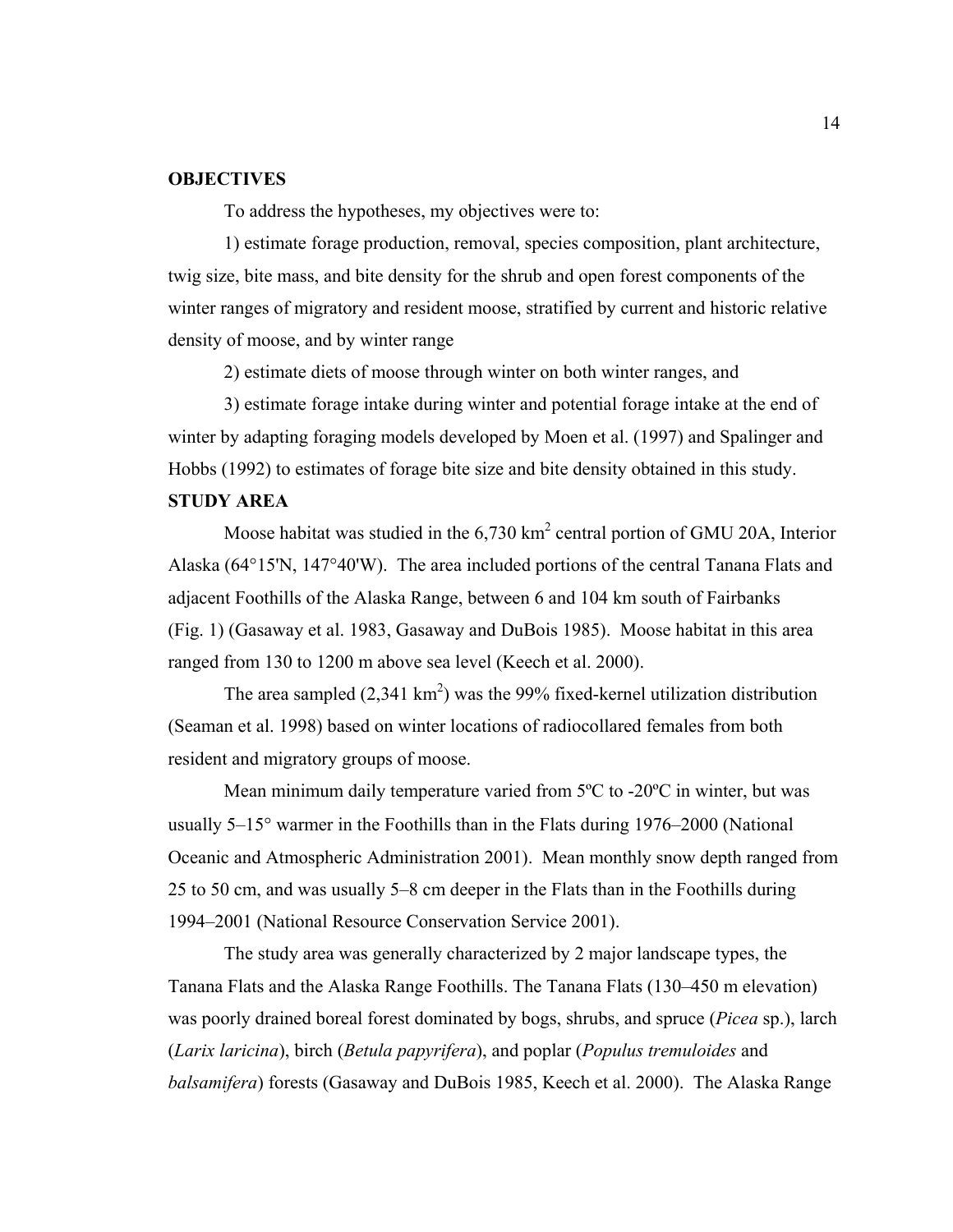Foothills (450–1200 m elevation) was high elevation, mostly treeless terrain, with long stretches of dense willow (*Salix* sp.), dwarf birch (*Betula glandulosa* and *B. nana*), and alder (*Alnus*) in the valleys, and alpine tundra interspersed with bare mineral soil on the hilltops above 670 m elevation. Areas below 670 m elevation in the Foothills contain white spruce, aspen, and birch forests (LeResche et al. 1974, Gasaway et al. 1983).

Fires, waterways, and lake margins provide most of the early successional habitat and subsequent high forage biomass in the Flats (LeResche et al. 1974, Gasaway et al. 1989, Keech et al. 2000). Major fires occurred in the central Tanana Flats in 1957, 1958, and 1980. Fires tend to increase the quantity and quality of moose forage by setting succession back to primary stages (Peek et al. 1976, Regelin et al. 1987, Schwartz and Franzmann 1989). However, since the climax stage of succession in the forests of the Flats portion of the study area was typically spruce, fire-initiated, shrub habitats in the Flats were among the least permanent habitats with high biomass moose forage (LeResche et al. 1974, Peek et al. 1976, Schwartz and Franzmann 1989).

High elevation shrub fields and riparian areas produce high forage biomass in the Foothills (Gasaway et al. 1983, Gasaway and DuBois 1985). Fires rarely occur in the open shrublands of the Foothills. These shrub zones were among the most permanent habitats with high biomass moose forage (LeResche et al. 1974).

#### **METHODS**

I sampled and analyzed 1) willow (*Salix* spp.), 2) poplar (*Populus* spp.), and 3) paper birch (*Betula papyrifera*). I excluded other deciduous species including alder (*Alnus* spp.), dwarf birch (*Betula nana*), and resin birch (*Betula glandulosa*) because they are not preferred in winter by moose in Interior Alaska (Bryant and Kuropat 1980).

All willows measured in this study were classified with the aid of a winter willow identification key produced by the Alaska Department of Fish and Game for Interior Alaska (Simpson 1986).

A vegetation cover map (U.S. Bureau of Land Management 1997) was used to exclude unvegetated areas (i.e., ice, snow, water, rock, sand) and areas unlikely to contain winter forage (i.e., tundra, aquatic bed, sedge, shrub lower than 0.5 m, and closed, mature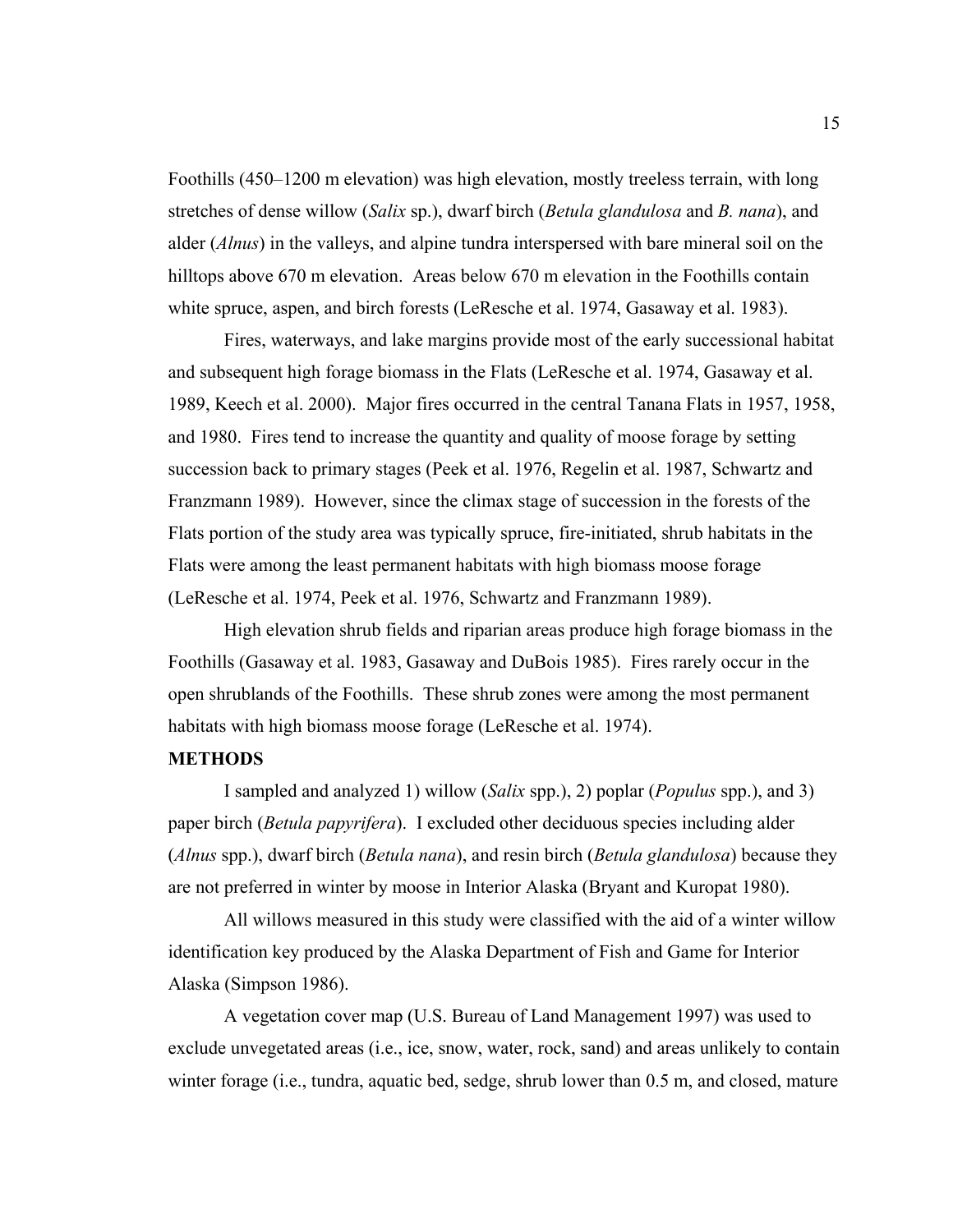forest). The vegetation cover map was used for stratification purposes, decreasing the time spent traveling to nonforage producing habitats. Fifty-two percent of the land area within the study area was excluded in this process, 62% of the Flats and 45% of the Foothills. Closed and mature forests composed 66% of the excluded area in the Flats and 71% of the excluded area in the Foothills.

#### **Landscape Stratification**

I stratified the study area on the basis of 1) current relative moose density (CD), 2) historic relative moose density (HD), and 3) winter range, Flats or Foothills (WR).

High and low CD was estimated from fixed-kernel analysis (Seaman et al. 1998) of radiolocations of 32 adult (> 4 yr) cow moose during winters 1998–1999 and 1999– 2000 (*n* = 261), using least squares cross validation to select the smoothing parameter. High CD was the contour enclosing observations with greater than average density and low CD was the remainder of the area within the 99% utilization distribution (Seaman et al. 1998). Winter was defined as the last week in September through the first week in April. Resident ( $n = 17$ ) and migratory ( $n = 15$ ) segments of the herd were evenly represented by collared moose. The 32 cows were selected at random and assumed to represent a random sample of the study area population.

High and low HD was based on moose survey unit stratification for GMU 20A (Gasaway et al. 1986). The survey units averaged 31  $km<sup>2</sup>$ . HD was estimated during 1988 and was used for moose survey stratification through 1999. The low HD units had an average density of about 0.4 moose per  $km^2$ , the high HD units in the Foothills and Flats had an average density of about 2.3 and 1.5 moose per  $km^2$ , respectively, during the 1988 survey.

The delineation between migratory WR (Alaska Range Foothills) and resident WR (Tanana Flats) was defined as the approximate 450 m elevational contour. This boundary has been used to delineate resident and migratory moose winter range since moose were first radiocollared in GMU 20A (Gasaway et al. 1980). The line follows existing trails and waterways for ease of identification in the field (Fig. 3).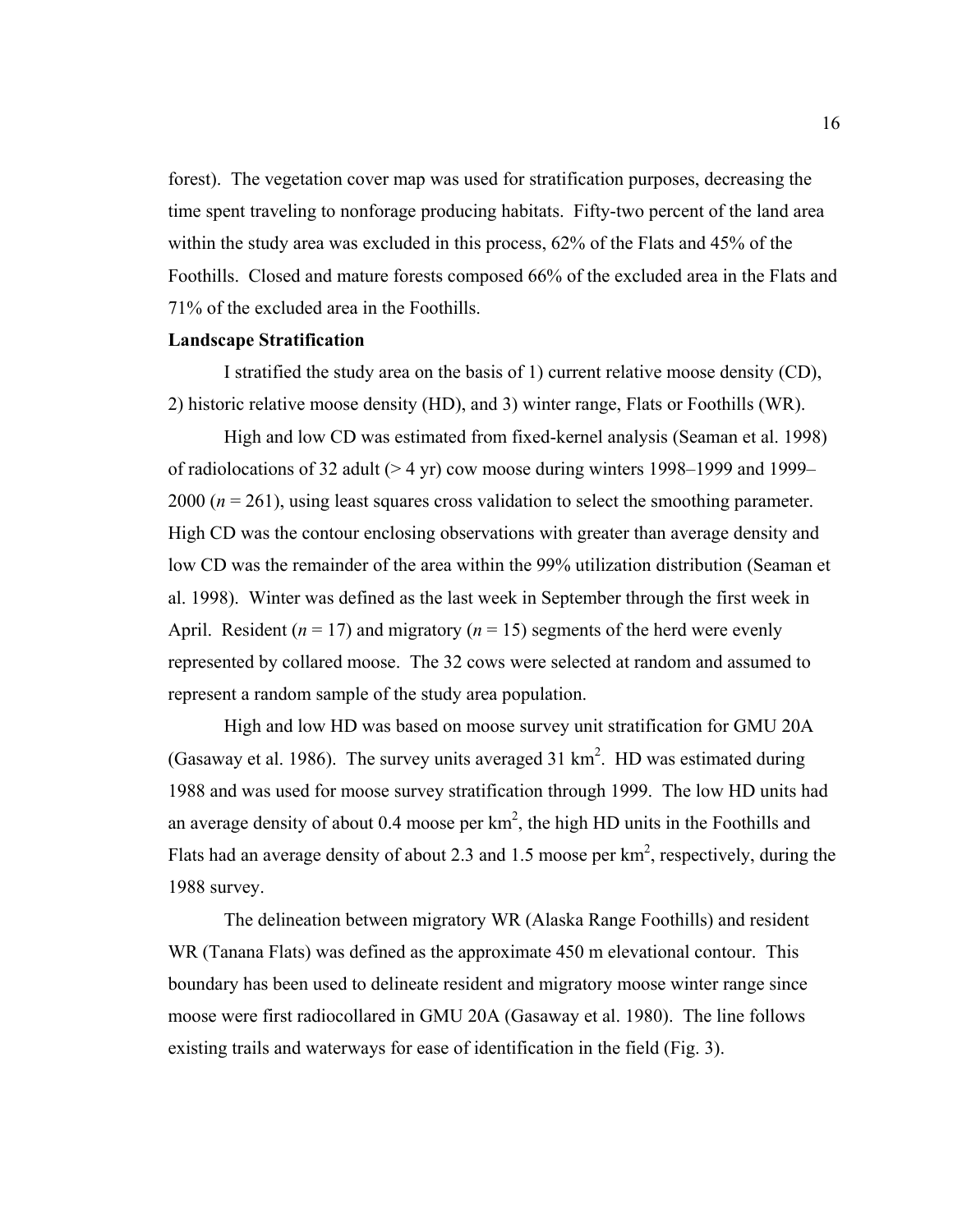## **Forage Plant Distribution and Density**

I selected a stratified random sample of 480 points, with each stratum of CD, HD, and WR, equally represented. Forage presence or absence was recorded at these points from aircraft at an altitude of 100–150 ft. A Robertson R-22 helicopter was used to survey 405 of the points and a Piper PA-18 Super Cub was used for the remainder (Peek et al. 1976). Garmin 12XL Global Positioning System (GPS) units were used to navigate to the point.

Forage plant presence or absence and mean distance between forage plants with twigs within the reach of moose were estimated in an imaginary  $30 \times 30$  m square at the random points (commensurate with pixel size of the vegetation map). Forage plant presence data was used in the analysis of plant distribution with respect to moose density, and mean distance between forage plants was used as a rough estimate of forage plant density in the stratification of production and removal estimates. The location observed was not the exact location of the targeted pixel because position error resulted from movement of aircraft, error in the vegetation map, selective availability of GPS signals, and inherent limitations of the GPS unit used. However, a landscape estimate of forage distribution was obtained.

#### **Forage Collection and Mass vs. Twig Diameter Regressions**

Unbrowsed, dormant twigs of variable size (1–10 mm diameter) were collected from forage species in the Flats and Foothills from November through April. The twigs were measured, dried, and weighed to develop regression relationships between diameter and dry mass (Brown 1976, Oldemeyer 1982, Alaback 1986, Kielland and Osborn 1998). Most twigs used in the regression development were current annual growth (CAG), but some diameter-mass pairs included second or third year growth, because CAG twigs of larger diameters (> 6 mm) were rare in some species. Regression equations were developed for 7 species in the Flats (*Betula papyrifera, Populus balsamifera, Populus tremuloides, Salix alaxensis, Salix arbusculoides, Salix bebbiana,* and *Salix planifolia pulchra*) and 6 species in the Foothills (*Betula papyrifera, Populus balsamifera, Populus tremuloides, Salix alaxensis, Salix bebbiana,* and *Salix planifolia pulchra*).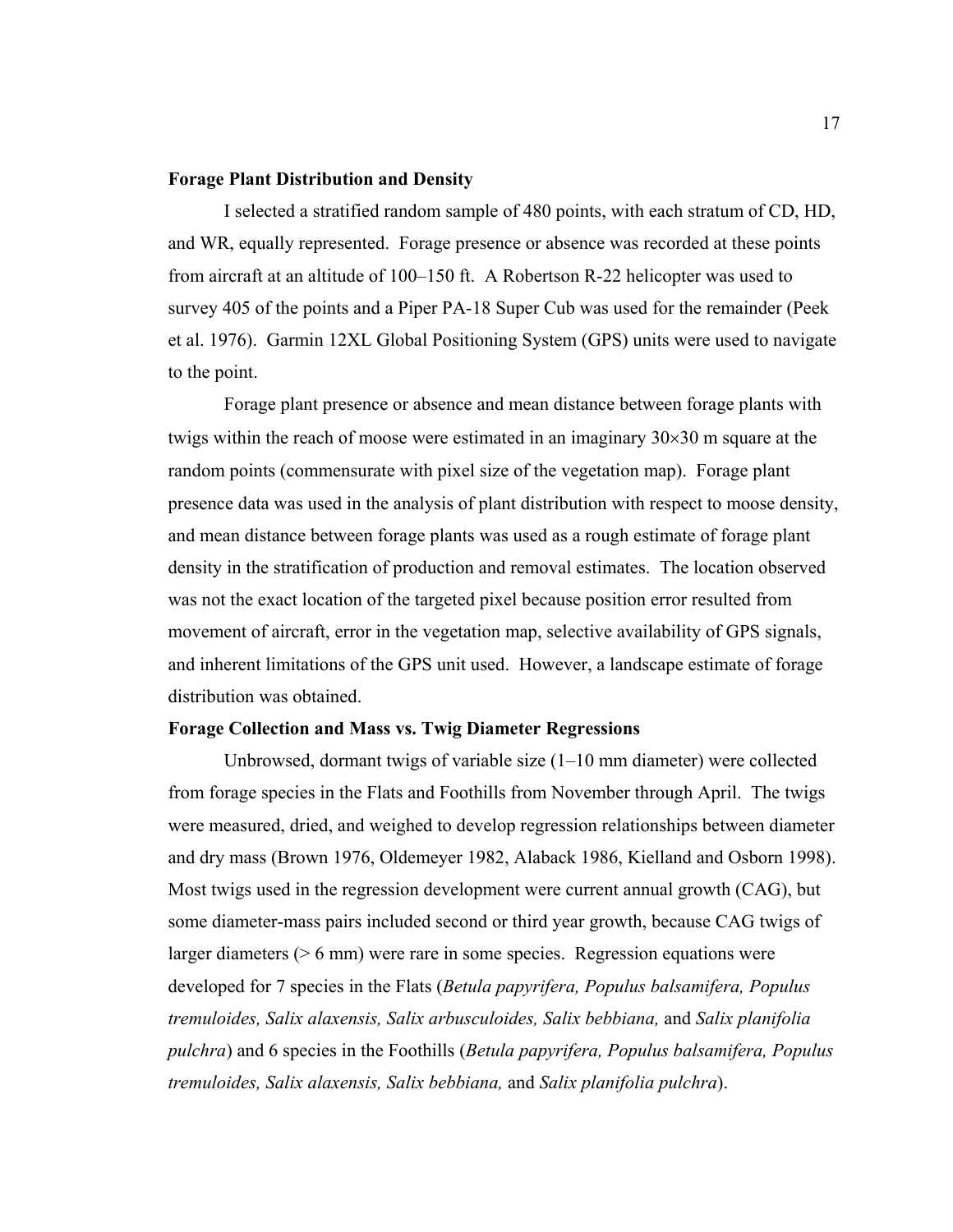## **Forage Production and Removal**

A stratified (CD, HD, WR) random sample of forage production and removal estimation points (95) was selected randomly from the aerially-surveyed points that had forage present. Aerially-estimated forage densities were split into high and low categories at the median value in each of the 8 strata classes formed by the 2 levels of CD, HD, and WR. In an effort to select areas most likely to contain a measurable quantity of forage, more high forage density sites were randomly selected than low forage density sites, at a ratio of 7:5 except 1 strata which had a ratio of 7:4 (Table 1).

In April 2000 navigation to each of the 95 sample points was conducted with a Rockwell PLGR+96 GPS. Estimated position error was  $\leq$  25 m (Rockwell International, Cedar Rapids, Iowa). At each plot (radius  $= 15$  m) the number of forage plants was estimated by species. For each species, 3 plants were randomly selected. Ten randomly selected twigs were measured on each of those plants; diameter at point of browsing (DPB), if applicable, and diameter at base of current annual growth (DCAG) were recorded (Lyon 1970). Then, the number of CAG twigs 0.5–3.0 m above ground level on the 3 plants was counted.

This interval represents the normal range in which moose forage in winter. Woody forage below 0.5 m is commonly considered below the minimum foraging height for moose (Wolff and Zasada 1979, Wolff and Cowling 1981, Weixelman et al. 1998), and is often snow covered. The upper limit of 3.0 m was used because preliminary reconnaissance in the study area showed browsing above 3.0 m to be uncommon, and 3.0 m is commonly considered the upper limit in forage surveys (Danell and Ericson 1986, Hjeljord et al. 2000). Further details on forage survey protocol are provided in Appendix A.

The regression coefficients relating diameter to dry mass (Appendix B) and the estimated number of twigs were used to estimate forage production and removal (Telfer 1969) within sampled plots. DCAG was used to predict production and DPB was used to predict removal (Oldemeyer 1982).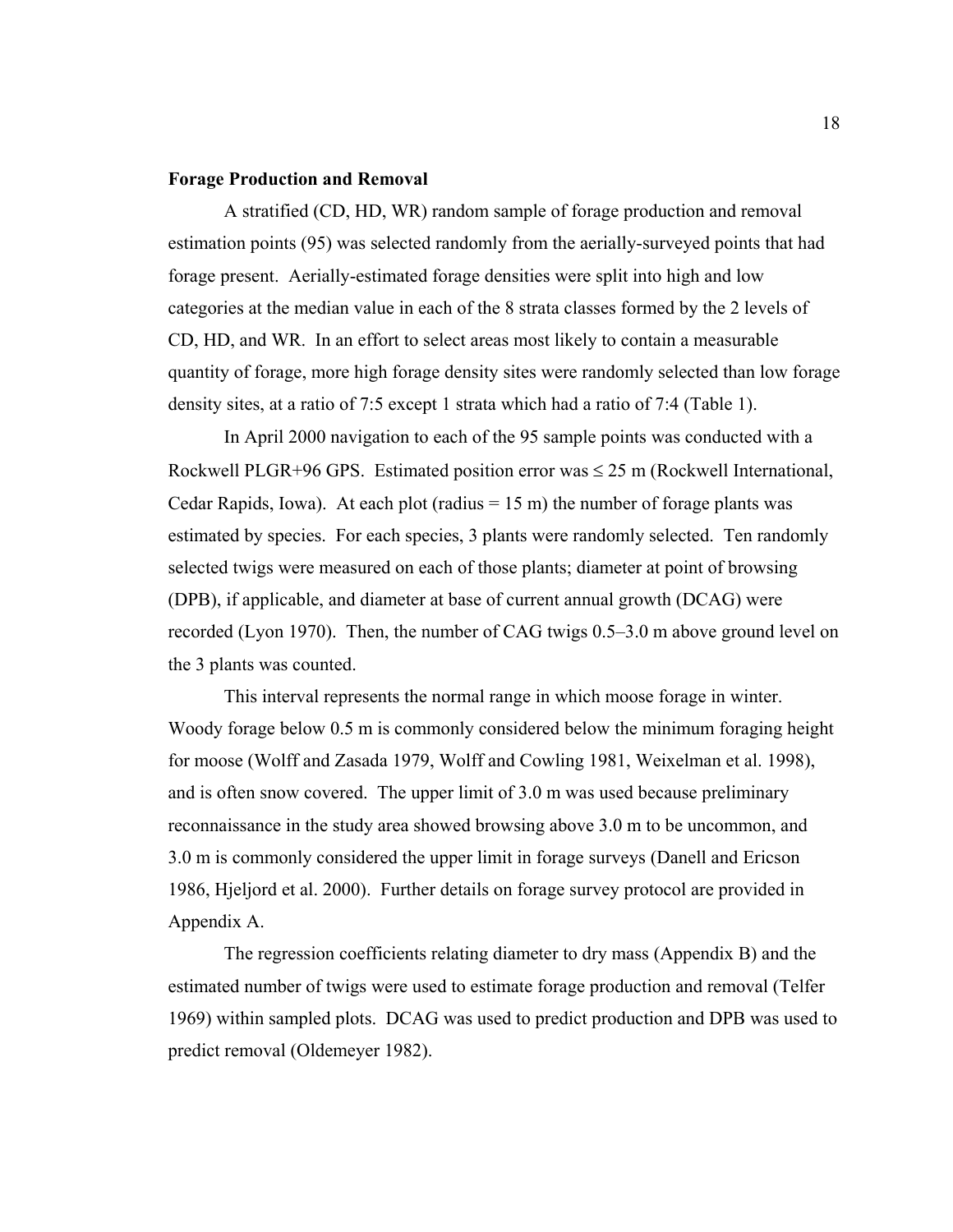# **Forage Plant Architecture**

Forage plants were classified by their history of browsing by moose and the resultant physical characteristics, termed "architecture". Plant architecture was estimated as 1 of 3 categories based on the evidence of browsing prior to the current year for each plant. The 3 classes were 1) broomed, 2) browsed, and 3) unbrowsed. The definitions of the classes were 1) broomed--more than half of CAG twigs between 0.5 and 3.0 m arose from lateral stems that were produced as a result of browsing; 2) browsed--showed evidence of browsing in past years, but less than half of CAG twigs between 0.5 and 3.0 m arose from lateral stems that were produced from browsing; and 3) unbrowsed--no signs of being browsed by a moose prior to the current year.

#### **Diet Estimation**

Fecal pellets were collected monthly from December 1999 to April 2000 along a transect that crossed the wintering areas of both resident and migratory moose. The transect was roughly 140 km in length. The transect extended from the Tanana River south of Fairbanks, into the Alaska Range Foothills, 80 km south of Fairbanks.

The location of the transect within the wintering areas of resident and migratory moose was determined by trail availability. Dense vegetation in the majority of the Flats and Foothills precluded off-trail passage with a motorized vehicle. Trails were selected based on the proximity to radiotelemetry locations of resident and migratory moose in winter.

The same trail was used throughout the winter to collect fecal samples. Fecal collection was performed 1 to 2 weeks after fresh snowfall. Fresh snow was used to determine the age of fecal pellet groups. If fecal pellet groups were on top of the most recent snow, they were collected. I categorized fecal collection sites as Flats or Foothills.

Two pellets from each fecal pellet group were used in composite samples for analysis of each collection period. After sampling from a pellet group, the pellet group was buried with snow so that it could not be sampled again. I avoided sampling multiple pellet groups from the same moose during a sampling period.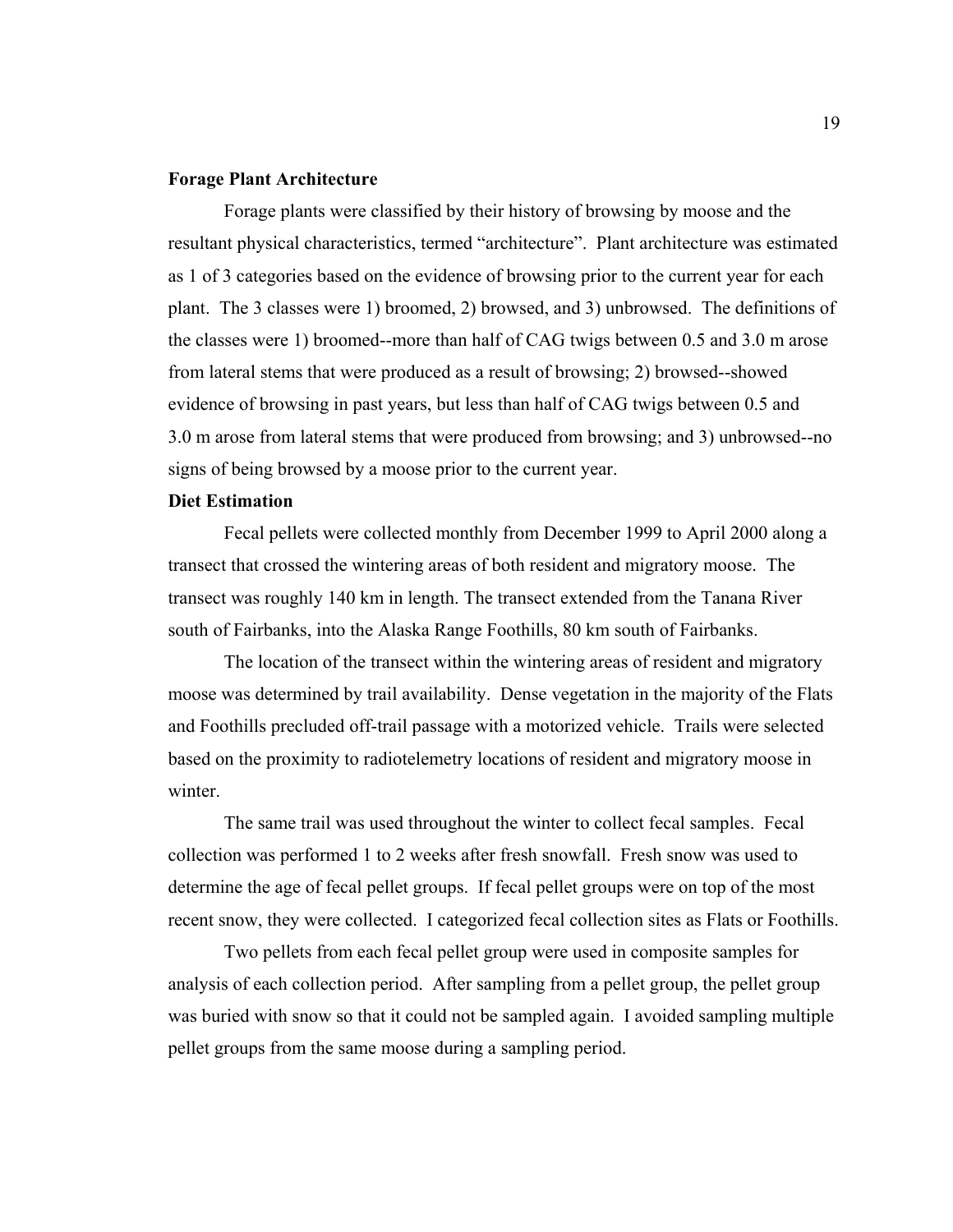Additionally, in March 1999 and March 2000, fecal samples were collected directly from immobilized moose during capture events. Thus, 1 fecal collection event (March 1999) was during a different winter than all other fecal collection events. The locations of the immobilized moose in March were spread more widely across the landscape than the pellets collected from the trail transect.

The percent relative density of forage genera in the feces (Todd and Hansen 1973) was estimated by Washington State University, Habitat Analysis Lab. I estimated percent of each forage genera in the diet  $(D<sub>g</sub>)$  by correcting for the digestibility (Weixelman et al. 1998) of each genera with the following equation.

$$
D_{g} = \frac{F_{g}/(1 - X_{g})}{\sum_{g} F_{g}/(1 - X_{g})}
$$

Where  $F_g$  was the percent relative density in the feces of genus g and  $X_g$  was the proportional digestibility of genus *g*. For the genera *Salix, Populus, Betula,* and *Alnus* the literature was reviewed to obtain estimates of in vitro dry matter digestibility (Table 2; Oldemeyer et al. 1977, McNay 1983, Steigers and Becker 1986, Schwartz et al. 1988, Risenhoover 1989, Weixelman et al. 1998). All non-Alaskan studies were excluded from this tabulation. Digestibility for the fecal component class "shrub" was estimated as the mean of the 4 genera above. Digestibility for fecal component "other" was estimated by using a digestibility estimate for moss (Steigers and Becker 1986). Class "other" only composed about 1% of the feces. Moss made up the largest portion of class "other" for winter 1999–2000.

For each forage genus, linear regression was used to estimate the slope of the line relating percent composition of the diet to time throughout the winter. An *F* test statistic was then used to estimate whether the slopes were different from zero.

# **ANALYSES**

All statements of statistical significance were based on an a priori alpha of 0.05.

# **Mass vs. Diameter Prediction**

Dry mass was expected to have an exponential relationship to diameter,  $z = ax^b$ (Oldemeyer 1982), where *z* was dry mass, *x* was twig diameter, and *a* and *b* were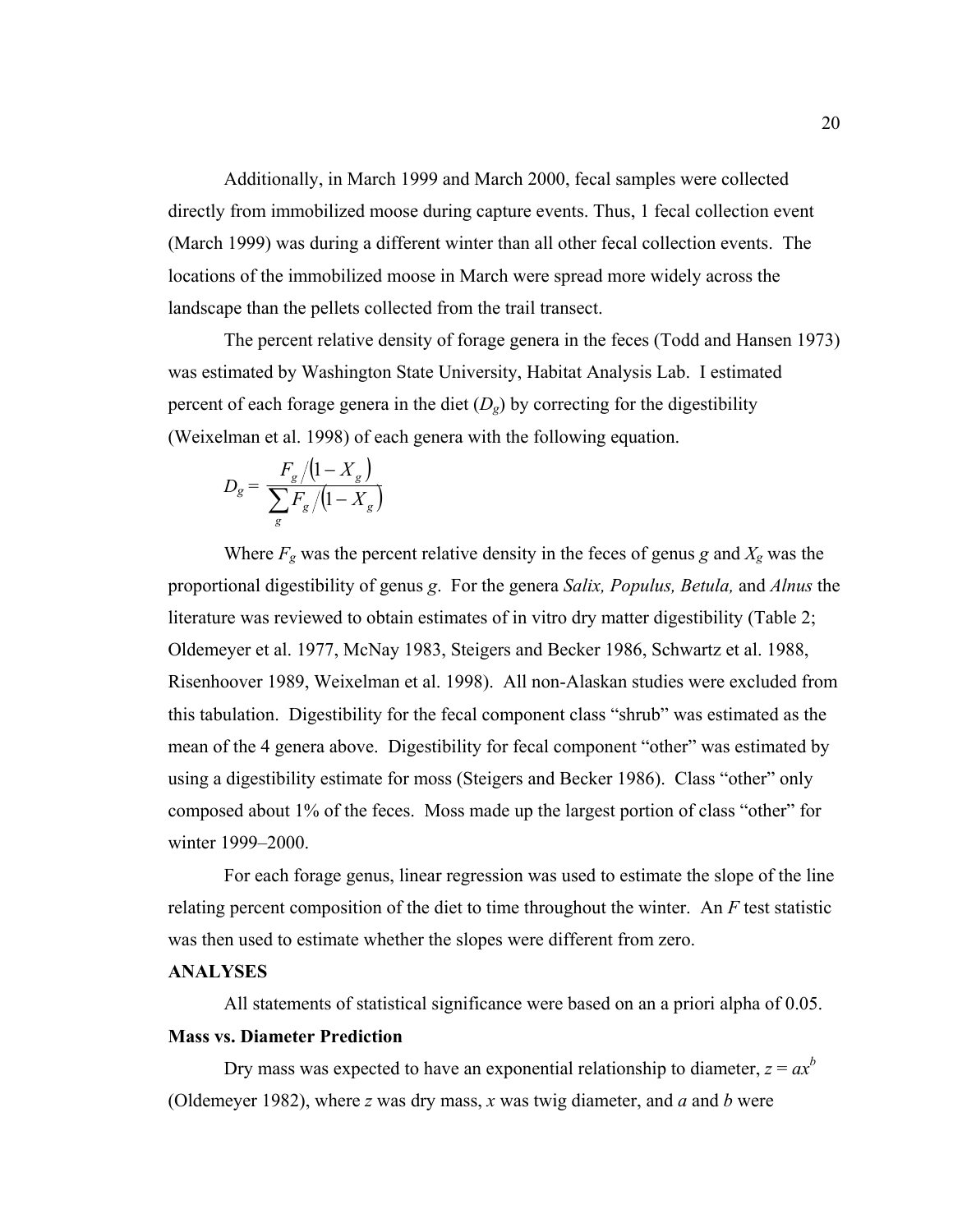parameters. This relationship could be estimated using linear regressions of log transformed dry mass on log transformed twig diameter for the forage plants collected in the study area. After estimating coefficients on the log scale, estimates of dry mass were converted back to the original scale (grams) using the equation

$$
\hat{z} = \exp(\hat{a} + \hat{b}\ln(x_0) + \sigma^2/2)
$$

to correct for approximate bias resulting from skewness (Brown 1976), where  $\hat{a}$ was the intercept coefficient and  $\hat{b}$  was the slope coefficient on the log scale,  $\sigma^2$  was the mean square error on the log scale,  $x_0$  was some diameter that I chose, and  $\hat{z}$  was the resulting predicted value. Further details are provided in Appendix A.

### **Forage Plant Distribution**

A logistic regression model (Hosmer and Lemeshow 1989, Hastie and Pregibon 1992) was used to estimate the relationships between forage distribution and WR, CD, and HD. This analysis utilized the forage presence/absence data from all 480 aerially-surveyed points. Starting with a full model of main effects and secondary interaction effects, effects were eliminated using a stepwise variable removal procedure (Hosmer and Lemeshow 1989:106). At each step in the process, the factor with the *t* value closest to zero was removed. Then a *P*-value for a log-likelihood ratio statistic was calculated from the following equation,

 $P = 1 - F_{\chi_1^2}$  (deviance of new model – deviance old model),

where  $F_{\chi_1^2}$  was the cumulative distribution of a chi-square random variable with one degree of freedom. A definition of deviance, as used here, was given by Venables and Ripley (1997:226).

If the *P* value of this equation was greater than 0.05, the elimination process continued. If the *P* value of this equation was less than 0.05, the final model was obtained. Main effects that were included in a significant interaction effect were not eliminated. The *glm*() function in the statistical software *S-PLUS* was used for these analyses.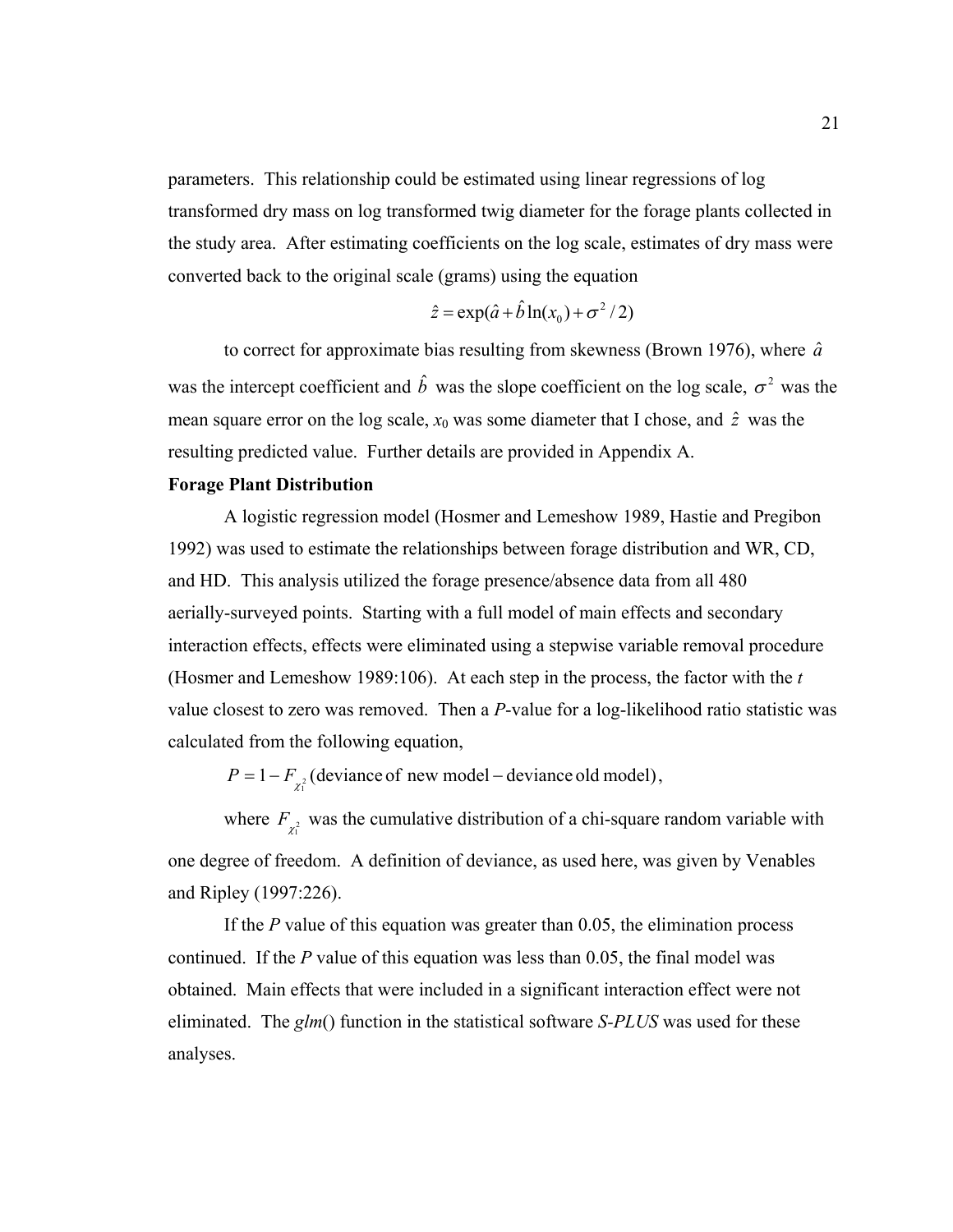#### **Forage Production and Removal**

I used bootstrap methods (*S-PLUS* statistical software) to test the differences in forage production and removal between the 2 levels of each stratum; WR, CD, and HD. I resampled the differences between classes (high and low) of the strata (WR, CD, and HD) with 10,000 iterations. After building a distribution with the 10,000 resampled differences, I estimated the mean and 95% CI for that distribution. If the high and low limits of the 95% CI included zero, then the difference was deemed not significant. The bootstrapping process is robust to nonnormally distributed data, which was characteristic of most strata.

#### **Proportional Tests**

All tests for significant differences between 2 proportions were based on the *Z-*test which uses the normal approximation of the binomial distribution (Moore and McCabe 1993).

# **Daily Intake**

I adapted a model (Moen et al. 1997:510) to estimate daily forage intake for moose based on estimated bite mass and bite density on the study area winter ranges. I used literature estimates of all variables except for bite mass and bite density. The model (Moen et al. 1997:510) was:

$$
BiteRate_d = \frac{\left(\frac{R \max}{R \max/CropRate + BiteSize}\right)}{1.0 + SearchTimeFrc_d}
$$

where…

*SearchTimeFrcd* = 20.0 *BiteDens*-1.5

*SearchTimeFrc<sub>d</sub>* was the fraction of feeding time spent searching, and *BiteDens* was bite density (number of bites/ $m<sup>2</sup>$ ). To estimate bite density during winter, I divided the average mass of forage removed by moose in each winter range by the average mass of twigs at the mean diameter at point of browsing in the respective winter range. To estimate the bite density of remaining forage at end of winter, I divided the biomass of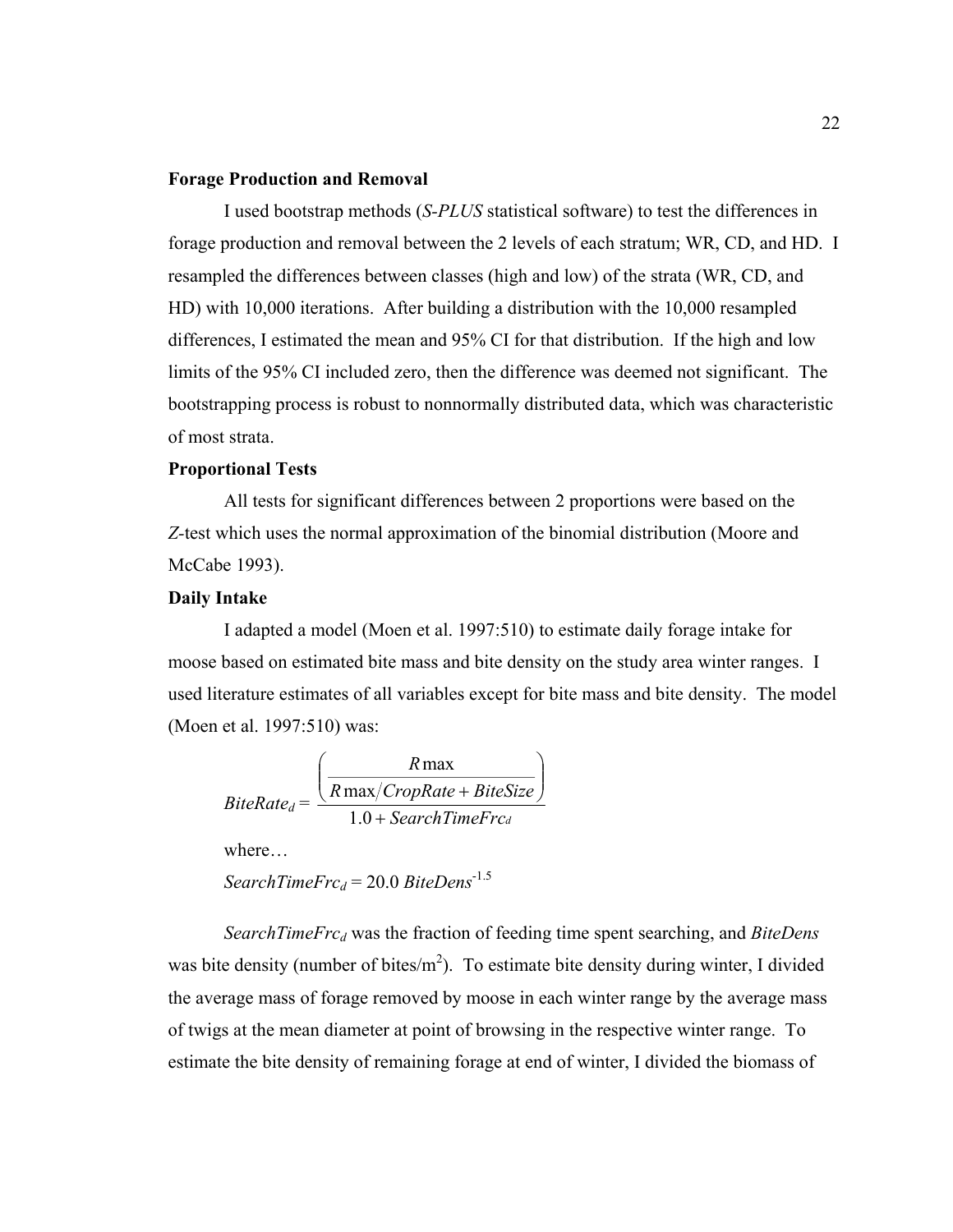remaining unbitten CAG twigs in April, in each winter range, by the average mass of twigs at the mean DCAG in the respective winter range.

*BiteSize* was bite mass in grams. For bite mass during winter I used removal, based on mean DPB observed in the Foothills and Flats winter ranges, estimated by the species specific mass vs. diameter relationships developed in each winter range. For bite mass of unbitten twigs at end of winter, I used the mean mass of twigs at the mean DCAG in the respective winter range.

*Rmax was the maximum processing rate in grams per minute*  $(0.662BM^{0.76})$  *where BM* was body mass in kilograms (Shipley and Spalinger 1992). I used 400 kg body mass based on Gasaway and Coady (1974). *CropRate* was the maximum cropping rate (number of bites per minute) at a sufficient bite density that a moose can maximize intake without the hindrance of searching between bites. I used a maximum cropping rate of 40 bites per minute since Moen et al. (1997) reported a range of 35–45 bites per minute in a review of other literature (Renecker and Hudson 1986, Miquelle et al. 1992, Shipley and Spalinger 1992).

To attain the final product of intake per day (kg), bite rate (number of bites/min) was multiplied by bite mass (grams) and time spent foraging (min/day), then divided by 1,000. Time spent foraging was set at 400 minutes, which was within the range observed for adult moose on winter forage in Alaska and Norway (Risenhoover 1986, Saether and Andersen 1990, Vivas et al. 1991).

# **RESULTS**

## **Mass vs. Diameter Regressions**

The coefficients of the regressions of biomass on twig diameter were similar among species on both winter ranges (Table 3). *Salix arbusculoides* in the Flats had the least taper (long thin twigs), while *Populus tremuloides* in the Flats and *Populus balsamifera* in the Foothills had the most taper (thick, short twigs). The slopes of regression lines of biomass on twig diameter were not consistently steeper or shallower by species on either winter range. I used the species specific and winter range specific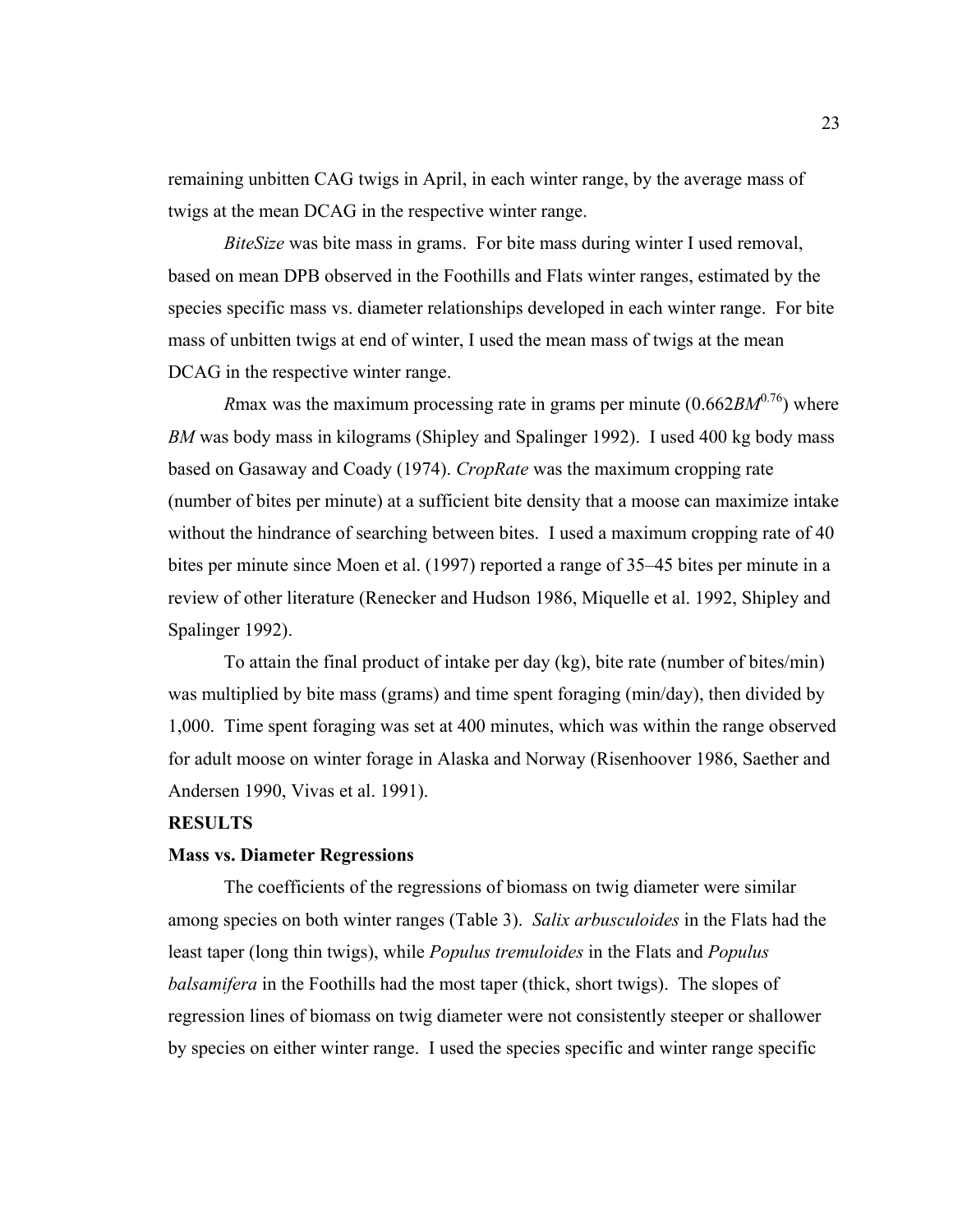equations for production and removal estimates. Further details concerning twig characteristics by species and range are provided in Appendix C.

# **Moose Distribution**

A total of 261 monthly winter moose radiolocations were used to estimate CD (Table 4, Fig. 4). The area of the 99% utilization distribution was  $2,341 \text{ km}^2$ . The Flats area totaled 1,727 km<sup>2</sup>, with 1,641 km<sup>2</sup> in low CD, and 85 km<sup>2</sup> in high CD. The Foothills area totaled 615 km<sup>2</sup>, with 530 km<sup>2</sup> in low CD and 84 km<sup>2</sup> in high CD. Five percent of the Flats was high relative moose density, while 15% of the Foothills was high relative density. This was consistent with ADF&G moose survey data which suggested about half of the cows in the study area were in the Foothills in winter, in an area about one-third the size of the Flats (J. Ver Hoef, Alaska Department of Fish and Game, unpublished data).

Of the 2,341  $\text{km}^2$ , low HD comprised 1,304  $\text{km}^2$ , while high HD comprised 1,037 km<sup>2</sup>. The Flats had 1,143 km<sup>2</sup> in low HD and 584 km<sup>2</sup> in high HD. The Foothills area had 161 km<sup>2</sup> in low HD and 453 km<sup>2</sup> in high HD (Fig. 3). The proportion of area with high HD was about 2 times greater in the Foothills (74%) than the Flats (34%), consistent with results obtained from CD.

# **Forage Distribution**

Forage plants were observed at 289 of the 480 stratified random points. Of points sampled in the Flats,  $79\%$  ( $\pm$  4%,  $95\%$  CI) had forage present. Of the Foothills sample points  $41\%$  ( $\pm$  4%, 95% CI) had forage present. When multiplied by the proportion of the area sampled after vegetation map exclusions, an estimated  $30\%$  ( $\pm$  4%, 95% CI) of the total Flats land area had forage present and 22.5 %  $(\pm 4\%, 95\% \text{ CI})$  of the total Foothills land area had forage present.

The final logistic regression model of forage distribution included WR (*P* < 0.001), HD ( $P = 0.018$ ), an interaction between CD and HD ( $P = 0.017$ ), and an interaction between HD and WR ( $P = 0.048$ ) as significant effects on the presence or absence of forage at random points in the study area (Table 5). Specifically, the chances of finding any preferred forage (willow, poplar, and paper birch with twigs within the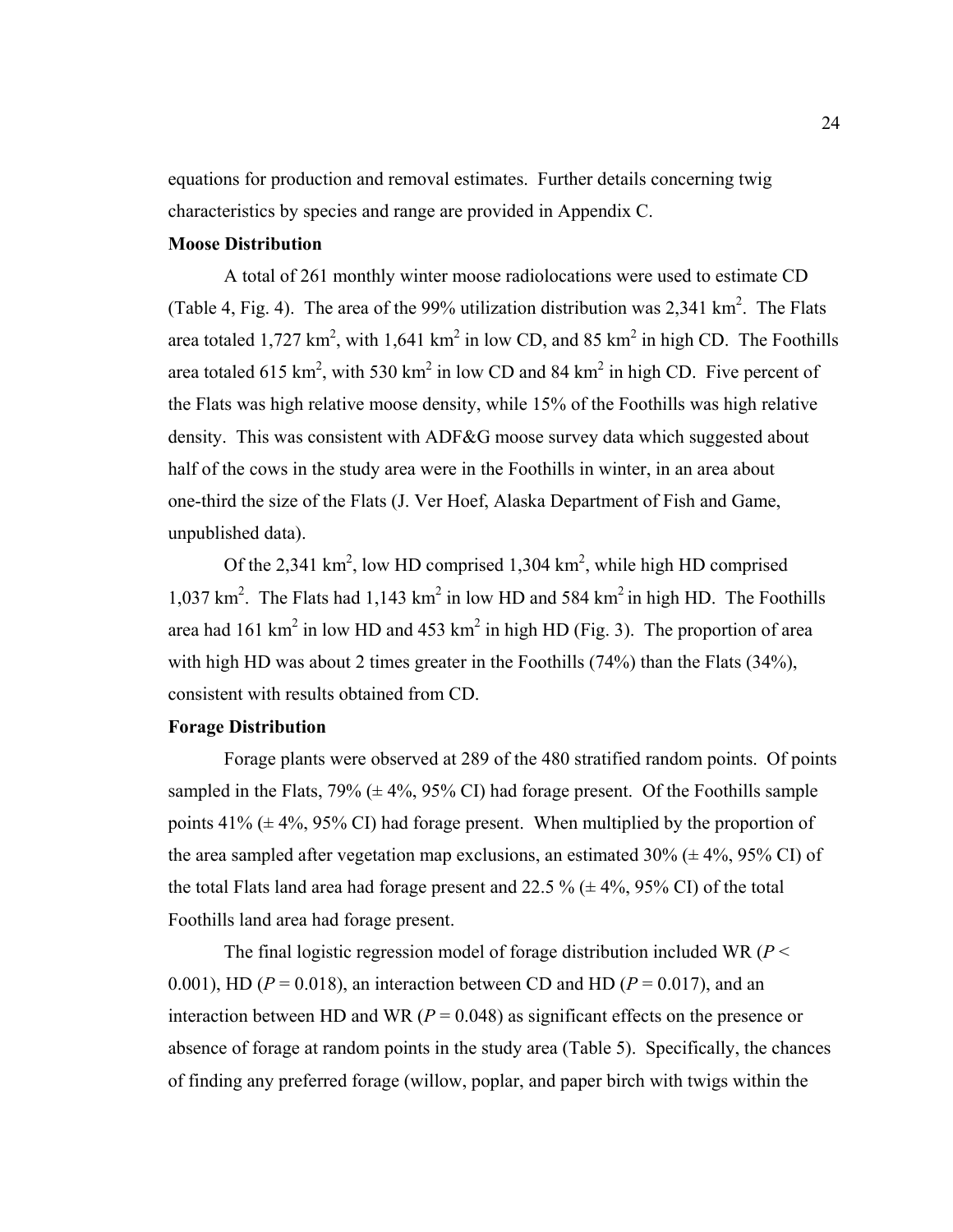reach of moose) were significantly higher in areas that had high moose density in the late 1980s, high moose density during this study, and in the Flats.

# **Forage Production and Removal**

The mean CAG forage biomass (for sites that had forage present) tended to be higher in the Foothills (235 kg/ha [ $\pm$  95, 95% CI]) than in the Flats (190 kg/ha [ $\pm$  64, 95% CI]), but the difference was not significant  $(P > 0.05$ ; Table 6). The mean in the Foothills was greatly influenced by 3 very high biomass  $(> 1500 \text{ kg/ha})$  sites (Fig. 5).

Mean forage removal by moose tended to be higher in the Foothills (105 kg/ha  $[\pm 15, 95\% \text{ CI}]$  than in the Flats (64kg/ha  $[\pm 5, 95\% \text{ CI}]$ ), but the difference was not significant ( $P > 0.05$ ; Table 6). The Foothills also had 3 very high biomass removal sites ( $> 700$  kg/ha; Fig. 6). The proportion of biomass removed tended to be higher ( $P = 0.12$ ) in the Foothills (45%) than in the Flats (33%).

The average bite diameter across all forage species differed between Flats and Foothills (3.0 and 3.3 respectively,  $P < 0.001$ ). These mean bite diameters implied bite masses in the Flats and Foothills of 0.81 g and 1.10 g, respectively. Bite mass in the Foothills was about one-third larger than in the Flats. The mean bite diameters varied by species (Fig. 7). Further details on mean twig and bite characteristics by range and species are provided in Appendix C.

Willow composed 84% of estimated forage production for the study area. The Foothills had a higher (94 % vs.  $8\%$ ;  $P < 0.001$ ) proportion of production from the 2 most preferred (*Salix alaxensis* and *Salix planifolia pulchra*) forage species (Fig. 8). The species composition of removal was similar to production (Fig. 9). Mean DCAG of willow twigs was larger ( $P < 0.001$ ) in the Foothills (3.1 mm  $\pm$  0.08 [95% CI]) than in the Flats (2.3 mm  $\pm$  0.06 [95% CI]). This difference in willow twig diameter translates to a 2.4 times larger mean mass of willow twigs in the Foothills (0.90 g vs. 0.38 g) than in the Flats, using the species and winter range specific diameter to dry mass regressions. Concurrently, the Foothills had 34% of CAG willow twigs larger than mean willow bite diameter compared to 22% in the Flats (Table 7).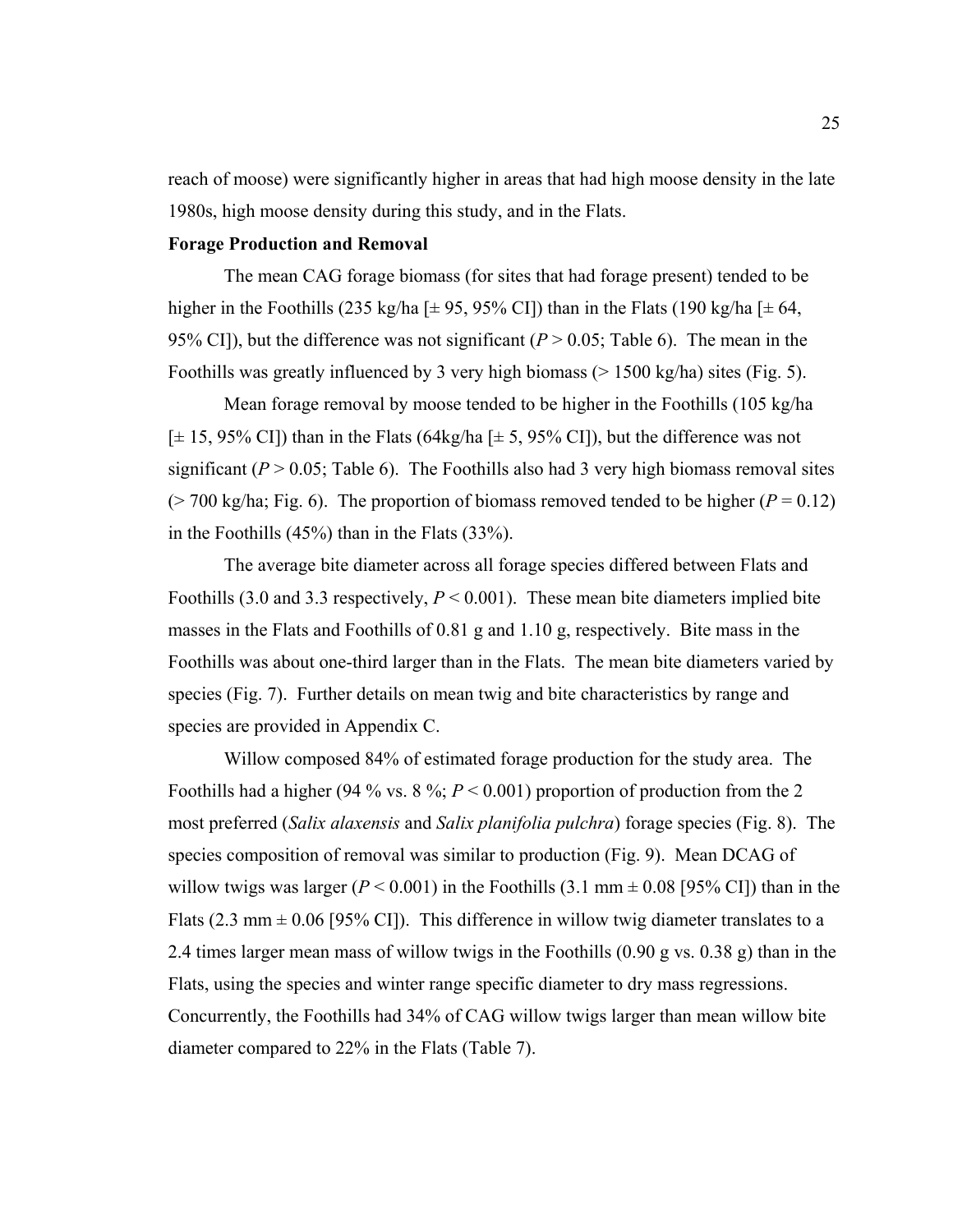Areas that had burned in the last 50 years were located only in the Flats, and composed 73% of the sites sampled there. Burned sites had approximately 5 times higher forage production (243 kg/ha  $\pm$  85 [95% CI] vs. 49.0 kg/ha  $\pm$  7 [95% CI]) and removal by moose (82 kg/ha  $\pm$  38 [95% CI] vs. 15 kg/ha  $\pm$  3 [95% CI]) than other Flats habitats. **Daily Intake** 

During winter the simulated daily dry matter intake for a 400 kg moose in the Flats and Foothills was 4.5 and 6.2 kg, respectively. If moose were to continue feeding on the mean DCAG-sized stems remaining at end of winter, the model predicted that a 400 kg moose could only consume 3.1 or 4.4 kg per day in the Flats or Foothills, respectively.

#### **Forage Architecture**

In the Flats, 72% of forage plants were broomed, 26% were browsed, and 2% were unbrowsed  $(n = 325)$ . In the Foothills, 77% of forage plants were broomed, 21% were browsed, and 2% were unbrowsed  $(n = 219)$ . Confidence intervals (95%) overlapped between Foothills and Flats for each of the architecture classes (Fig. 10). In the entire study area, 74% of forage plants were broomed, 24% were browsed, and 2% were unbrowsed.

## **Winter Diet**

The number of pellet groups sampled in each wintering area during each monthly sampling event varied from 8 to 22 with a total of 221 (Table 8). There were no significant temporal trends in the proportion of forage genera in the diet  $(P > 0.05)$  for either resident or migratory WR strata throughout the winter, so data were pooled over the entire study area.

The winter diet of moose in the study area was composed almost entirely (99%) of woody forage species. Willow, birch, poplar, and alder composed 43, 25, 22, and 6% of the diet, respectively (Fig. 11). Shrubs that could not be identified taxonomically composed 3% of the diet. The remainder of the diet (1%) was composed of mosses, grasses, sedges, and forbs. Willow decreased  $(P = 0.002)$  throughout the winter from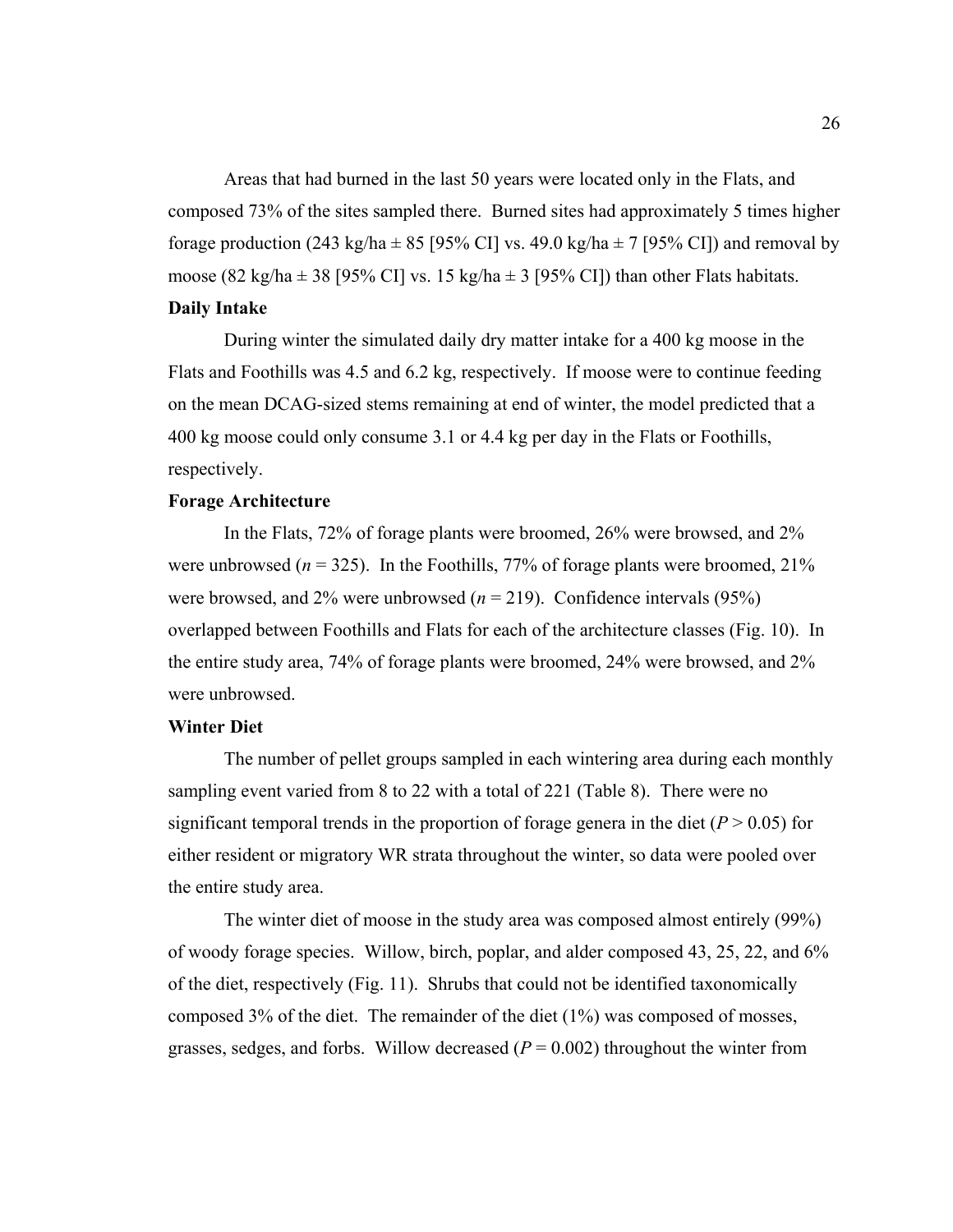56% in December to 35% in March (Fig. 12), but no other species had a significant temporal trend  $(P > 0.05)$ .

# **DISCUSSION**

I chose the habitats most likely to contain woody forage based on my observations during moose surveys and radiotracking in the study area and the vegetation map descriptions. Exclusion of closed and mature forests from my sampling may have reduced my estimates of forage distribution and biomass in the study area. Closed and mature forested areas of the same type as those excluded in my study area were sampled in a Kuskokwim valley (400 km southwest) forage study. The Kuskokwim valley (Seaton, unpublished data) sites with the same satellite vegetation classes as my excluded sites averaged only 8 kg forage/ha ( $n = 39$ ) with 24 of the sites having no forage at all. Conversely, the sites in the Kuskokwim valley that had the same satellite vegetation class as my sampled sites averaged 281 kg forage/ha (*n* = 26) with only 1 site having no forage at all. Thus, any negative bias in forage biomass estimates at the study area scale was relatively small (< 3%) and my methods enabled me to survey forage biomass and distribution as efficiently as possible.

Because alder composed about 6% of the diet, excluding it from the forage production and removal sampling might have caused a slight underestimate of production and removal at the study area scale. Similarly, because browsing was occasionally observed on dwarf birch and resin birch at some sampling sites, not sampling production and removal of these species may have biased my estimates downward. However, the species I sampled composed at least 90% of the diet, and the small downward bias that may have resulted from not sampling some species was expected to be relatively uniform among strata.

Forage was more likely to be present in areas with high current and historical moose density and in the Flats. Although forage was more likely to be found in the Flats, the species composition, smaller bite diameters, and lower bite density suggested that these foraging sites were less desirable than foraging sites in the Foothills. Since 73% of the sample plots of the Flats were in burns < 50-years old, and these age burns had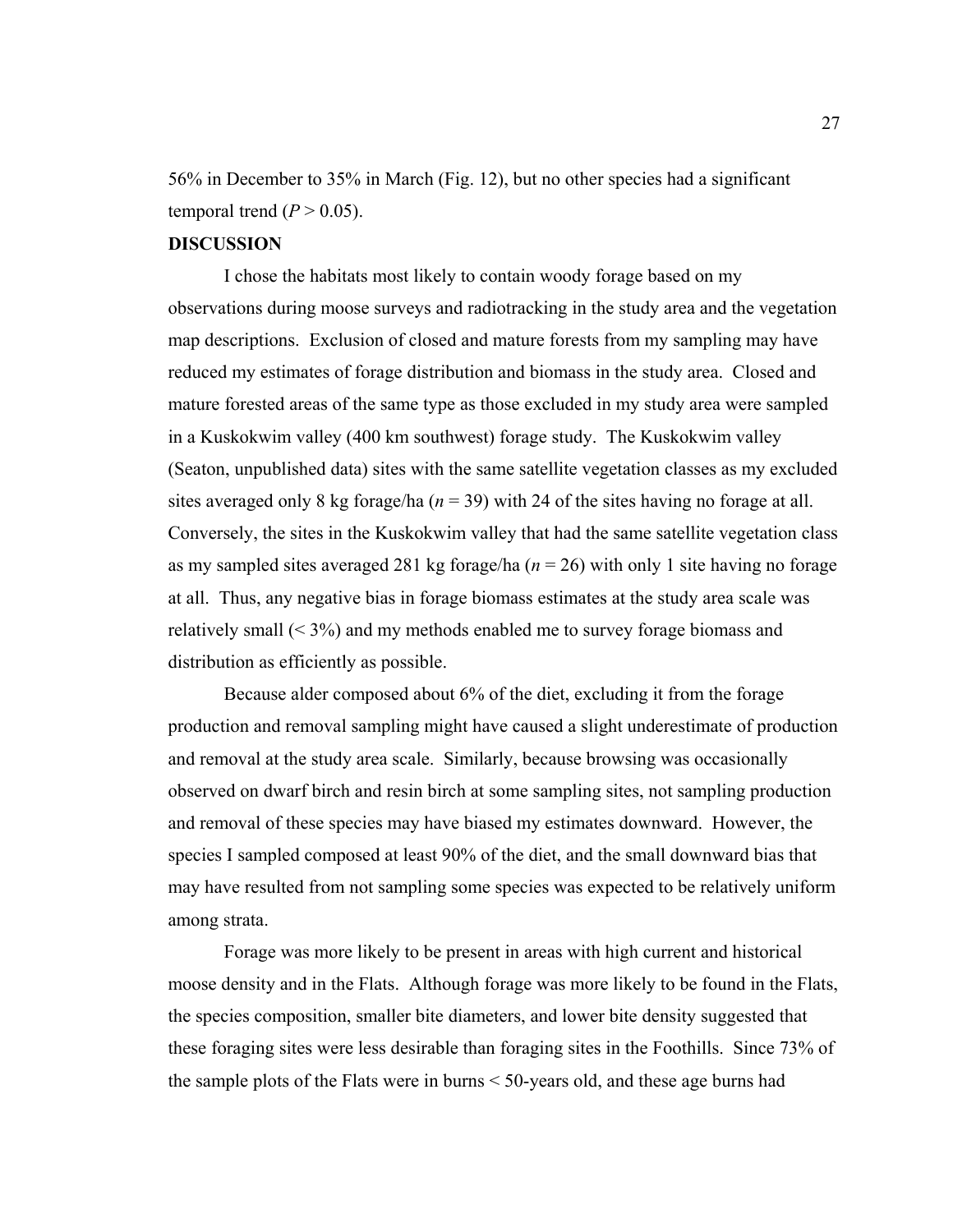approximately 5 times higher biomass than other Flats sites, the burns may have increased forage presence, production, and removal in the Flats.

The daily intake model predicted intake during winter of 4.5 and 6.2 kg/day in the Flats and Foothills, respectively. These model predictions suggested that moose in the Foothills achieved their expected daily intake of 4.6 kg (Gasaway and Coady 1974), but moose in the Flats may have had difficulty. About 60% of the difference between Flats and Foothills in estimated daily intakes was due to differences in bite mass and 40% was due to differences in bite density. Since bite mass varied by species (Fig. 13), species composition of forage patches in the Flats and Foothills may have had a greater effect on daily intake by moose than forage density in those patches. This difference in predicted daily intake based on observed bite density and bite mass in the 2 ranges was consistent with the differences in short yearling weights between the 2 ranges. Since mean biomass removed per hectare was not significantly different between the Flats and Foothills, the difference between predicted daily intake in the 2 ranges is consistent with the concept that small differences in estimated forage characteristics may have large nutritional consequences for ungulates (White 1983).

The best indication of the condition of range at the end of winter may be the diameter of remaining potential bites. If available bites are too small to allow moose to attain expected intake, then the range may be considered overutilized or suboptimal. In the Flats and Foothills the average twig not bitten by moose had a DCAG of 2.0 mm  $(\pm 0.03, 95\% \text{ CI}, \text{estimated mass of } 0.23 \text{ g})$  and 2.3 mm ( $\pm 0.04, 95\% \text{ CI}, \text{estimated mass}$ ) of 0.38 g) respectively. The daily intake model predicted that if moose consumed 0.23 or 0.38 g bites in the Flats or Foothills, the end-of-winter daily intake would have been only 3.1 or 4.4 kg/day respectively. This predicted intake was less than the normal winter weight loss intake of 4.6 kg dry mass (Gasaway and Coady 1974).

In this end-of-winter (April) example, moose could potentially increase foraging time per day to compensate to some degree. However, the amount of foraging time required to intake 4.6 kg dry forage was 1,100 and 630 min in the Flats and Foothills, respectively, using mean late winter CAG twig sizes in the model. The maximum time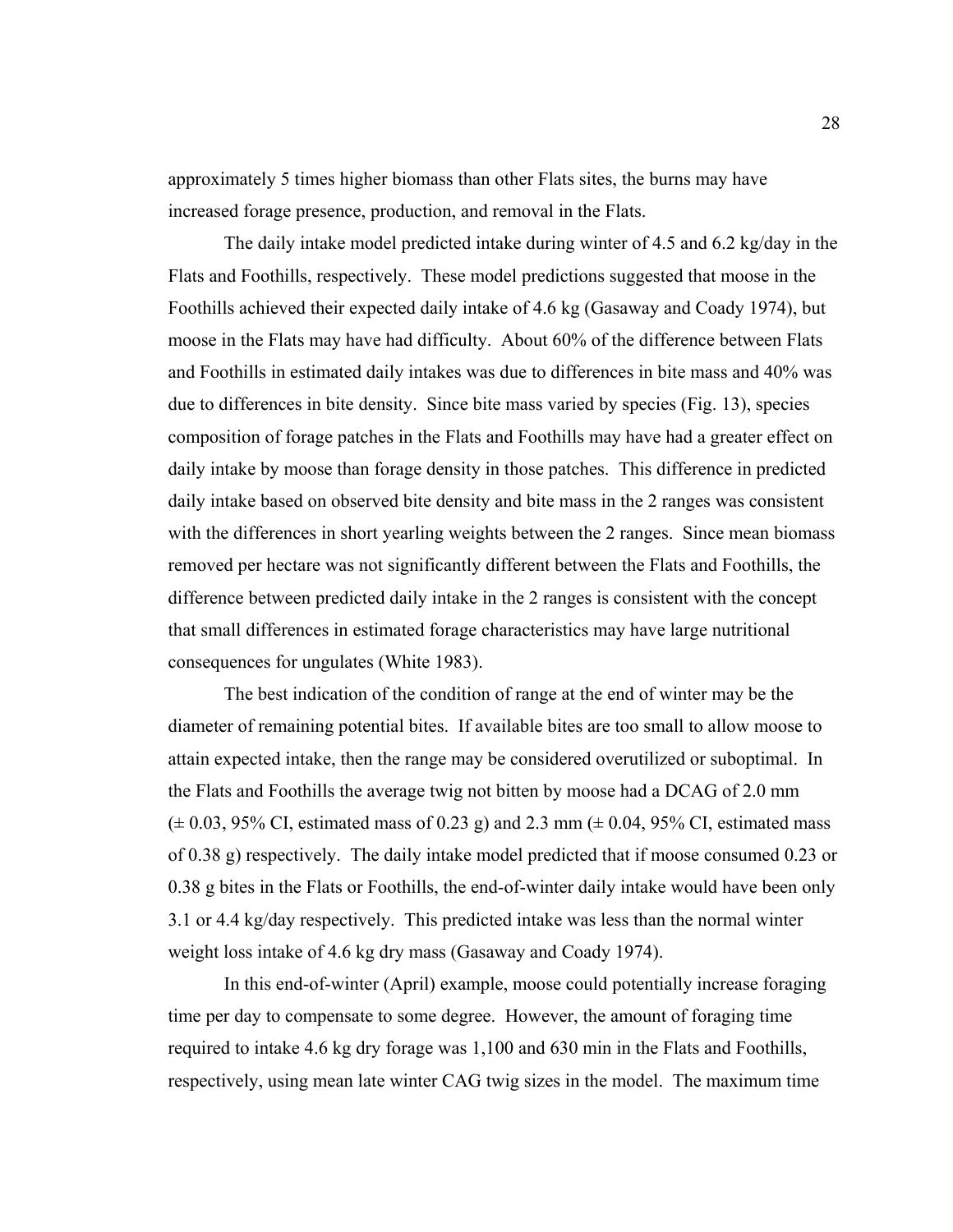spent foraging per day in winter, reported by Risenhoover (1986), was 559 min/day for late April. Increases of winter daily foraging time beyond 600 min may be physiologically impossible for wild moose in Interior Alaska. Thus, the small diameters of remaining forage in the study area at end of winter at least accelerated the rate of winter weight loss for moose at that time.

Plant architecture, the browsing history of a plant throughout its lifetime and resultant canopy structure, may also affect intake rate of moose. Plants that have been browsed heavily for long periods of time can experience mortality (Andrews 1998), twig die-off, smaller twigs (Peek 1998), more chemical defense in twigs and leaves (Bryant et al. 1993), and structure that makes it harder for moose to reach CAG twigs (Kielland and Osborn 1998, Mallek 1999). Of forage plants sampled, 75% were broomed, 22% were browsed, and only 2% were unbrowsed. This large percentage of broomed plants in the study area, across all species of forage measured, suggests intense use of the forage. Without more architecture data of this type from other moose ranges for comparison, the implications of these architecture class proportions were undetermined. However, the heavily broomed architecture of forage plants on this range indicates heavy forage use.

In Norway, a winter range that was deemed to have heavily browsed plants (23.5% biomass removed per year) and poorly preferred species composition resulted in decreased daily intake by moose compared to a winter range with lightly browsed plants (3.1% forage biomass removed per year) and more preferred species composition (Saether and Andersen 1990). Perhaps the observed differences in intake rate of moose were influenced by the long-term browsing pressure on the plants (architecture) in their 2 study areas. One of the potential mechanisms for the reduced intake was the transition of growth allocation from a few large twigs to many smaller twigs by the heavily browsed plants and the resulting smaller bite diameters for moose (Bergstroem and Danell 1987a). The Tanana Flats and Foothills moose may have experienced similarly decreased intake compared to other moose populations with higher twinning rates, which may have led to reduced physical condition. It has been shown that twinning rate of cow moose in the Flats and Foothills is affected by maternal body condition (Keech et al. 2000). Thus, the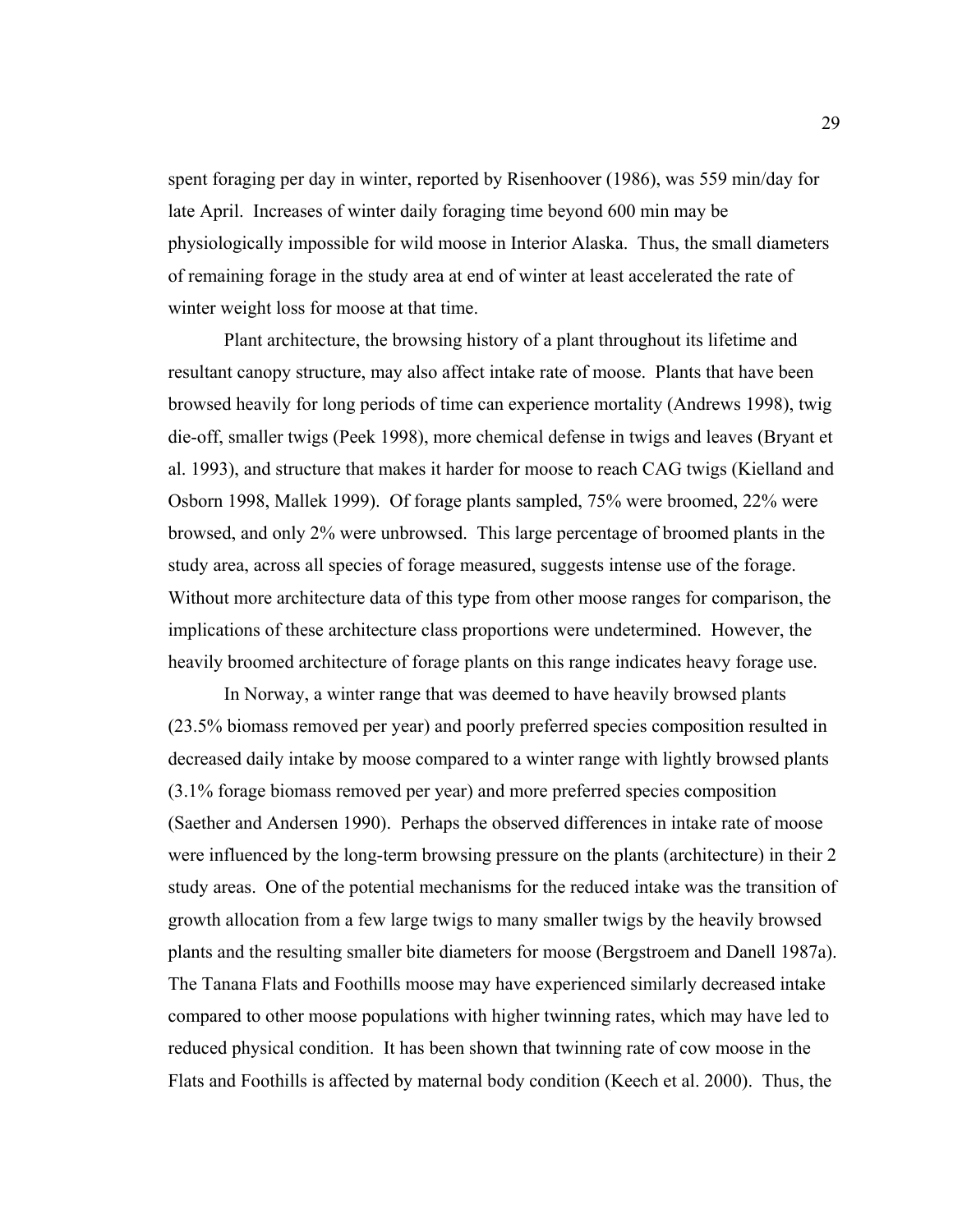low twinning rate in the Flats and Foothills moose populations may be related to the high proportion of broomed plants, and estimates of plant architecture may be an important, easily monitored index to forage intake and condition of moose.

Willow significantly decreased in the diet of moose throughout the winter across the study area. This may be a result of selection for this most preferred forage genus, and depletion of willow as winter progressed. However, less preferred genera such as birch and poplar appeared to compensate for the decrease in willow. As the percent use of willow declined in the diet, I assume that moose spent more time searching for forage, and when they found it, it was more likely to be composed of less preferred species. This assumed increase in search time may have increased rumen fill time and decreased daily intake rates, consistent with the general hypothesis that nutrition had limited the reproduction of adult and weight retention of calf moose in GMU 20A.

Plant architecture and diet composition through winter suggested that moose had a history of depleting forage during winter. However, the low removal rate (40%) of forage CAG did not. Since GMU 20A moose have maintained high density and exhibited the assumed density-dependent effects of reduced twinning and low yearling pregnancy rates, I expected a higher proportion of forage removal. However, even optimally foraging moose may leave substantial amounts of forage, even when food supply is very low (Vivas et al. 1991). Additionally, the high proportion of broomed plants in the study area may have reduced the proportion of biomass that moose could remove, because twigs on broomed plants were commonly small and may have been difficult to consume.

A higher proportion of annual production is removed on plants with a growth form exhibiting a few, large twigs than plants exhibiting many, smaller twigs (Bergstroem and Danell 1987b, Saether 1990). Brooming of plants increases branching and transfers growth from fewer, larger twigs to more, smaller twigs (Bergstroem and Danell 1987a). This change in growth form (architecture) may be an adaptation to reduce the impact of further browsing (Vivas et al. 1991). Since repeated browsing can reduce the proportion of forage removed by moose (Bergstroem and Danell 1987a), estimates of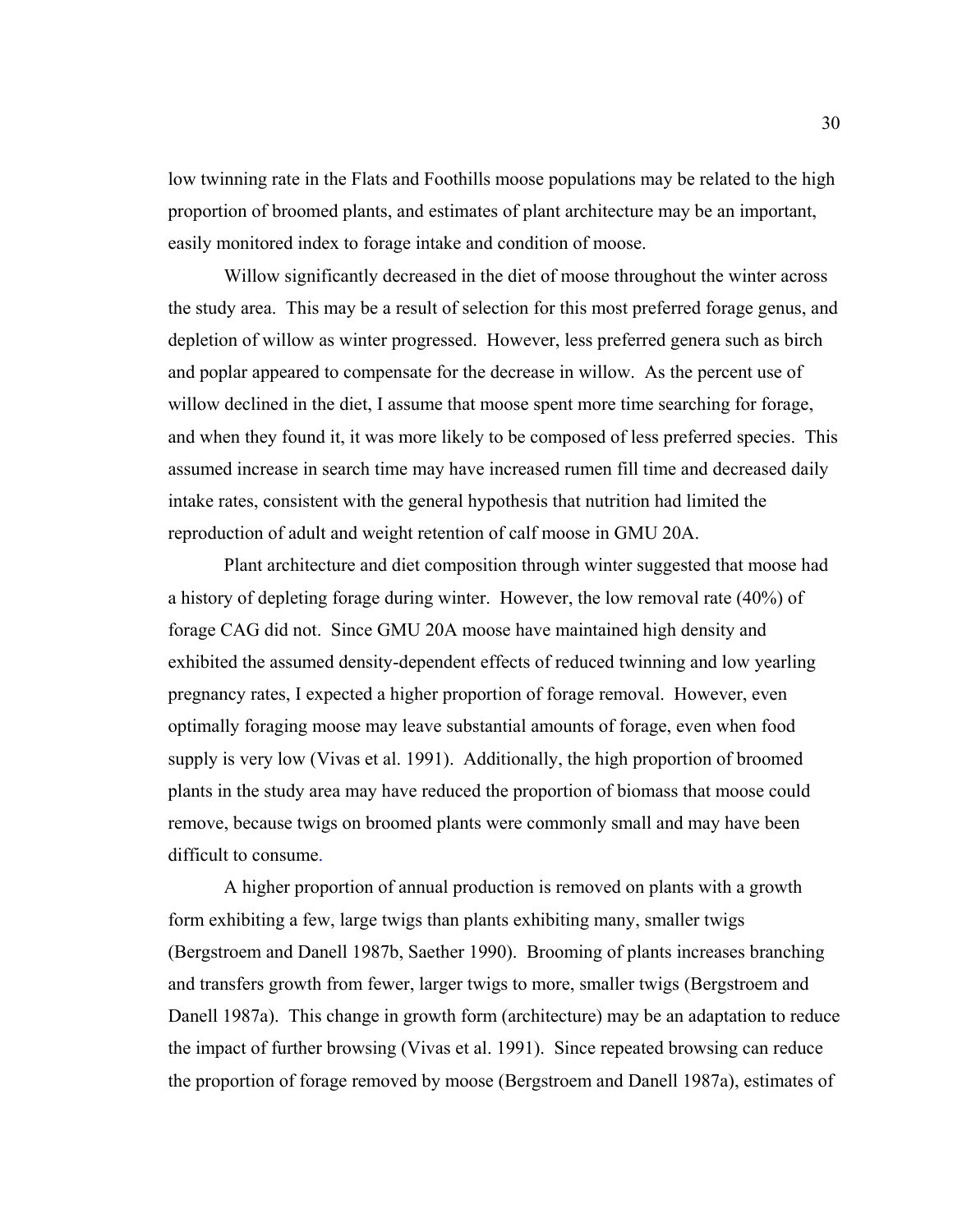the proportion of forage biomass removed alone were insufficient to assess the relationship between moose populations and their forage resources.

Landscape averages of forage biomass and removal may be important, but not sufficient for assessing forage characteristics important to moose. Average forage biomass tended to be higher in the Foothills than in the Flats, but 3 very high biomass sampling sites made the data nonnormal (Fig. 5). I observed large variation in biomass data between sites due to the wide variability of forage plant species, densities, and growing conditions in the study area. Very high forage biomass patches may be quite important to moose intake yet cause high variability that reduces the probability of detecting significant differences in mean biomass.

Future research is needed to better understand how brooming of forage plants by moose affects succession and the resultant bite density and bite mass of browse over longer time periods than the scope of this study. Specific topics include 1) degradation of the quality and quantity of broomed plants (McInnes et al. 1992, Kielland et al. 1997), 2) decreasing the rate of succession by reducing height growth of shrubs through brooming (Kielland et al. 1997, Andrews 1998), and 3) increased encroachment of alder in shrub lands when the competing willow is broomed by moose (Kielland and Bryant 1998).

#### **MANAGEMENT IMPLICATIONS**

In 2000 the moose in the central Tanana Flats and adjacent Alaska Range Foothills had consumed nearly all the browse of usable bite diameter by the end of winter. This conclusion is consistent with the low twinning rates, low yearling pregnancy rates, heavily broomed plant architecture, small twig diameters remaining at end of winter, and significant diet change through winter. Managers wishing to assess moose population proximity to maximum forage utilization should monitor all of these indicators. It appears that a moose population of this density can be supported by a range where about 25% of the landscape had an average of 213 kg/ha forage production. With the average forage density of the Flats and Foothills combined, and the species composition I observed, an average bite diameter of about 3.0 mm would provide a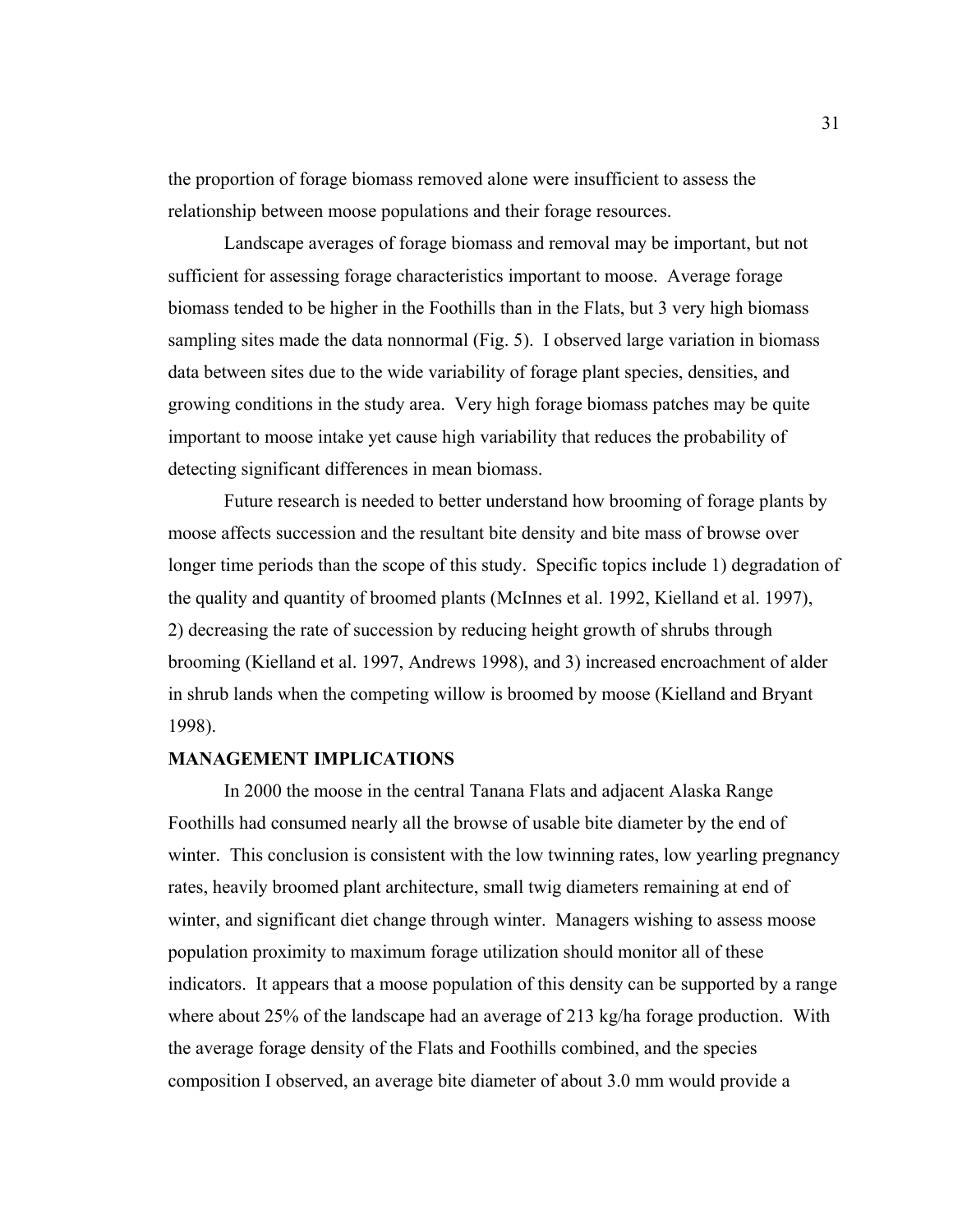moose with the ability to meet its expected daily forage intake of 4.6 kg dry mass. A small reduction in mean bite diameter to 2.2 mm would only allow a moose to intake half of its expected daily intake (2.3 kg).

I recommend against twig counts (e.g., percent twigs browsed estimates). Over a 9-year period (1981–1992), moose increased 8-fold on a study area in the Koyukuk River drainage of Alaska. During that time, the percent of twigs browsed only increased from 68% to 73% (Knut Kielland and Tim Osborne, unpublished data). In my study area, only 40% of CAG biomass was removed by moose, but the remaining 60% had characteristics that precluded efficient use by moose. Twig count data would not have provided the information needed to separate functionally available forage from other forage.

In all, I used many comparisons as tools to characterize the study area and the differences between Flats and Foothills (Table 7). However, bite diameters and bite density estimates were sufficient to indicate near complete utilization of available forage during winter and to explain the difference in calf weights in March. The degree of usefulness of these measures for future forage studies on other moose ranges will be validated and enhanced if this type of study is repeated on other ranges with variable forage production and moose productivity.

While this population showed signs of nutritionally-limited reproduction and growth, it has been stable and has supported a yearly harvest of 500–600 moose from 1990 to 2000 (Boertje et al. 2000), which is a greater harvest per land area than any other equivalent-sized area in Alaska.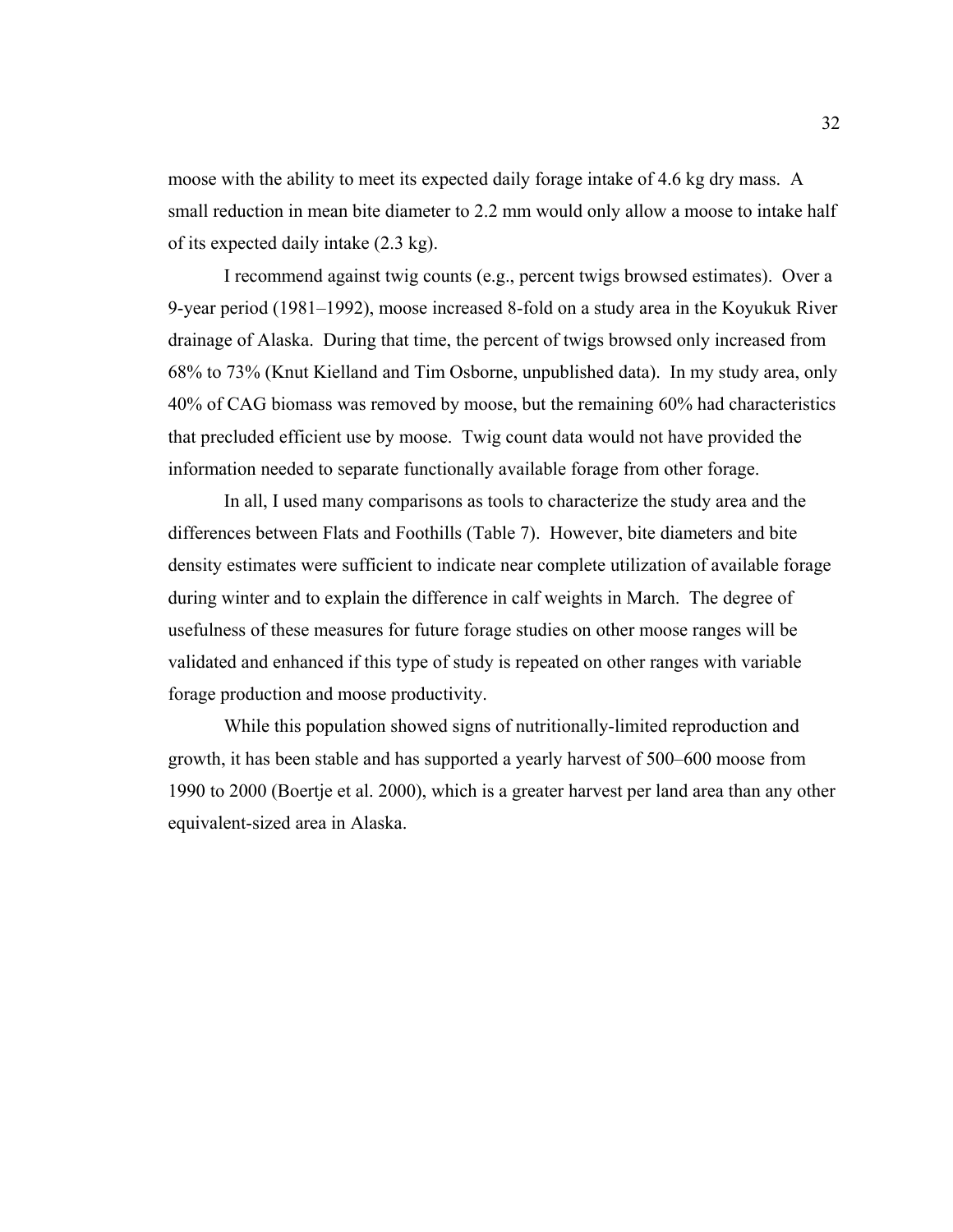# **LITERATURE CITED**

- ADAMS, L. G. 1999. Population dynamics of wolves and their prey in Denali National Park, Alaska: progress report. Alaska Biological Science Center, Anchorage, Alaska, USA.
- ALABACK, P. B. 1986. Biomass regression equations for understory plants in coastal Alaska: effects of species and sampling design on estimates. Northwest Science 60:90–103.
- ANDERSEN, R. 1991. Habitat deterioration and the migratory behaviour of moose (*Alces alces* L.) in Norway. Journal of Applied Ecology 28:102–108.
- ANDREWS, J. H. 1998. The impact of moose browsing on *Populus* in the Susitna valley, southcentral Alaska. Thesis, University of Alaska Fairbanks, Fairbanks, Alaska.
- BAIN, L. H., AND M. ENGLEHARDT. 1987. Introduction to probability and mathematical statistics. Doxbury Press, Boston, Massachusetts, USA.
- BALL, J. P., C. NORDENGREN, AND K. WALLIN. 2001. Partial migration by large ungulates: characteristics of seasonal moose *Alces alces* ranges in northern Sweden. Wildlife Biology 7:39–47.
- BERGSTROEM, R., AND K. DANELL. 1987a. Effects of simulated winter browsing by moose on morphology and biomass of two birch species. Journal of Ecology 75:533–544.

———, AND K. DANELL. 1987b. Moose winter feeding in relation to morphology and chemistry of six tree species. Alces 22:91–112.

BOER, A. H. 1992. Fecundity of North American moose (*Alces alces*): a review. Alces Supplement 1:1–10.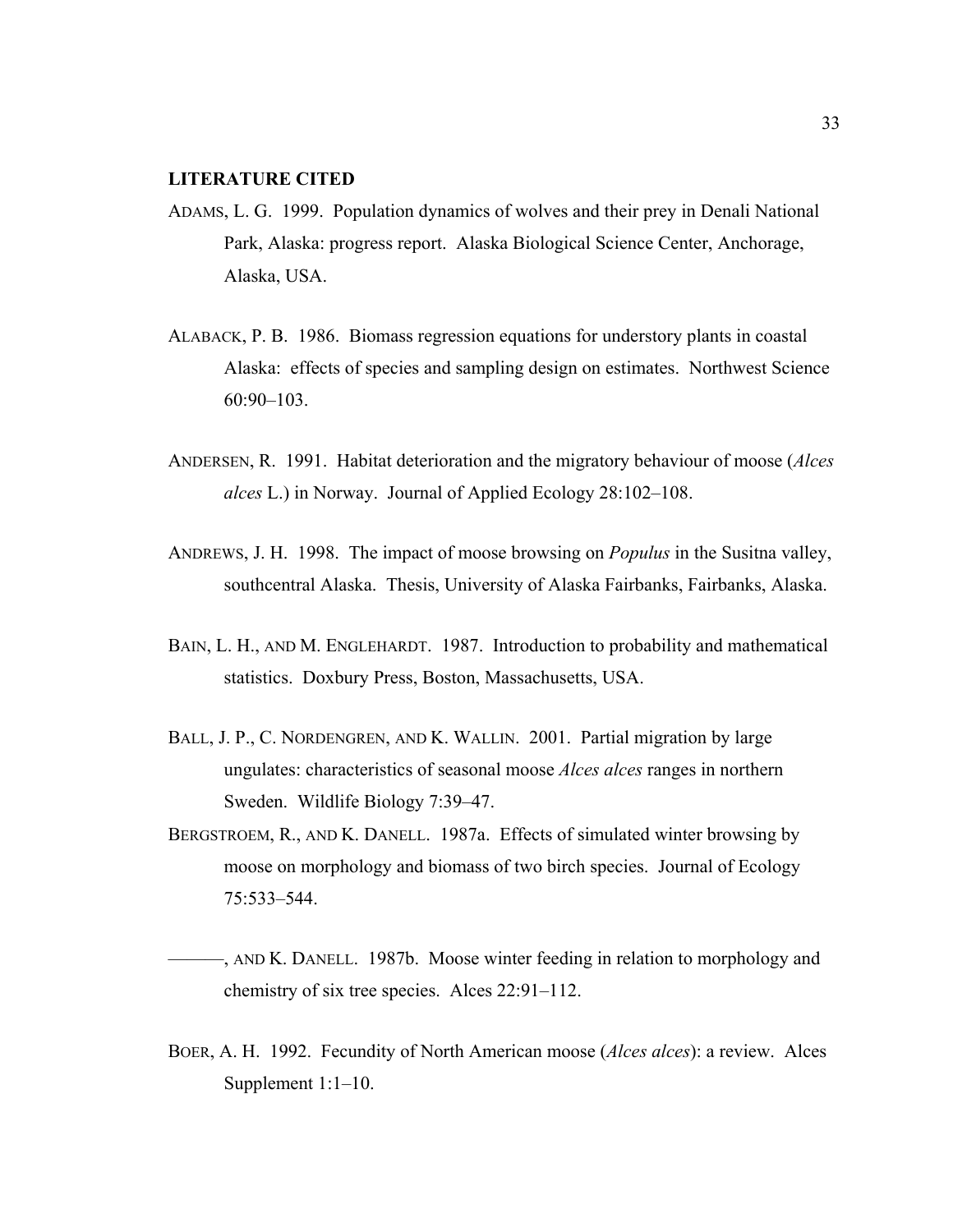- BOERTJE, R. D., M. A. KEECH, C. T. SEATON, AND B. W. DALE. 1999. Factors limiting moose at high densities in Unit 20A. Alaska Department of Fish and Game. Federal Aid in Wildlife Restoration. Research Progress Report. Grants W-27-2. Study 1.51. Juneau, Alaska, USA.
- ———, C. T. SEATON, D. D. YOUNG, M. A. KEECH, AND B. W. DALE. 2000. Factors limiting moose at high densities in Unit 20A. Alaska Department of Fish and Game. Federal Aid in Wildlife Restoration. Research Progress Report. Grants W-27-3. Study 1.51. Juneau, Alaska, USA.
- BROWN, J. K. 1976. Estimating shrub biomass from basal stem diameters. Canadian Journal of Forestry Research 6:153–158.
- BRYANT, J. P., AND P. J. KUROPAT. 1980. Selection of winter forage by subarctic browsing vertebrates: the role of plant chemistry. Annual Review of Ecology and Systematics 11:261–285.
- ———, P. B. REICHARDT, CLAUSEN T. P., AND R. A. WERNER. 1993. Effects of mineral nutrition on delayed inducible resistance in Alaska paper birch. Ecology 74:2072–2084.
- CRESSIE, N. 1993. Statistics for spatial data, revised edition. John Wiley and Sons, New York, USA.
- DANELL, K., AND L. ERICSON. 1986. Foraging by moose on two species of birch when these occur in different proportions. Holarctic Ecology 9:79–84.
- DORFMAN, R. 1938. A note on the δ-method for finding variance formulae. Biometric Bulletin 4:129–137.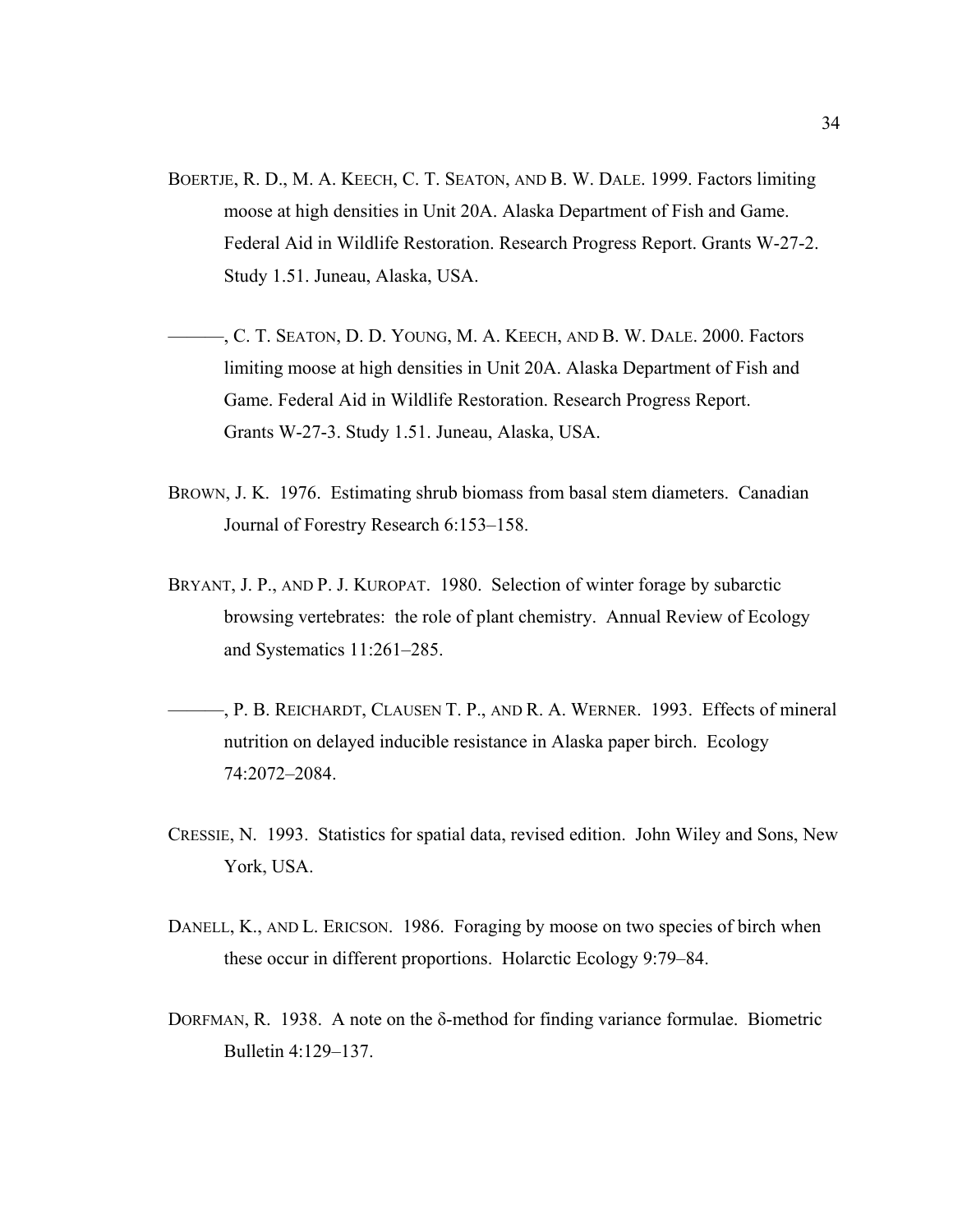- FRANZMANN, A., AND C. SCHWARTZ. 1985. Moose twinning rates: A possible population condition assessment. Journal of Wildlife Management 2:394–396.
- GASAWAY, W. C., AND J. W. COADY. 1974. Review of the energy requirements and rumen fermentation in moose and other ruminants. Naturaliste Canadien 101:227–262.
- ———, AND S. D. DUBOIS. 1985. Initial response of moose (*Alces alces*) to a wildfire in Interior Alaska. Canadian Field-Naturalist 99:135–140.
- ———, S. D. DUBOIS, AND K. L. BRINK. 1980. Dispersal of subadult moose from a low density population in Interior Alaska. Proceedings of the North American moose conference and workshop 16:314–337.
	- ———, S. D. DUBOIS, D. J. REED, AND S. J. HARBO. 1986. Estimating moose population parameters from aerial survey. Biological Paper 22, University of Alaska Fairbanks, Fairbanks, Alaska, USA.
	- ———, S. D. DUBOIS, R. D. BOERTJE, D. J. REED, AND D. T. SIMPSON. 1989. Response of radiocollared moose to a large burn in central Alaska. Canadian Journal of Zoology 67:325–329.
- ———, R. STEPHENSON, J. DAVIS, P. SHEPHERD, AND O. BURRIS. 1983. Interrelationships of wolves, prey, and man in Interior Alaska. Wildlife Monographs 84.
- ———, R. D. BOERJTE, D. V. GRANGAARD, D. G. KELLEYHOUSE, R. O. STEPHENSON, AND D. G. LARSEN. 1992. The role of predation in limiting moose at low densities in Alaska and Yukon and implications for conservation. Wildlife Monographs 120.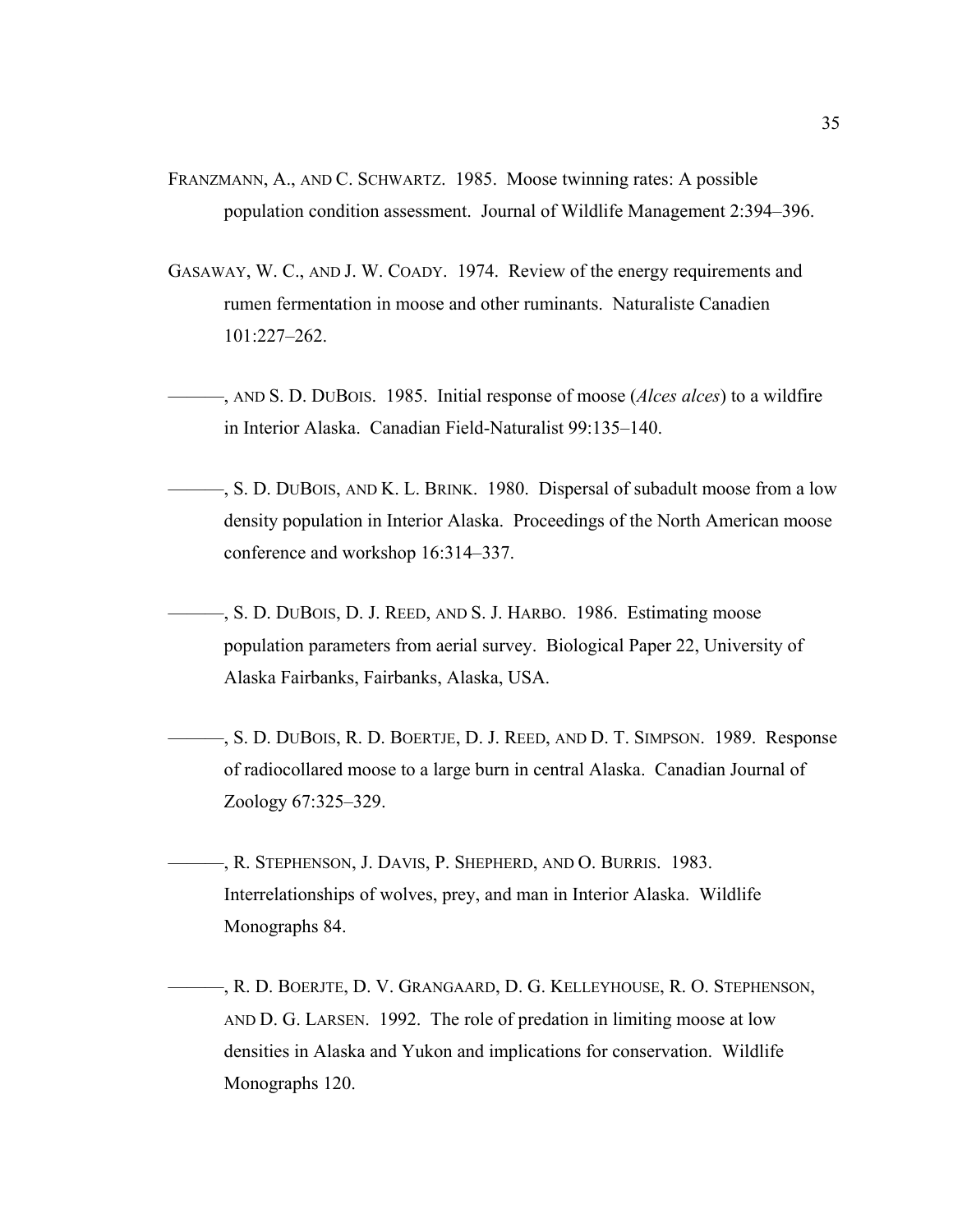- HASTIE, T. J., AND D. PREGIBON. 1992. Generalized Linear Models. Pages 195–247 *in* J. M. Chambers, and T. J. Hastie, editors. Statistical Models in S. Wadsworh & Books/Cole Advanced Books & Software. Pacific Grove, California, USA.
- HISTOE, T., AND O. HJELJORD. 1993. Winter feeding strategies of migrating and nonmigrating moose. Canadian Journal of Zoology 71:1421–1428.
- HJELJORD, O., E. RONNING, AND T. HISTOL. 2000. Yearling moose body mass: importance of first year's growth rate and selective feeding. Alces 36:53–59.
- HOSMER, D. W., AND S. LEMESHOW. 1989. Applied Logistic Regression. John Wiley and Sons, New York, USA.
- HULTEN, E. 1968. Flora of Alaska and Neighboring territories. Stanford University Press, Stanford, California, USA.
- KEECH, M. A., T. R. BOWYER, J. M. VER HOEF, R. D. BOERTJE, B. W. DALE, AND T. R. STEPHENSON. 2000. Life-history consequences of maternal condition in Alaskan moose. Journal of Wildlife Management 64:450–462.
- KIELLAND, K., AND J. BRYANT. 1998. Moose herbivory in taiga: Effects on biogeochemistry and vegetation dynamics in primary succession. Oikos 82:377– 383.
- ———, AND T. OSBORN. 1998. Moose browsing on feltleaf willow: optimal foraging in relation to plant morphology and chemistry. Alces 34:149–155.
- ———, J. BRYANT, AND R. RUESS. 1997. Moose herbivory and carbon turnover of early successional stands in Interior Alaska. Oikos 80:25–30.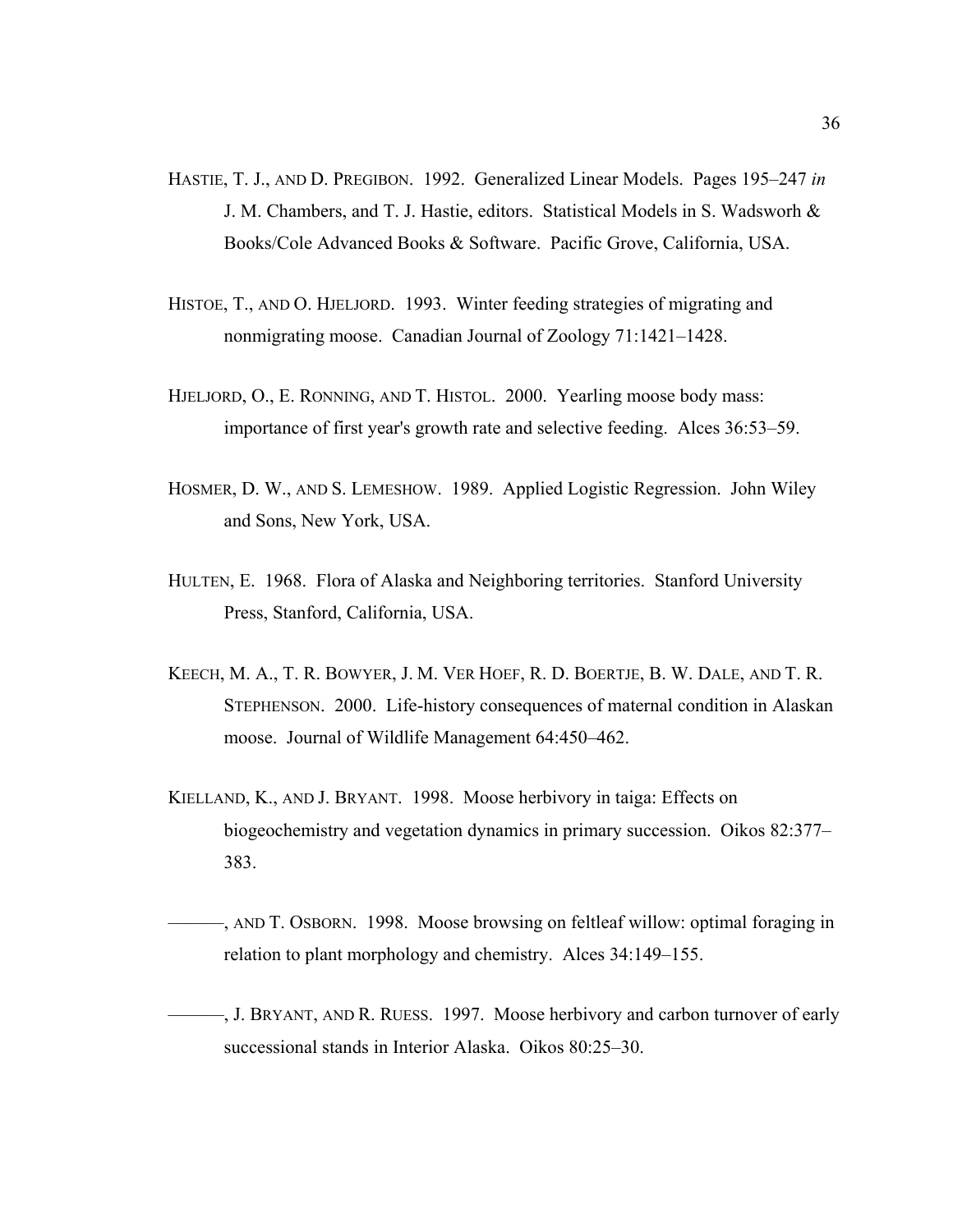- LERESCHE, R. E. 1974. Moose migrations in North American. Naturaliste Canadien 101:393–415.
- LERESCHE, R. E., R. H. BISHOP, AND J. W. COADY. 1974. Distribution and habitats of moose in Alaska. Naturaliste Canadien 101:143–178.
- LYON, J. L. 1970. Length- and weight-diameter relations of serviceberry twigs. Journal of Wildlife Management 34:456–460.
- MACHIDA, S. 1979. Differential use of willow species by moose in Alaska. Thesis, University of Alaska Fairbanks, Fairbanks, Alaska, USA.
- MALLEK, E. J. 1999. Plant architecture and forage selection by moose. Thesis, University of Alaska Fairbanks, Fairbanks, Alaska.
- MCINNES, P. F., R. J. NAIMAN, J. PASTOR, AND Y. COHEN. 1992. Effects of moose browsing on vegetation and litter of the boreal forest, Isle Royale, Michigan, USA. Ecology 73:2059–2075.
- MCNAY, M. 1983. Alaska Department of Fish and Game. Moose habitat assessment on the Alaska Peninsula. Unpublished.
- MILKE, G. C. 1969. Some moose–willow relationships in the interior of Alaska. Thesis, University of Alaska Fairbanks, Fairbanks, Alaska, USA.
- MIQUELLE, D. G., J. M. PEEK, AND V. VAN BALLENBERGHE. 1992. Sexual segregation in Alaskan moose. Wildlife Monographs 122.
- MOEN, R., J. PASTOR, AND Y. COHEN. 1997. A Spatially explicit model of moose foraging and energetics. Ecology 78:505–521.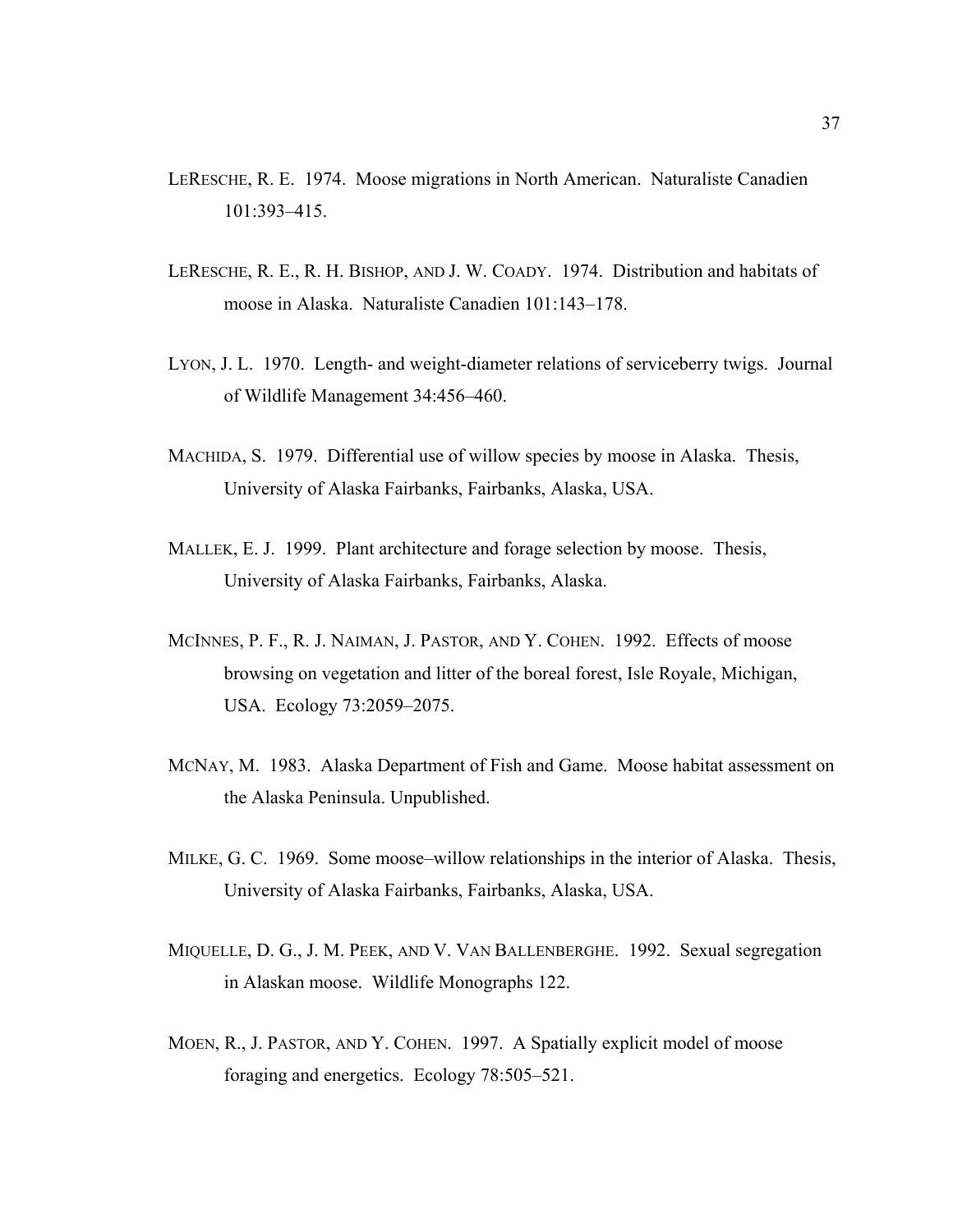- MOORE, D. S., AND G. P. MCCABE. 1993. Introduction to the Practice of Statistics. Second edition. W. H. Freeman and Company, New York, USA.
- NATIONAL OCEANIC AND ATMOSPHERIC ADMINISTRATION. 2001. http://www.wrcc.dri.edu/cgi-bin/cliRECtM.pl?akfair [Web Page]. Accessed 2001.
- NATIONAL RESOURCE CONSERVATION SERVICE. 2001. http://aksnow.akanchorag.fsc.usda.gov/ambcs/pub/sc\_sum\_ak [Web Page]. Accessed 2001.
- OLDEMEYER, J. L. 1982. Estimating production of paper birch and utilization by browsers. Canadian Journal of Forestry Research 12:52–57.
- ———, A. W. FRANZMANN, A. L. BRUNDAGE, P. D. ARNESON, AND A. FLYNN. 1977. Browse quality and the Kenai moose population. Journal of Wildlife Management 41:533–542.
- PEEK, J. M. 1998. Habitat relationships. Pages 351–376 *in* A. W. Franzmann, and C. C. Schwartz, editors. Ecology and Management of North American Moose. Wildlife Management Institute. Washington D.C., USA
- ———, D. L. URICH, AND R. J. MACKIE. 1976. Moose habitat selection and relationships to forest management in northeastern Minnesota. Wildlife Monographs 48.
- REGELIN, W. L., C. C. SCHWARTZ, AND A. W. FRANZMANN. 1987. Effects of forest succession on nutritional dynamics of moose forage. Swedish Wildlife Research Supplement 1:247–263.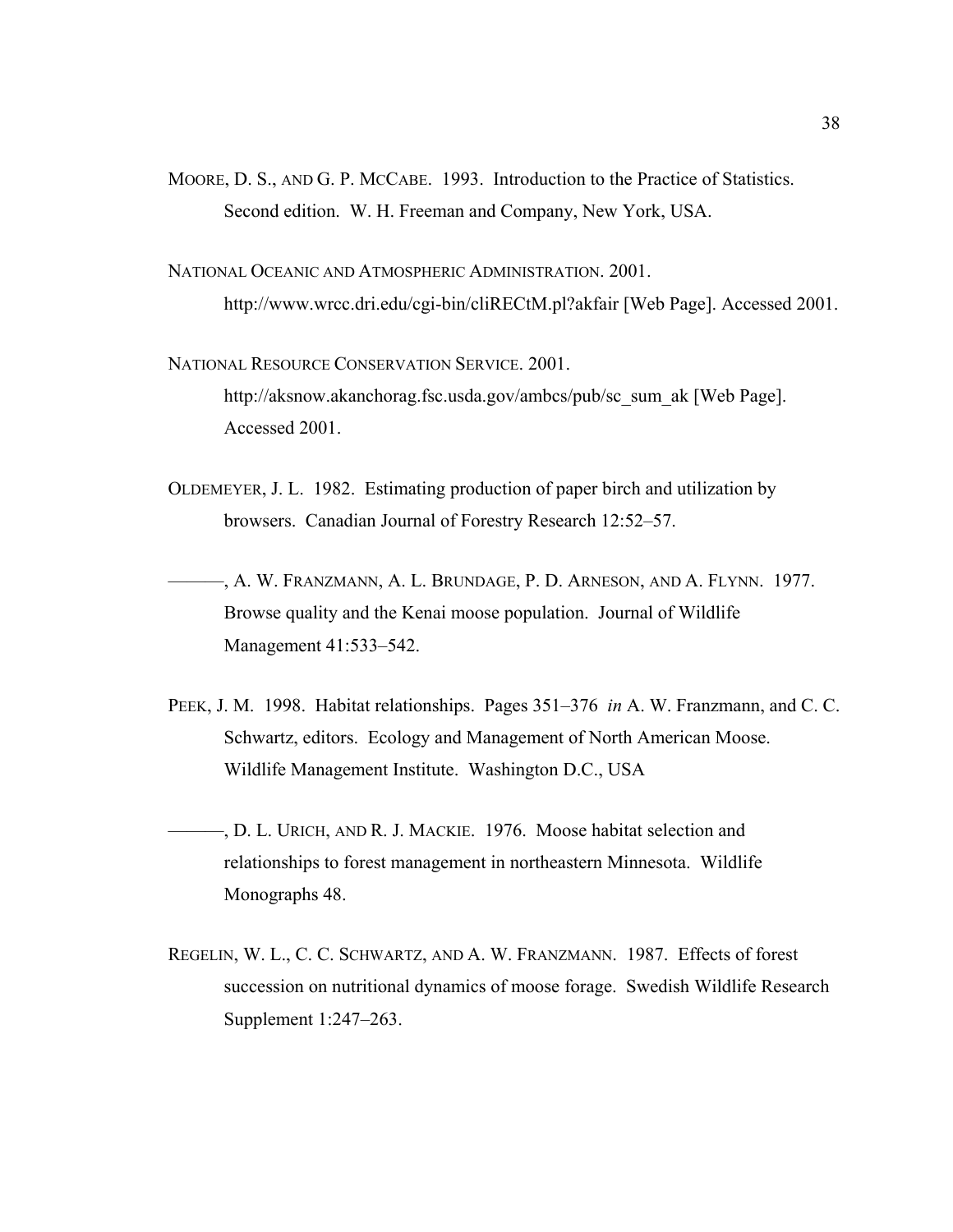- RENECKER, L. A., AND R. J. HUDSON. 1986. Seasonal foraging rates of free-ranging moose. Journal of Wildlife Management 50:143–147.
- RISENHOOVER, K. L. 1985. Intraspecific variation in moose preference for willows. Pages 58-63 *in* F. D. Provenza, J. T. Flinders, and E. D. McArthur, compilers. Proceedings--Symposium on plant-herbivore interactions, snowbird, Utah, 7–9 August 1985. pp. 58–63.
- ———. 1986. Winter activity patterns of moose in Interior Alaska. Journal of Wildlife Management 50:727–734.
- ———. 1987. Winter foraging strategies of moose in subarctic and boreal forest habitats. Dissertation, Michigan Technical University, Houghton, Michigan, USA.
- ———. 1989. Composition and quality of moose winter diets in Interior Alaska. Journal of Wildlife Management 53:568–577.
- SAETHER, B. E. 1990. The impact of different growth pattern on the utilization of tree species by a generalist herbivore, the moose *Alces alces*: implications of optimal foraging theory. Pages 323–340 *in* R. N. Hughes, editor. Behavioral basis for food selection. Springer Verlag. Heidelberg.
- ———, AND R. ANDERSEN. 1990. Resource limitation in a generalist herbivore, the moose *Alces alces*: Ecological constraints on behavioural decisions. Canadian Journal of Zoology 68:993–999.
- SCHWARTZ, C. C., AND A. W. FRANZMANN. 1989. Bears, wolves, moose, and forest succession, some management considerations on the Kenai Peninsula, Alaska. Alces 25:1–10.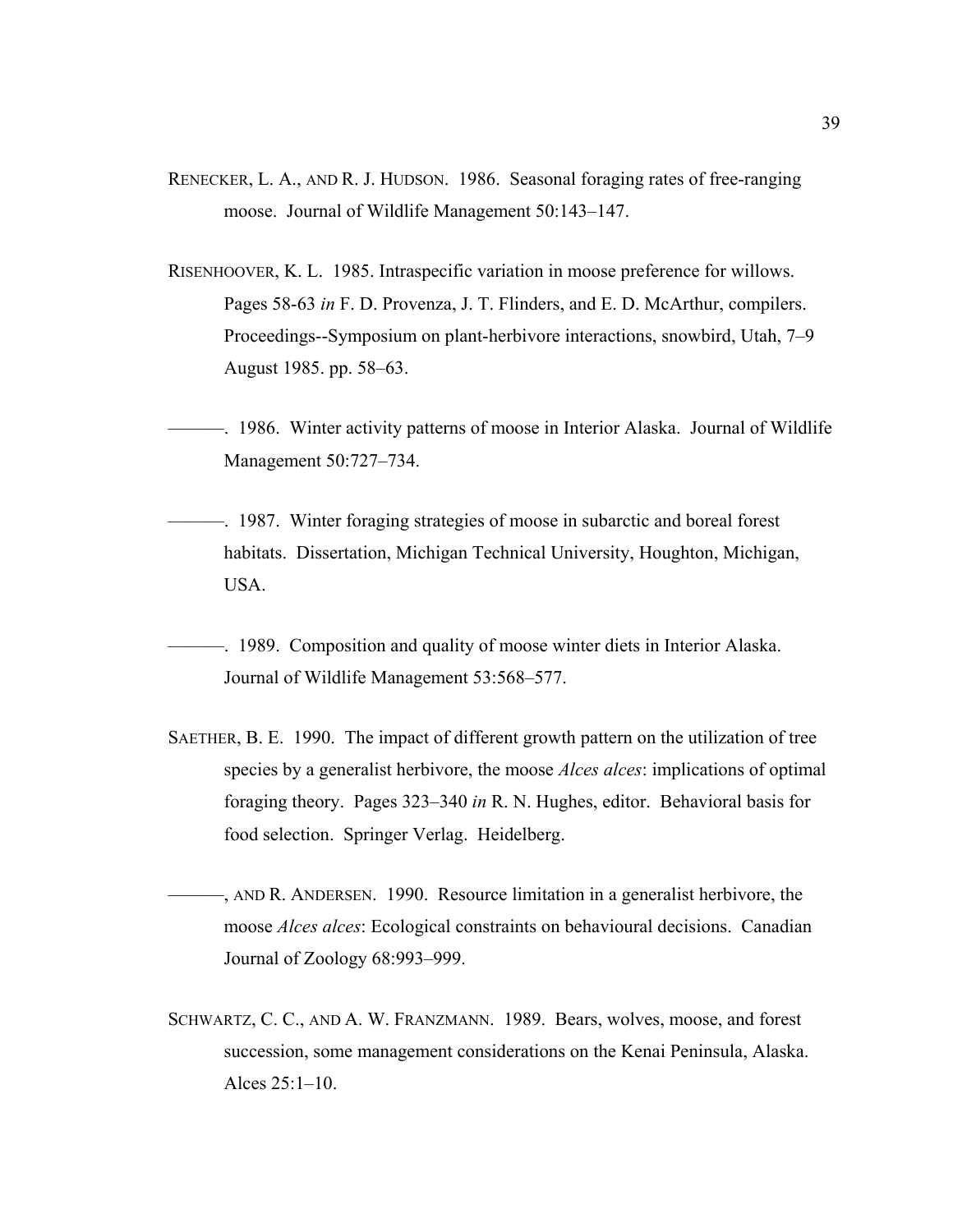- ———, W. L. REGELIN, AND A. W. FRANZMANN. 1988. Estimates of digestibility of birch, willow, and aspen mixtures in moose. Journal of Wildlife Management 52:33–37.
- SEAMAN, D. E., B. GRIFFITH, AND R. A. POWELL. 1998. KERNELHR: a program for estimating animal home ranges. Wildlife Society Bulletin 26:95–100.
- SHIPLEY, L. A., AND D. E. SPALINGER. 1992. Mechanics of browsing in dense food patches: effects of plant and animal morphology on intake rate. Canadian Journal of Zoology 70:1743–1752.
- ———, AND D. SPALINGER. 1995. Influence of size and density of browse patches on intake rates foraging decisions of young moose and white-tailed deer. Oecologia 104:112–121.
- ———, A. ILLIUS, K. DANELL, N. HOBBS, AND D. SPALINGER. 1999. Predicting bite size selection of mammalian herbivores: A test of a general model of diet optimization. Oikos 84(1):55–68.
- SIMPSON, D. T. 1986. Key for winter identification of *Salix* in Interior Alaska. Alaska Department of Fish and Game, Division of Wildlife Conservation, Fairbanks, Alaska, USA.
- SNEDECOR, G. W., AND W. G. COCHRAN. 1980. Statistical methods, Seventh edition. Iowa State University Press, Ames, Iowa.
- SPALINGER, D. E., AND N. T. HOBBS. 1992. Mechanisms of foraging in mammalian herbivores: new models of functional response. American Naturalist 140:325– 348.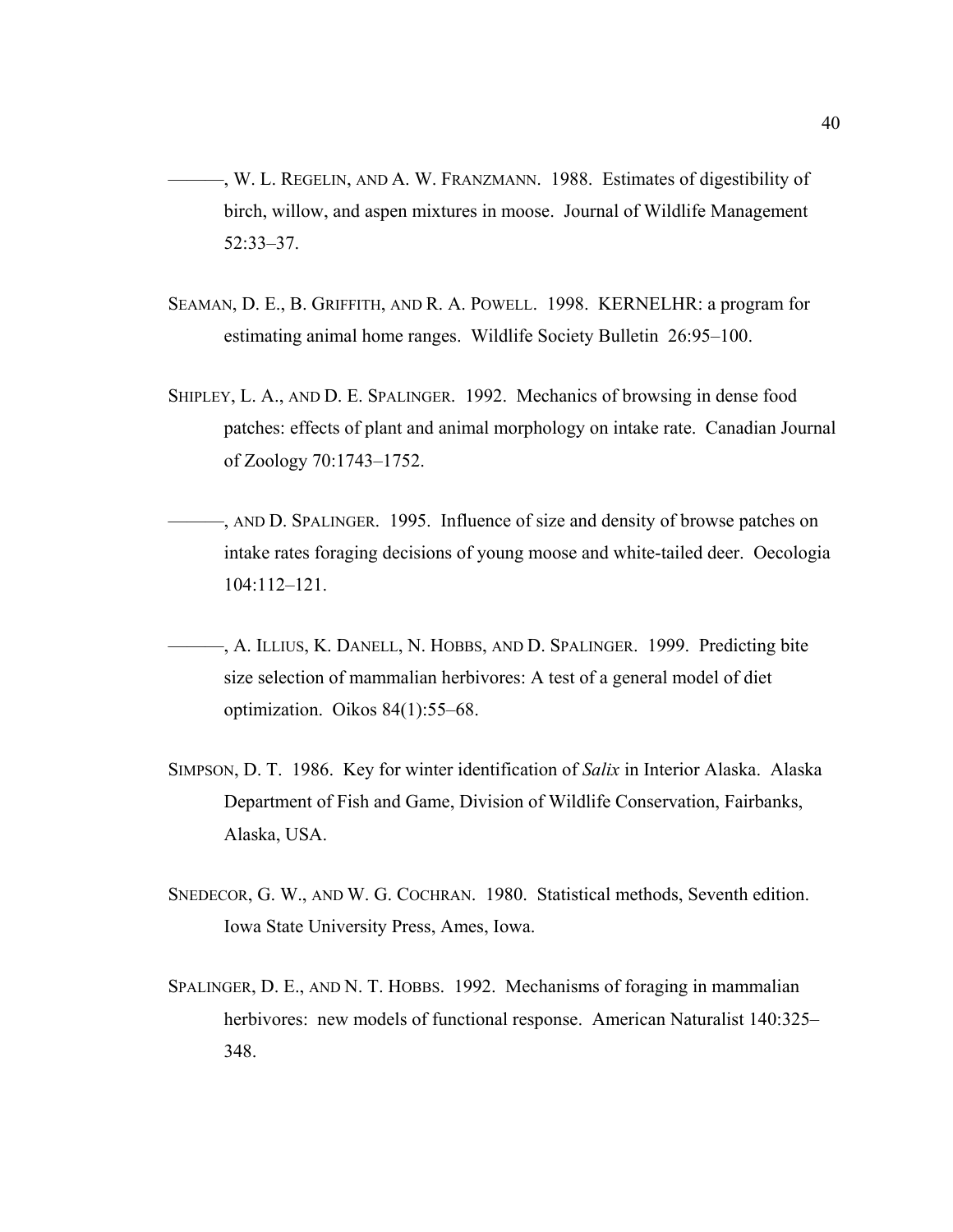- STEIGERS, W. D., AND E. F. BECKER. 1986. Moose food habits and nutritional quality forage in the middle Susitna River basin, Alaska. LGL, Anchorage, Alaska, USA.
- SWEANOR, P. Y., AND F. SANDEGREN. 1988. Migratory behavior of related moose. Holarctic Ecology 11:190–193.

**Example 2018** - 1989. Winter-range philopatry of seasonally migratory moose. Journal of Applied Ecology 26:25–33.

- TELFER, E. S. 1969. Twig weight-diameter relationships for browse species. Journal of Wildlife Management 33:917–921.
- TODD, J. W., AND R. M. HANSEN. 1973. Plant fragments in the feces of bighorns as indicators of food habits. Journal of Wildlife Management. 37:363–365.
- U.S. BUREAU OF LAND MANAGEMENT. 1997. Military operational area mitigation effectiveness study - habitat phase (Tanana Flats). U.S. Bureau of Land Management, Anchorage, Alaska, USA.
- VAN BALLENBERGHE, V. 1977. Migratory behavior of moose in southcentral Alaska. Transactions of the 13th International Congress of Game Biologists 13:103–109.
- VENABLES, W. N., AND B. D. RIPLEY. 1997. Modern applied statistics with S-PLUS, Second edition. Springer, New York, USA.
- VIVAS, H., B. E. SAETHER, AND R. ANDERSEN. 1991. Optimal twig-size selection of a generalist herbivore, the moose *Alces alces* : Implications for plant herbivore interactions. Journal of Animal Ecology 60:395–408.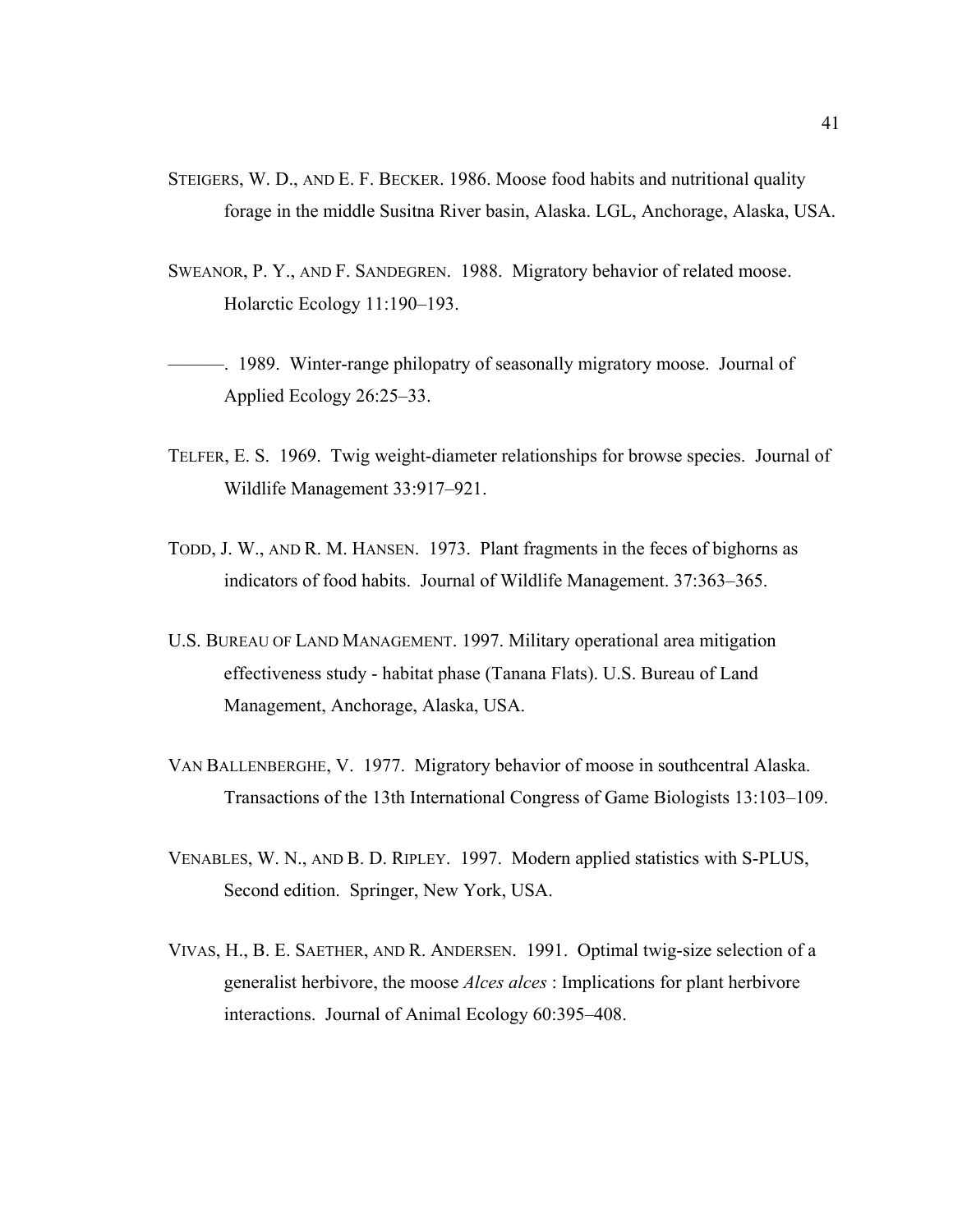- WEIXELMAN, D. A., R. T. BOWYER, AND V. VAN BALLENBERGHE. 1998. Diet selection by Alaskan moose during winter: Effects of fire and forest succession. Alces 34:213–238.
- WHITE, R. G. 1983. Foraging patterns and their multiplier effects on productivity of northern ungulates. Oikos 40:377–384.
- WOLFF, J., AND J. COWLING. 1981. Moose browse utilization in Mount McKinley National Park, Alaska. Canadian Field-Naturalist 95:85–88.
- ———, AND J. C. ZASADA. 1979. Moose habitat and forest succession on the Tanana River floodplain and Yukon–Tanana upland. Proceedings of the North American moose conference and workshop 15:213–244.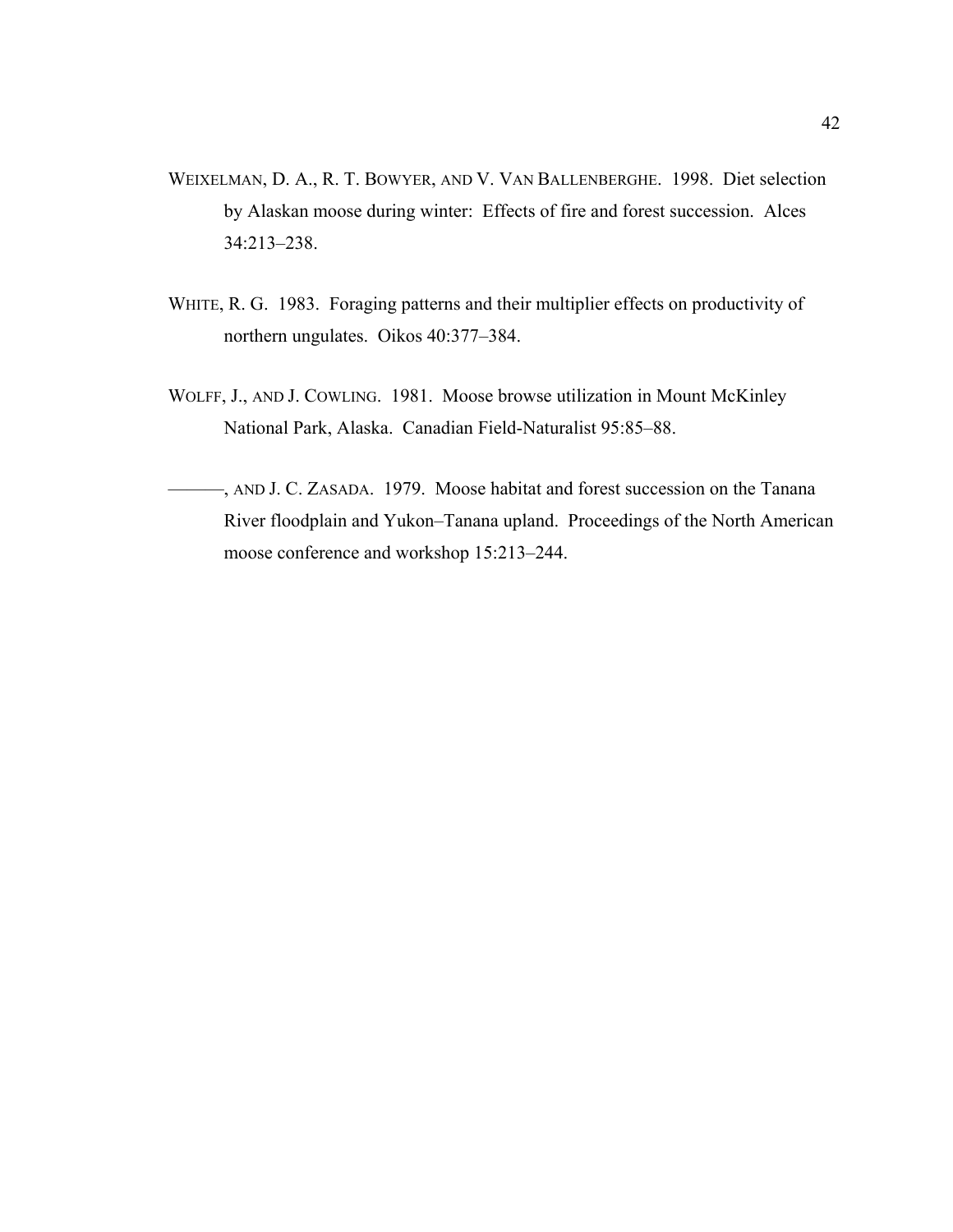Table 1. Number of sites where forage biomass production and removal was estimated, stratified by winter range (WR), historic relative moose density (HD) and current relative moose density (CD), central Tanana Flats and adjacent Alaska Range Foothills, Alaska, 2000.

| <b>WR</b> | HD   | CD   | Forage density | $\boldsymbol{n}$ |
|-----------|------|------|----------------|------------------|
| Resident  | Low  | Low  | Low            | 5                |
|           |      | Low  | High           | 7                |
|           |      | High | Low            | 5                |
|           |      | High | High           | 7                |
|           | High | Low  | Low            | 5                |
|           |      | Low  | High           | 7                |
|           |      | High | Low            | 5                |
|           |      | High | High           | 7                |
| Migratory | Low  | Low  | Low            | 5                |
|           |      | Low  | High           | 7                |
|           |      | High | Low            | 5                |
|           |      | High | High           | 7                |
|           | High | Low  | Low            | $\overline{4}$   |
|           |      | Low  | High           | 7                |
|           |      | High | Low            | 5                |
|           |      | High | High           | 7                |
|           |      |      | Total:         | 95               |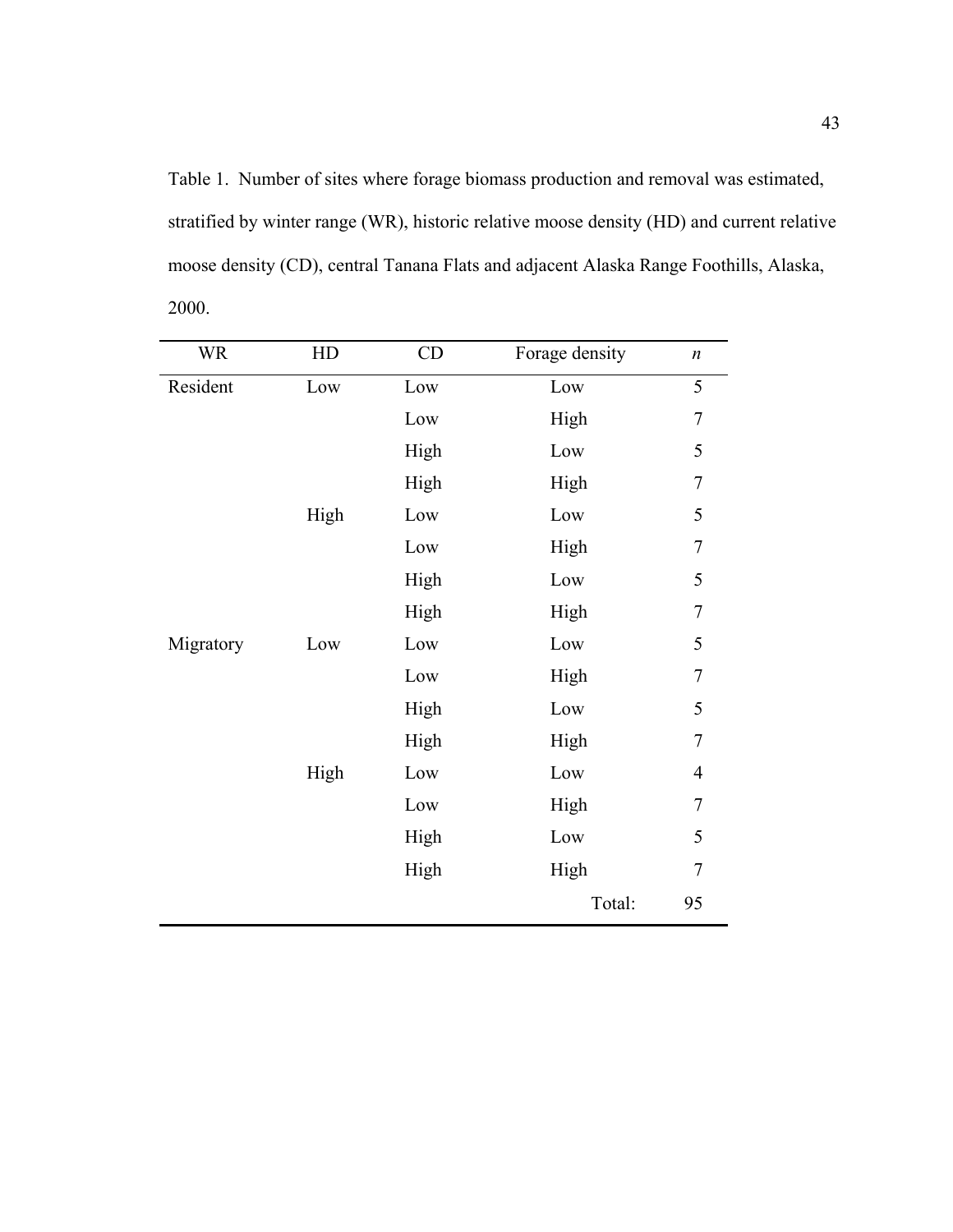Table 2. Mean digestibility of forage groups used to correct percent relative density in fecal pellets to proportional forage intake, central Tanana Flats and adjacent Alaska Range Foothills, Alaska, 2000. Sample sizes were the number of literature-based estimates used to calculate the mean.

|                    |        |       |              | Forage groups |            |             |
|--------------------|--------|-------|--------------|---------------|------------|-------------|
|                    | Betula | Salix | <i>Alnus</i> | Populus       | All shrubs | <b>Moss</b> |
| IVDMD <sup>a</sup> | 29.6   | 35.9  | 33.1         | 434           | 35.3       | 20.3        |
| (n)                | 12     | 18    |              |               |            |             |

<sup>a</sup> IVDMD was in vitro dry matter disappearance (digestibility)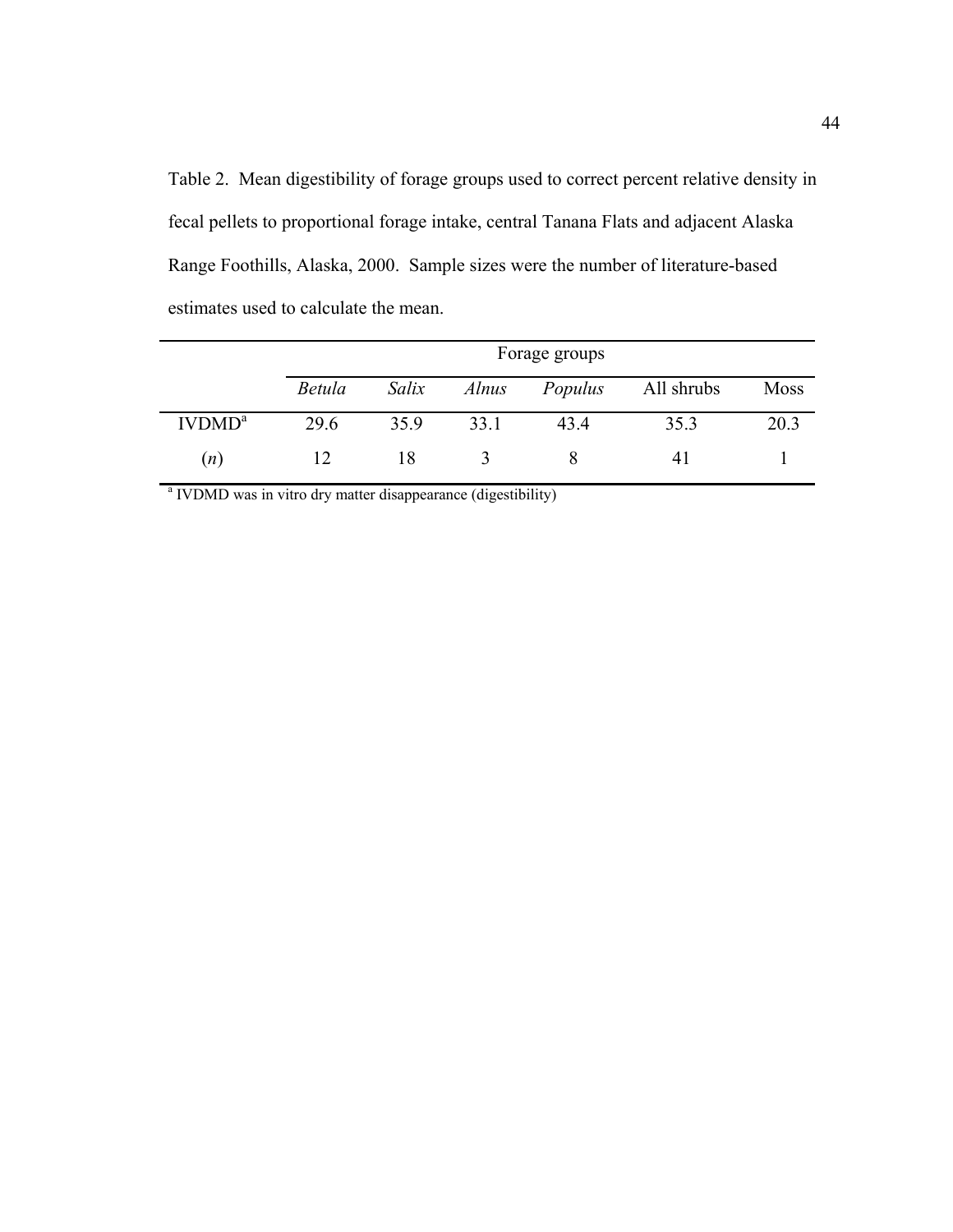Table 3. Regression coefficients relating twig diameter to dry mass for forage species in resident and migratory winter ranges, central Tanana Flats and adjacent Alaska Range Foothills, Alaska, 2000.

|                          | Winter    |      |      |                  |            |       |
|--------------------------|-----------|------|------|------------------|------------|-------|
| Species                  | range     | a    | b    | $\boldsymbol{n}$ | $\sigma^2$ | $R^2$ |
| Betula papyrifera        | migratory | 0.02 | 3.33 | 105              | 0.093      | 0.98  |
|                          | resident  | 0.02 | 3.30 | 154              | 0.140      | 0.97  |
| Populus balsamifera      | migratory | 0.03 | 2.77 | 117              | 0.068      | 0.96  |
|                          | resident  | 0.04 | 2.83 | 100              | 0.095      | 0.95  |
| Populus tremuloides      | migratory | 0.04 | 2.80 | 147              | 0.092      | 0.98  |
|                          | resident  | 0.06 | 2.44 | 112              | 0.098      | 0.95  |
| Salix alaxensis          | migratory | 0.01 | 3.44 | 526              | 0.248      | 0.90  |
|                          | resident  | 0.02 | 3.28 | 225              | 0.177      | 0.95  |
| Salix arbusculoides      | resident  | 0.03 | 3.28 | 123              | 0.158      | 0.96  |
| Salix bebbiana           | migratory | 0.03 | 3.00 | 178              | 0.099      | 0.96  |
|                          | resident  | 0.02 | 3.36 | 167              | 0.140      | 0.97  |
| Salix planifolia pulchra | migratory | 0.04 | 3.03 | 363              | 0.248      | 0.93  |
|                          | resident  | 0.04 | 2.99 | 274              | 0.195      | 0.94  |

a and b were the intercept and slope used in the curvilinear relationship of log transformed diameter used to predict dry mass (*y*) as  $y = ax^b$ .

*n* was the sample size of (diameter, dry mass) pairs used in the regression.

 $\sigma^2$  was mean square error and was used in the conversion of logarithmic estimates to arithmetic estimates.

 $R<sup>2</sup>$  was the correlation coefficient of the arithmetic scale regressions of diameter and dry mass.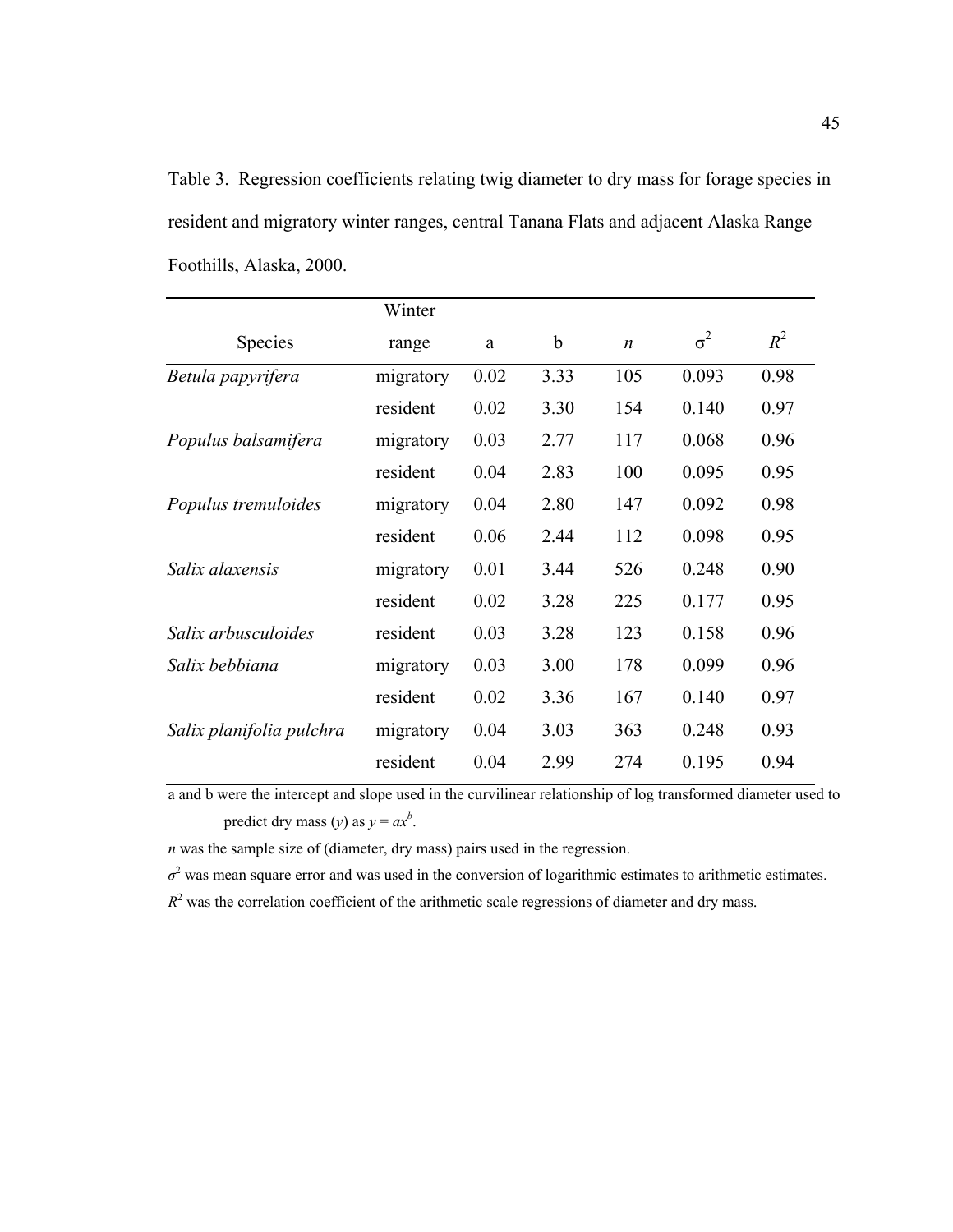Table 4. Number of winter radiolocations of adult female moose used to estimate current relative density of moose (CD), Tanana Flats and adjacent Alaska Range Foothills, Alaska, 1998–2000.

| Year | Month      | Flats | Foothills      | Total          |
|------|------------|-------|----------------|----------------|
| 1998 | Late Sep   | 17    | 13             | 30             |
|      | Oct        | 5     | $\overline{4}$ | 9              |
|      | <b>Nov</b> | 15    | 14             | 29             |
| 1999 | Jan        | 17    | 12             | 29             |
|      | Feb        | 17    | 10             | 27             |
|      | Mar        |       | $\overline{4}$ | $\overline{4}$ |
|      | Early Apr  | 16    | 13             | 29             |
|      | Late Sep   | 15    | 13             | 28             |
|      | Oct        | 14    | 12             | 26             |
|      | Nov/Dec    | 13    | 14             | 27             |
| 2000 | Jan/Feb    | 10    | 13             | 23             |
|      | Total:     | 139   | 122            | 261            |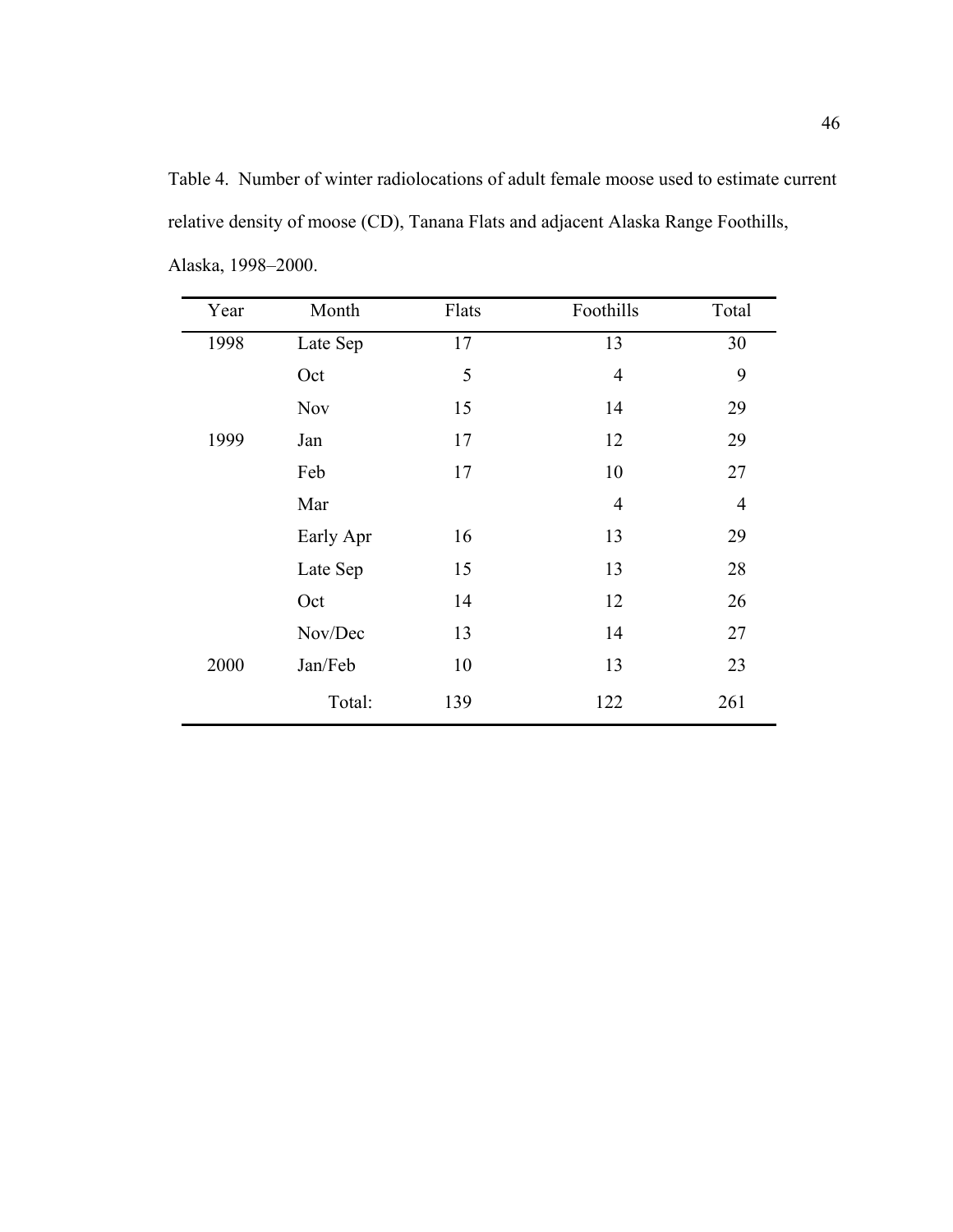|                 | Final logistic regression model components |           |
|-----------------|--------------------------------------------|-----------|
| Variable        | Coefficient                                | <b>SE</b> |
| Intercept       | 0.99                                       | 0.25      |
| WR <sup>a</sup> | $-1.32$                                    | 0.28      |
| $CD^b$ : $HD^c$ | $-0.98$                                    | 0.41      |
| HD              | 0.93                                       | 0.39      |
| HD:WR           | $-0.83$                                    | 0.42      |
| CD              | 0.31                                       | 0.28      |

Table 5. Forage plant presence/absence model, central Tanana Flats and adjacent Alaska Range Foothills, Alaska, 2000.

<sup>a</sup> WR was winter range (migratory/resident).

<sup>b</sup> CD was current moose density (high/low).

c HD was historic moose density (high/low).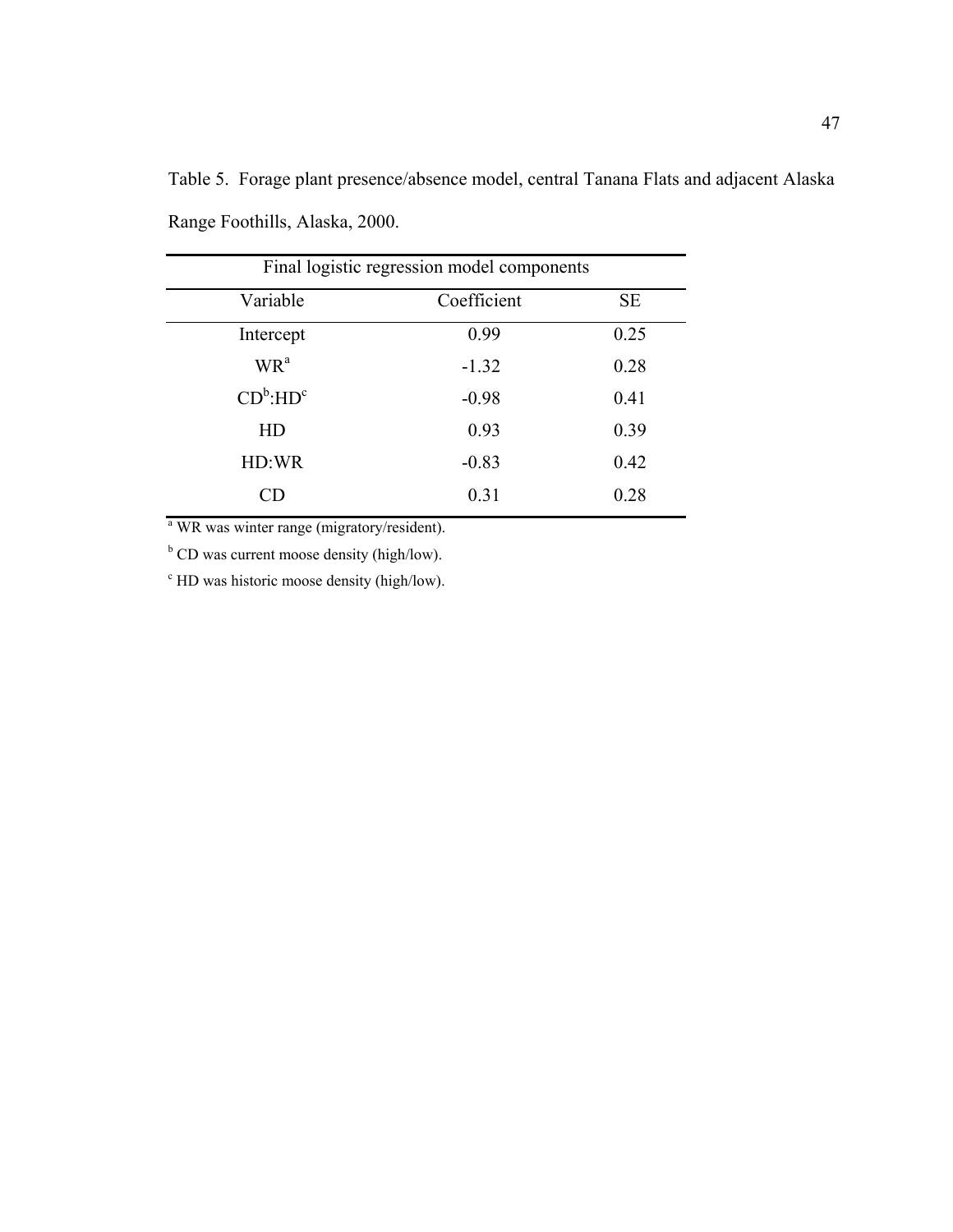|             |           |      | Mean       | Low 95% CI | High 95% CI |
|-------------|-----------|------|------------|------------|-------------|
| Strata      | Level     | Mean | difference | difference | difference  |
| Production: |           |      |            |            |             |
| <b>WR</b>   | Foothills | 235  | 45         | $-165$     | 305         |
|             | Flats     | 190  |            |            |             |
| CD          | High      | 296  | 168        | $-40$      | 420         |
|             | Low       | 128  |            |            |             |
| HD          | High      | 147  | $-129$     | $-379$     | 87          |
|             | Low       | 276  |            |            |             |
| Removal:    |           |      |            |            |             |
| <b>WR</b>   | Foothills | 105  | 42         | $-48$      | 160         |
|             | Flats     | 64   |            |            |             |
| CD          | High      | 118  | 69         | 181        | $-22$       |
|             | Low       | 49   |            |            |             |
| HD          | High      | 65   | $-39$      | $-147$     | 62          |
|             | Low       | 103  |            |            |             |

Table 6. Mean forage biomass, mean differences, and 95% CI for mean differences for all strata classes, central Tanana Flats and adjacent Alaska Range Foothills, Alaska, 2000.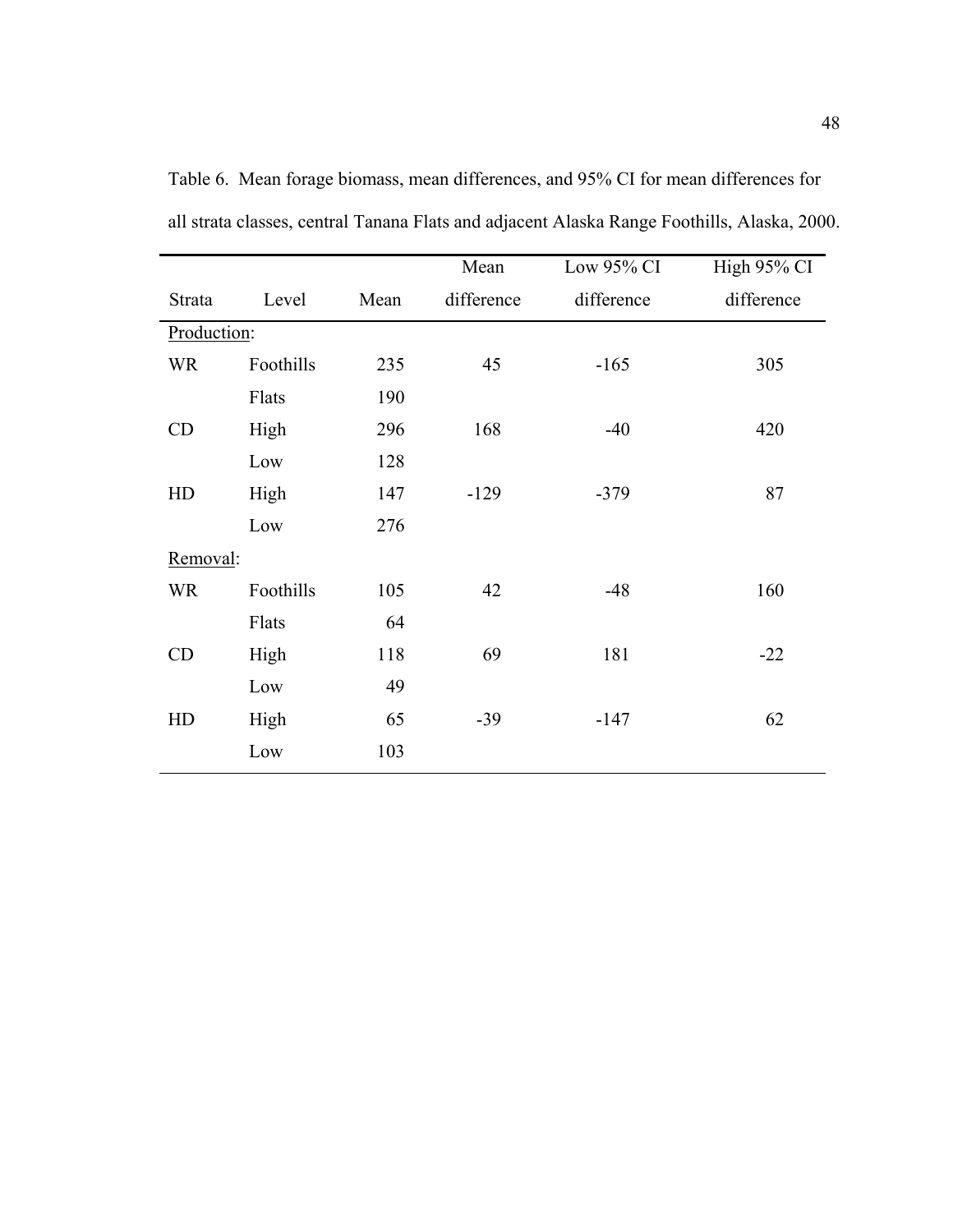Table 7. Summary of comparisons between central Tanana Flats and adjacent Alaska Range Foothills winter ranges, Alaska, 2000

| Comparison                               | Flats            | Foothills         | Significance |
|------------------------------------------|------------------|-------------------|--------------|
| Short yearling weight                    | $154$ kg         | 172 kg            | (P < 0.0001) |
| Percent of sample points with forage     | 79%              | 41%               | (P < 0.001)  |
| Percent of land area with forage present | 30%              | 22.5%             | (P < 0.001)  |
| Mean forage biomass                      | $190$ kg/ha      | $235$ kg/ha       | (P > 0.05)   |
| Mean forage removal                      | 64 kg/ha         | $105$ kg/ha       | (P > 0.05)   |
| Percent biomass removed                  | 33%              | 45%               | $(P = 0.12)$ |
| Mean bite diameter                       | $3.0$ mm         | 3.3 mm            | (P < 0.001)  |
| Mean bite mass                           | $0.81$ g         | 1.10 <sub>g</sub> | (P < 0.05)   |
| Proportion of most preferred willow      | 8%               | 94%               | (P < 0.001)  |
| species in biomass                       |                  |                   |              |
| Mean DCAG <sup>a</sup> of willow twigs   | $2.3 \text{ mm}$ | 3.1 mm            | (P < 0.001)  |
| Mean mass of willow twigs                | $0.38$ g         | 0.90 g            | (P < 0.05)   |
| Percent of willow twigs larger than      | 22%              | 43%               | (P < 0.001)  |
| mean willow bite size                    |                  |                   |              |
| Predicted daily dry matter intake,       | 4.5 $kg$         | $6.2$ kg          | N/A          |
| during winter                            |                  |                   |              |
| Predicted daily dry matter intake, end   | $3.1 \text{ kg}$ | $4.4 \text{ kg}$  | N/A          |
| of winter                                |                  |                   |              |
| Percent plants with broomed              | 72%              | 77%               | (P > 0.05)   |
| architecture                             |                  |                   |              |

<sup>a</sup> DCAG was the diameter at the base (bud scar) of current annual growth.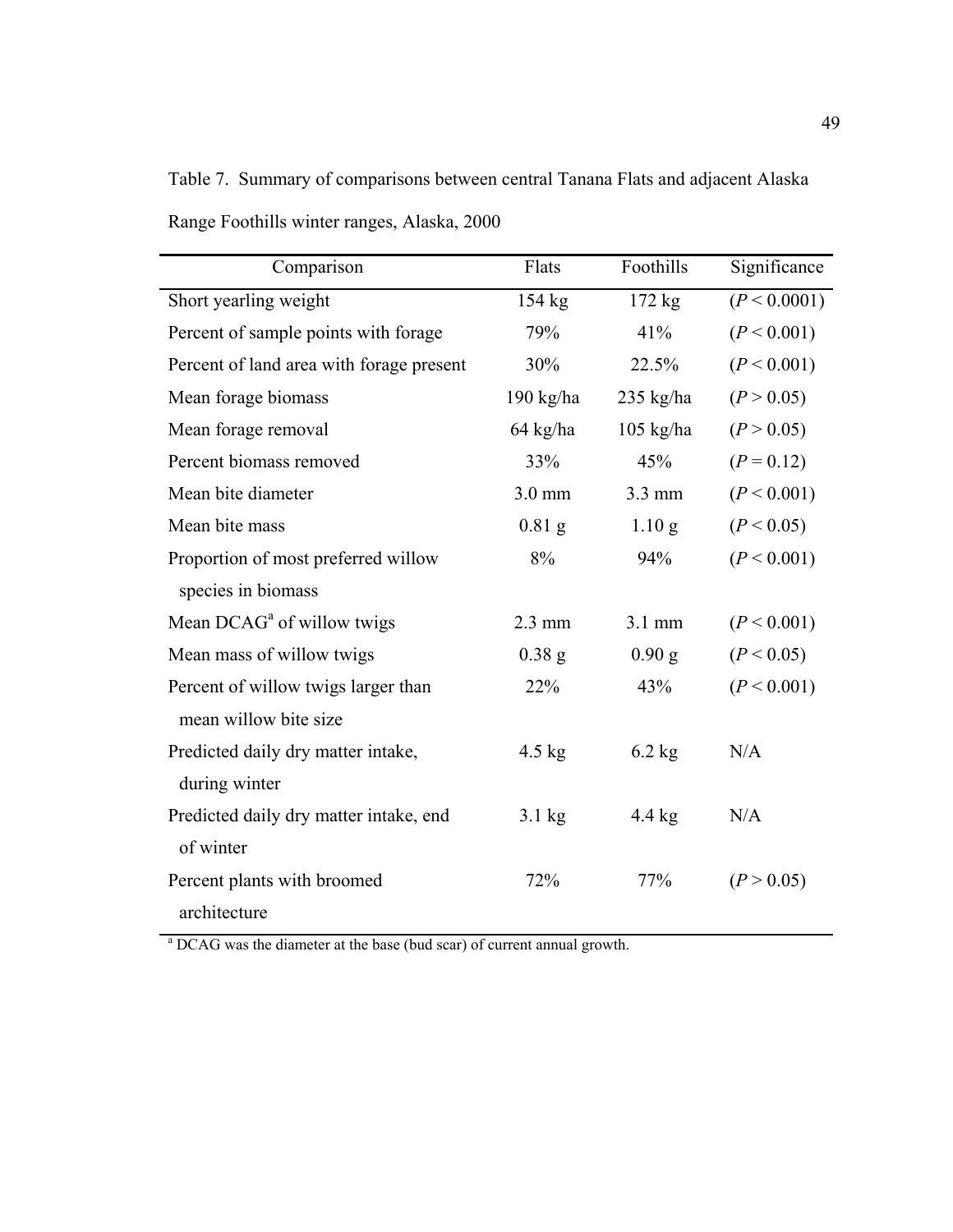Table 8. Number of moose fecal pellet groups collected during various time periods throughout the winter of 1999–2000, central Tanana Flats and adjacent Alaska Range Foothills winter ranges, Alaska.

|              | Winter Range |          |  |
|--------------|--------------|----------|--|
| Date(s)      | Migratory    | Resident |  |
| $5$ -Dec-00  | 20           | 12       |  |
| $7-Jan-00$   |              | 10       |  |
| Late Jan-00  | 20           | 16       |  |
| $12$ -Feb-00 | 8            | 22       |  |
| Late Feb-00  | 20           |          |  |
| $Mar-00$     | 21           | 19       |  |
| $8-Apr-00$   | 10           |          |  |
| Mar-99       | 22           | 21       |  |
| Totals:      | 121          | 100      |  |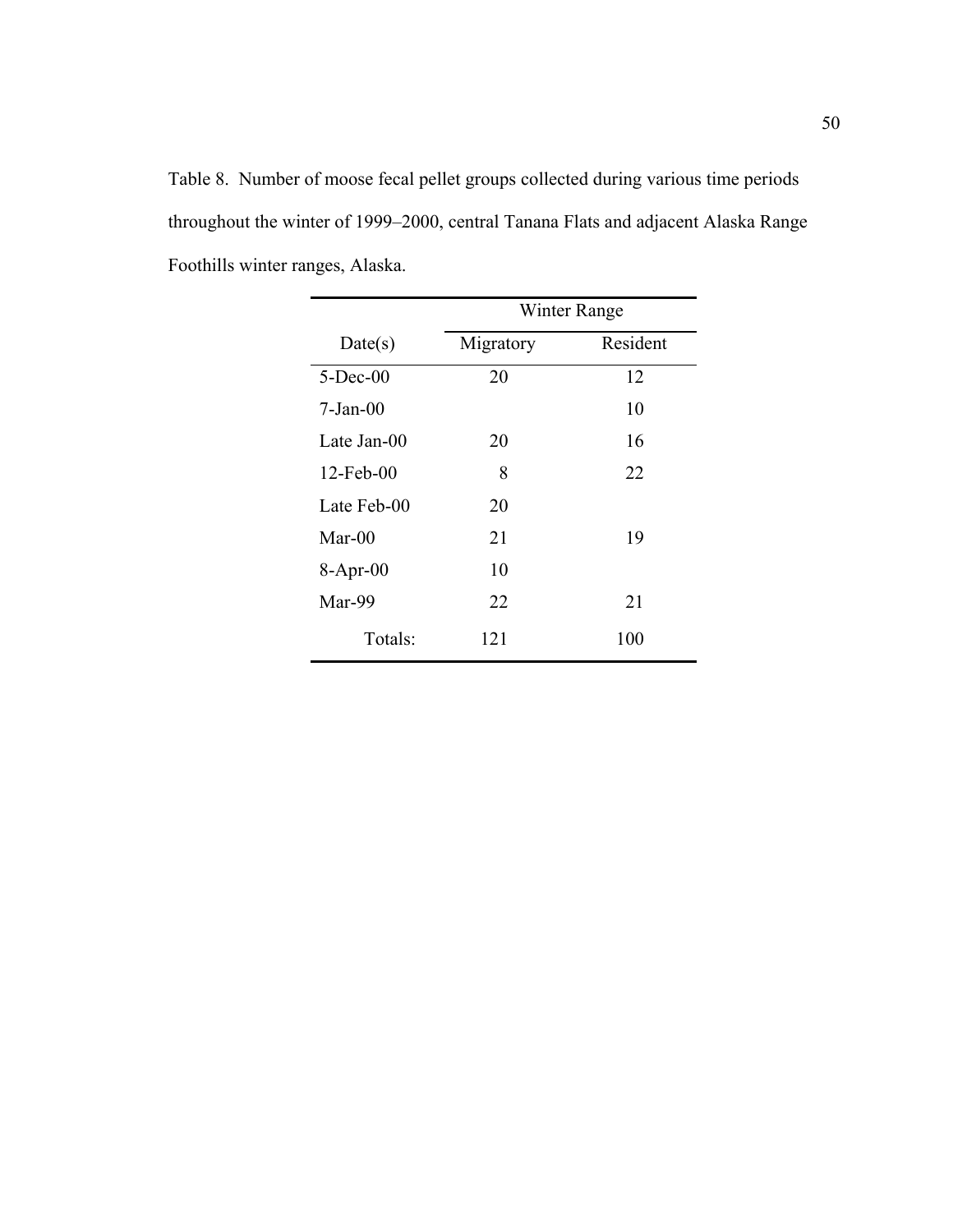

Fig. 1. The study area  $(6,730 \text{ km}^2)$  contained the central Tanana Flats and adjacent Foothills of the Alaska Range, within Game Management Unit (GMU) 20A, Alaska (Boertje et al. 1999).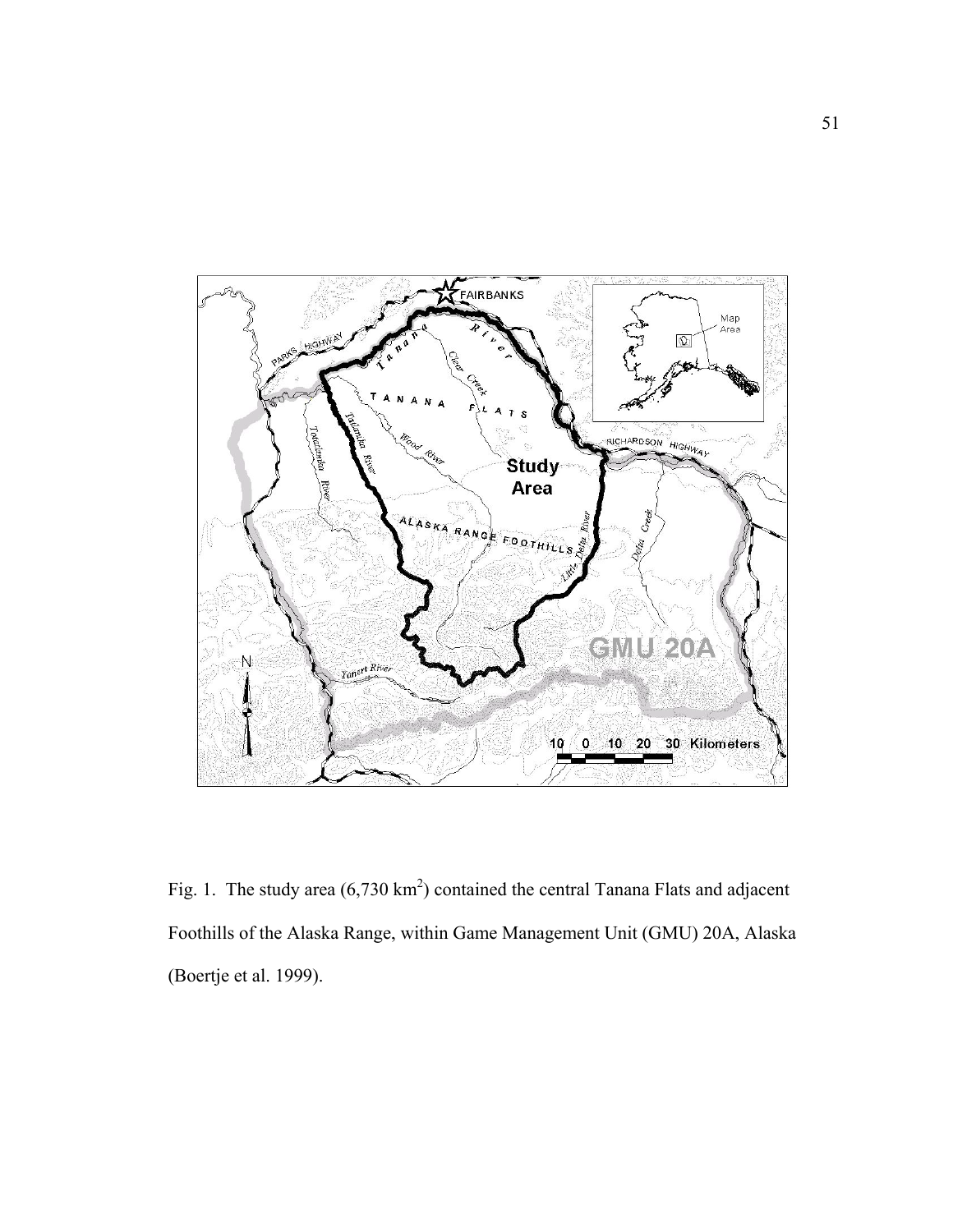

Fig. 2. Moose population estimates ( $\pm$  90% CI) in 13,044 km<sup>2</sup> of moose habitat in Game Management Unit 20A, Tanana Flats and adjacent Alaska Range Foothills, Alaska 1977– 1999 (Boertje et al. 1999).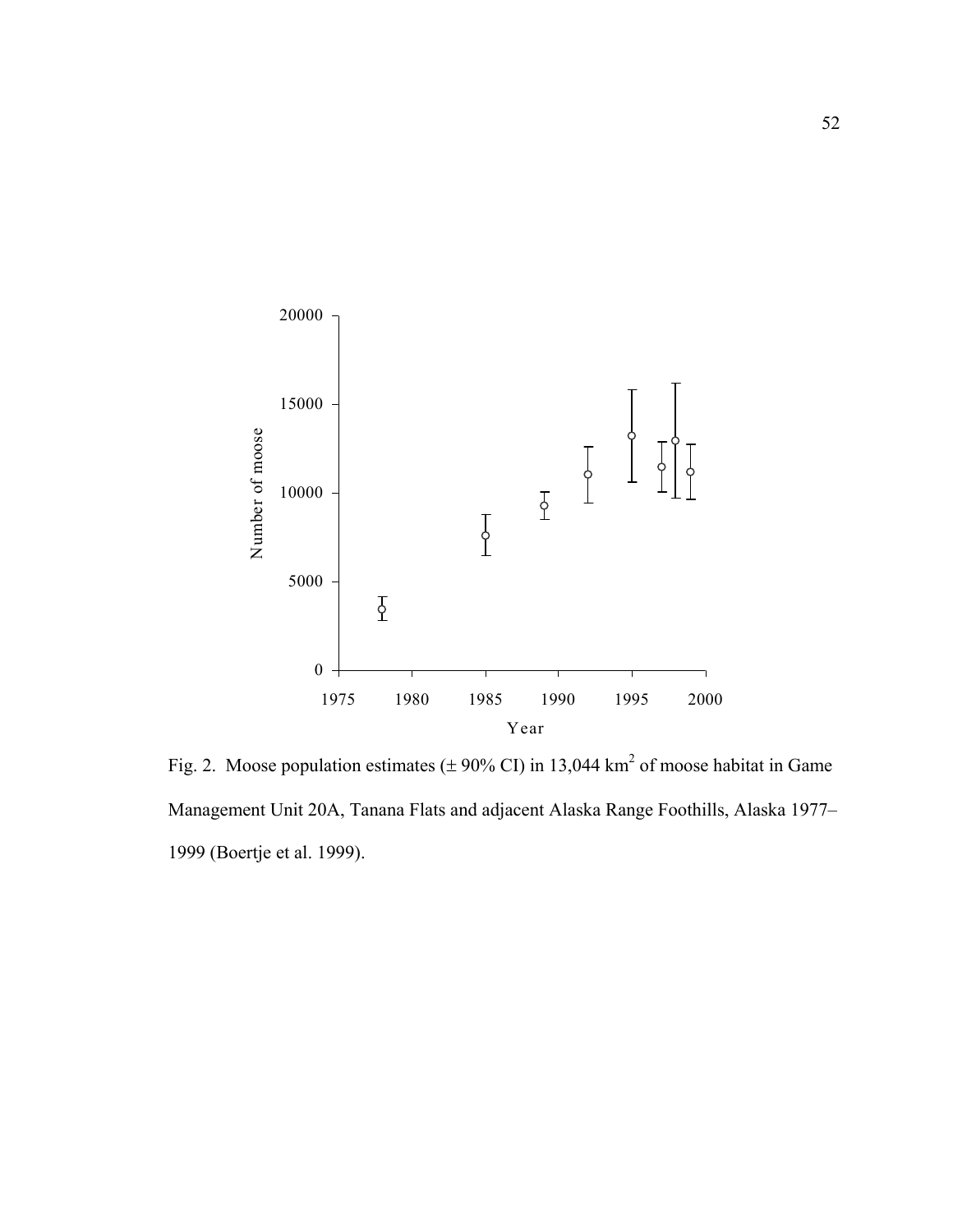

Fig. 3. Historic moose distribution (HD) from aerial survey stratification, collected by Alaska Department of Fish and Game, 1988, central Tanana Flats and adjacent Alaska Range Foothills. Low HD had an average moose density of 0.4 moose per  $km^2$ , and high HD had an average moose density of 2.3 and 1.5 moose per  $km<sup>2</sup>$  in the Foothills and Flats, respectively.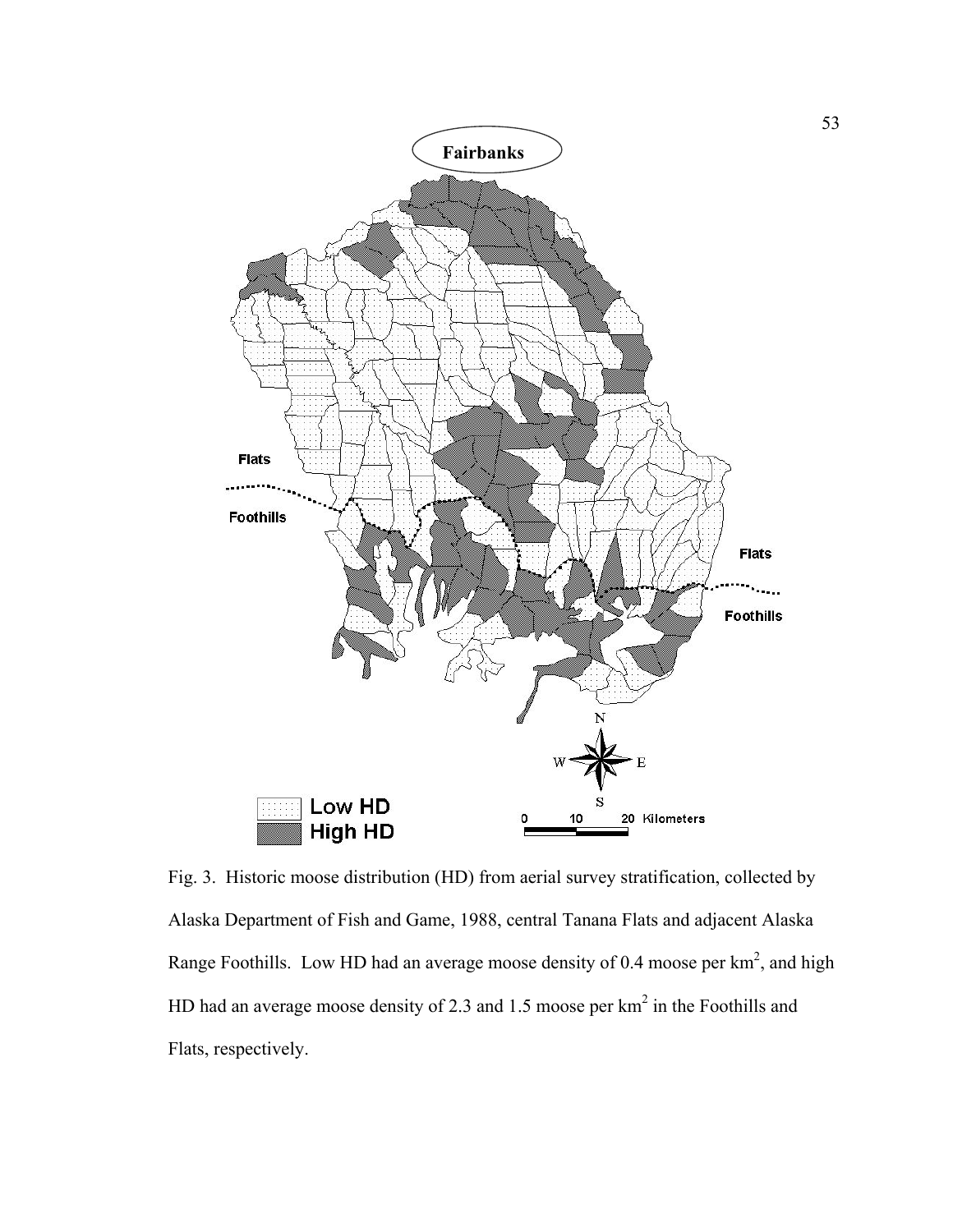

Fig. 4. Current moose distribution (CD) stratification from fixed-kernel analysis of monthly radiolocations of 32 moose evenly sampled in the central Tanana Flats and adjacent Alaska Range Foothills, winter 1999–2000. The low-density area contained 2,171 km<sup>2</sup> of moose habitat and the high-density area contained 170 km<sup>2</sup>.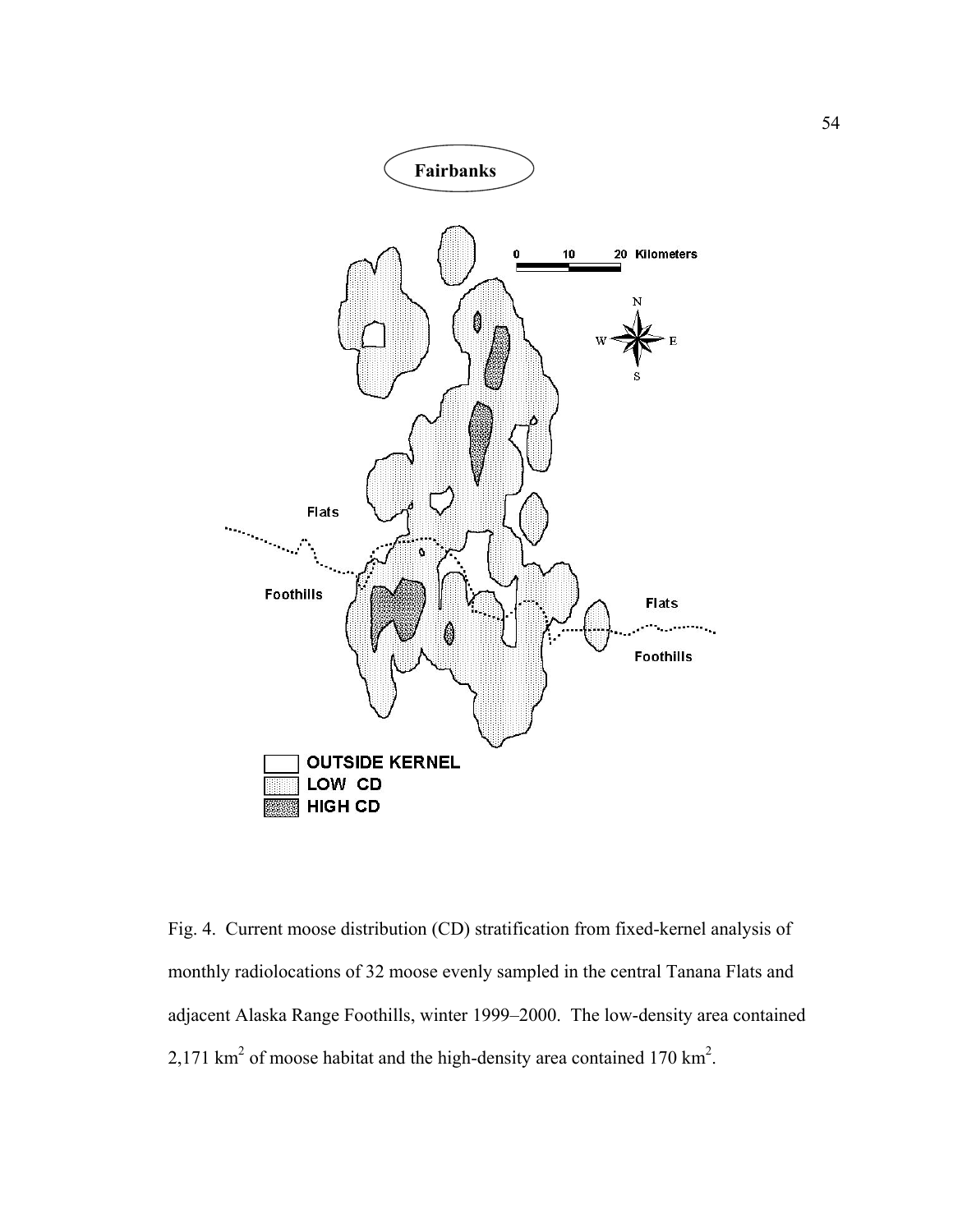

Foothills



Fig. 5. Forage production estimates in the central Tanana Flats and the adjacent Alaska Range Foothills, Alaska, 2000.

# Flats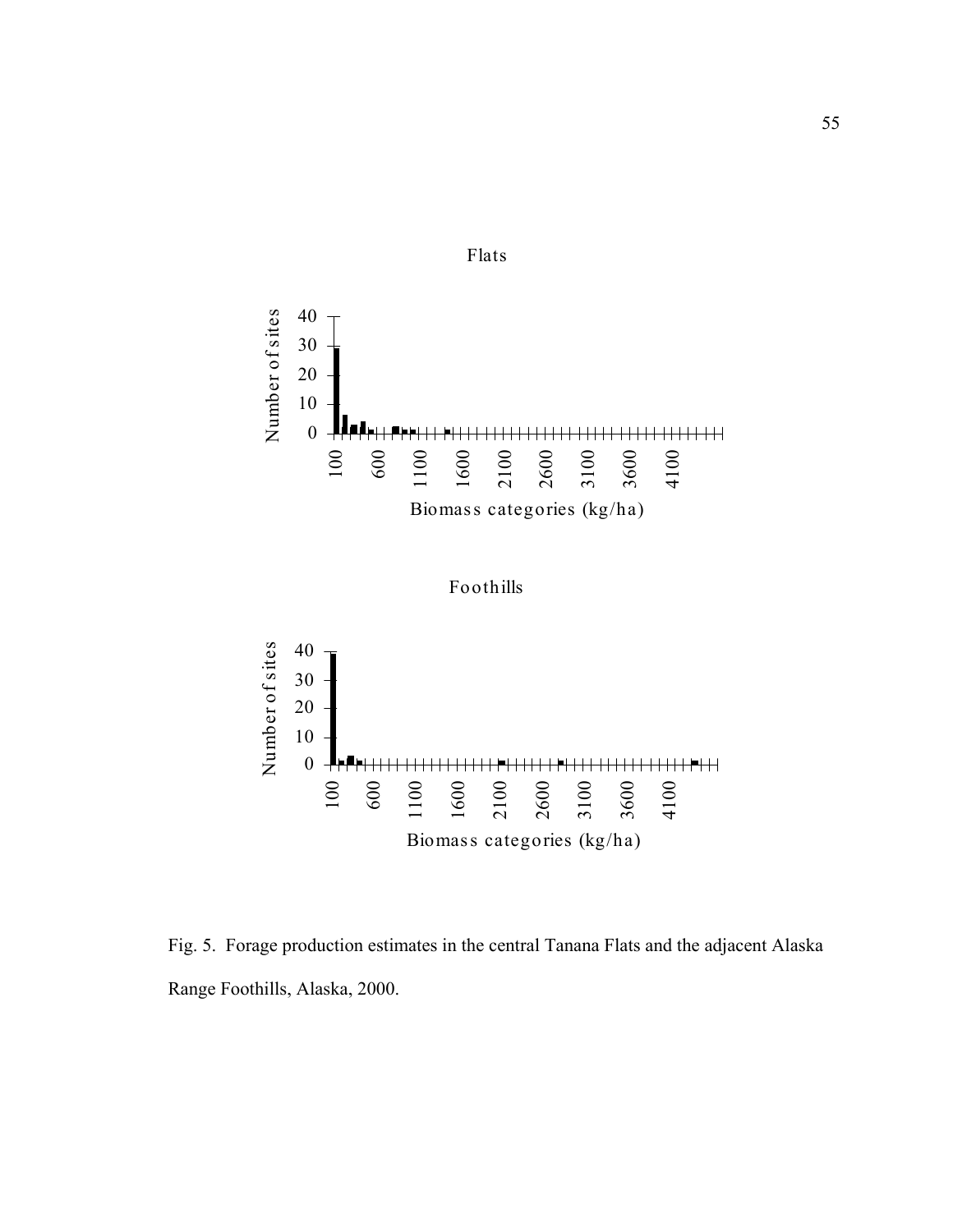

Fig. 6. Forage removal estimates in the central Tanana Flats and the adjacent Alaska Range Foothills, Alaska, 2000.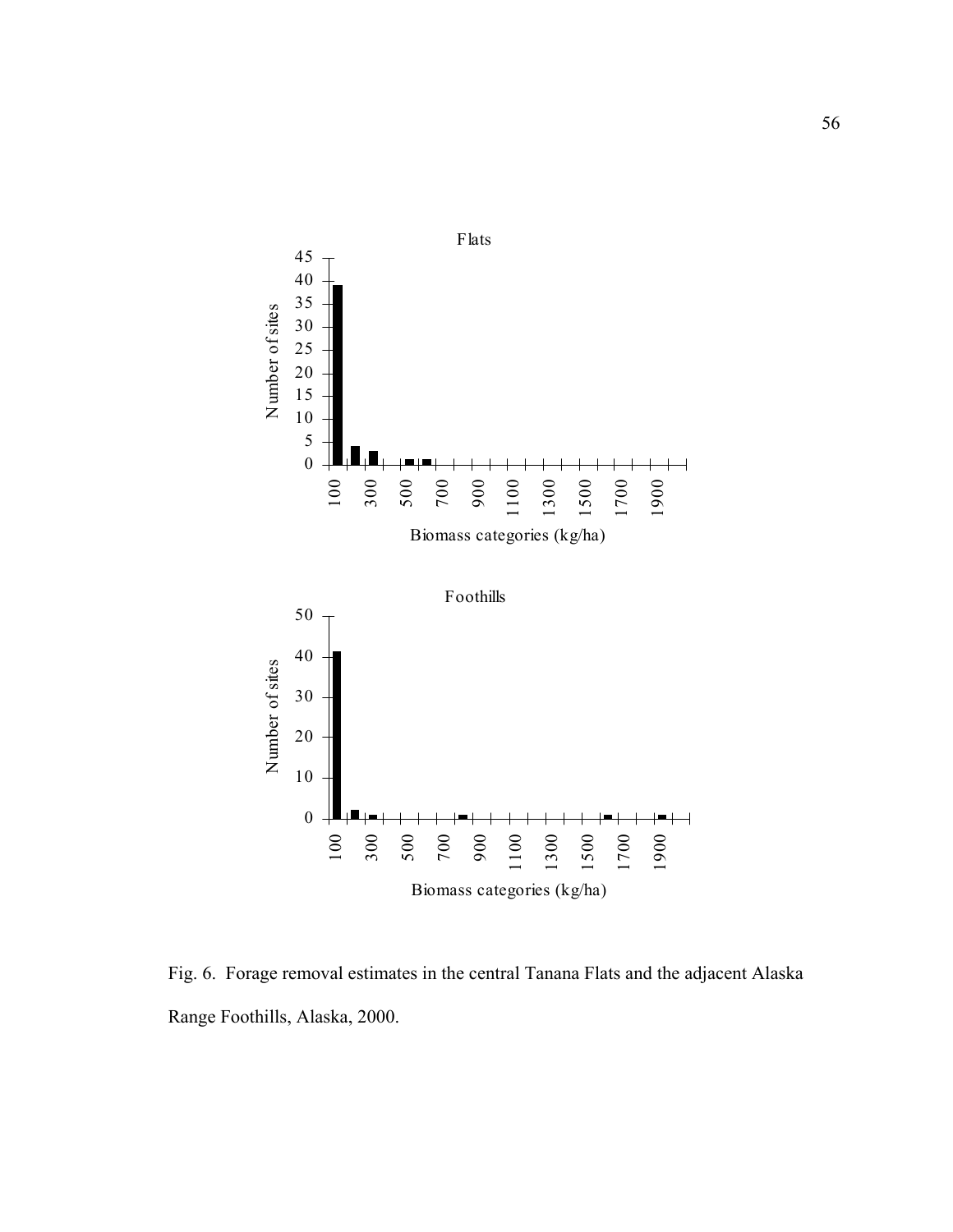

Fig. 7. Mean bite diameters with 95% CI, by species and winter range for the central Tanana Flats and adjacent Alaska Range Foothills, 2000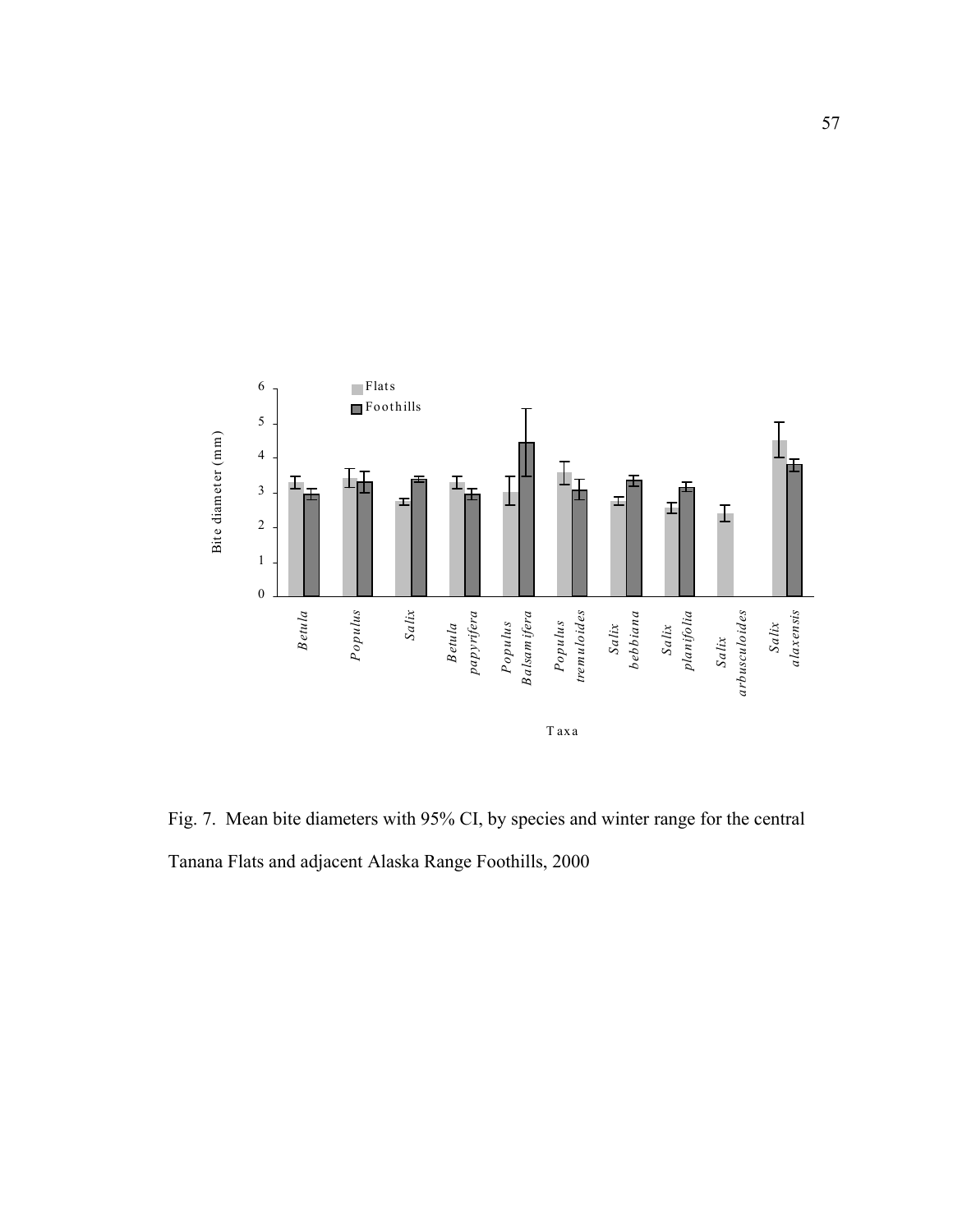

Fig. 8. Forage production by species in the winter range of resident and migratory moose, central Tanana Flats and adjacent Alaska Range Foothills, Alaska, 2000. Preference was derived from the literature (Milke 1969, Oldemeyer et al. 1977, Machida 1979, Wolff and Zasada 1979, Bryant and Kuropat 1980).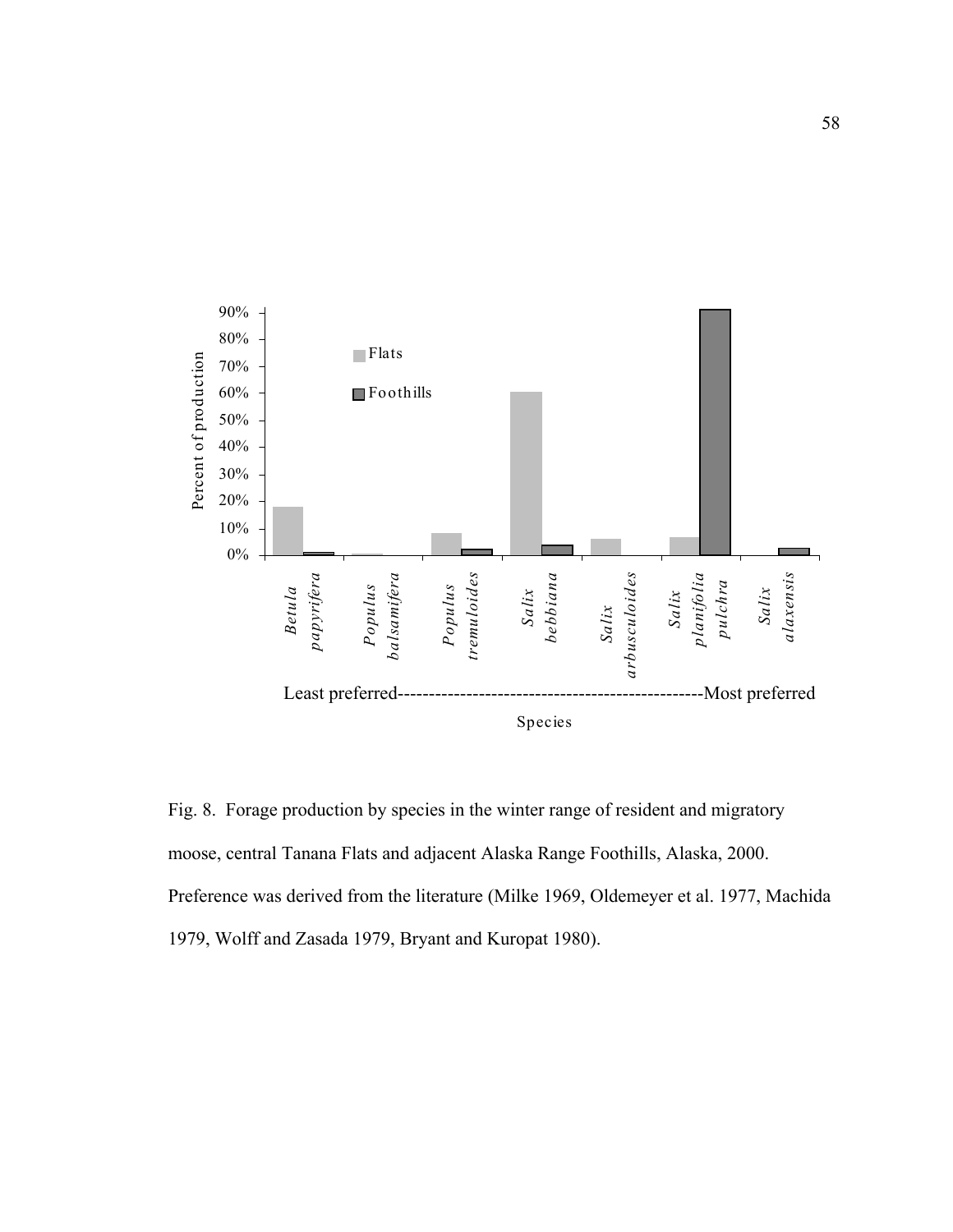

Fig. 9. Forage removal by species in the winter range of resident and migratory moose, central Tanana Flats and adjacent Alaska Range Foothills, Alaska, 2000. Preference was derived from the literature (Milke 1969, Oldemeyer et al. 1977, Machida 1979, Wolff and Zasada 1979, Bryant and Kuropat 1980).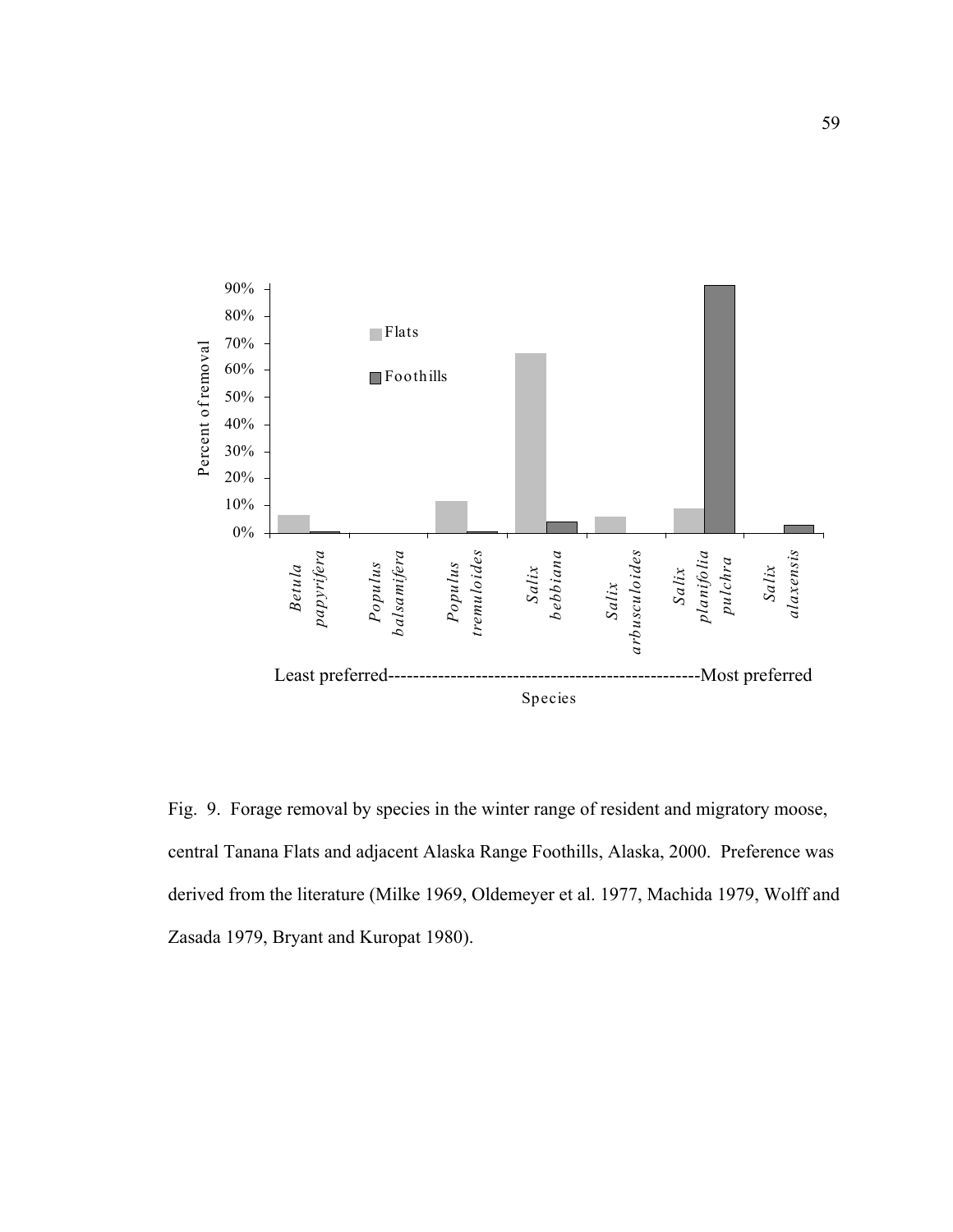

Fig. 10. Forage plant architecture for the central Tanana Flats and adjacent Alaska Range Foothills with 95% CI, 2000.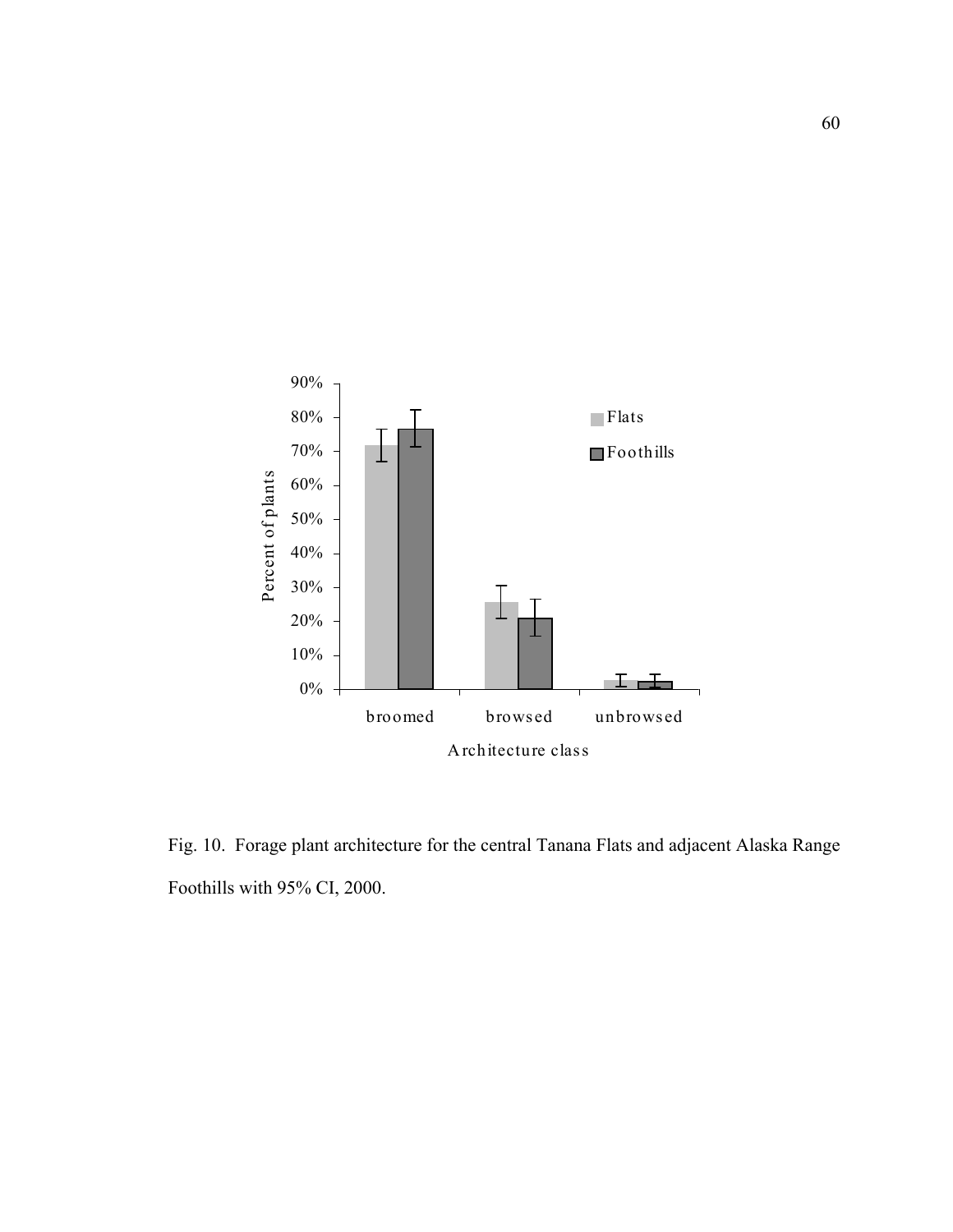

Fig. 11. Pooled winter diets of moose in the Tanana Flats and adjacent Alaska Range Foothills by genus, 1999 and 2000.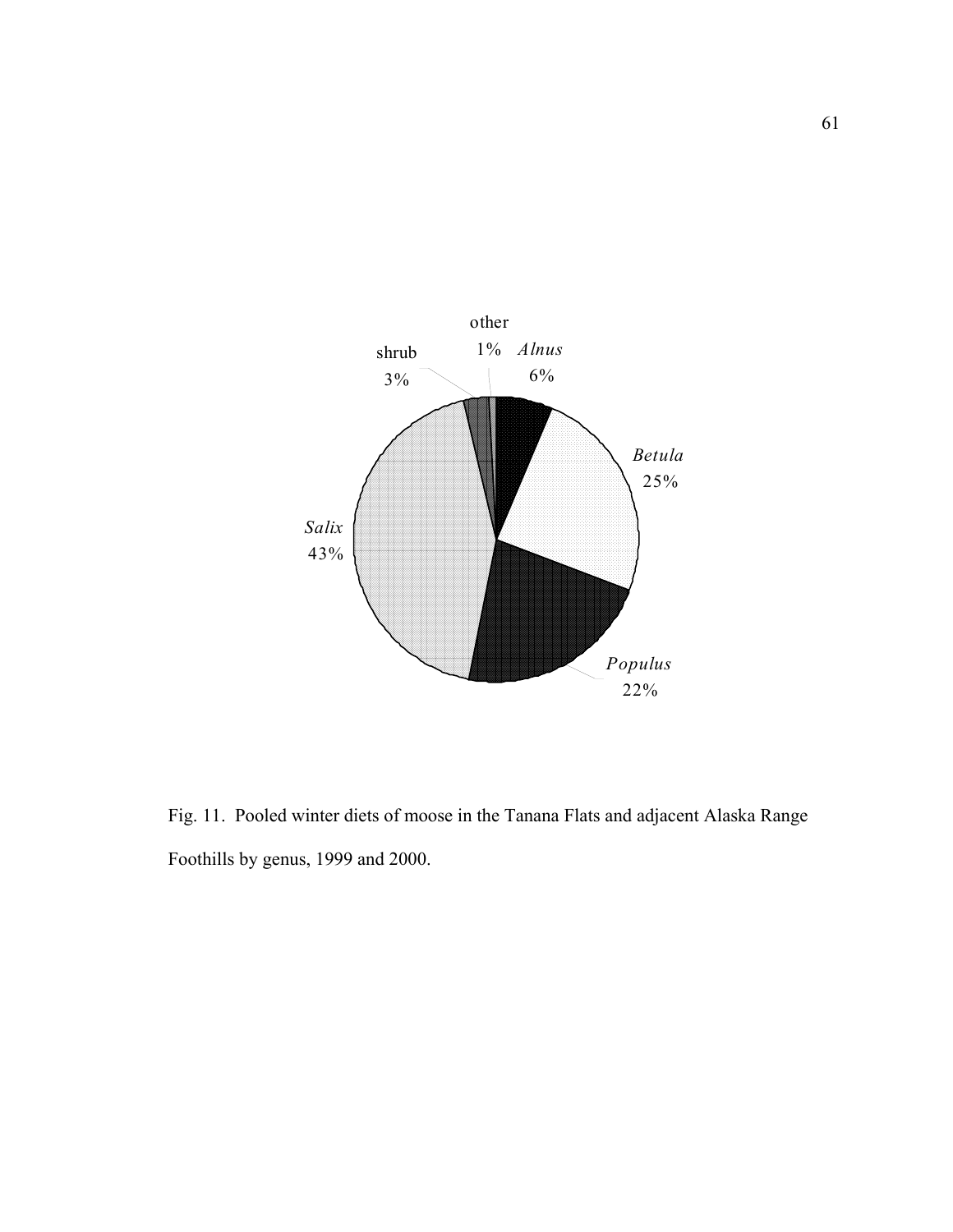

Fig. 12. Winter diets of moose in the Tanana Flats and adjacent Alaska Range Foothills, 1999 and 2000.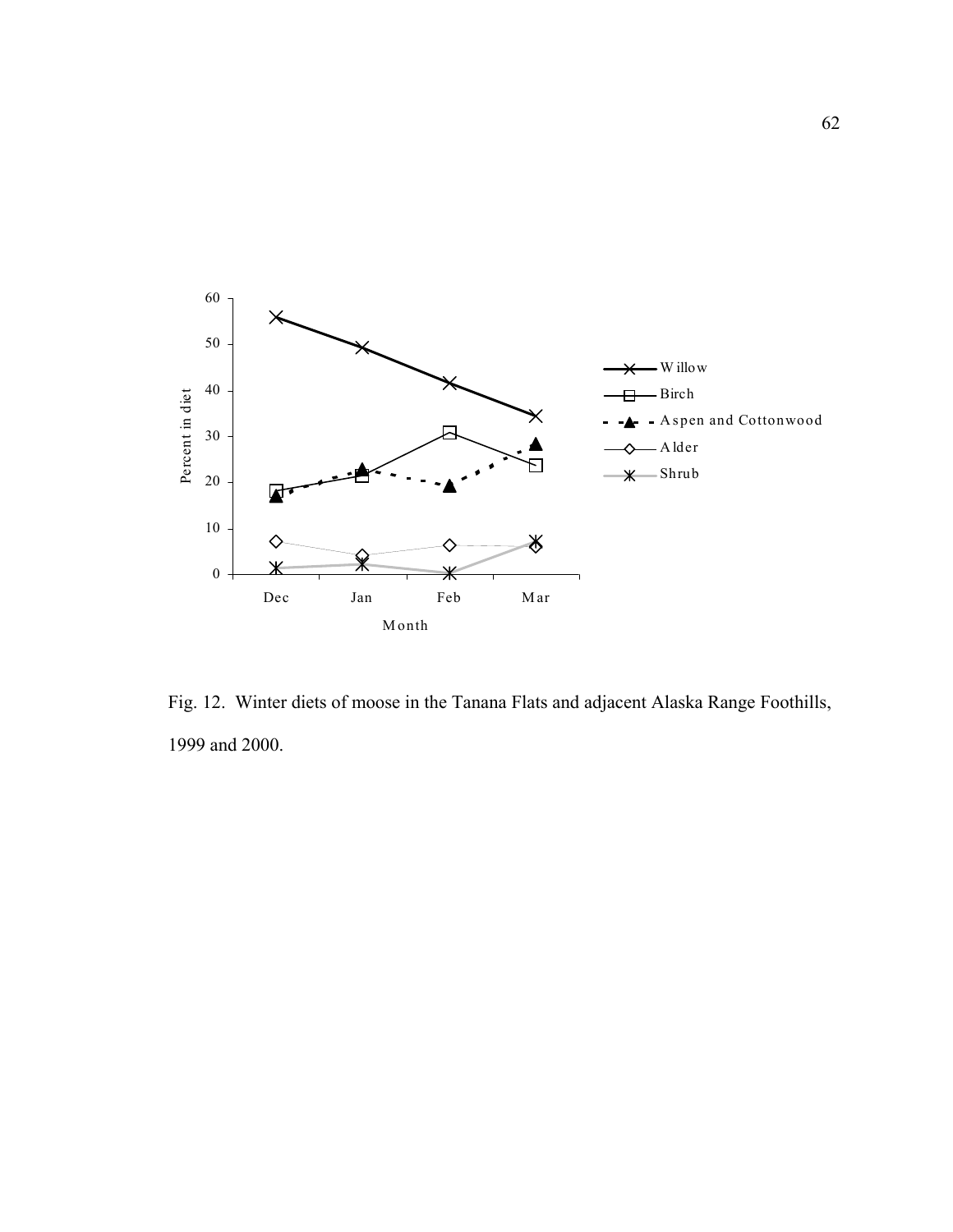

Fig. 13. Mean bite mass by species and range, estimated from mean bite diameter and diameter to mass regressions, central Tanana Flats and adjacent Alaska Range Foothills, Alaska, 2000.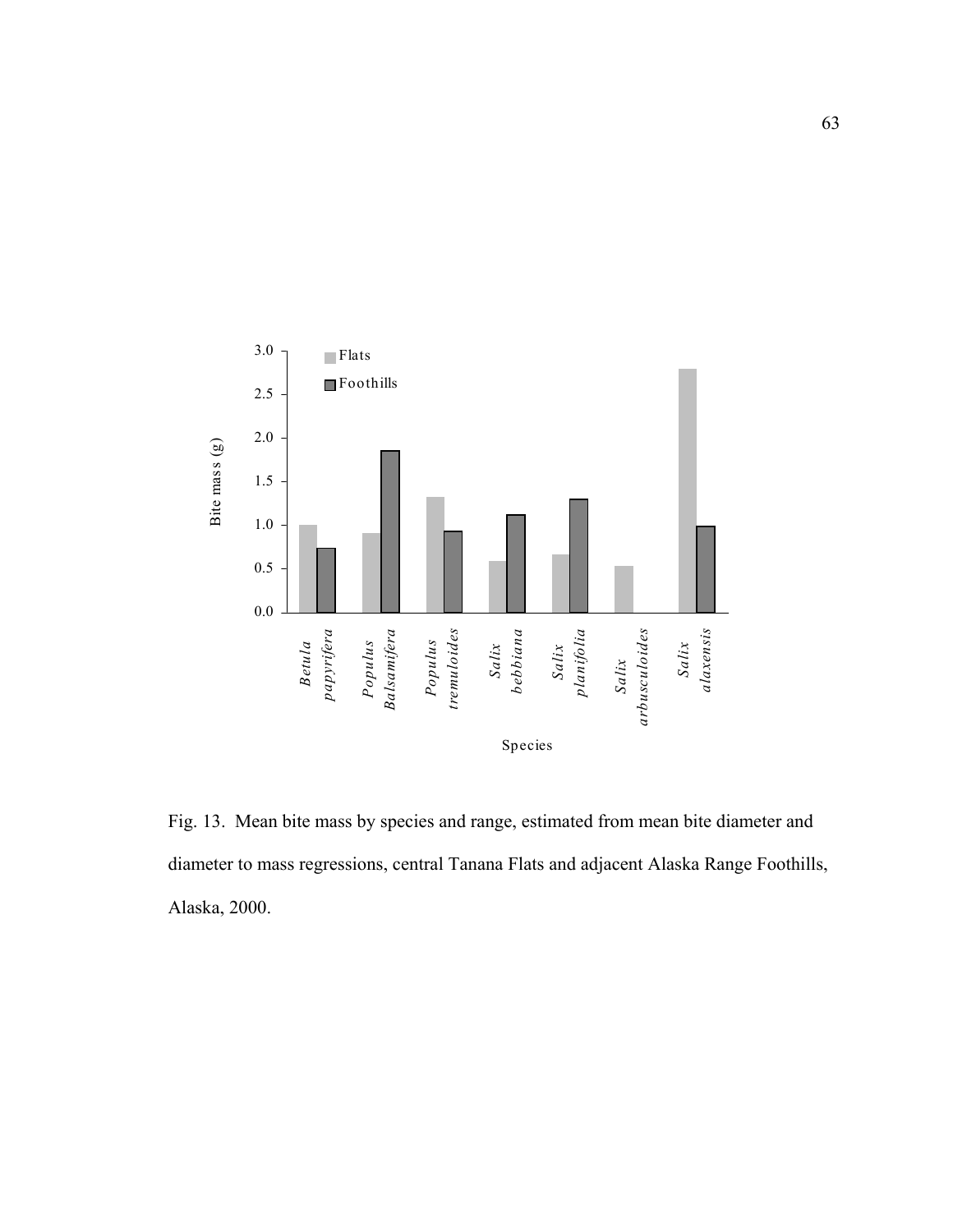## **APPENDIX A. BROWSE SURVEY PROTOCOL**

## **Landscape**

The method was designed for large areas (Game Management Unit or watershed level, rather than 1 acre, 1 stand level).

Plots should be distributed in a stratified random fashion. Any number of strata levels can be used. Examples include:

- Burn/nonburn
- Closed forest, Open forest, Shrubland
- Riparian/Upland
- Vegetation map cover types
- Elevation classes
- Forest species types

## **Timing of Sampling**

Sampling should be done before leaf-out in the spring, but as late as possible in the winter so that browsing by moose throughout the winter is fully represented. In Interior Alaska, the month of April is an acceptable time-period. During and after leaf-out, vision is often hindered in the sample site. Growth and swelling of twigs during leaf-out renders regression relationships developed from fully-ormed dormant twigs useless.

## **Tools Needed**

• A 2 m pole marked in 0.1 m increments.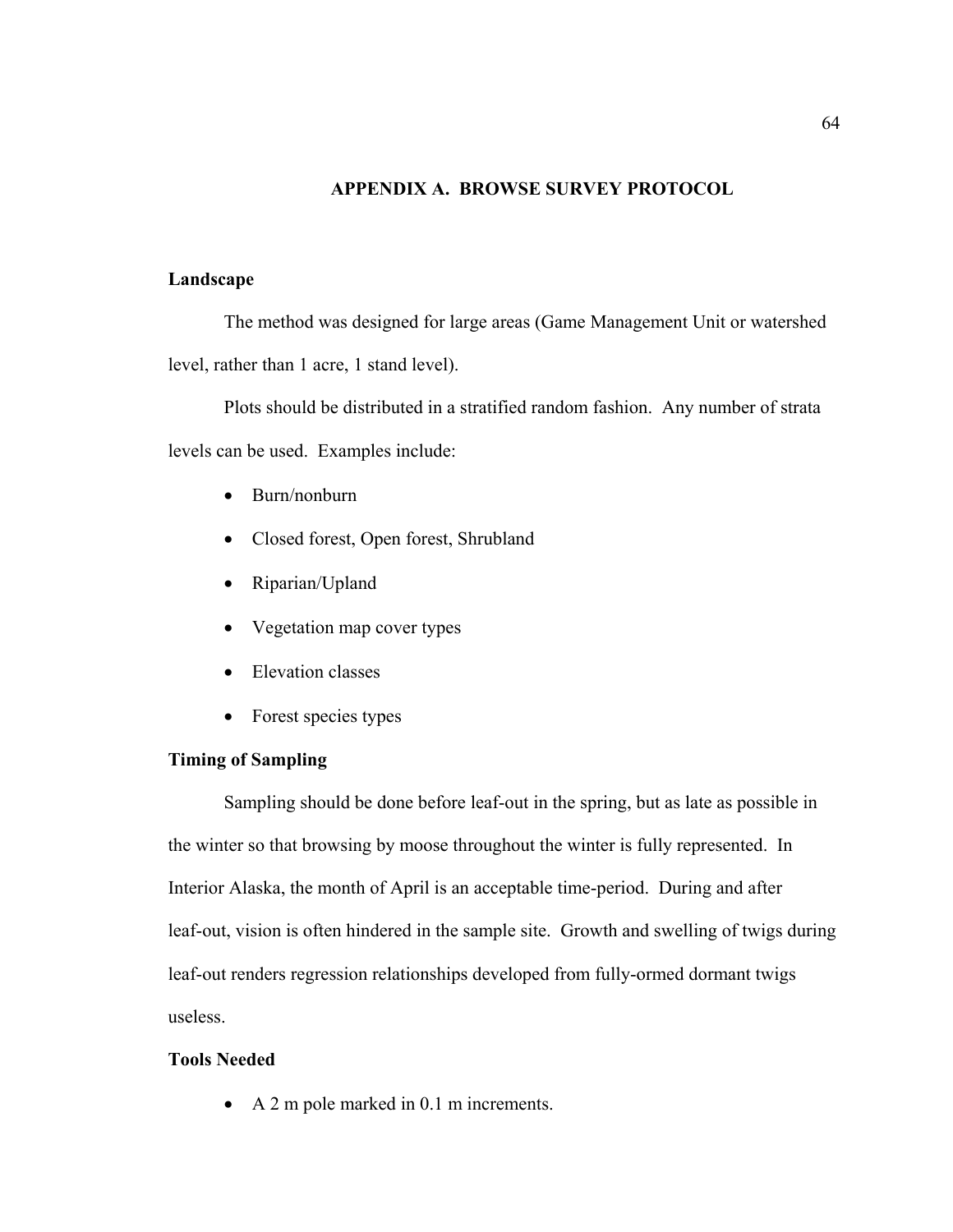- Dial Calipers (mm units).
- Winter browse key available from ADF&G and written by Dot Simpson.
- Clipboard closable type.
- Data sheets contact Tom Seaton (ADF&G, Fairbanks)
- Pencils
- Marker to label collected plants. Plants can be collected for identification in the lab, or for building mass/diameter regressions in the lab.
- Bags for collecting browse (if desired).
- Flagging tape to mark the center of the plot for easy visibility while determining the boundary.
- GPS, extra batteries
- Compass
- Clinometer
- Tape measure or range finder

## **Training Required**

At least 1 person in the crew should be familiar with winter browse classification to the species level. For consistency, at least 1 person should have used the method before.

## **Crew Size**

Optimum crew size is 3–4 people, but the method may be done with 1–5 people. With 4 people, 1 person marks the boundary, 1 person counts plants, 1 person measures diameters, and 1 person records data.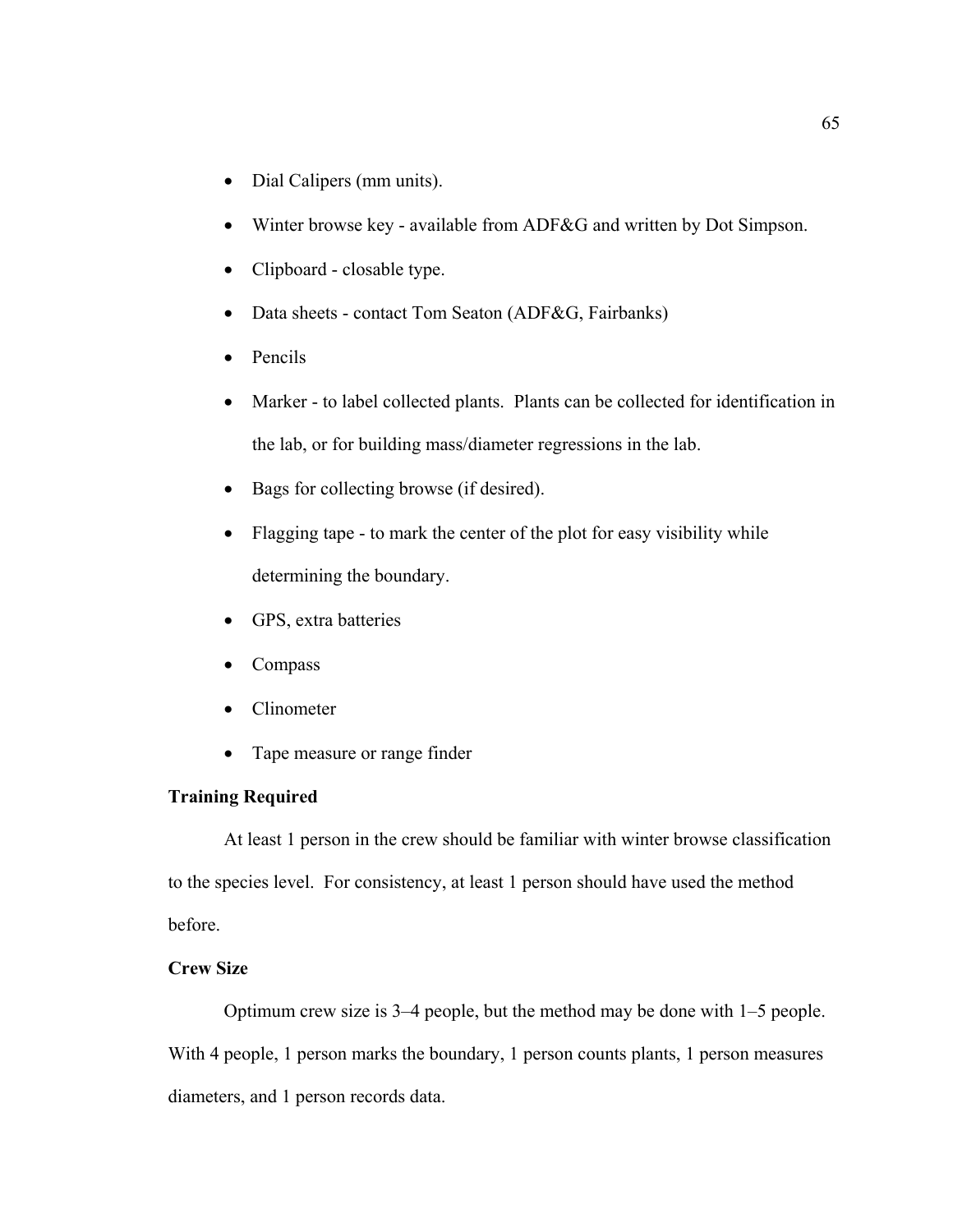## **Time Per Site**

Time at a site can range from 10 minutes to 90 minutes. With 4 people and 0.5 m snow conditions, average time at a site is 30–40 minutes. With 2 people, average time will be 40–60 minutes. With 1 person, sites will average over an hour. Another factor that influences time at a site is diversity of woody browse species. A site with 6 species of woody browse will take about double the time a site with 2 species takes.

## **At the site, follow these steps**

- 1. Locate the center of the plot. Record the following;
- Coordinates
- Plot ID
- Date
- Crew
- Stratum (however you set up your sampling scheme)
- Slope
- Aspect
- Snow depth

2. Determine the boundary of the plot (radius 15 m). This can be done with an electronic range finder, rope, pole range finder, etc.

3. Locate preferred species. If there are no preferred species in the plot, fill out a data form and state such. Then select an alternate random plot in the same strata class. Preferred species are defined as willow, aspen, birch, cottonwood with CAG leaders above 0.5 m and under 3 m.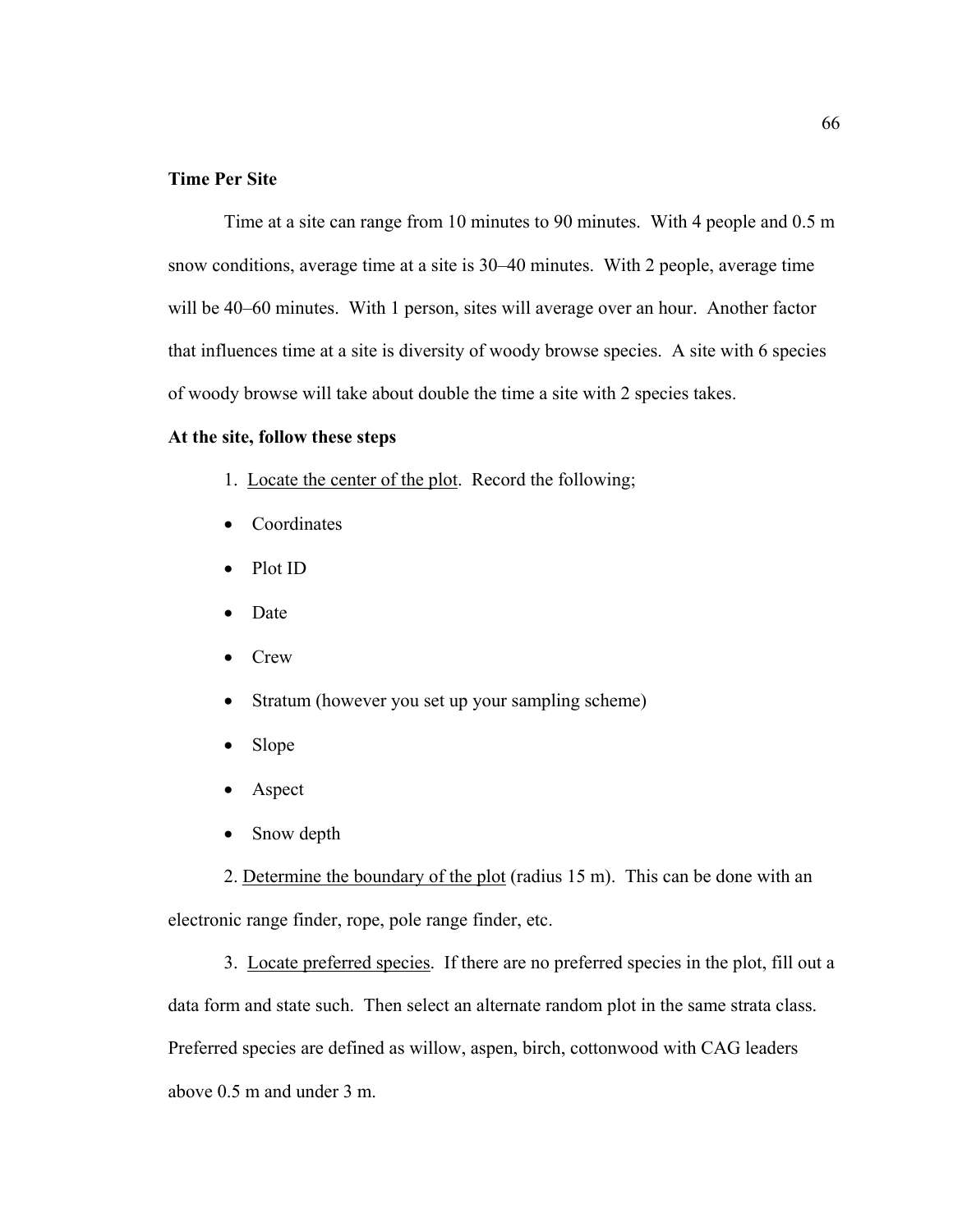4. Measure the snow depth. I only measure browse above the snow, so if the snow is 1 m deep, I know that my estimate missed some CAG between 0.5 and 1.0 m.

5. Look for bark stripping. Record species and how many plants. Include stripping from past years. This is an index to browsing intensity

6. Estimate the number of preferred species plants. Observe the preferred species (*Salix* spp.*, Betula papyrifera, Populus* spp.). For all the preferred species plants, estimate the number of plants. The definition of a plant is a stem or group of stems that appear to enter the ground no farther than 10 cm from the nearest stem. If you find 10 stems that enter the ground in a line all less than 10 cm from each other, that is 1 plant. Be observant on taller birch, aspen, and cottonwood. These plants may have live twigs below 3.0 m that do not possess any current annual growth. If they have no current annual growth below 3.0 m, classify them as nonpreferred.

7. Count the number of broken main stems on preferred plants in the plot (i.e., 3 m *Bepa* that have been broken by moose to get at the top). Record only plants broken by moose, not snow or wind.

8. Estimate number of nonpreferred plants (spruce, tamarack, alder, *Betula glandulosa*, *Betula nana*, mature aspen, mature birch, mature cottonwood). Estimate the number of nonpreferred plants by species, along with a mean height. This includes preferred species plants that don't have CAG leaders below 3 m (i.e., mature birch and aspen). You may wish to record dead snags. Provide a mean height for all.

9. Randomly choose 3 plants of each preferred species.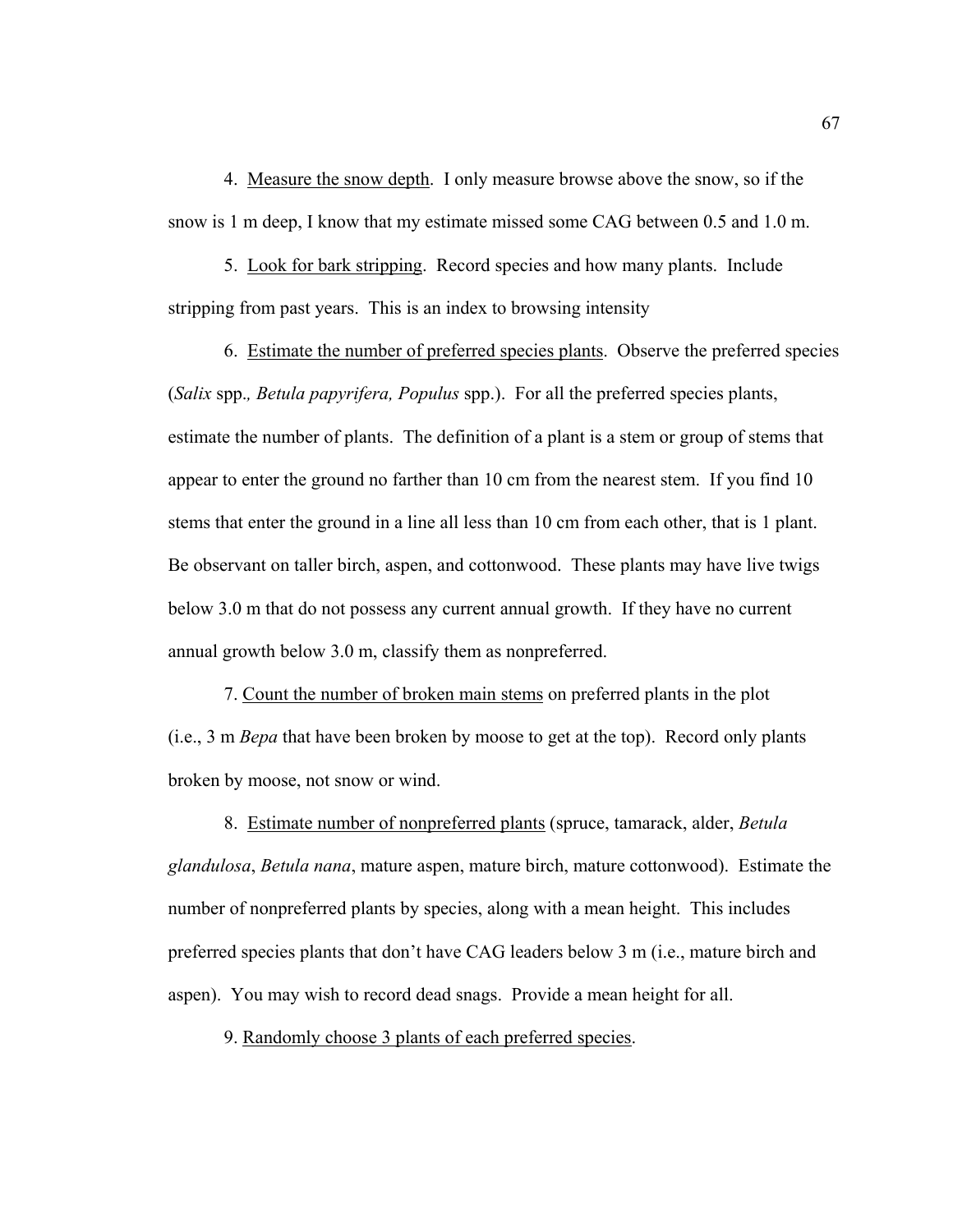10. Measure plants. On those 3 plants of each preferred species, record the following for each plant:

- Height above ground.
- Number of CAG stems between 0.5 m and 3.0 m that were present before browsing (above snow).
- Proportion of dead material of the plant by volume between 0.5 m and 3.0 m.
	- $\circ$  X = no or very little dead material < 5% by volume of live material
	- $\circ$  L = less dead than live material
	- $\circ$  M = more dead than live material
- Randomly choose a stem (a stem is a portion of the plant to which young twigs are attached) of the plant and measure 10 twig diameters at the base of CAG, as well as DPB measurement if the twig was browsed.
	- o Measure consecutively along a stem from apical terminus toward ground. If you cannot find enough twigs on a stem, randomly select another stem and continue.
	- o If the bite diameter (DPB) is suspected to be below this years growth, then circle the DPB measurement (i.e., if the moose bit the twig down to 2 year of 3-year-old tissue). When difficult to tell, use the unbrowsed twigs of the plant for comparison.
	- o The goal is 30 CAG leaders per species per plot. If you cannot get 30 twigs from 3 plants, continue to select plants. If there are not 30 twigs in the whole plot, measure all there are.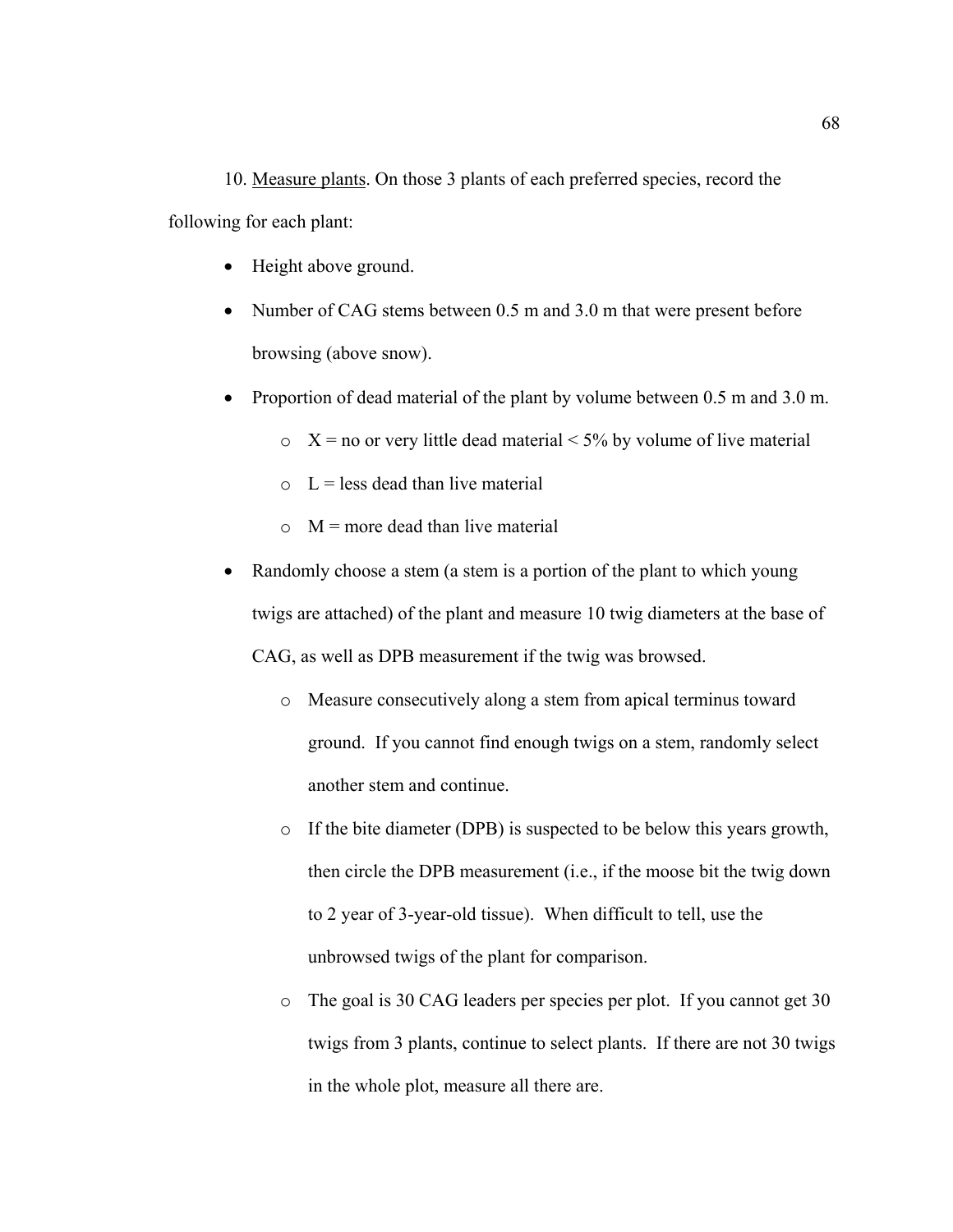11. Architecture class - this is a measure of browsing intensity over the visible history of the plant.

- Broomed any of the following conditions:
	- o (sapling type plants) the main apical stem has been broken by moose. Look back through the history of the plant, this may have happened 2– 10 years before you measured it.
	- o (bushy type plants) more than half of the CAG stems arise from lateral stems that were produced as a result of browsing. Look back through stems that are many years old.
- Browsed
	- o Has been browsed some in the past, but browsing has not significantly affected its growth.
	- o Less than half of CAG twigs between 0.5 and 3.0 m arise from lateral stems that were produced from browsing.
- Unbrowsed
	- o There is no visible evidence that moose have ever browsed this plant.
- 12. Observe nonpreferred species for evidence of browsing. If so, repeat Step 10

and 11 on 1 representative plant of each species. Choose a plant that represents the average size and use for that species in the plot. Detailed notes may be required.

- 13. Record Notes
- Record evidence that the site has burned, and estimate an age if possible. Charred stumps and young, even-aged stands are clues. A burn map from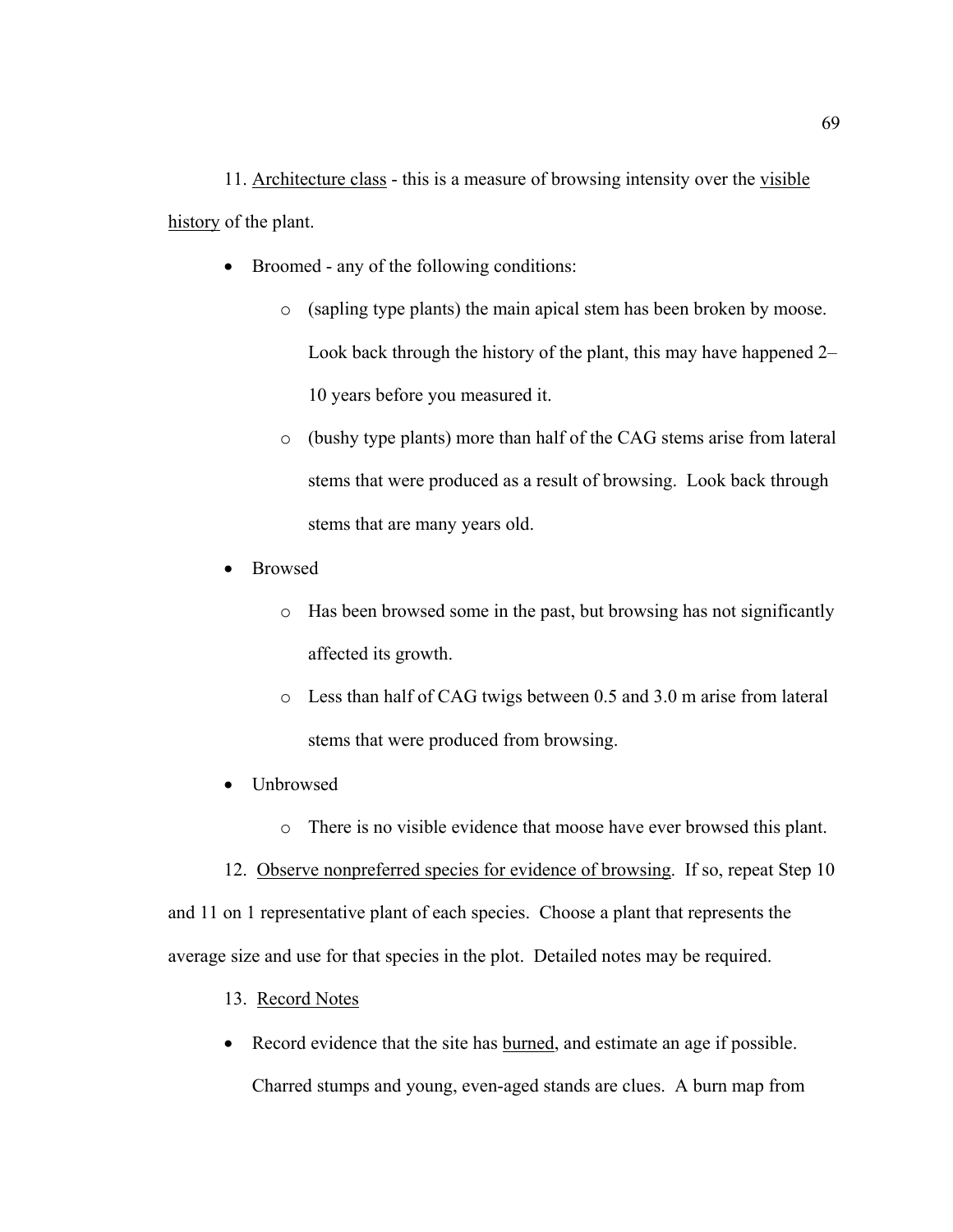your local land management agency may help you estimate the age of the burn.

- If the snow was drifted, record the range of depths in the plot.
- Record the successional stage of the site.

Examples include:

- o Willow shrub transitioning to spruce sapling
- o Birch sapling transitioning to mature birch forest
- o Climax black spruce forest
- o Climax white spruce forest
- o Marsh land with willow pockets
- o Primary succession willow on river bar, young alder sprouting underneath
- o Mature spruce/birch forest transitioning to spruce forest
- o Aspen forest transitioning to spruce forest
- o Climax high elevation shrub land

o etc.

- Record if moose appear to have preferred a species on the plot.
	- o Example: 'cottonwood CAG was heavily browsed while aspen was untouched'.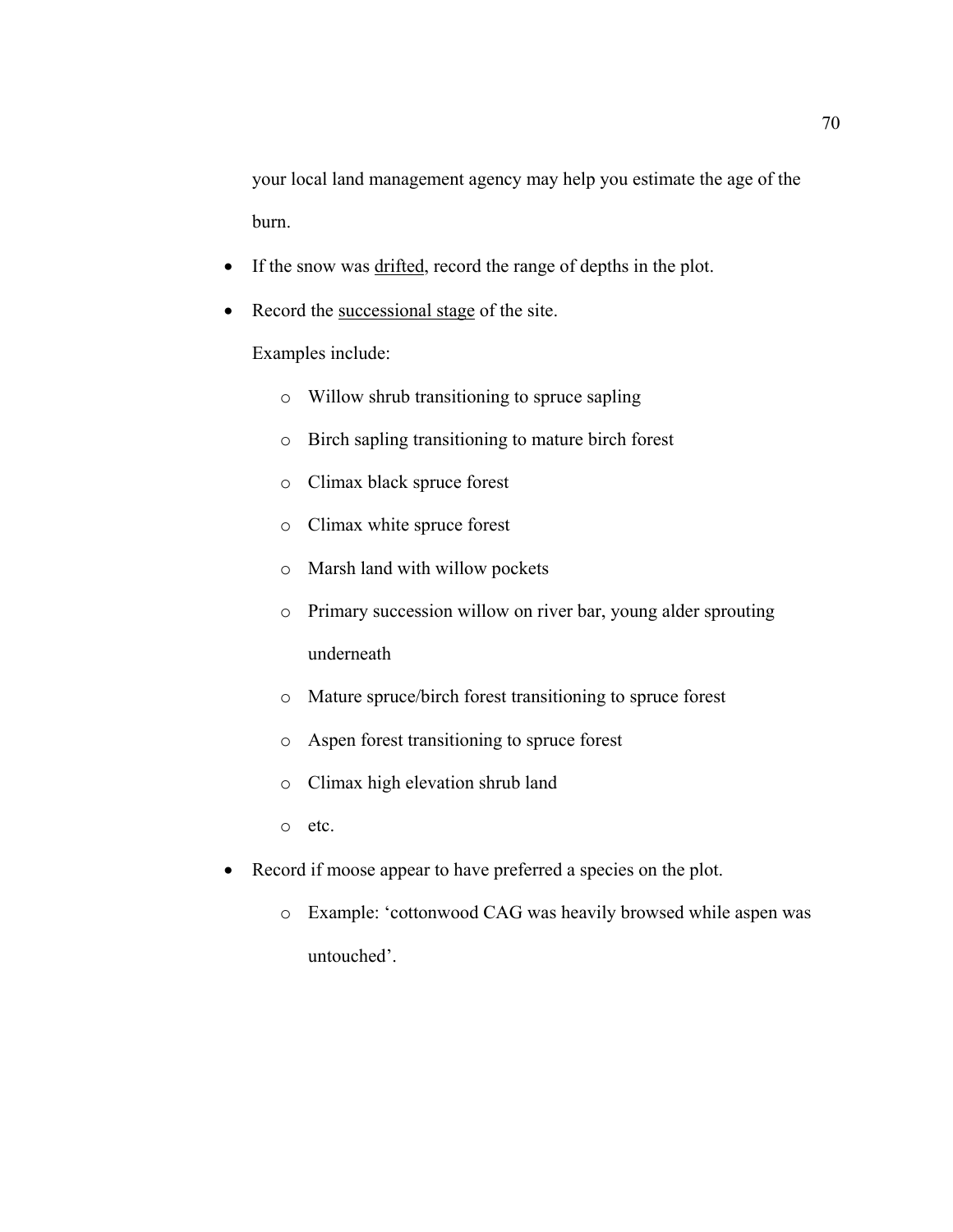# **Species Abbreviations Used on Data Sheet**

# With CAG between 0.5 m and 3.0 m

| Populus balsamifera      | Cottonwood            |
|--------------------------|-----------------------|
| Populus tremuloides      | Aspen                 |
| Betula papyrifera        | Paper birch           |
| Salix alaxensis          | Felt-leaf willow      |
| Salix planifolia pulchra | Diamondleaf willow    |
| Salix bebbiana           | Bebb willow           |
| Salix lanata             | Richardson willow     |
| Salix interior           | Sandbar willow        |
| Salix novae-angliae      | Tall Blueberry willow |
| Salix arbusculoides      | Littletree            |
|                          |                       |

etc.

# Without CAG between 0.5 m and 3.0 m

| Mpoba | Cottonwood with no CAG below 3 m      |
|-------|---------------------------------------|
| Mpotr | Aspen with no CAG below 3 m           |
| Msaal | Feltleaf willow with no CAG below 3 m |
| Msabe | Bebb willow with no CAG below 3 m     |
| etc.  |                                       |

14. Data entry. For a Microsoft ACCESS database entry program, contact Tom Seaton (ADF&G, Fairbanks).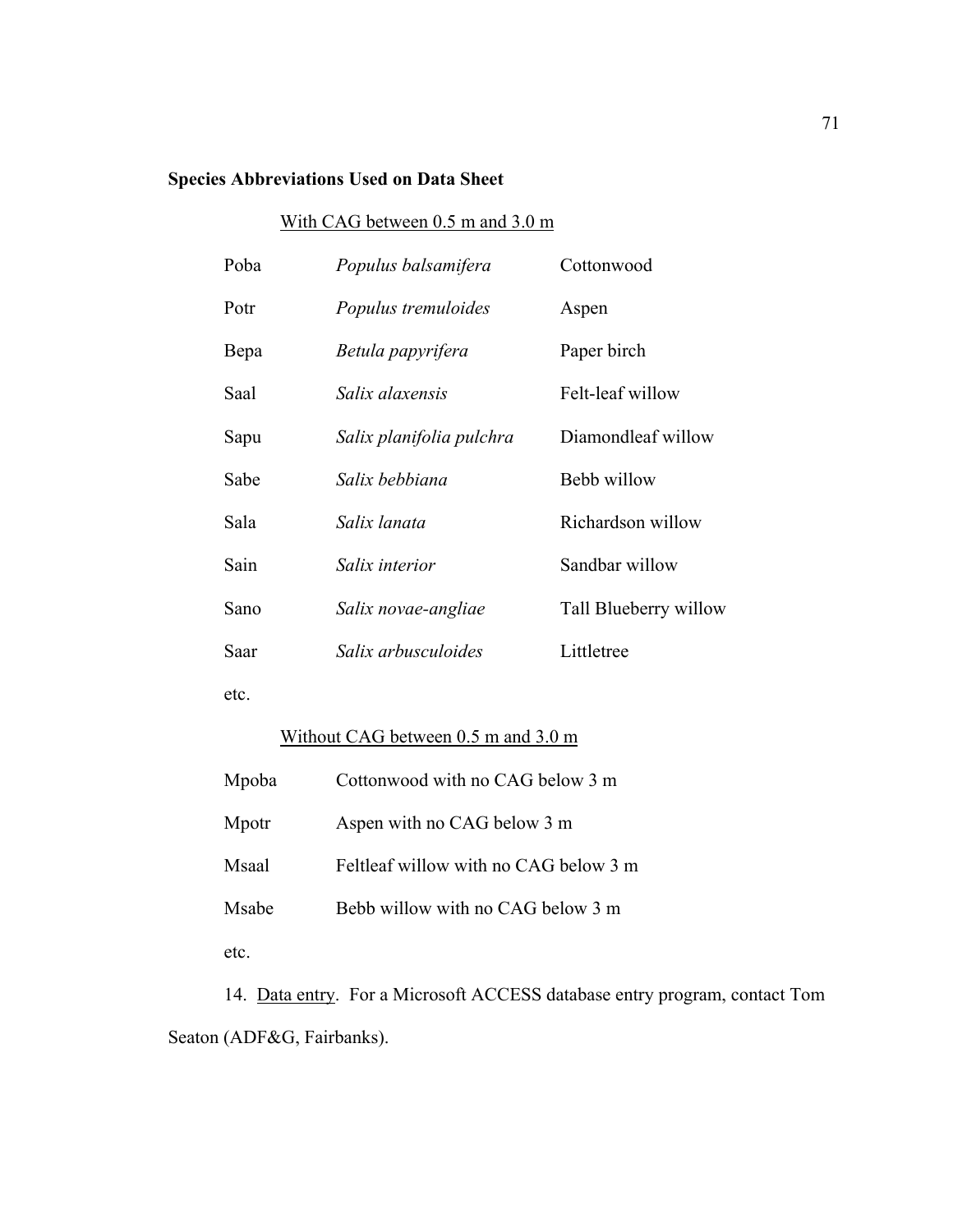## **APPENDIX B. ANALYSIS EQUATIONS**

## **Estimated Dry Mass Based on Twig Diameter**

Dry mass on the log scale was predicted using linear regression,

$$
y_i = a + bx_i + \varepsilon_i, \tag{1}
$$

where  $y_i$  is the natural logarithm of dry mass (in grams),  $x_i$  is the natural logarithm of diameter (in mm), and  $\varepsilon_i$  is an independent random error. The estimate of the intercept  $\hat{a}$ and the slope  $\hat{b}$  can be used to predict a new value of dry mass based on an arbitrary diameter *x*0,

$$
\hat{y} = \hat{a} + \hat{b}x_0.
$$
 (2)

Thus the predicted dry mass on the original scale is, from Cressie (1993:135),

$$
\hat{z} = \exp(\hat{y} + \sigma^2/2),\tag{3}
$$

where  $\hat{y}$  is given by (2) and  $\sigma^2$  is the mean square error of the random errors in (1).

### Variance

The variance of prediction of new values in linear regression is given by Snedecor and Cochran (1980) as,

var(
$$
\hat{y}
$$
) =  $\sigma^2 \left( 1 + \frac{1}{n} + \frac{(x_0 - \bar{x})^2}{\sum (x_i - \bar{x})^2} \right)$ ,

where *n* is the number of  $(y_i, x_i)$  pairs in the regression analysis (1), and thus the approximate variance of predicted dry mass on the original scale is, from Cressie (1993:137),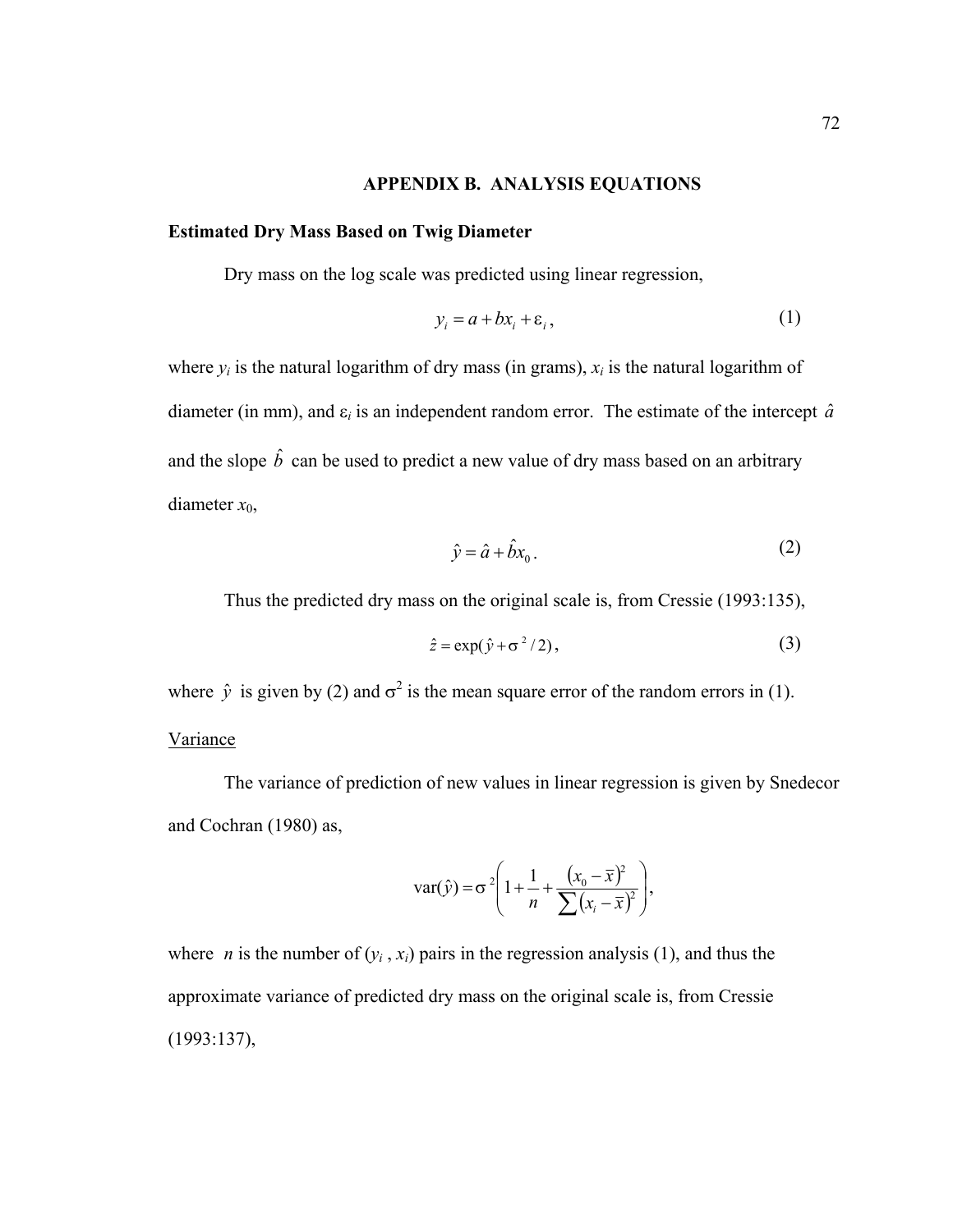$$
var(\hat{z}) = (e^{\hat{y}})^2 var(\hat{y}).
$$
\n(4)

## **Estimated of Site Level Biomass**

Let the following indices *hijk* denote the  $h<sup>th</sup>$  twig for the  $i<sup>th</sup>$  plant for the  $j<sup>th</sup>$  species at the *k*th site. Then site biomass is estimate by,

$$
\hat{B}_k = \sum_j \frac{M_{jk}}{m_{jk}} \sum_i \frac{N_{ijk}}{n_{ijk}} \sum_h \hat{z}_{hijk} \,, \tag{5}
$$

where  $\hat{z}_{hijk}$  is the predicted biomass (3)  $n_{ijk}$  is the number of sampled branches,  $N_{ijk}$  is the total number of branches with CAG stems on plant *i* between 0.5 m and 3.0 m,  $m_{ik}$  is the number of sampled plants,  $M_{kj}$  is the total number of plants, and  $\hat{B}_k$  is the estimated biomass for the *k*th site.

#### **Variance**

Using rules of variance (e.g., Bain and Englehardt 1987:178), the variance of (5) is,

$$
\text{var}(\hat{B}_k) = \sum_j \frac{M_{jk}^2}{m_{jk}^2} \sum_i \frac{N_{jk}^2}{n_{jk}^2} \sum_h \text{var}(\hat{z}_{hijk}),
$$
(6)

where  $var(\hat{z}_{hijk})$  is given by (4).

## **Estimated Proportion of Biomass Removed Per Strata**

The estimation of proportion of biomass removed is based on the ratio of removal to availability. Estimates of availability and removal were made for each site using (5).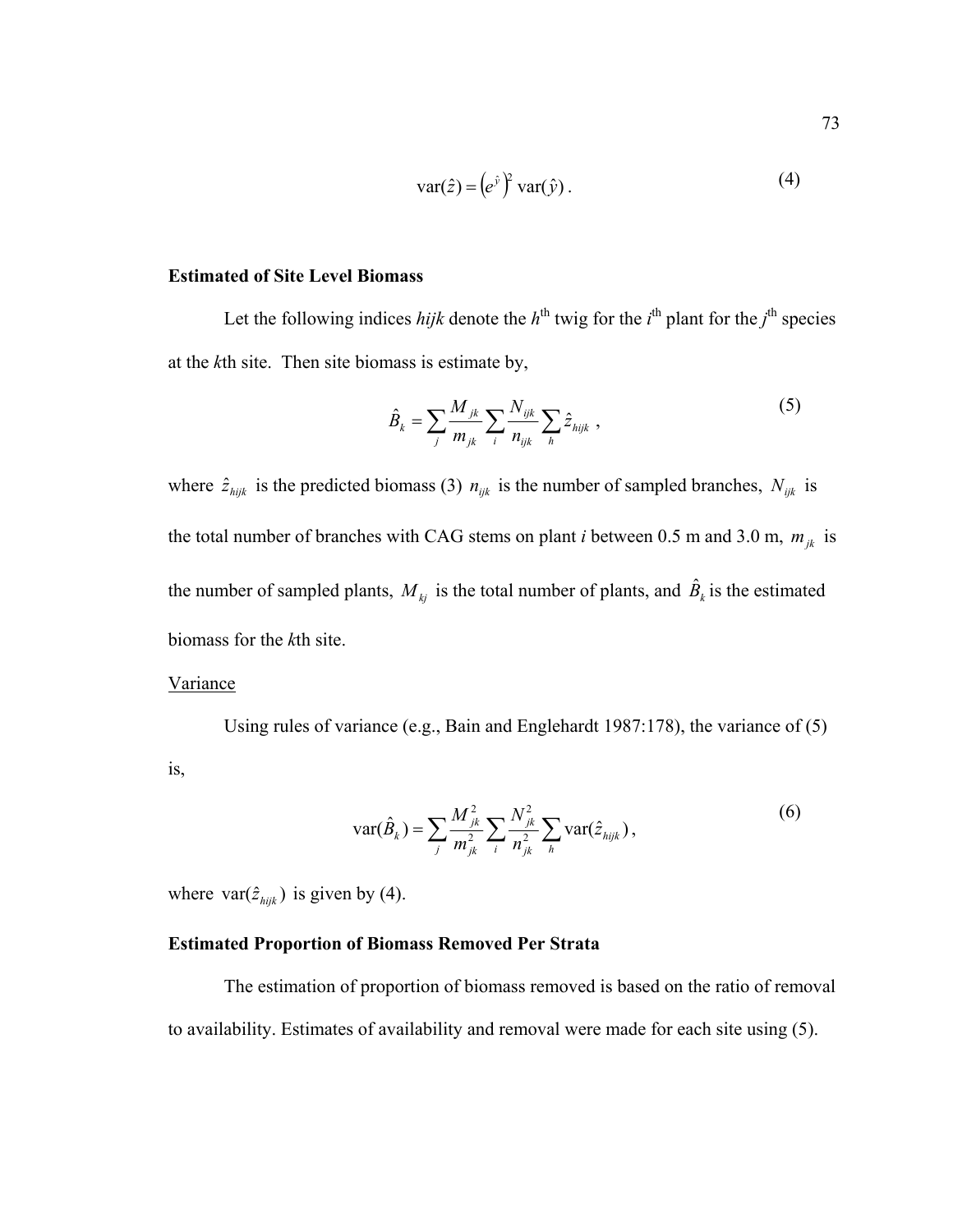Let  $R_k$  be the removal estimate (5) for the  $k^{\text{th}}$  site, and let  $A_k$  be the availability estimate (5) for the  $k^{\text{th}}$  site. The range-wide proportion was estimated with,

$$
\hat{p}_{range} = \frac{\sum_{k \in range} R_k}{\sum_{k \in range} A_k} \,. \tag{7}
$$

## Variance

Because (7) is a ratio of random variables, the delta method (Dorfman 1938) was used to approximate the variance,

$$
Var(\hat{p}) = \frac{\sum_{k} Var(\hat{R}_{k})}{\left(\sum_{k} \hat{A}_{k}\right)^{2}} + \frac{\left(\sum_{k} \hat{R}_{k}\right)^{2}}{\left(\sum_{k} \hat{A}_{k}\right)^{4}} \sum_{k} Var(\hat{A}_{k}),
$$

where  $Var(\hat{R}_k)$  and  $Var(\hat{A}_k)$  are given by (6).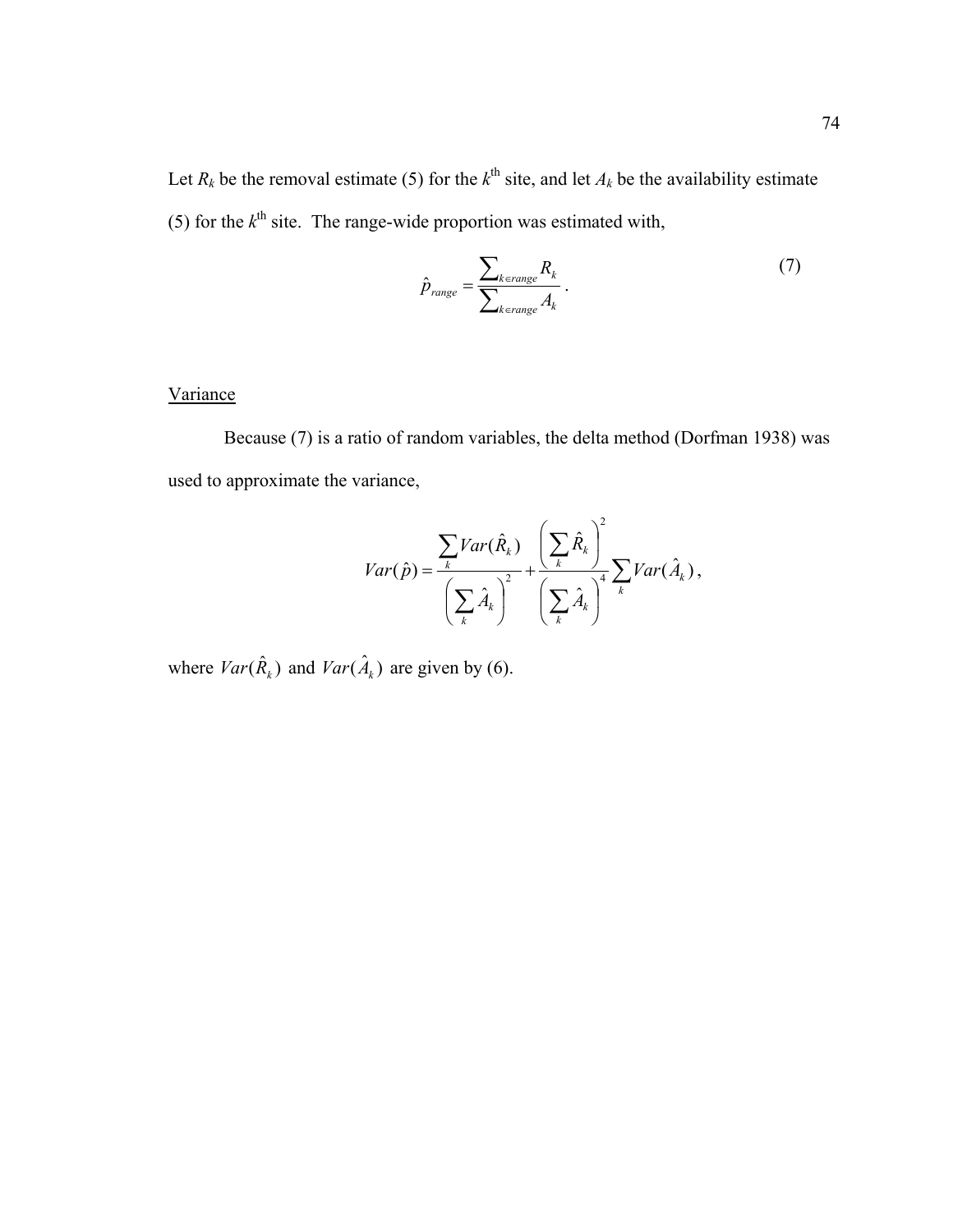## **APPENDIX C. TWIG AND BITE CHARACTERISTICS**

# **Index**

# **List of Tables**

| Table C1. Sample sizes of twig diameters at point of browsing (DPB) and twig diameters |       |
|----------------------------------------------------------------------------------------|-------|
| at base of current annual growth (CAG) used in this study, Game Management             |       |
|                                                                                        | $-92$ |

# **List of Figures**

| Fig. C1. Frequency distribution of Betula papyrifera in the Flats winter range, Game          |  |
|-----------------------------------------------------------------------------------------------|--|
|                                                                                               |  |
| Fig. C2. Frequency distribution of <i>Populus balsamifera</i> in the Flats winter range, Game |  |
|                                                                                               |  |
| Fig. C3. Frequency distribution of <i>Populus tremuloides</i> in the Flats winter range, Game |  |
|                                                                                               |  |
| Fig. C4. Frequency distribution of <i>Salix alaxensis</i> in the Flats winter range, Game     |  |
|                                                                                               |  |
| Fig. C5. Frequency distribution of <i>Salix arbusculoides</i> in the Flats winter range, Game |  |
|                                                                                               |  |
| Fig. C6. Frequency distribution of Salix bebbiana in the Flats winter range, Game             |  |
|                                                                                               |  |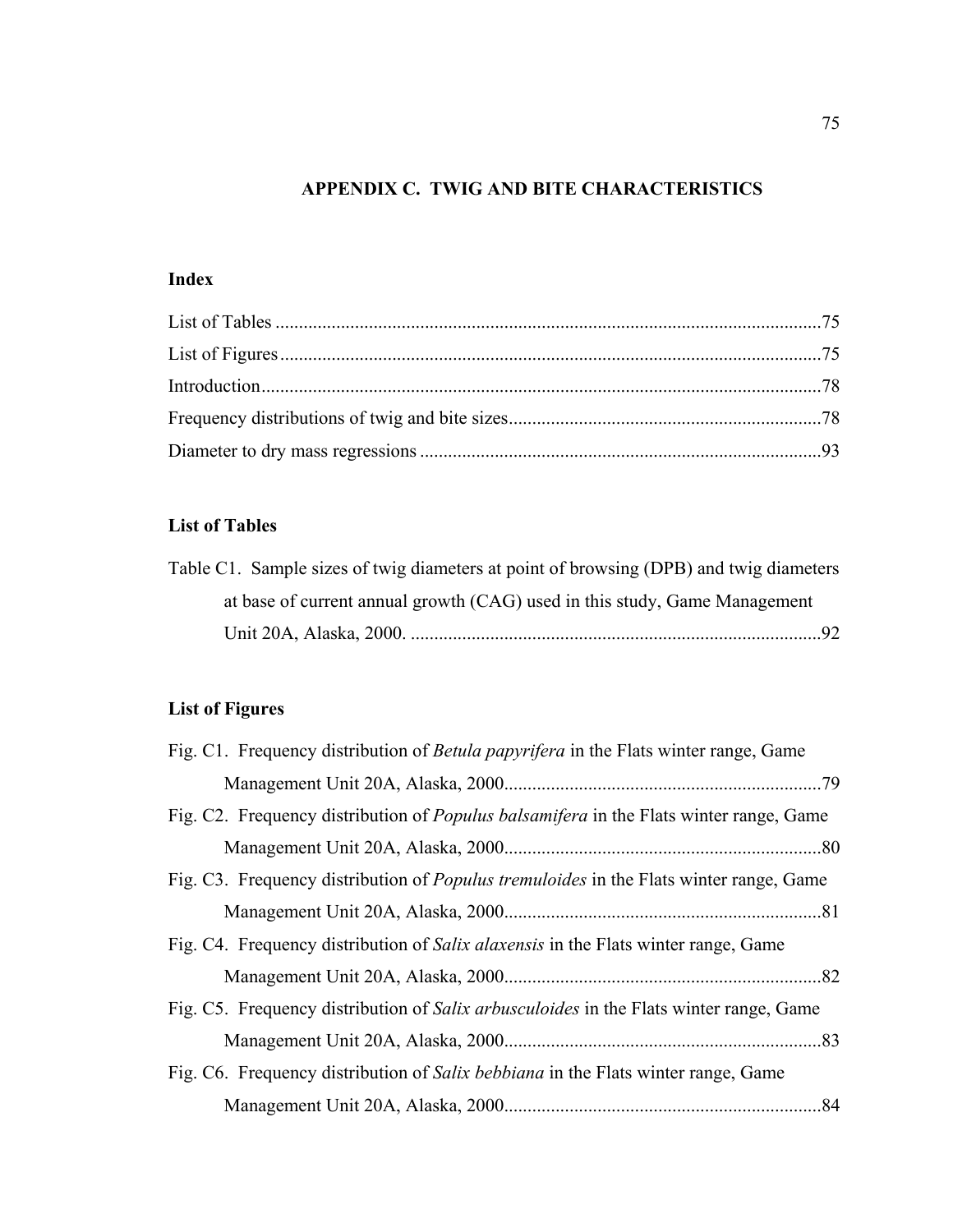| Fig. C7. Frequency distribution of Salix planifolia pulchra in the Flats winter range,        |
|-----------------------------------------------------------------------------------------------|
|                                                                                               |
| Fig. C8. Frequency distribution of Betula papyrifera in the Foothills winter range, Game      |
|                                                                                               |
| Fig. C9. Frequency distribution of <i>Populus balsamifera</i> in the Foothills winter range,  |
|                                                                                               |
| Fig. C10. Frequency distribution of <i>Populus tremuloides</i> in the Foothills winter range, |
|                                                                                               |
| Fig. C11. Frequency distribution of Salix alaxensis in the Foothills winter range, Game       |
|                                                                                               |
| Fig. C12. Frequency distribution of Salix bebbiana in the Foothills winter range, Game        |
|                                                                                               |
| Fig. C13. Frequency distribution of Salix planifolia pulchra in the Foothills winter range,   |
|                                                                                               |
| Fig. C14. Diameter to dry mass regressions for the Foothills range, Game Management           |
|                                                                                               |
| Fig. C15. Diameter to dry mass regressions for the Flats range, Game Management Unit          |
|                                                                                               |
| Fig. C16. Diameter to dry mass regressions for Betula papyrifera, Game Management             |
|                                                                                               |
| Fig. C17. Diameter to dry mass regressions for Populus tremuloides, Game Management           |
|                                                                                               |
| Fig. C18. Diameter to dry mass regression lines of Populus balsamifera, Game                  |
|                                                                                               |
| Fig. C19. Diameter to dry mass regression lines for Salix alaxensis, Game Management          |
|                                                                                               |
| Fig. C20. Diameter to dry mass regression lines for Salix bebbiana, Game Management           |
|                                                                                               |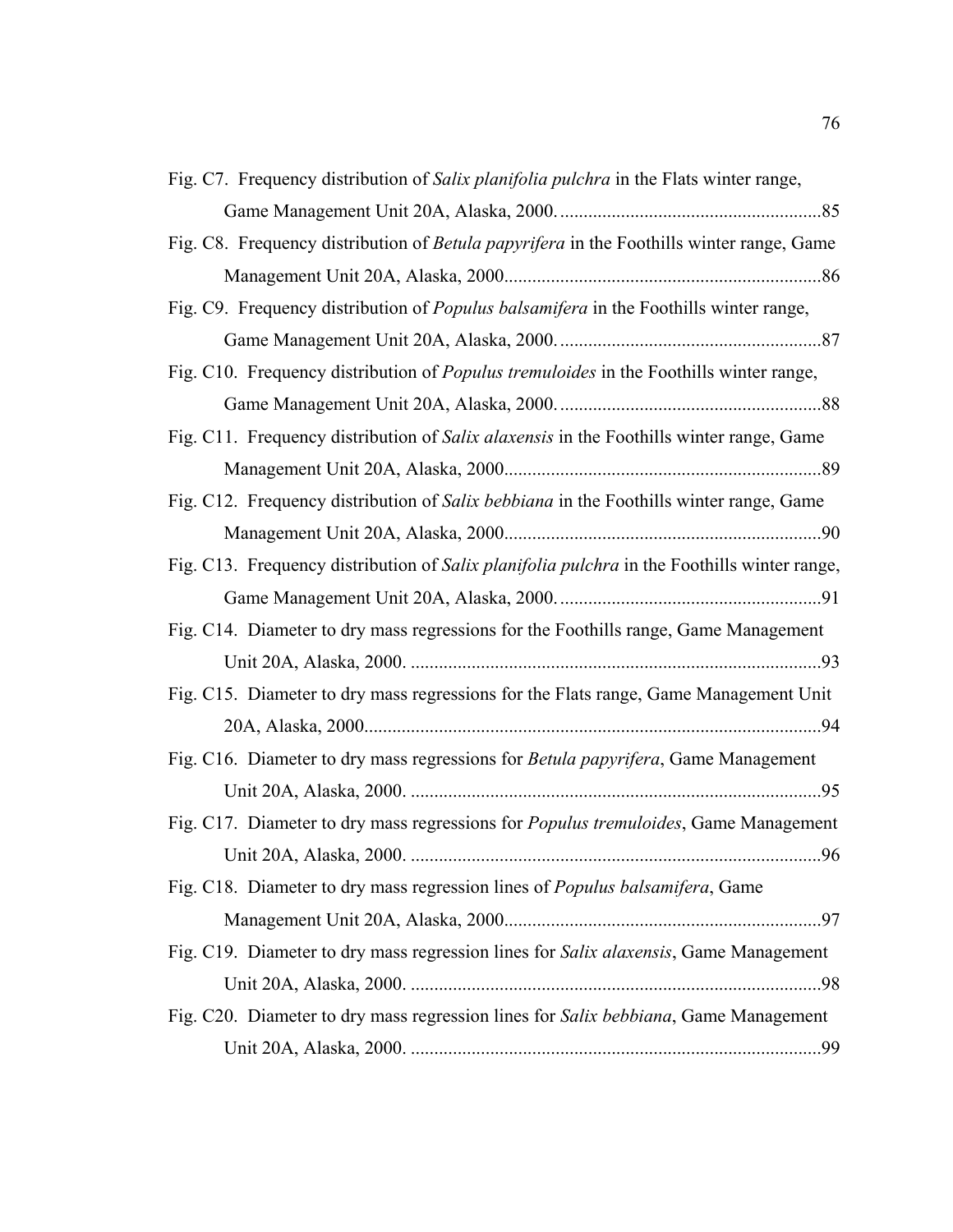| Fig. C21. Diameter to dry mass regression lines for Salix planifolia pulchra, Game   |  |
|--------------------------------------------------------------------------------------|--|
|                                                                                      |  |
| Fig. C22. Diameter to dry mass regression line for <i>Salix arbusculoides</i> , Game |  |
|                                                                                      |  |
| Fig. C23. Mean twig diameters at base of current annual growth (CAG) with 95%CI by   |  |
| genera and species for the study area, Game Management Unit 20A, Alaska,             |  |
|                                                                                      |  |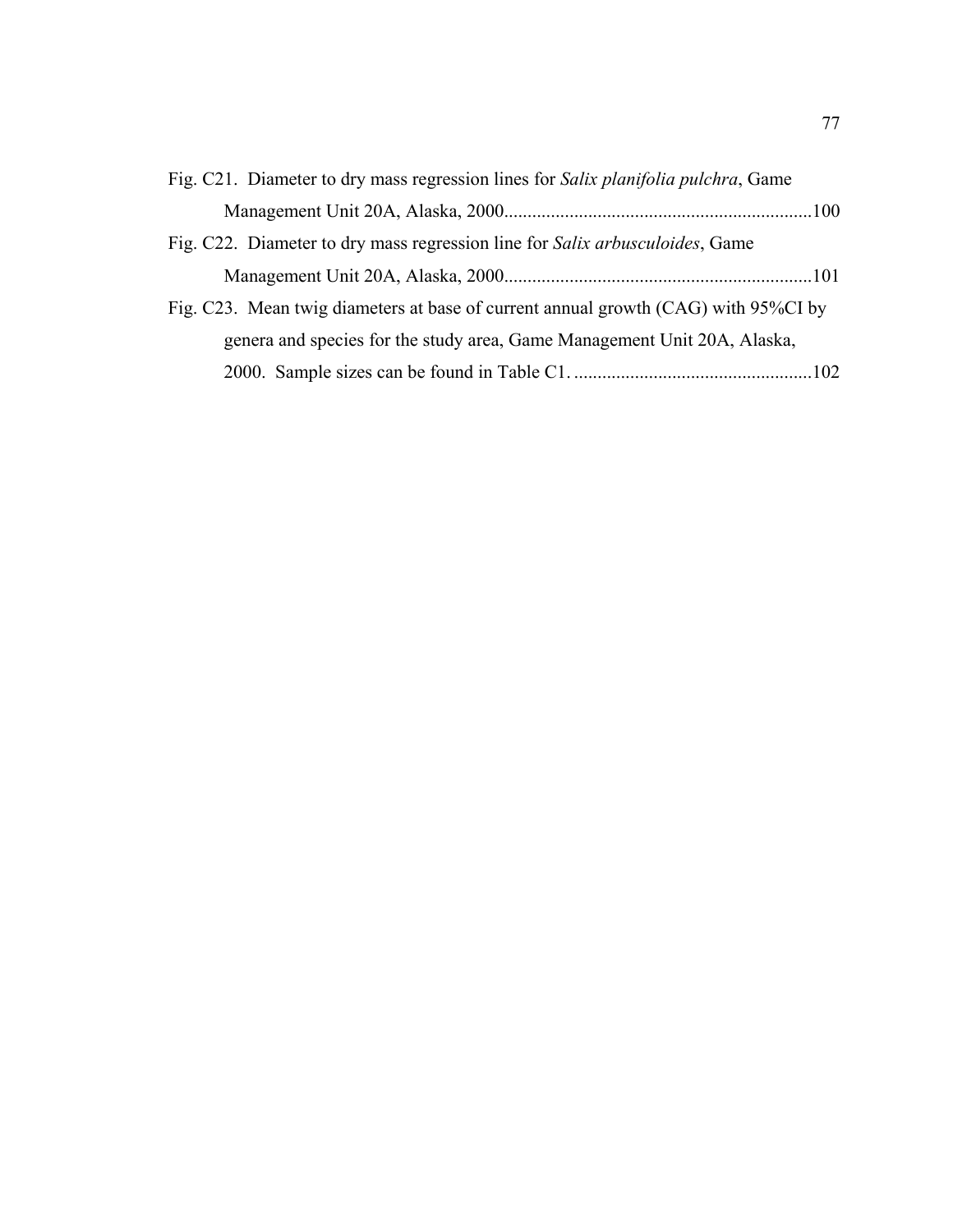### **Introduction**

The data and analyses provided in Appendix C provide some insight into moose browsing ecology that could not be addressed in the main body of the thesis. The frequency distributions of twig and bite size show what size twig moose were selecting compared to randomly selected twigs, and how various species influence that choice. The diameter to mass regression lines show how plants of the same and different species have variable shapes, which influence the ability for moose to intake browse, and influence the impact a moose can have on a particular plant. The mean twig and bite diameters found in Appendix C can be of use to managers and researchers for comparisons to other winter ranges.

#### **Frequency Distributions of Twig and Bite Sizes**

The 3 divisions of CAG in the following figures are defined as follows. CAG0 represents the basal diameter of twigs that were not bitten by moose, CAG1 represents the basal diameter of twigs that were bitten by moose, and CAG ALL represents the basal diameter of all twigs, bitten, and unbitten.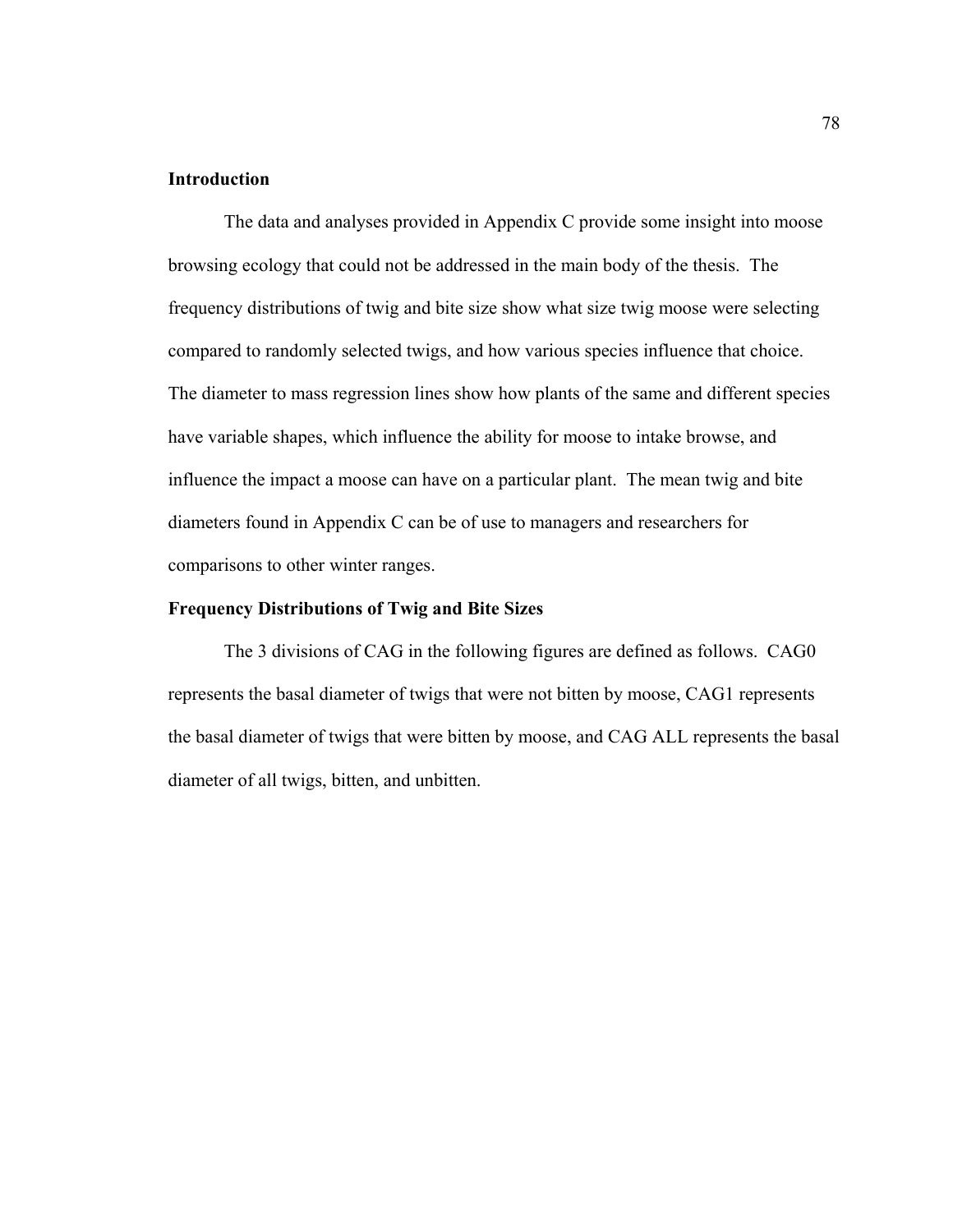

Fig. C1. Frequency distribution of *Betula papyrifera* in the Flats winter range, Game Management Unit 20A, Alaska, 2000.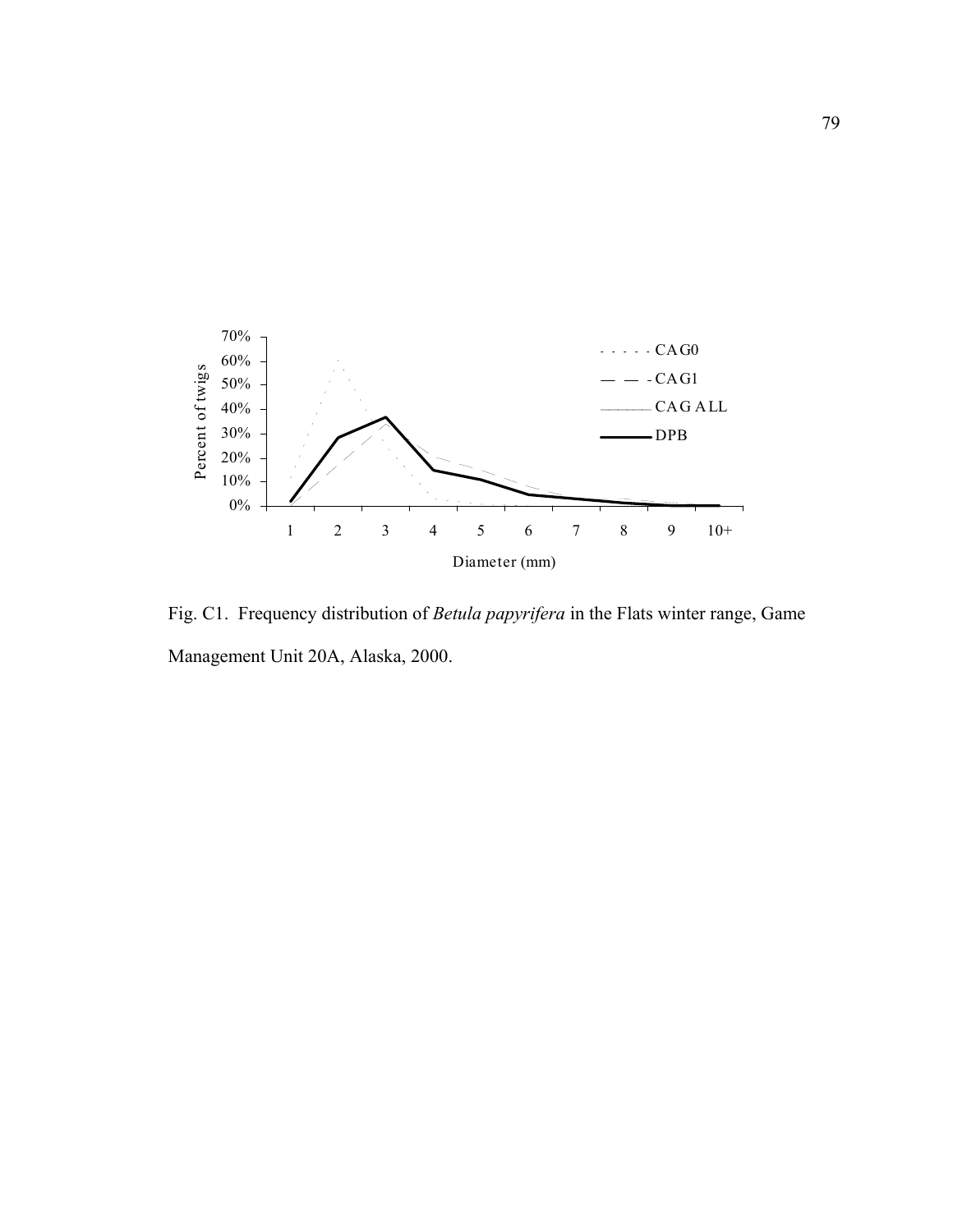

Fig. C2. Frequency distribution of *Populus balsamifera* in the Flats winter range, Game Management Unit 20A, Alaska, 2000.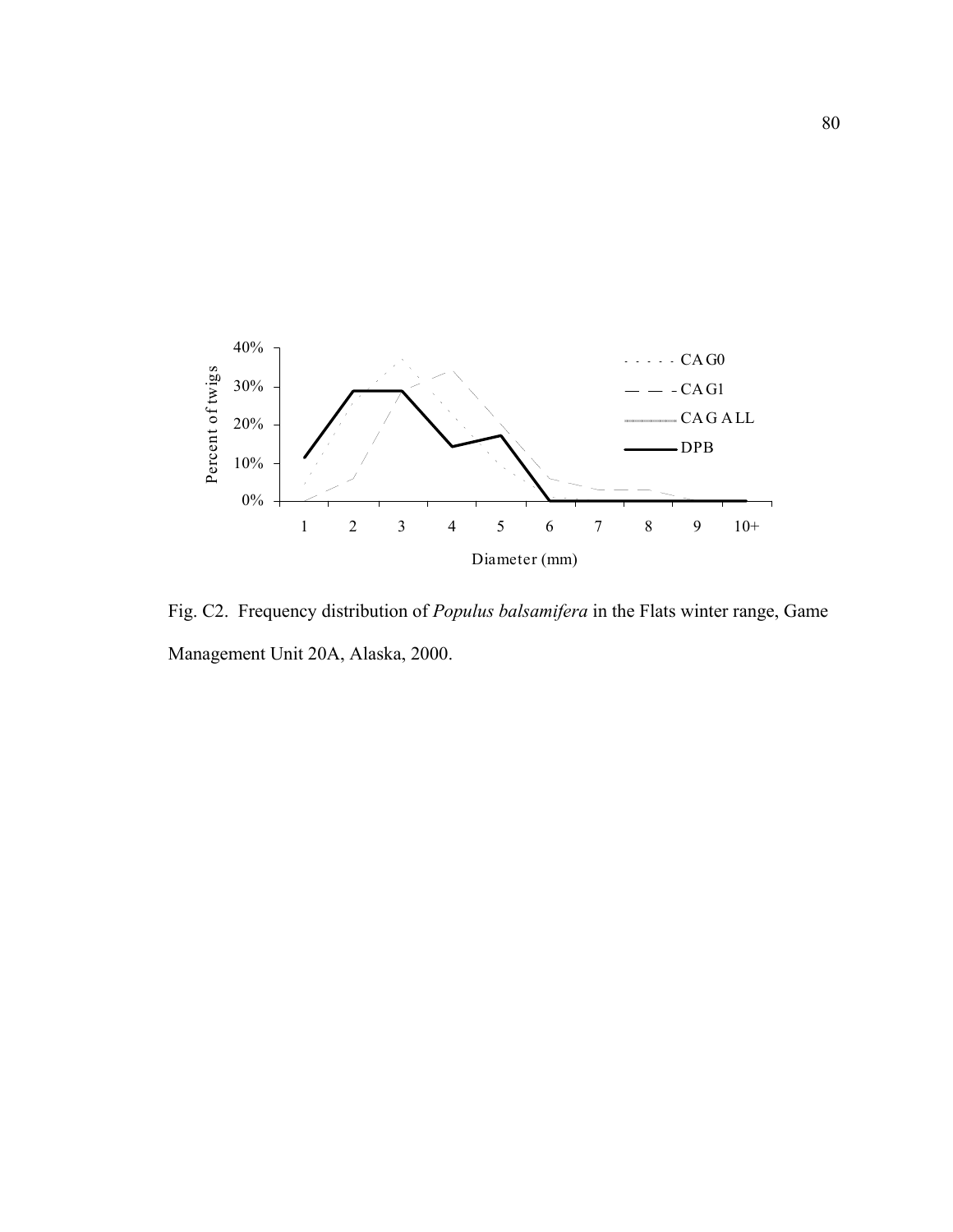

Fig. C3. Frequency distribution of *Populus tremuloides* in the Flats winter range, Game Management Unit 20A, Alaska, 2000.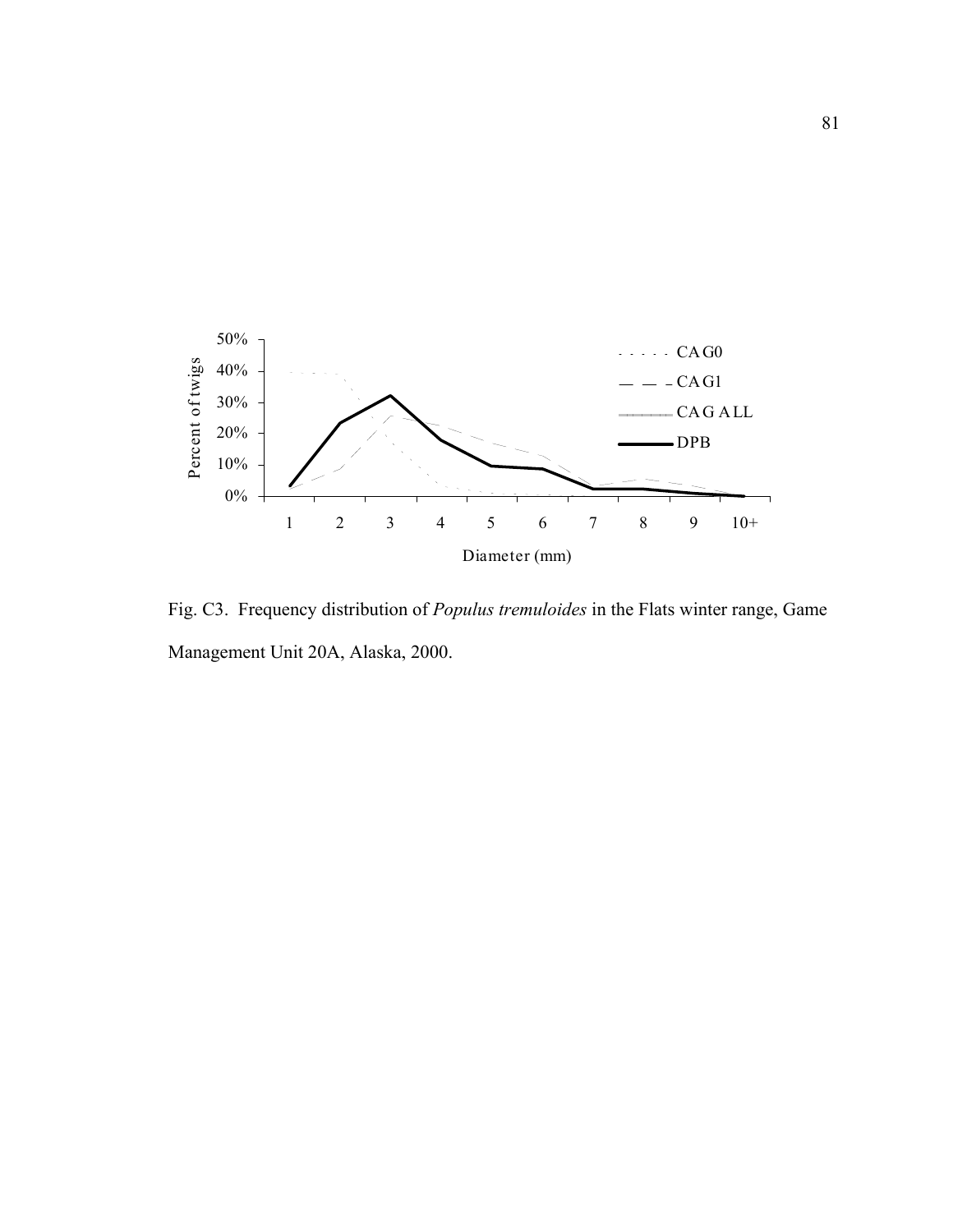

Fig. C4. Frequency distribution of *Salix alaxensis* in the Flats winter range, Game Management Unit 20A, Alaska, 2000.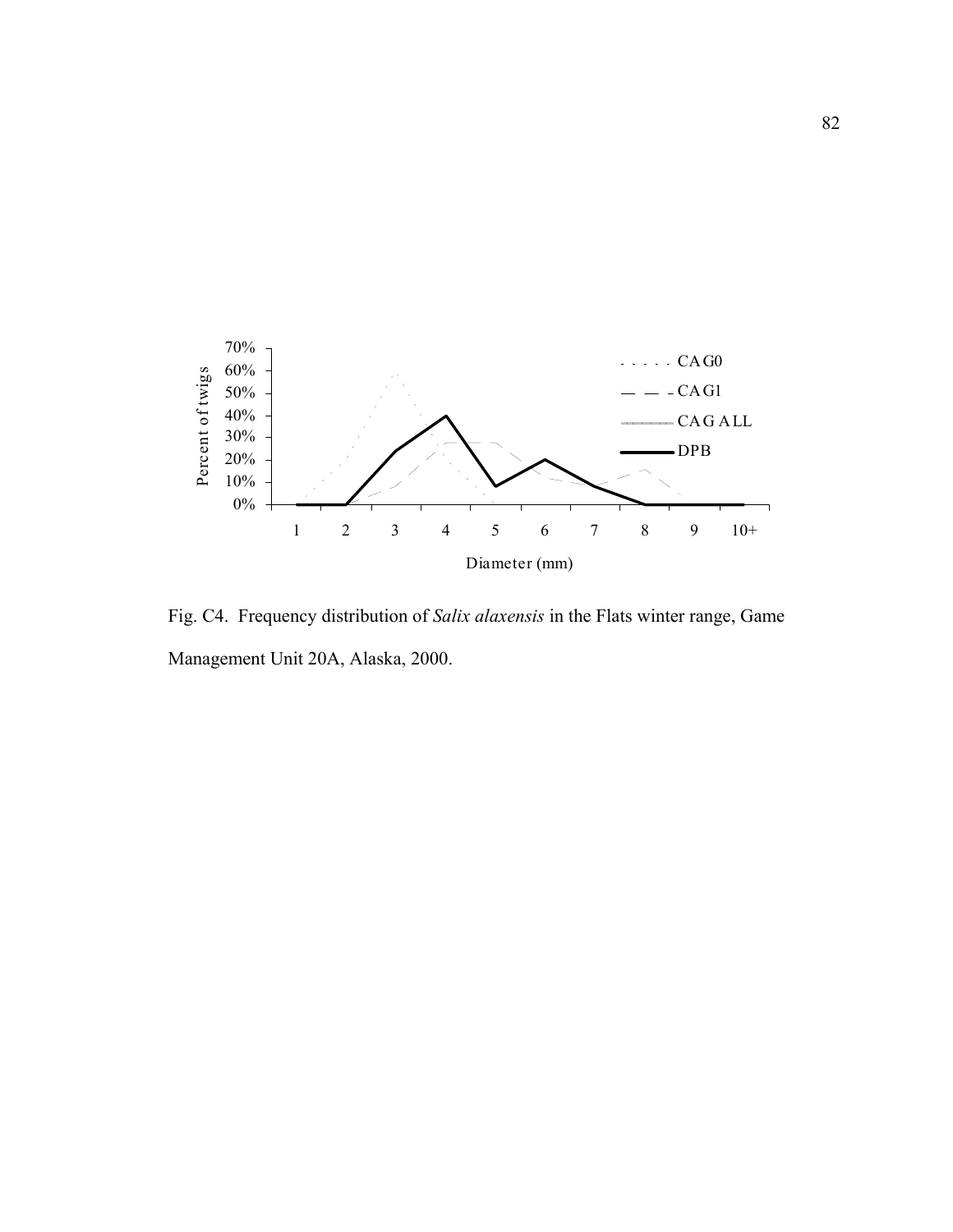

Fig. C5. Frequency distribution of *Salix arbusculoides* in the Flats winter range, Game Management Unit 20A, Alaska, 2000.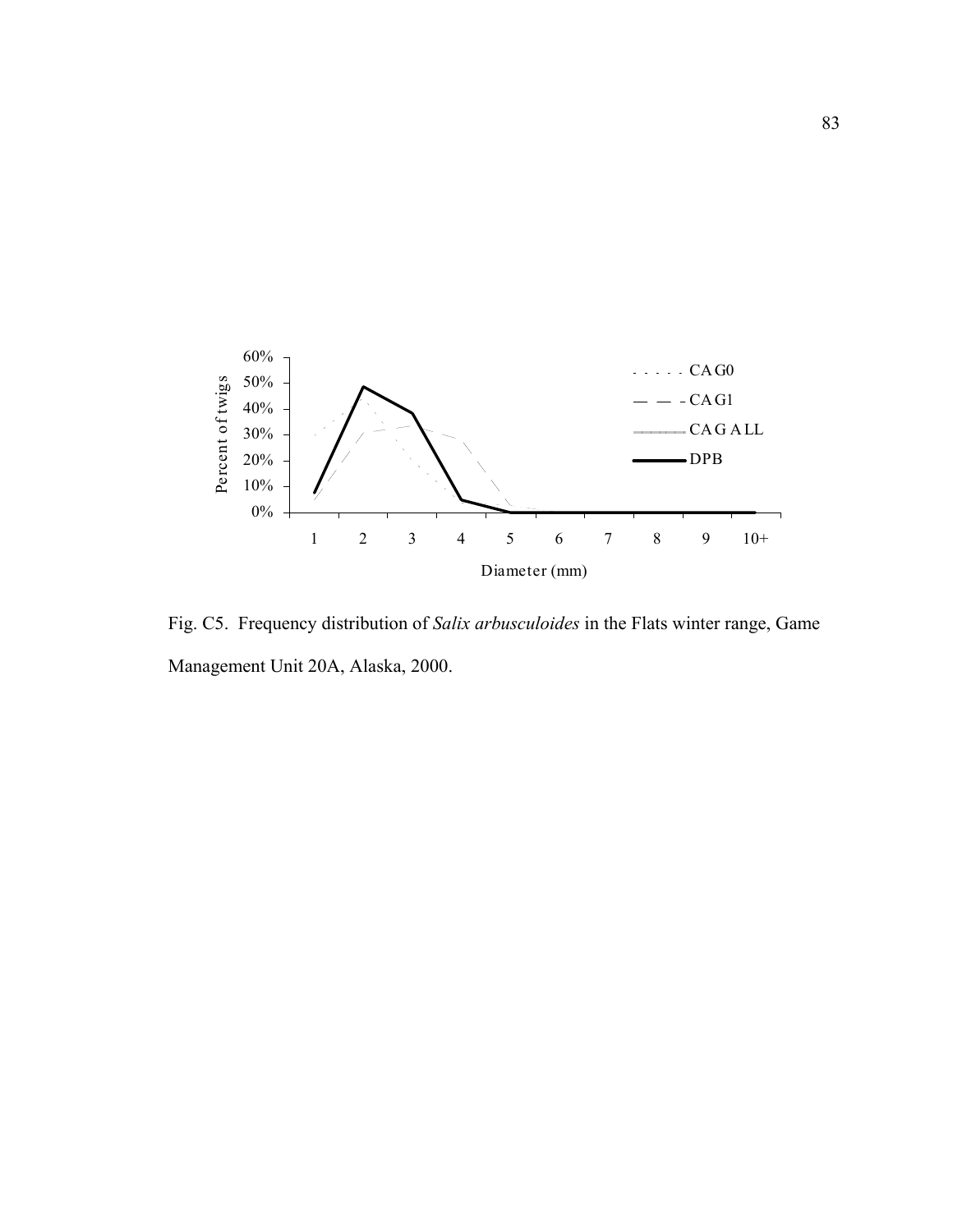

Fig. C6. Frequency distribution of *Salix bebbiana* in the Flats winter range, Game Management Unit 20A, Alaska, 2000.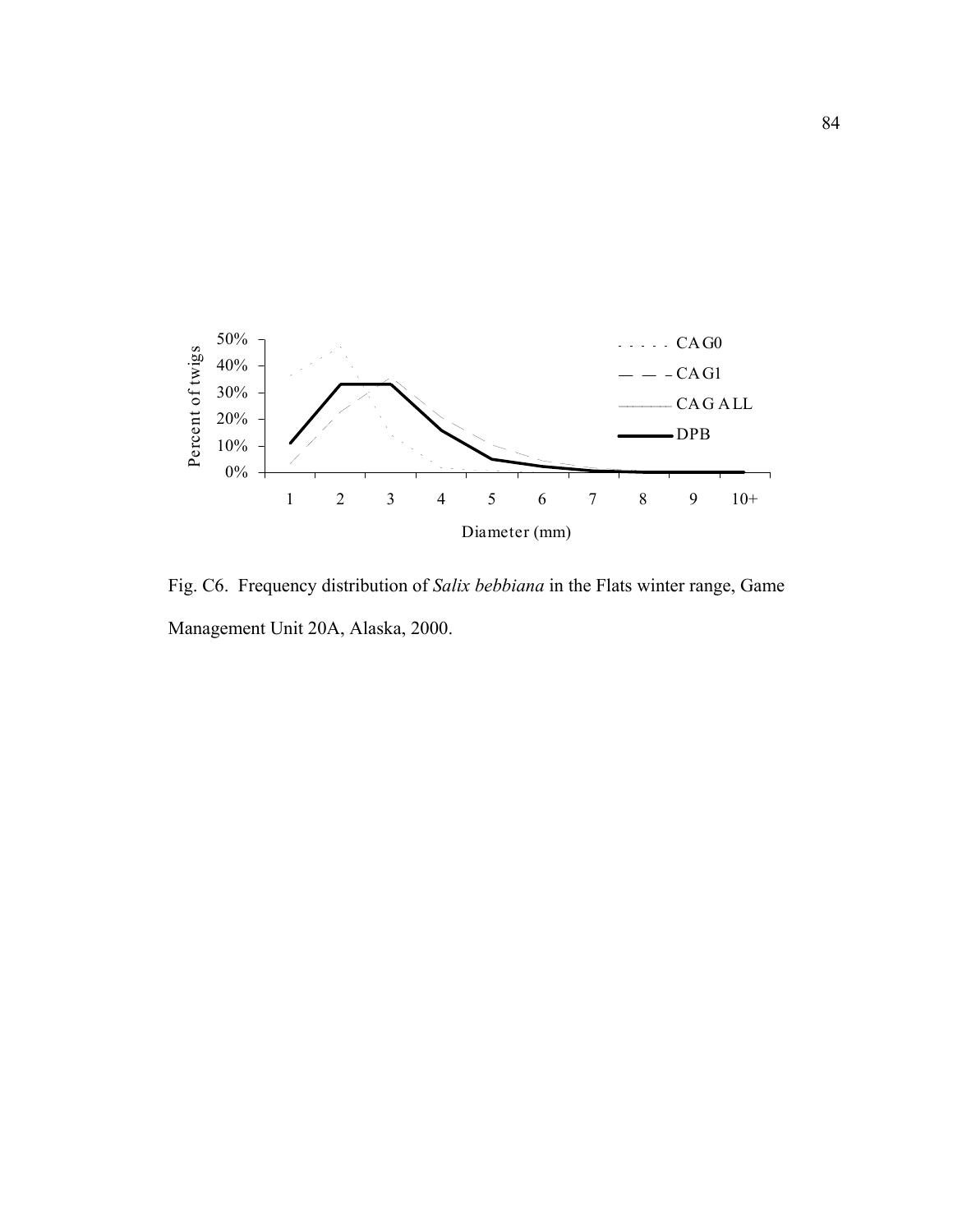

Fig. C7. Frequency distribution of *Salix planifolia pulchra* in the Flats winter range, Game Management Unit 20A, Alaska, 2000.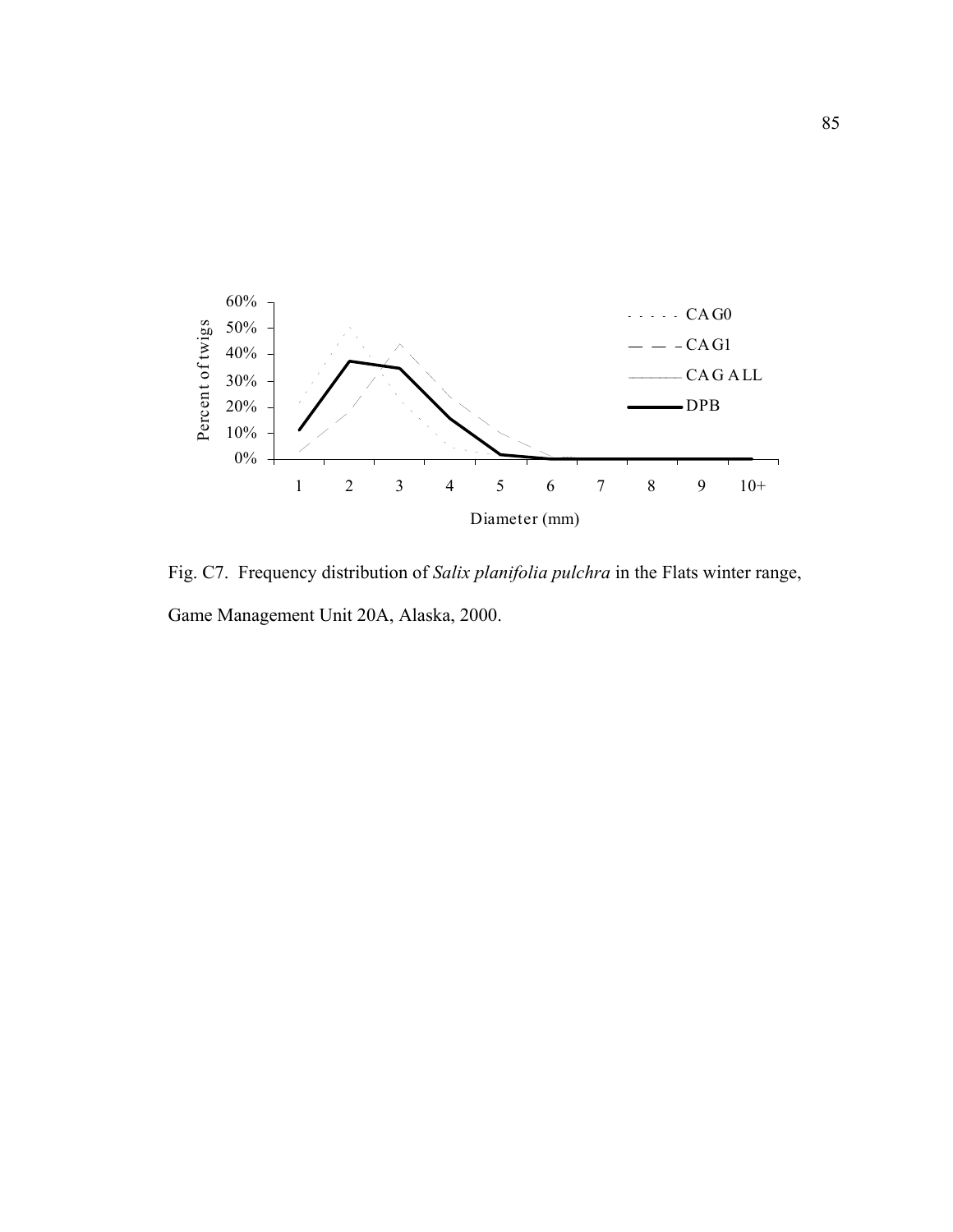

Fig. C8. Frequency distribution of *Betula papyrifera* in the Foothills winter range, Game Management Unit 20A, Alaska, 2000.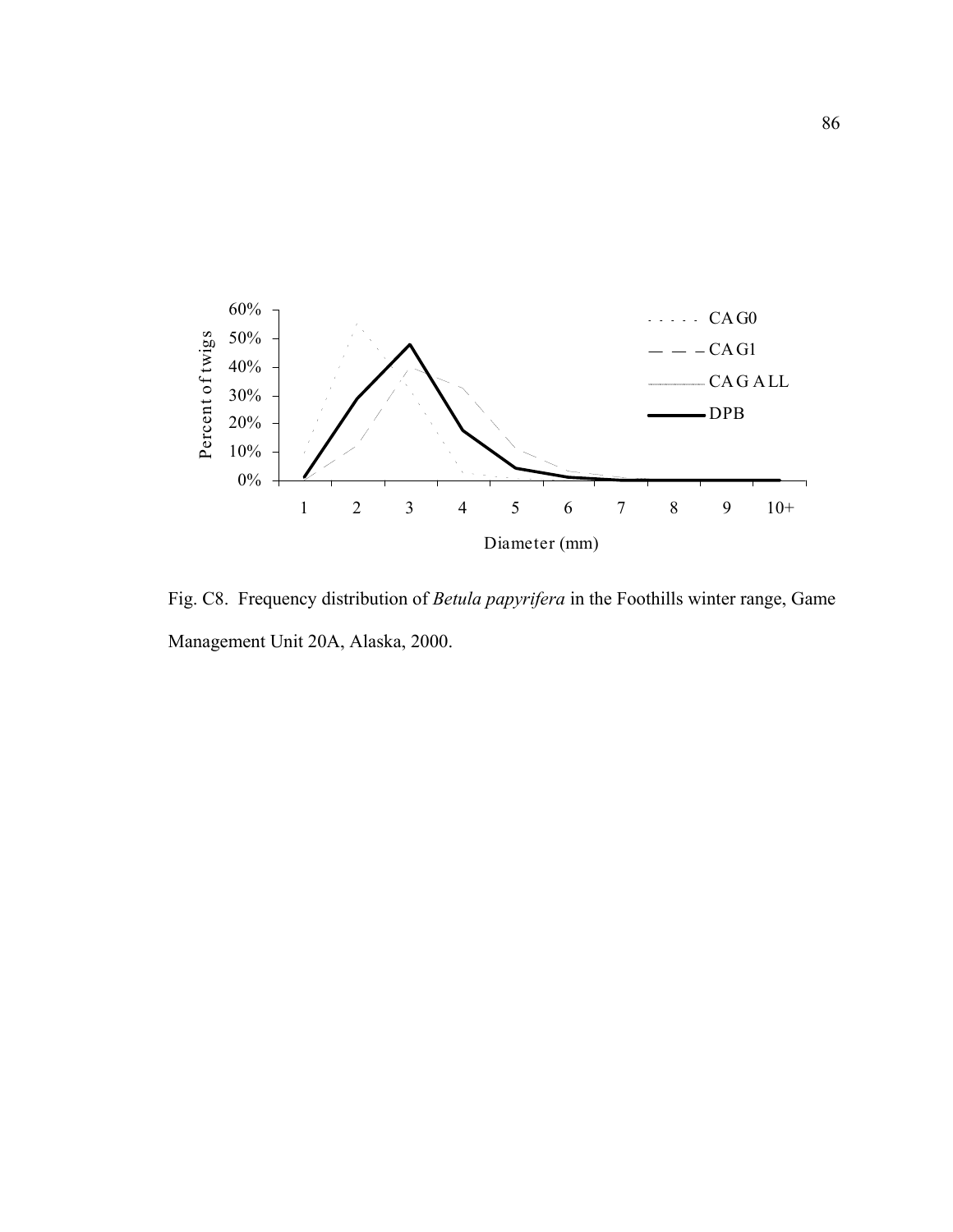

Fig. C9. Frequency distribution of *Populus balsamifera* in the Foothills winter range, Game Management Unit 20A, Alaska, 2000.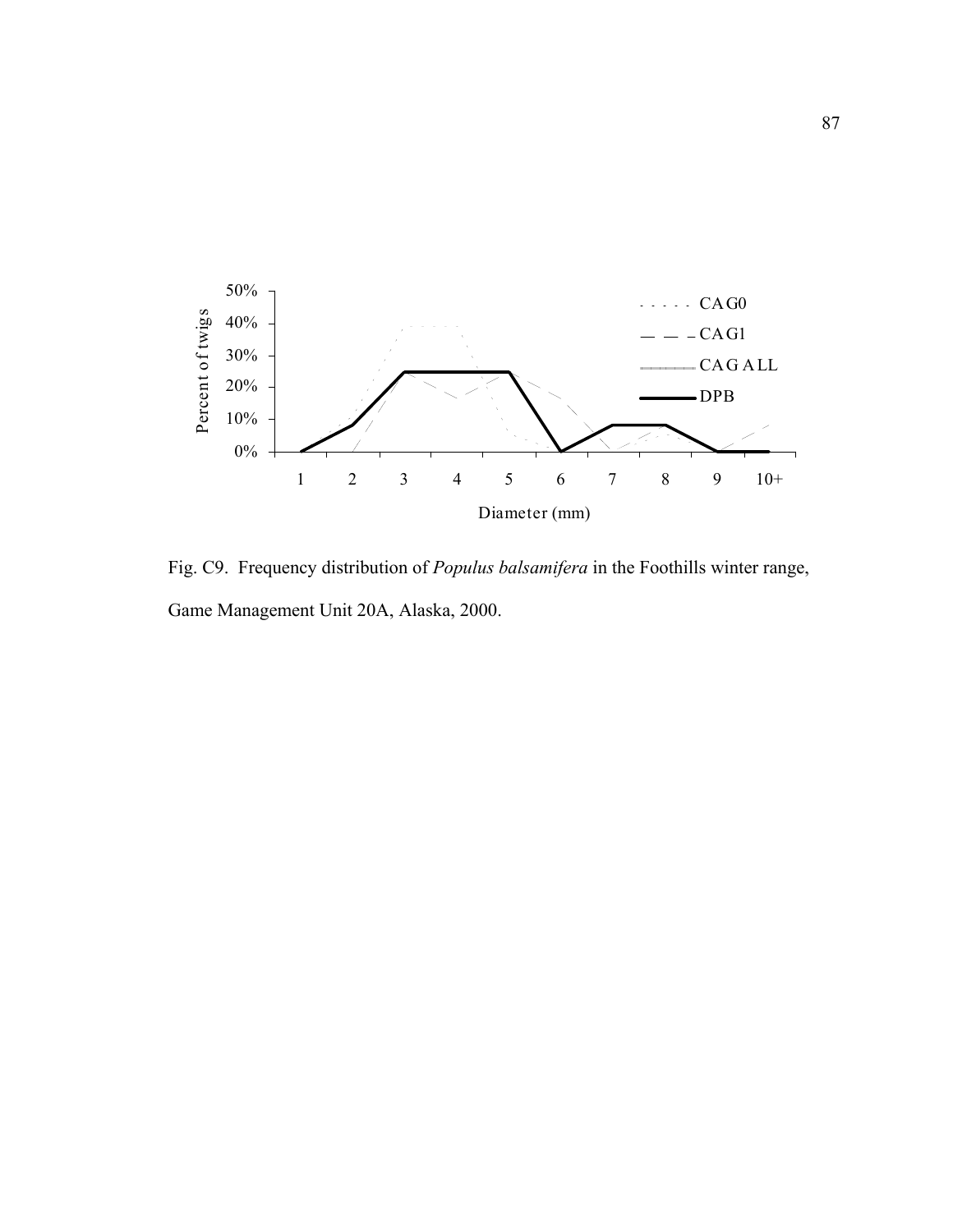

Fig. C10. Frequency distribution of *Populus tremuloides* in the Foothills winter range, Game Management Unit 20A, Alaska, 2000.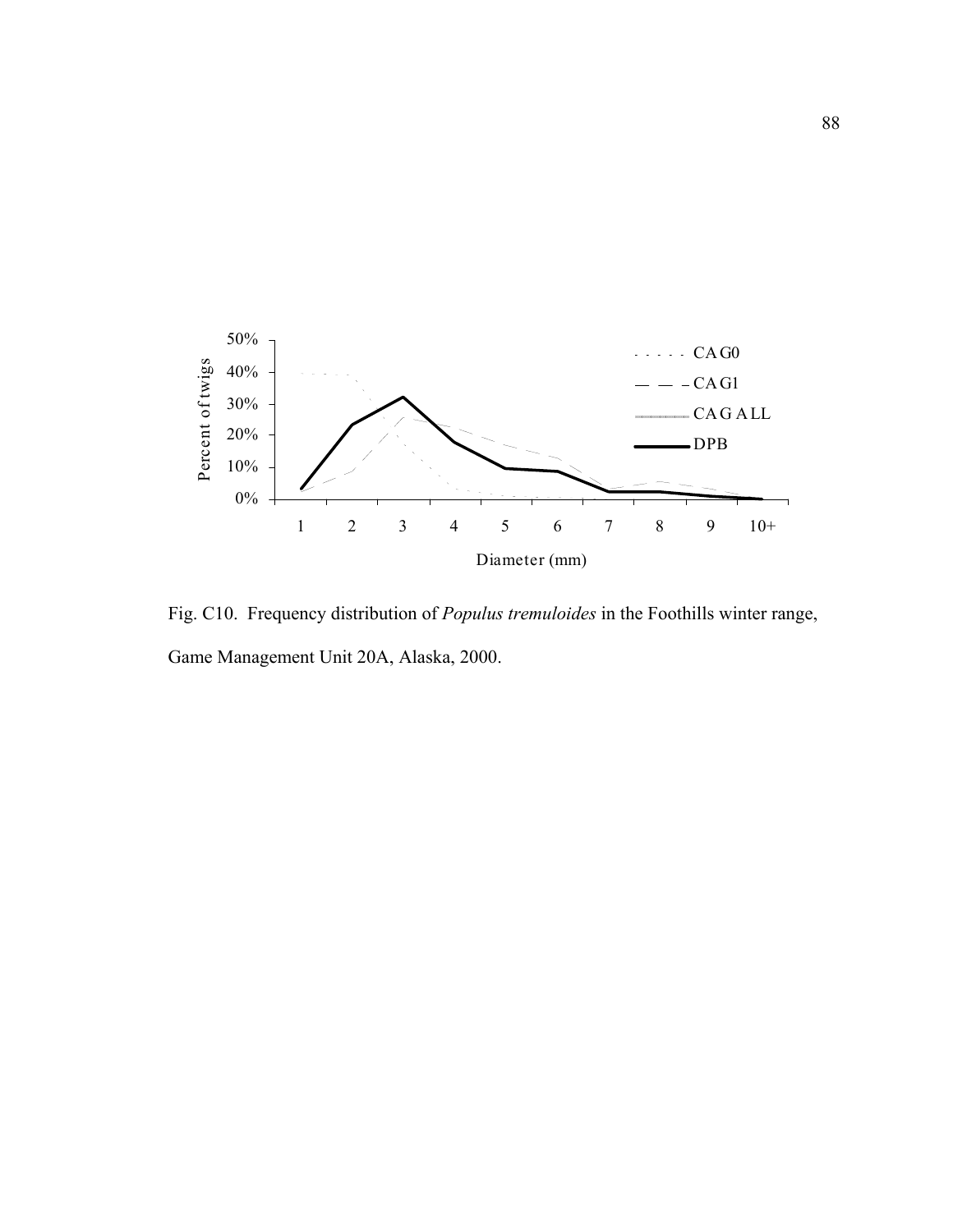

Fig. C11. Frequency distribution of *Salix alaxensis* in the Foothills winter range, Game Management Unit 20A, Alaska, 2000.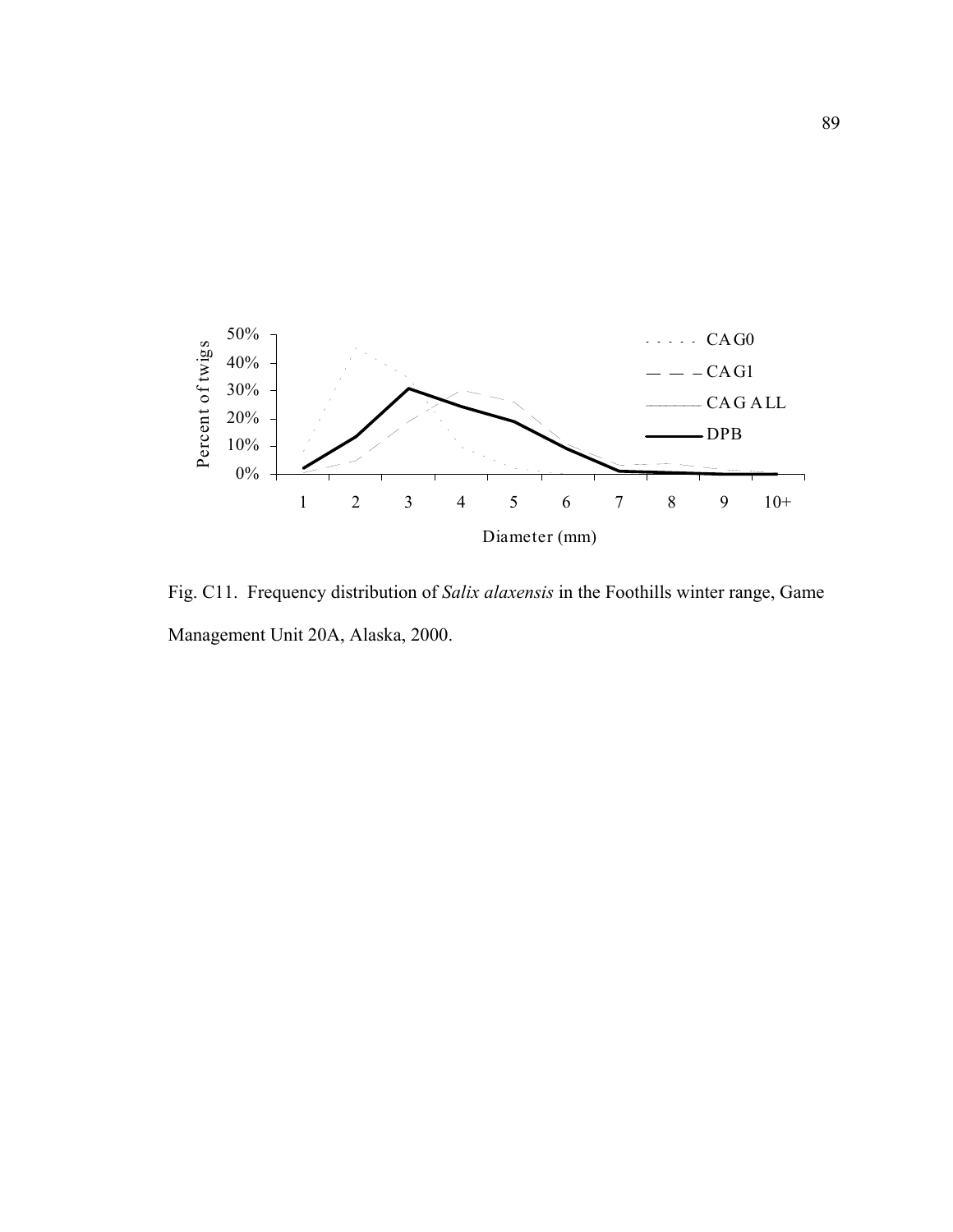

Fig. C12. Frequency distribution of *Salix bebbiana* in the Foothills winter range, Game Management Unit 20A, Alaska, 2000.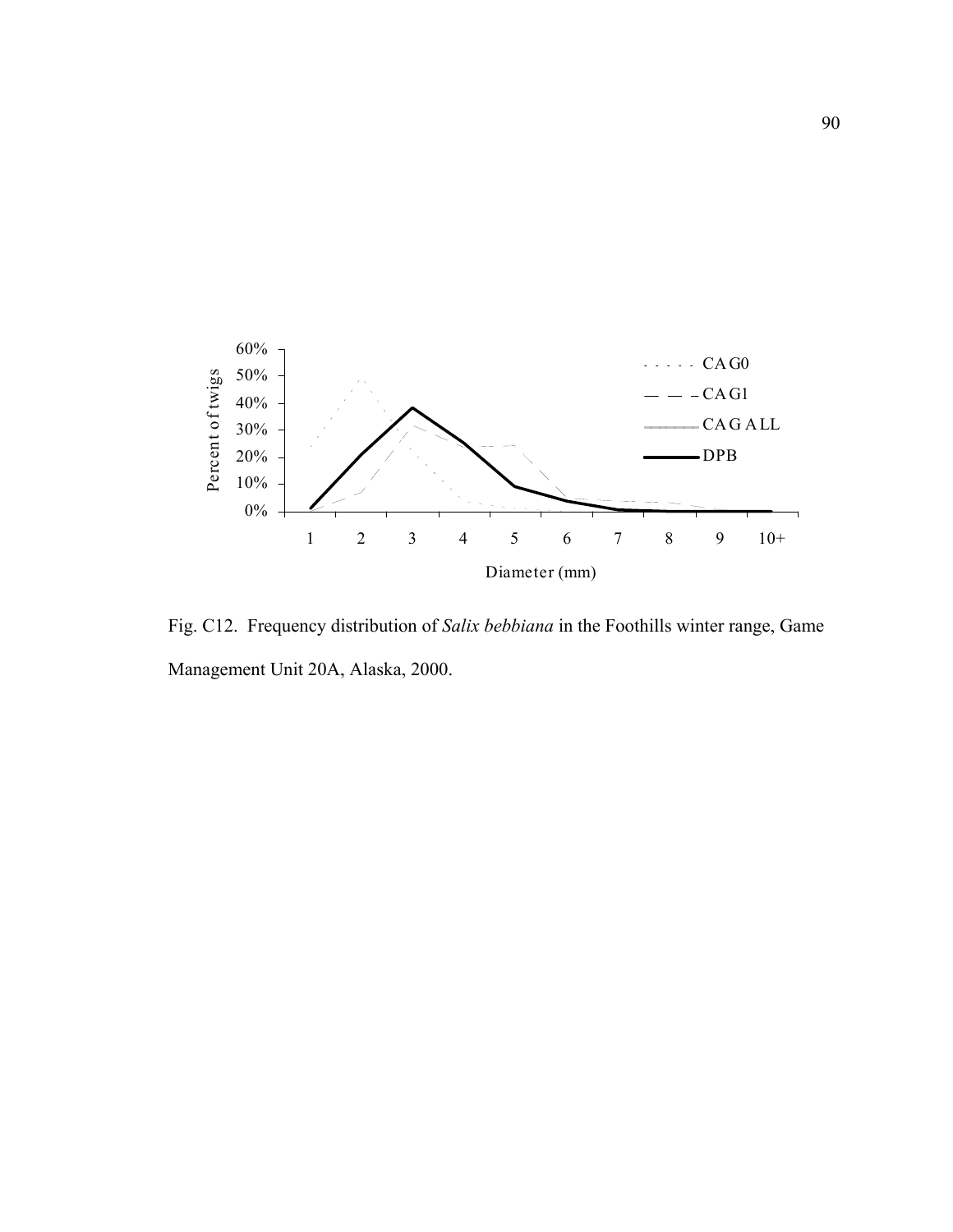

Fig. C13. Frequency distribution of *Salix planifolia pulchra* in the Foothills winter range, Game Management Unit 20A, Alaska, 2000.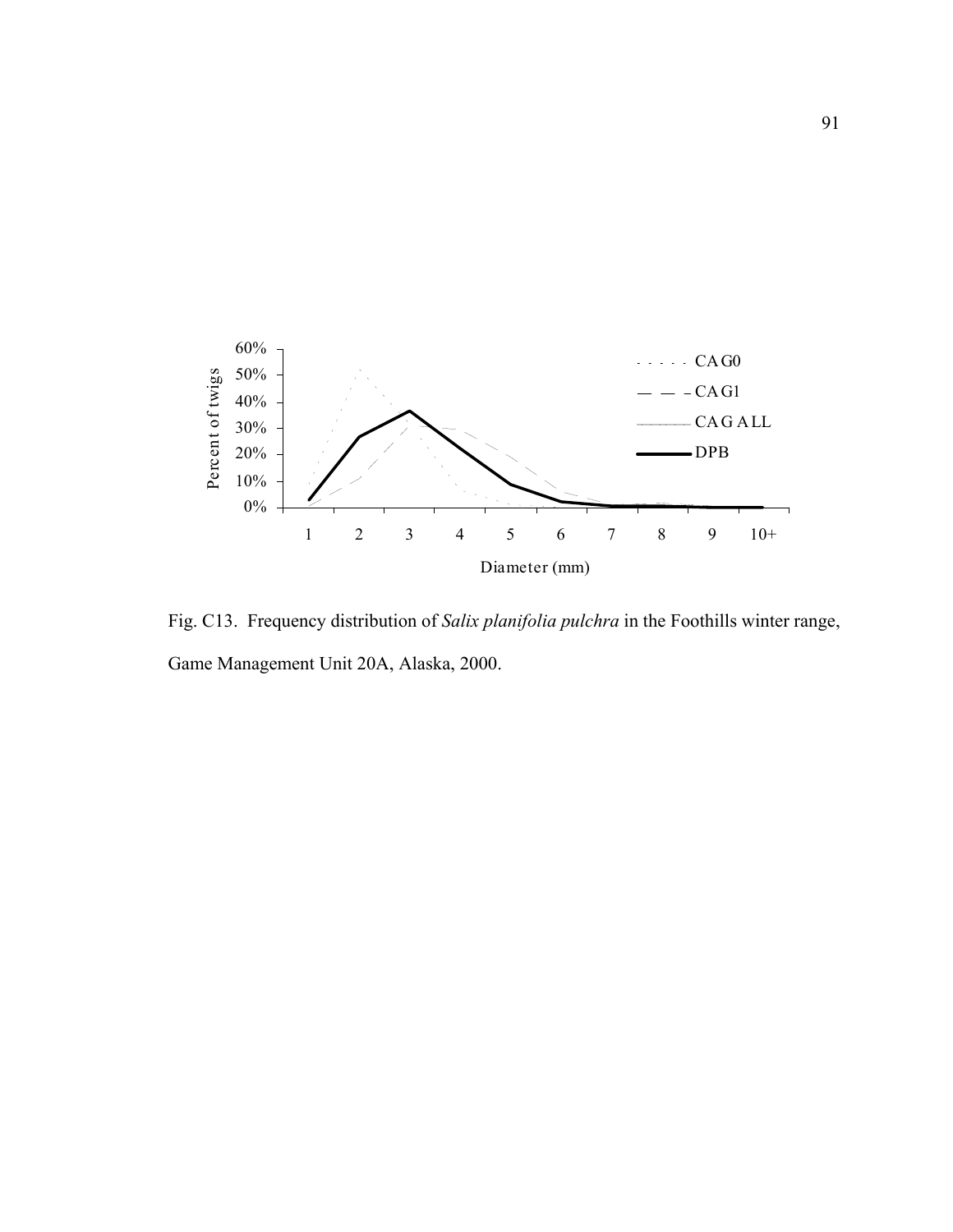Table C1. Sample sizes of twig diameters at point of browsing (DPB) and twig diameters at base of current annual growth (CAG) used in this study, Game Management Unit 20A, Alaska, 2000.

| Species             | Type of diameter | Flats | Foothills        |
|---------------------|------------------|-------|------------------|
| Betula papyrifera   | CAG              | 1147  | 418              |
|                     | <b>DPB</b>       | 236   | 98               |
| Populus balsamifera | CAG              | 124   | 30               |
|                     | <b>DPB</b>       | 35    | 12               |
| Populus tremuloides | CAG              | 360   | 249              |
|                     | <b>DPB</b>       | 94    | 60               |
| Salix bebbiana      | CAG              | 1257  | 363              |
|                     | <b>DPB</b>       | 319   | 176              |
| Salix pulchra       | CAG              | 365   | 866              |
|                     | <b>DPB</b>       | 158   | 338              |
| Salix alaxensis     | CAG              | 30    | 412              |
|                     | <b>DPB</b>       | 25    | 186              |
| Salix arbusculoides | CAG              | 120   | $\boldsymbol{0}$ |
|                     | <b>DPB</b>       | 39    | $\boldsymbol{0}$ |
|                     |                  |       |                  |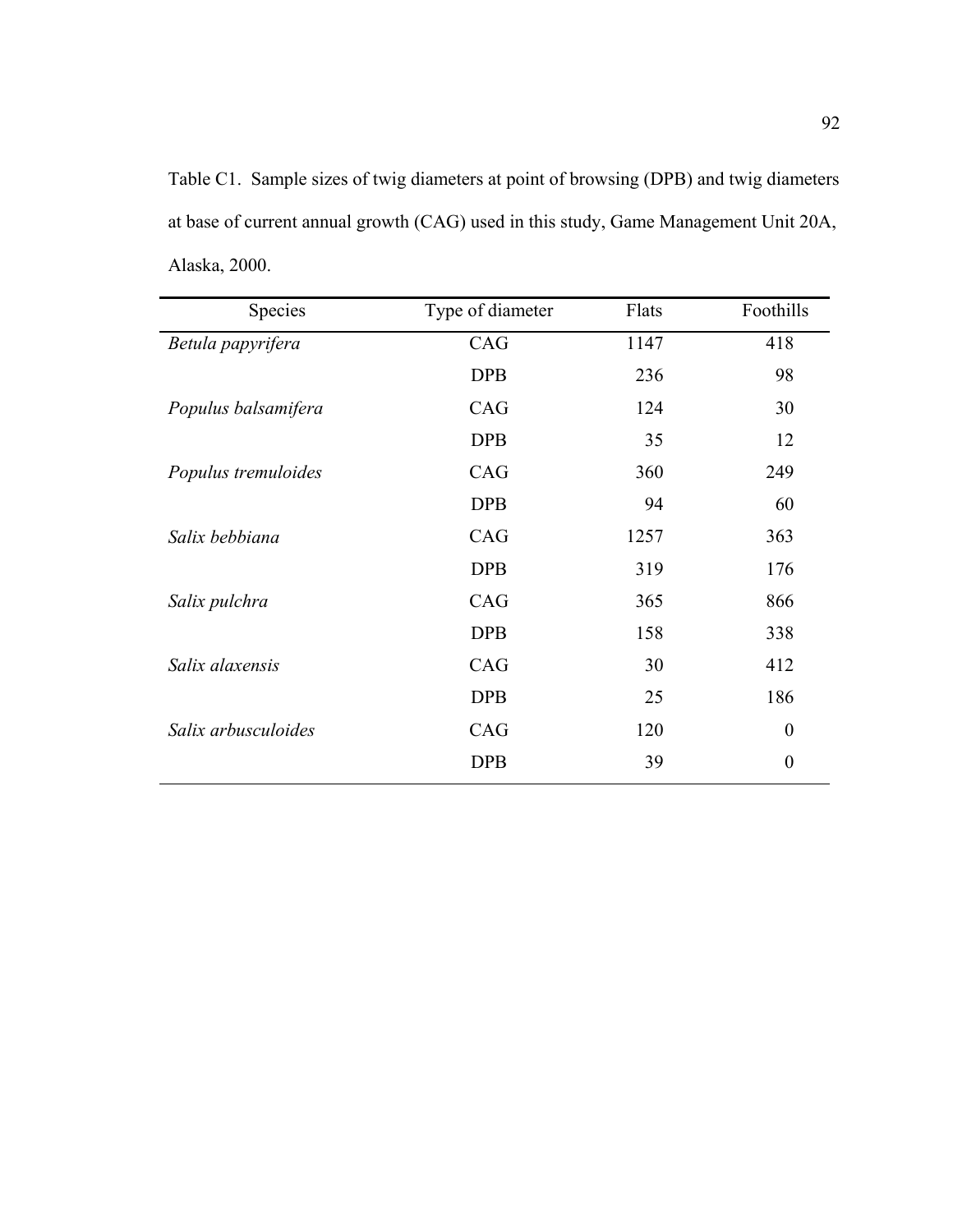## **Diameter to Dry Mass Regressions**

Dry mass varied by twig diameter, species, and range in the study area. Abbreviations for species can be found in Appendix A. The suffix of F or H denotes Flats or Foothills, respectively.



Fig. C14. Diameter to dry mass regressions for the Foothills range, Game Management Unit 20A, Alaska, 2000.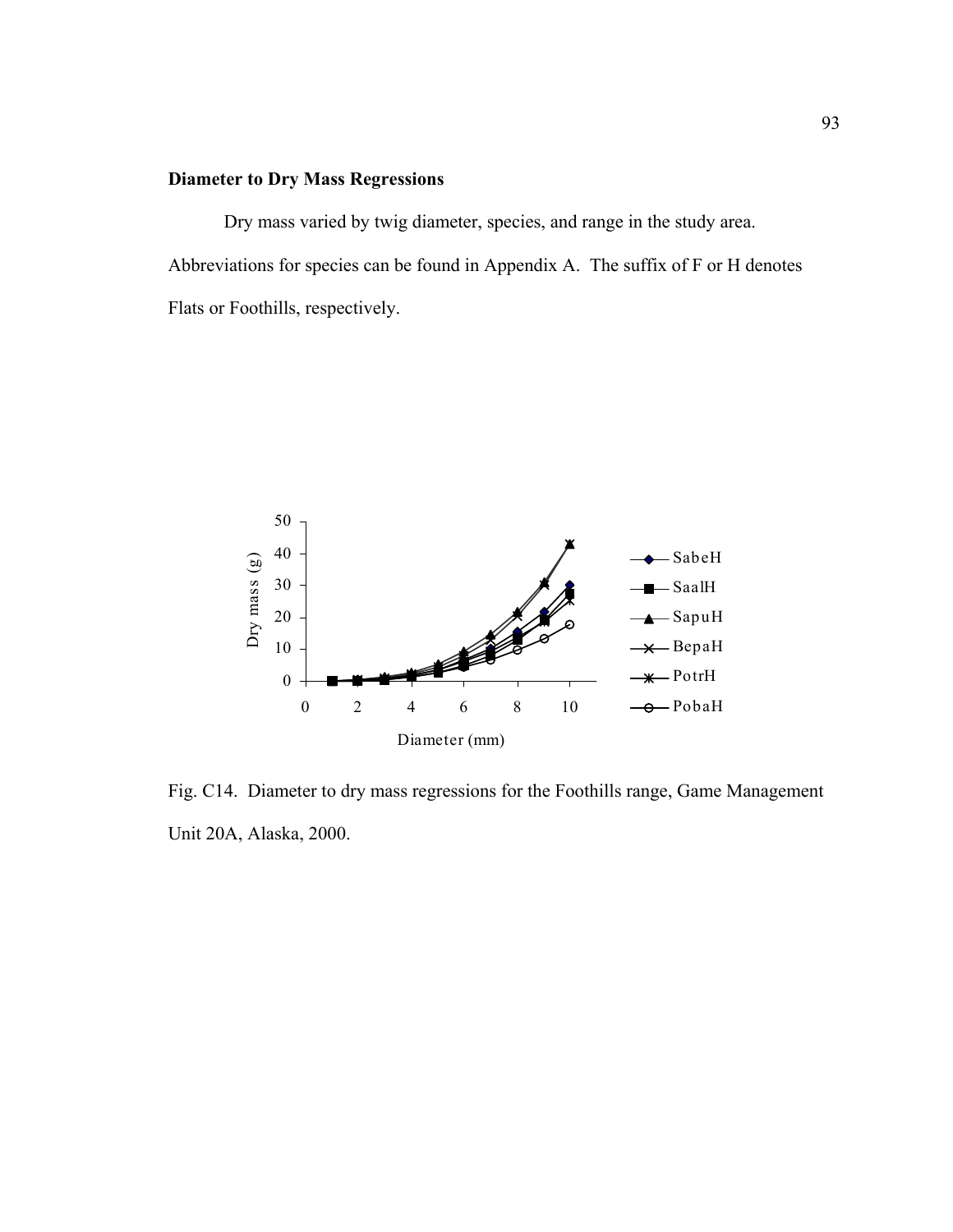

Fig. C15. Diameter to dry mass regressions for the Flats range, Game Management Unit 20A, Alaska, 2000.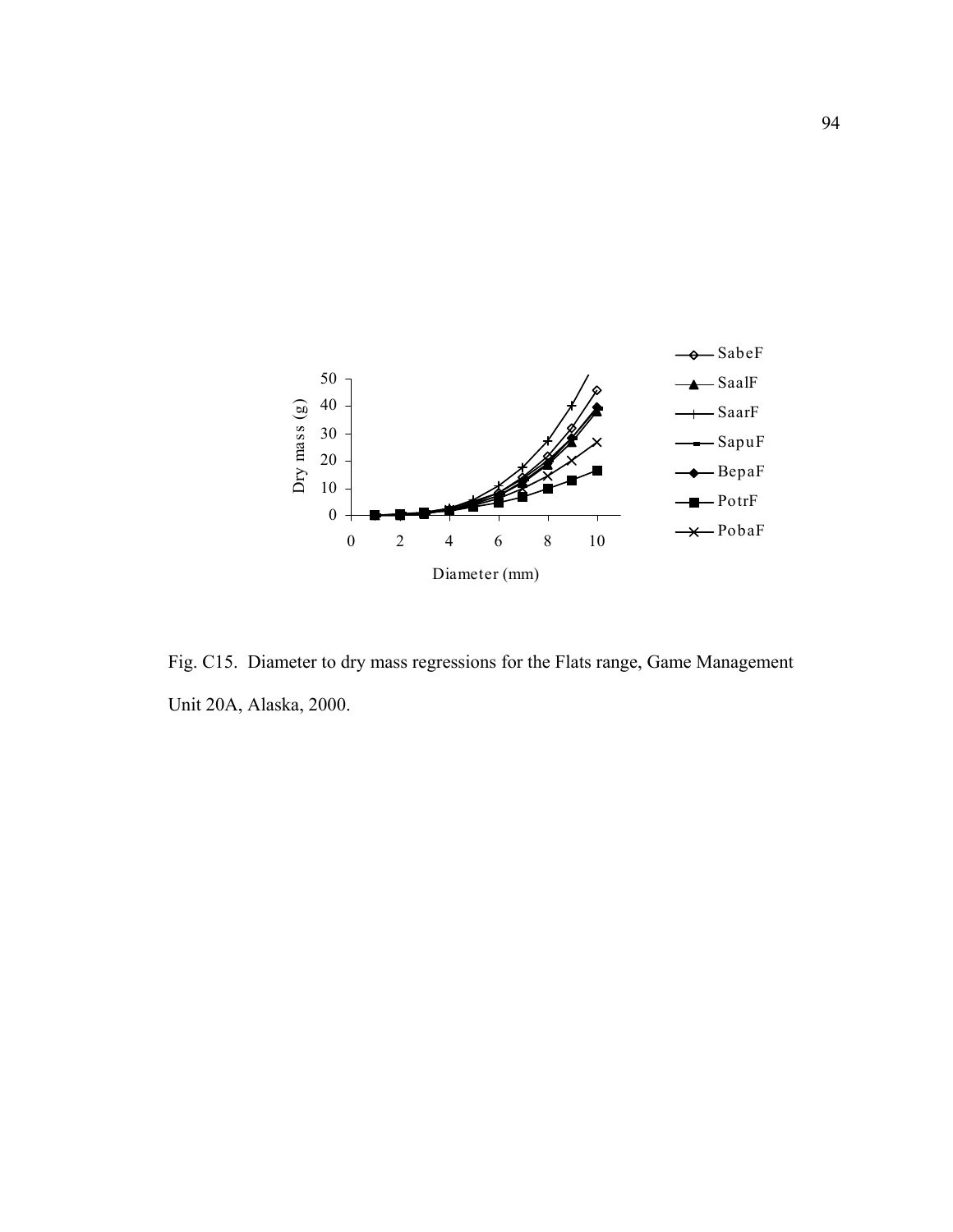

Fig. C16. Diameter to dry mass regressions for *Betula papyrifera*, Game Management Unit 20A, Alaska, 2000.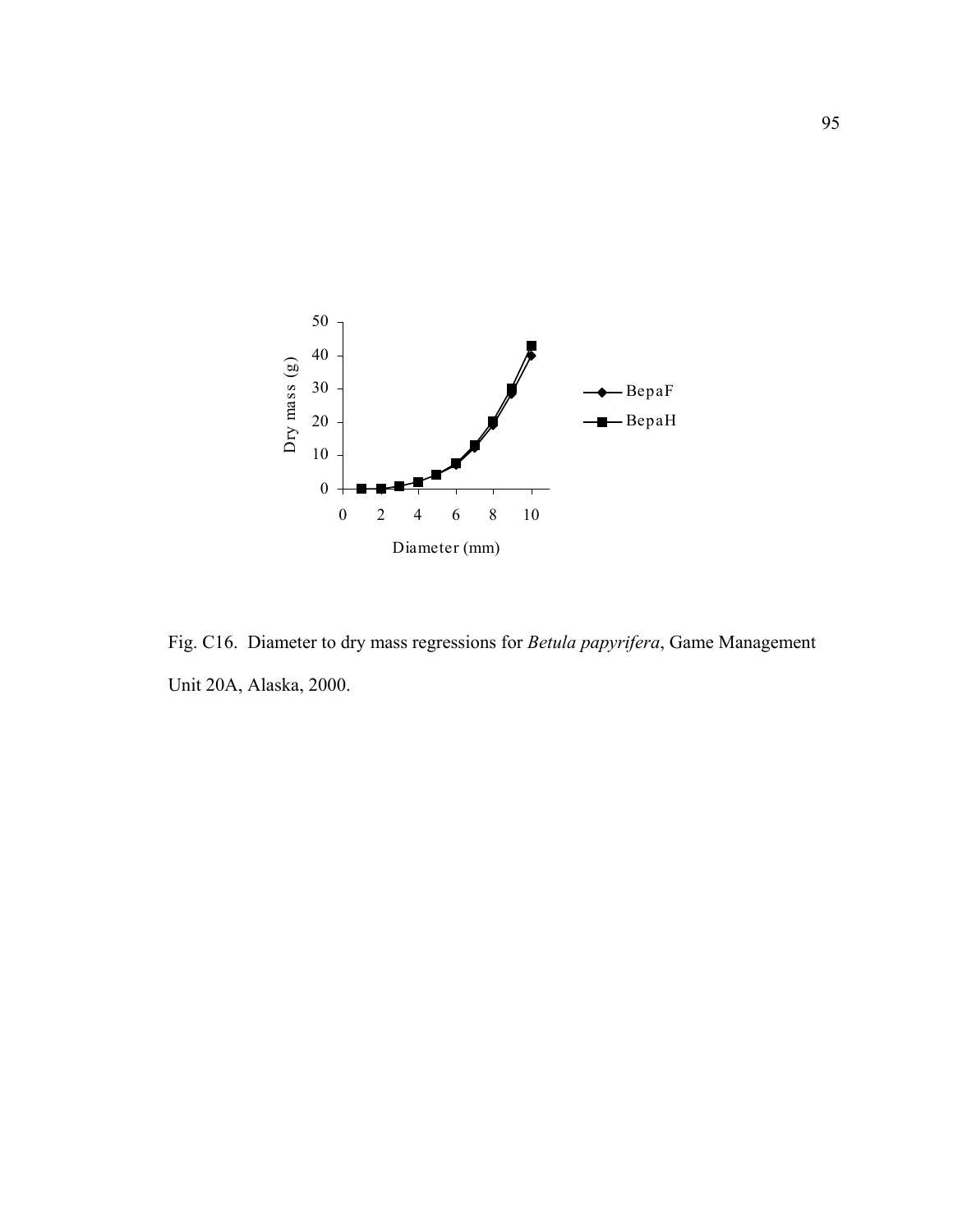

Fig. C17. Diameter to dry mass regressions for *Populus tremuloides*, Game Management Unit 20A, Alaska, 2000.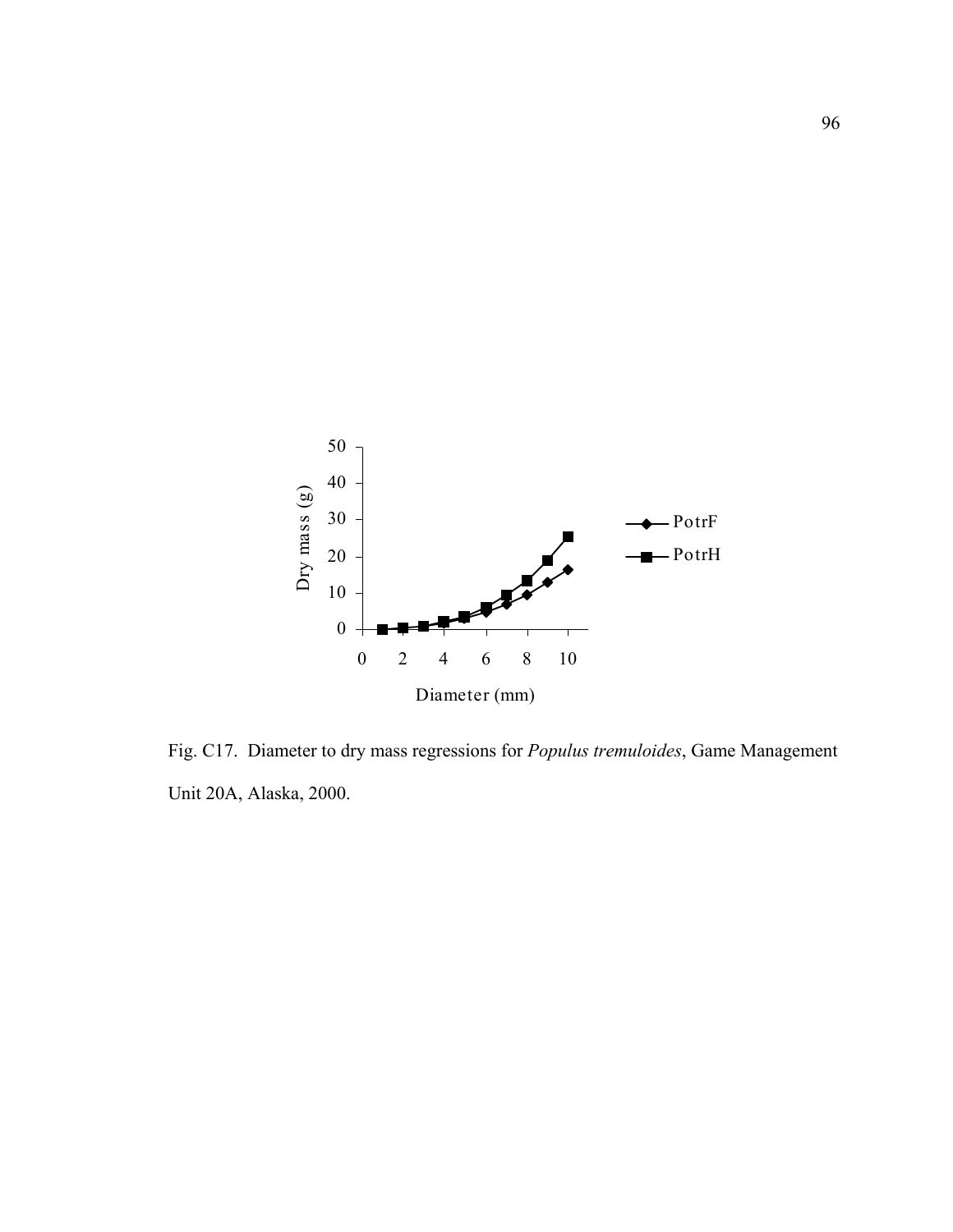

Fig. C18. Diameter to dry mass regression lines of *Populus balsamifera*, Game Management Unit 20A, Alaska, 2000.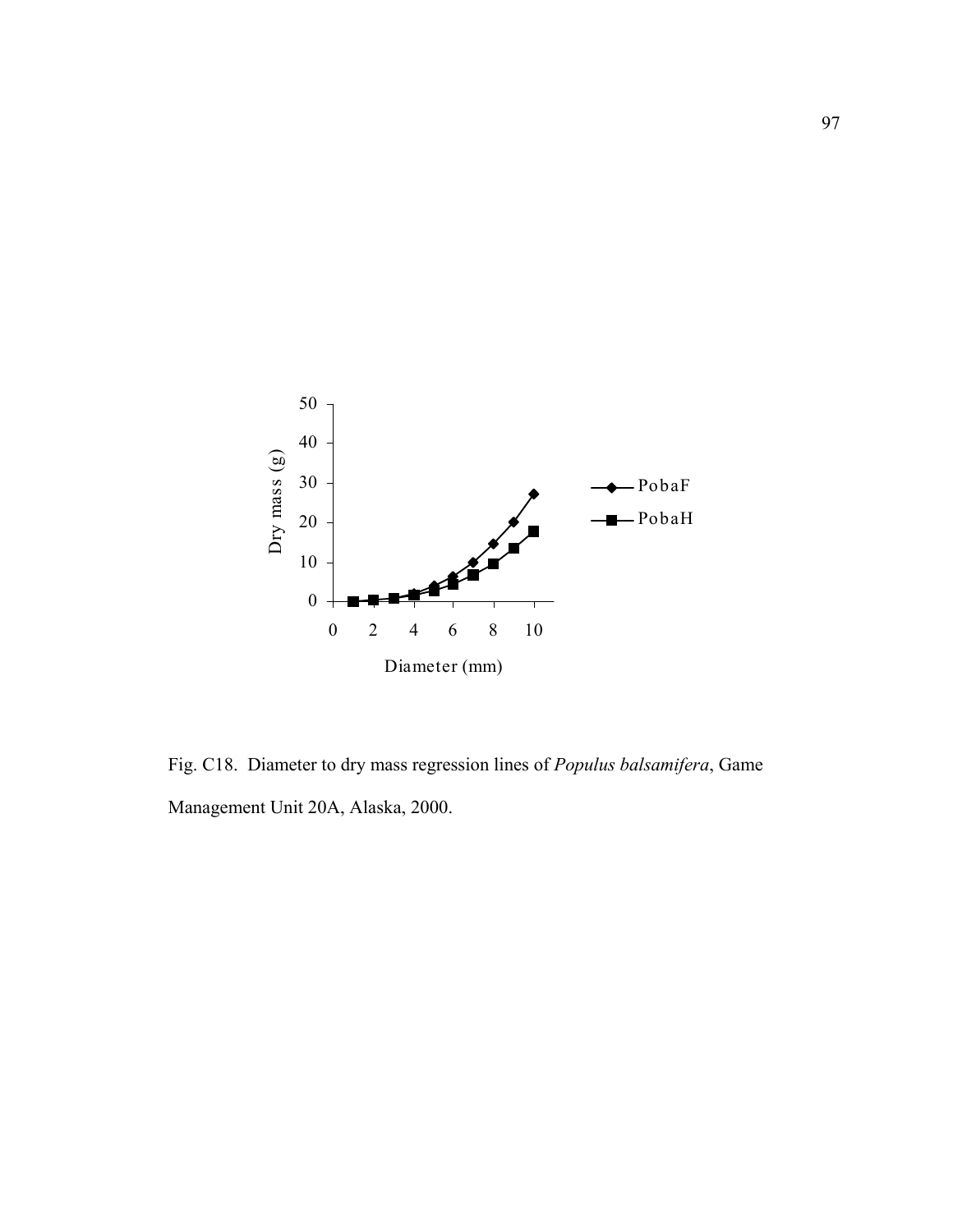

Fig. C19. Diameter to dry mass regression lines for *Salix alaxensis*, Game Management Unit 20A, Alaska, 2000.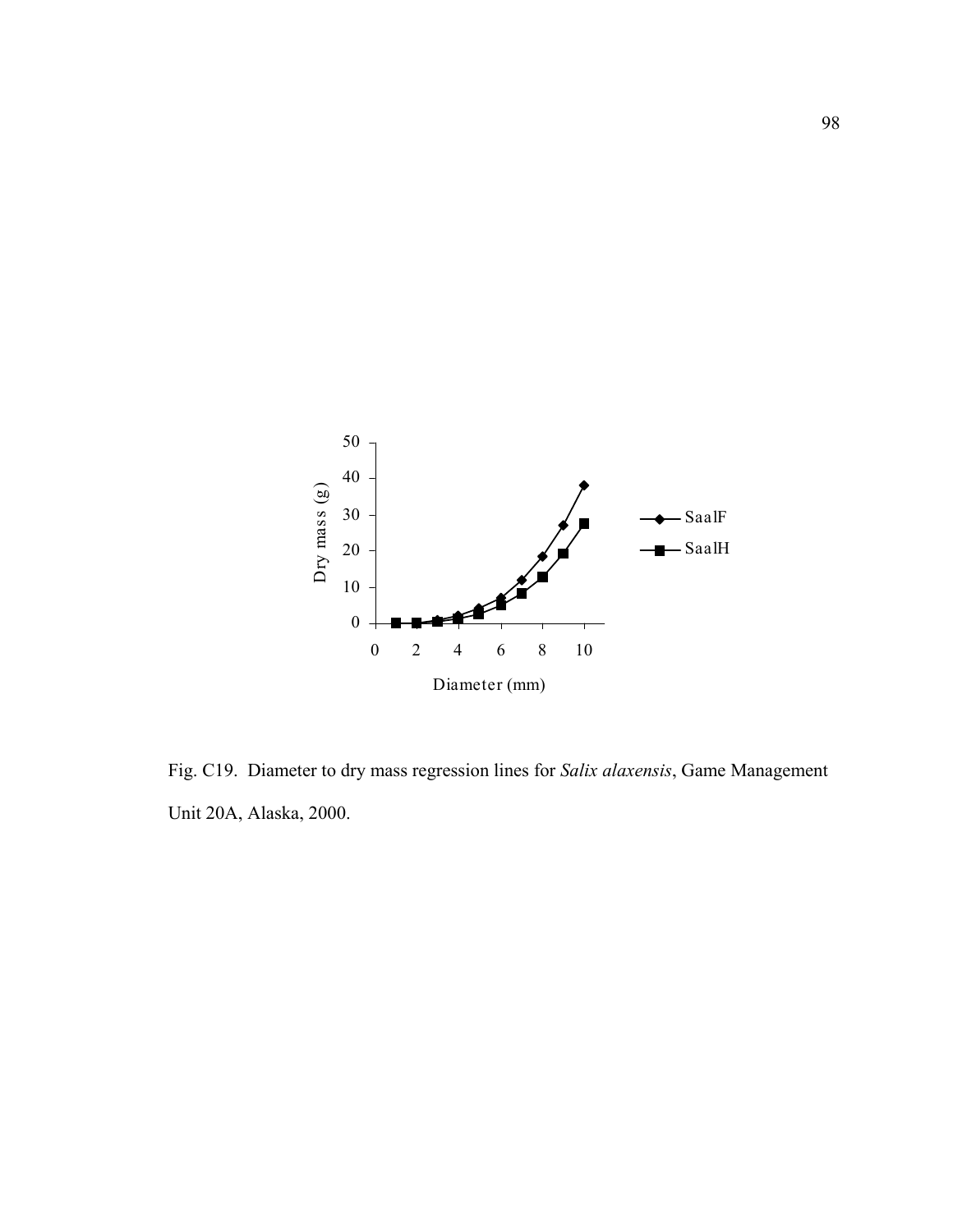

Fig. C20. Diameter to dry mass regression lines for *Salix bebbiana*, Game Management Unit 20A, Alaska, 2000.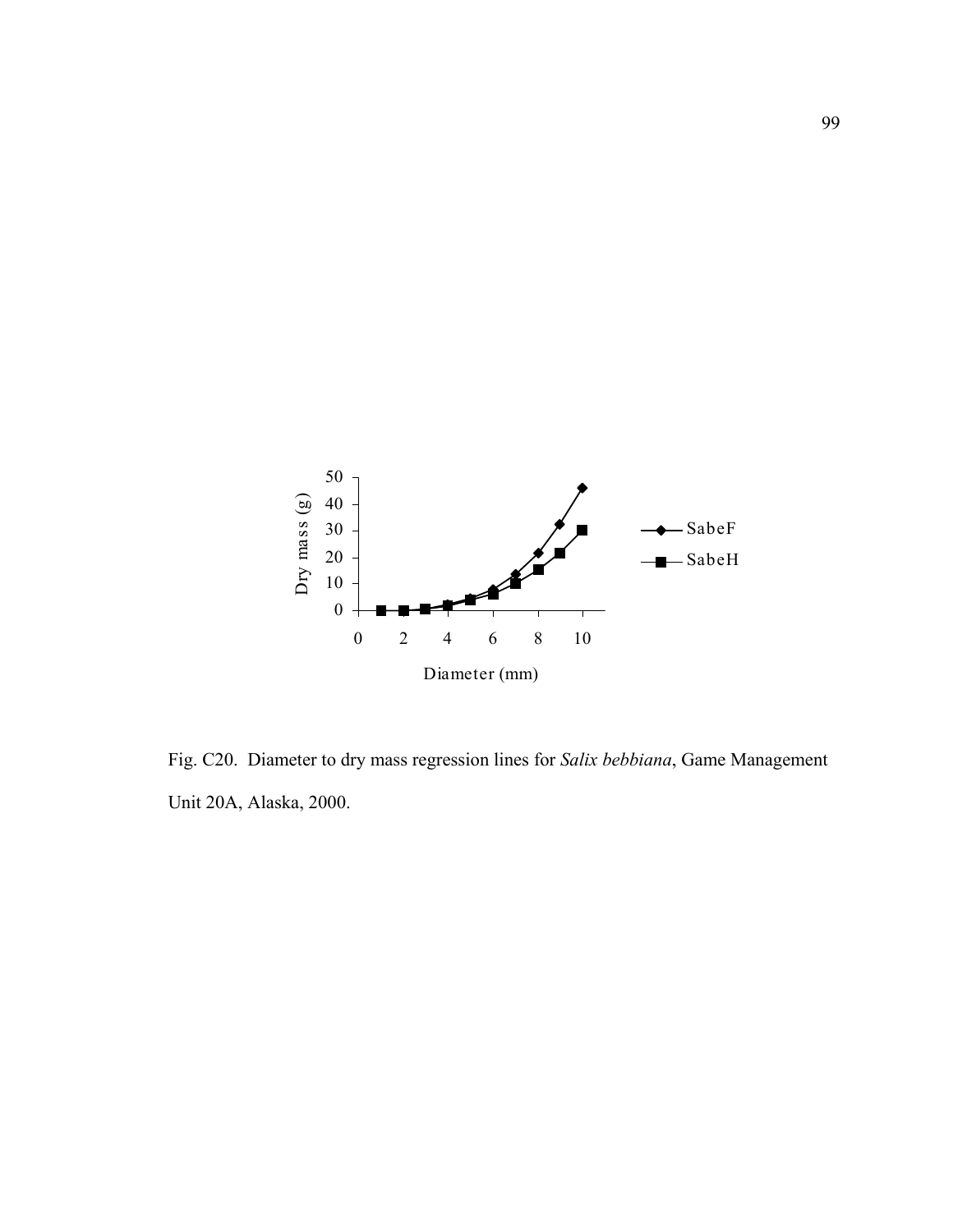

Fig. C21. Diameter to dry mass regression lines for *Salix planifolia pulchra*, Game Management Unit 20A, Alaska, 2000.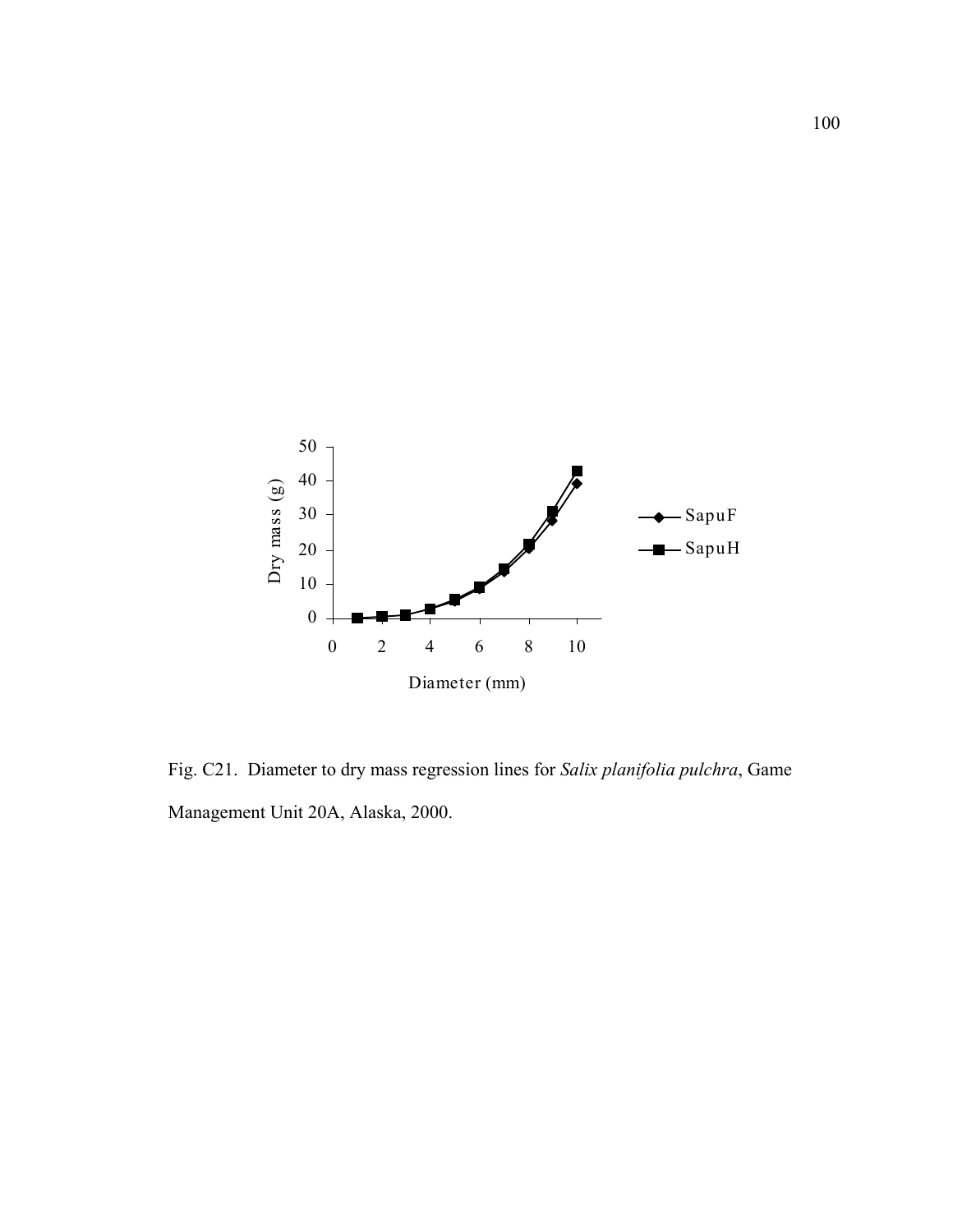

Fig. C22. Diameter to dry mass regression line for *Salix arbusculoides*, Game Management Unit 20A, Alaska, 2000.